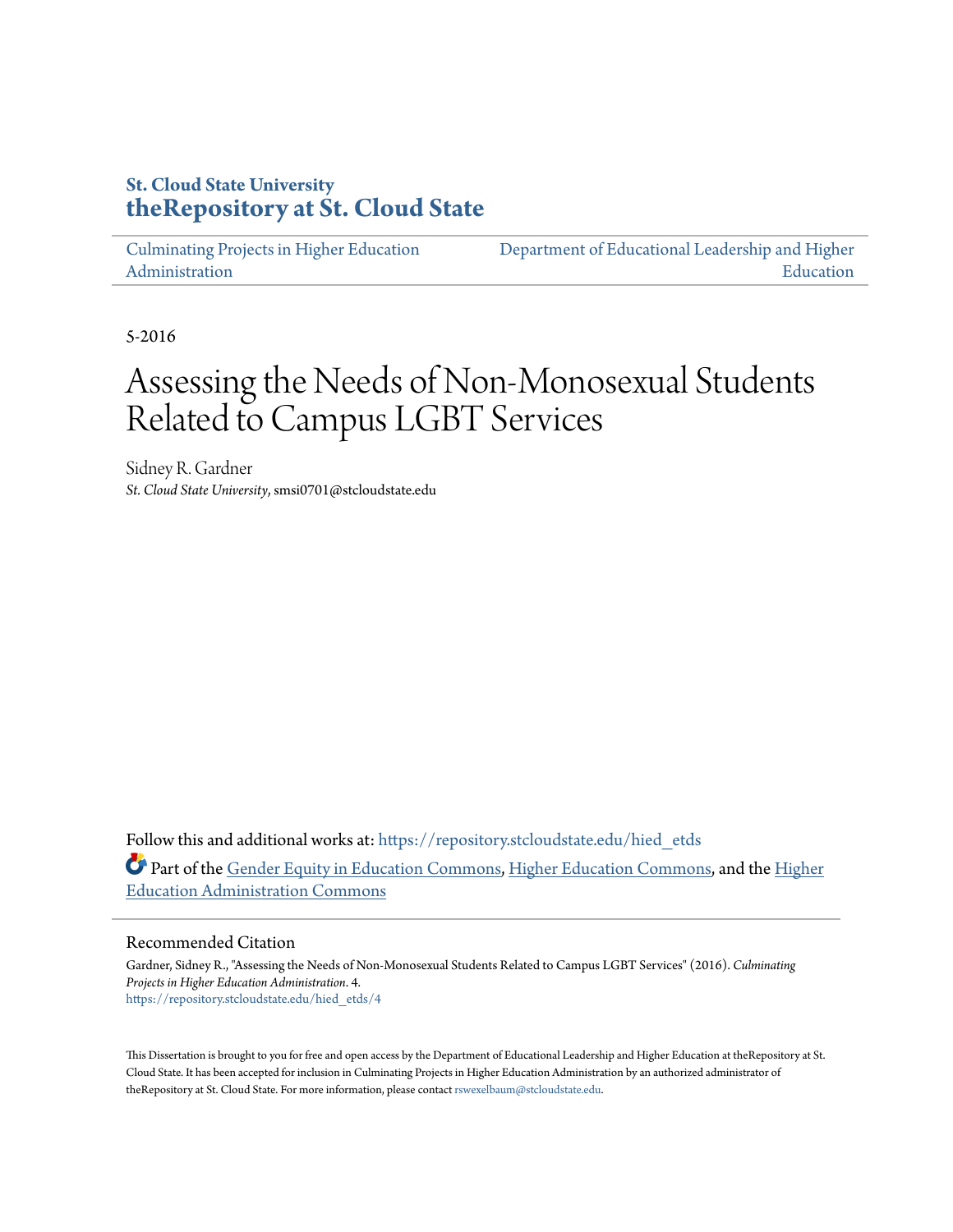### **Assessing the Needs of Non-Monosexual Students Related to Campus LGBT Services**

by

Sidney R. Gardner

A Dissertation

Submitted to the Graduate Faculty of

St. Cloud State University

in Partial Fulfillment of the Requirements

for the Degree

Doctorate of Education

May, 2016

Dissertation Committee: Michael Mills, Chairperson Steven McCullar Daniel Macari Anne Phibbs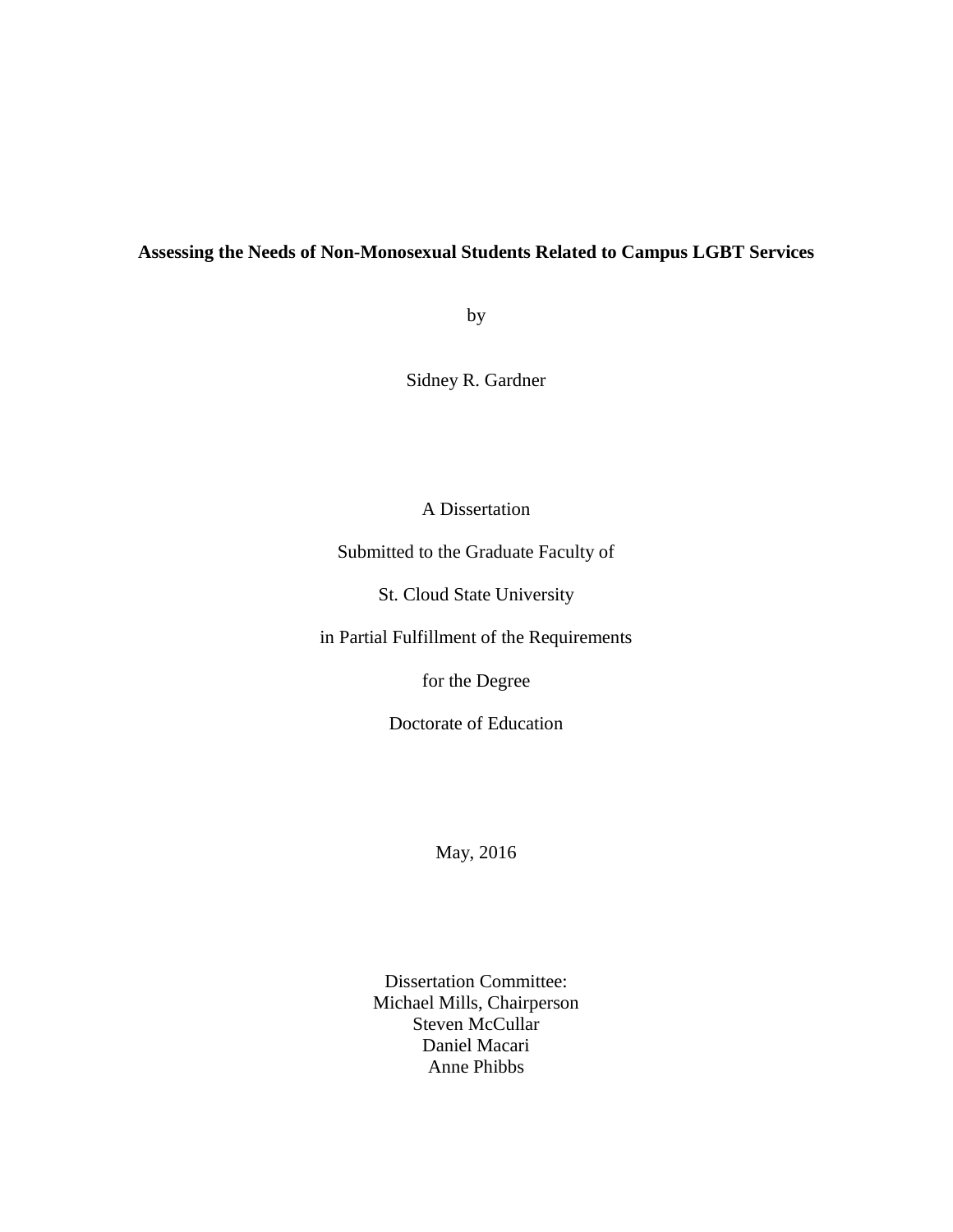#### **Abstract**

This research looked at the current campus climate for non-monosexual people and whether or not non-monosexual students felt understood and supported through current LGBTQ programs, services, and resources on their campus. The purpose of this research was to understand how LGBTQ centers/offices/services could best serve non-monosexual student populations. Ten undergraduate, mostly female identified, non-monosexual students at a large research intensive institution in the south participated in this basic qualitative research study. This research showed that non-monosexual students' needs are not entirely being addressed through current programs, resources, and services on campus. According to this research, students were able to find spaces that were affirming to their identities as LGBTQ, yet they still had to learn to navigate all of the mircoaggressions and biphobia that exists both within and outside of the LGBTQ community. What this research showed is that LGBTQ centers need to be more attuned to the needs of non-monosexual populations and engaged in purposeful programs, education, and outreach aimed at non-monosexual populations.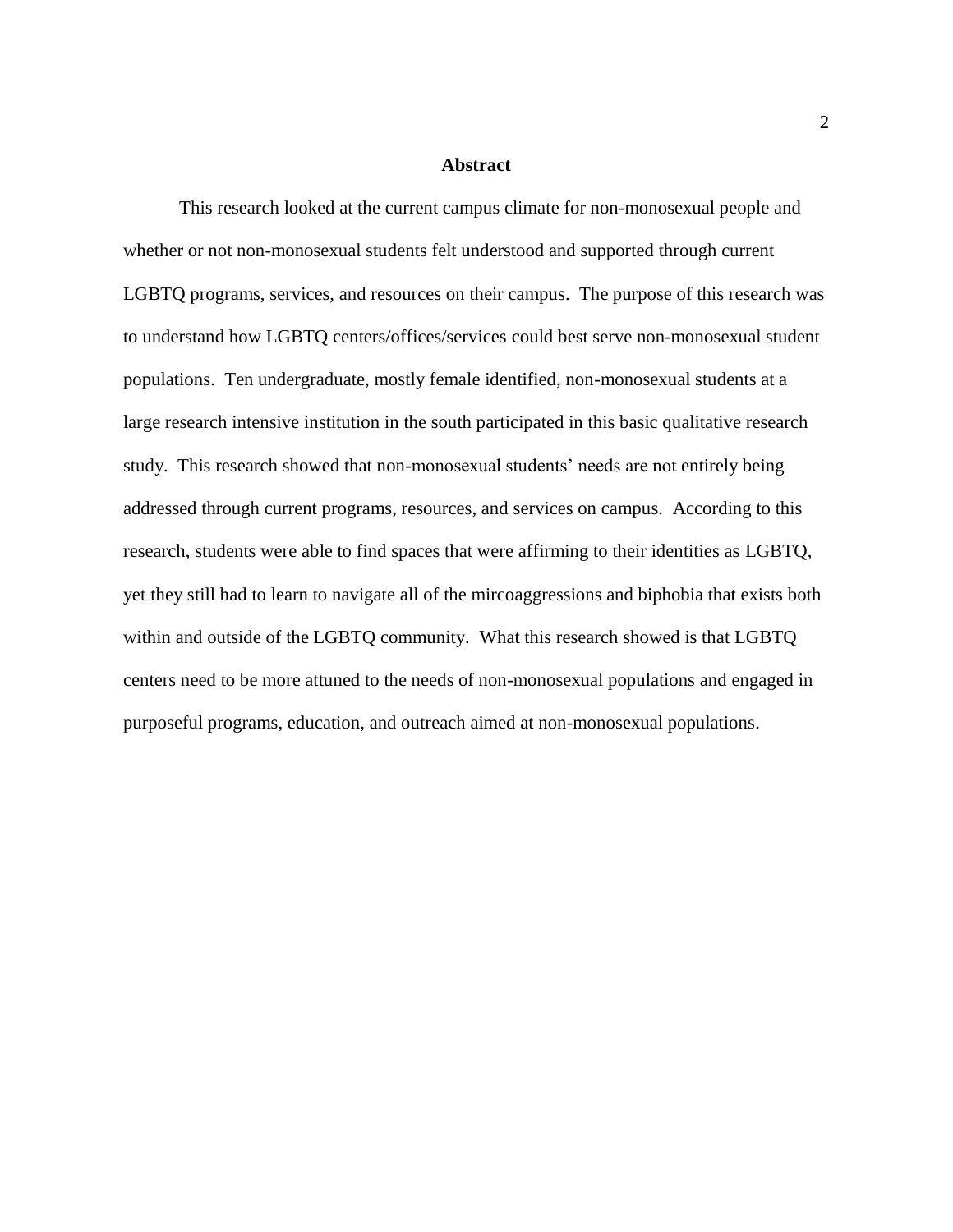## **Table of Contents**

| Chapter        |  | Page |
|----------------|--|------|
| $\mathbf{I}$ . |  | 6    |
|                |  | 6    |
|                |  | 10   |
|                |  | 13   |
|                |  | 15   |
|                |  | 15   |
| II.            |  | 17   |
|                |  | 17   |
|                |  | 17   |
|                |  | 39   |
|                |  | 44   |
|                |  | 51   |
| Ш.             |  | 54   |
|                |  | 54   |
|                |  | 54   |
|                |  | 55   |
|                |  | 56   |
|                |  | 56   |
|                |  | 59   |
|                |  | 62   |
|                |  | 64   |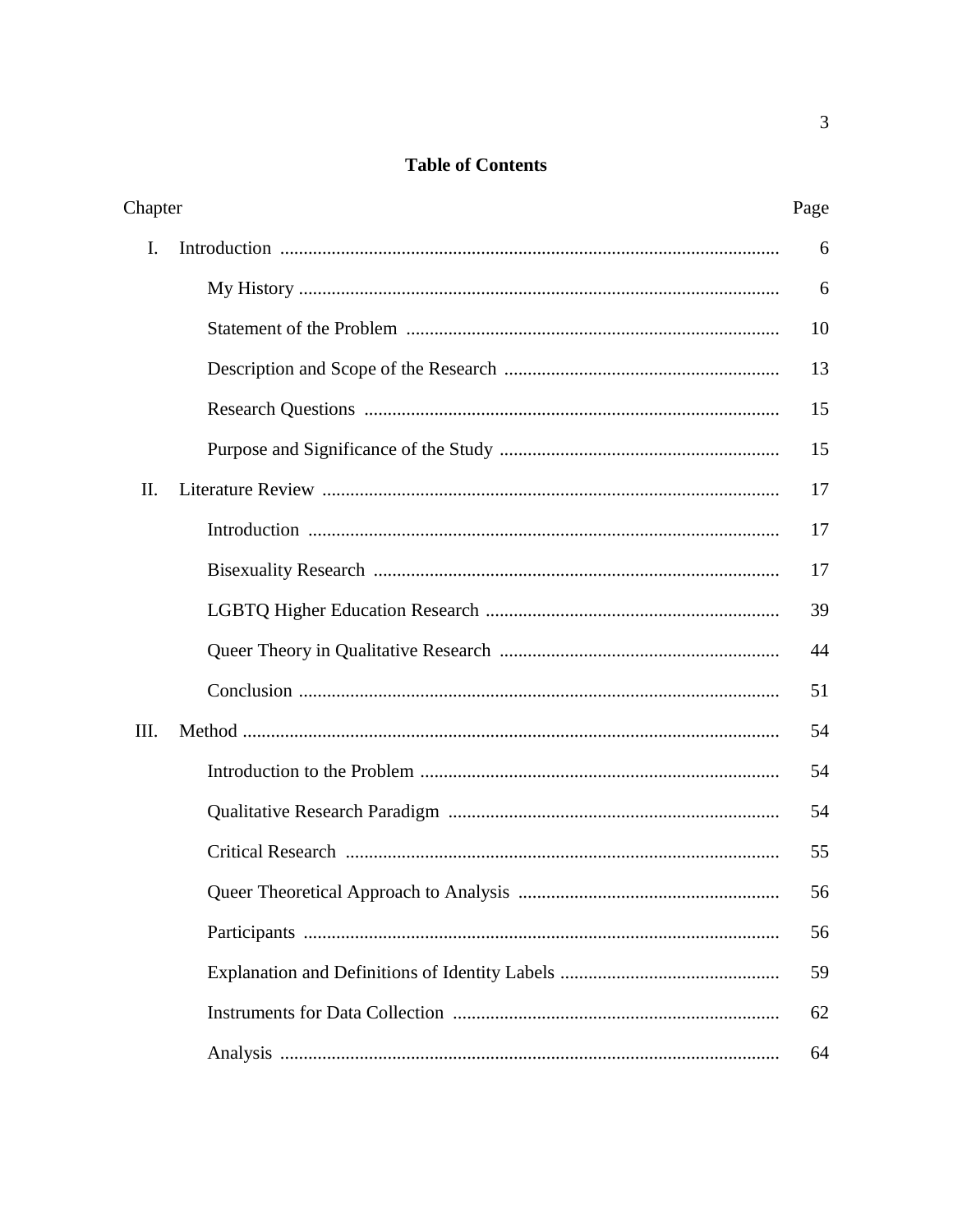| Chapter |                                                             | Page |
|---------|-------------------------------------------------------------|------|
|         |                                                             | 65   |
| IV.     |                                                             | 67   |
|         |                                                             | 69   |
|         |                                                             | 73   |
|         |                                                             | 76   |
|         |                                                             | 79   |
|         | Coming Out in Heterosexual Community versus LGBTQ Community | 90   |
|         |                                                             | 93   |
|         |                                                             | 98   |
|         |                                                             | 101  |
|         |                                                             | 102  |
|         |                                                             | 106  |
|         |                                                             | 108  |
|         |                                                             | 114  |
|         |                                                             | 115  |
|         |                                                             | 117  |
|         |                                                             | 120  |
|         |                                                             | 125  |
|         |                                                             | 127  |
| V.      |                                                             | 133  |
|         |                                                             | 133  |
|         |                                                             | 135  |

 $\overline{4}$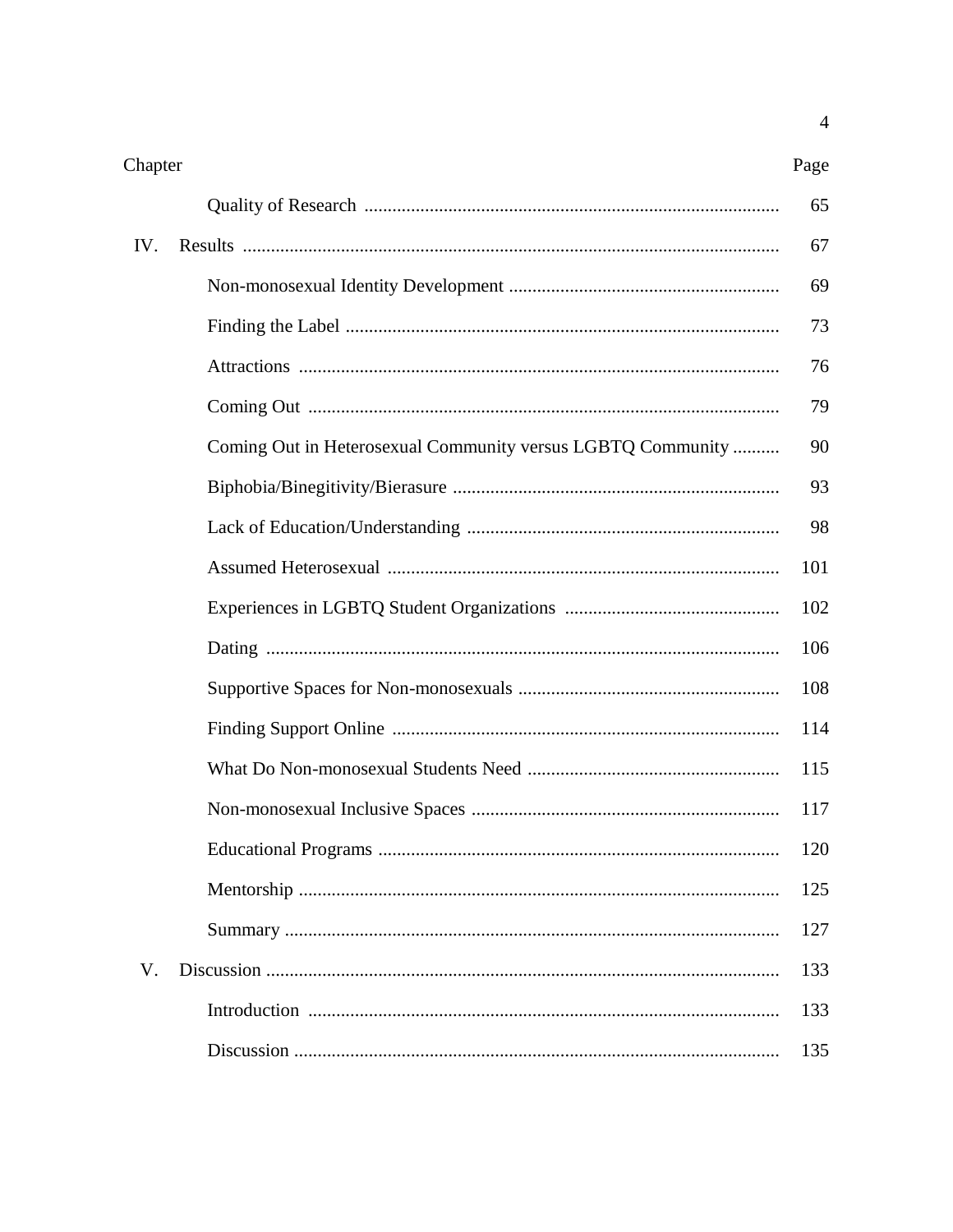| Chapter      |  | Page |
|--------------|--|------|
|              |  | 142  |
|              |  |      |
|              |  |      |
|              |  |      |
|              |  | 151  |
|              |  | 153  |
| Appendices   |  |      |
| $\mathbf{A}$ |  | 161  |
| <b>B.</b>    |  |      |

 $\overline{5}$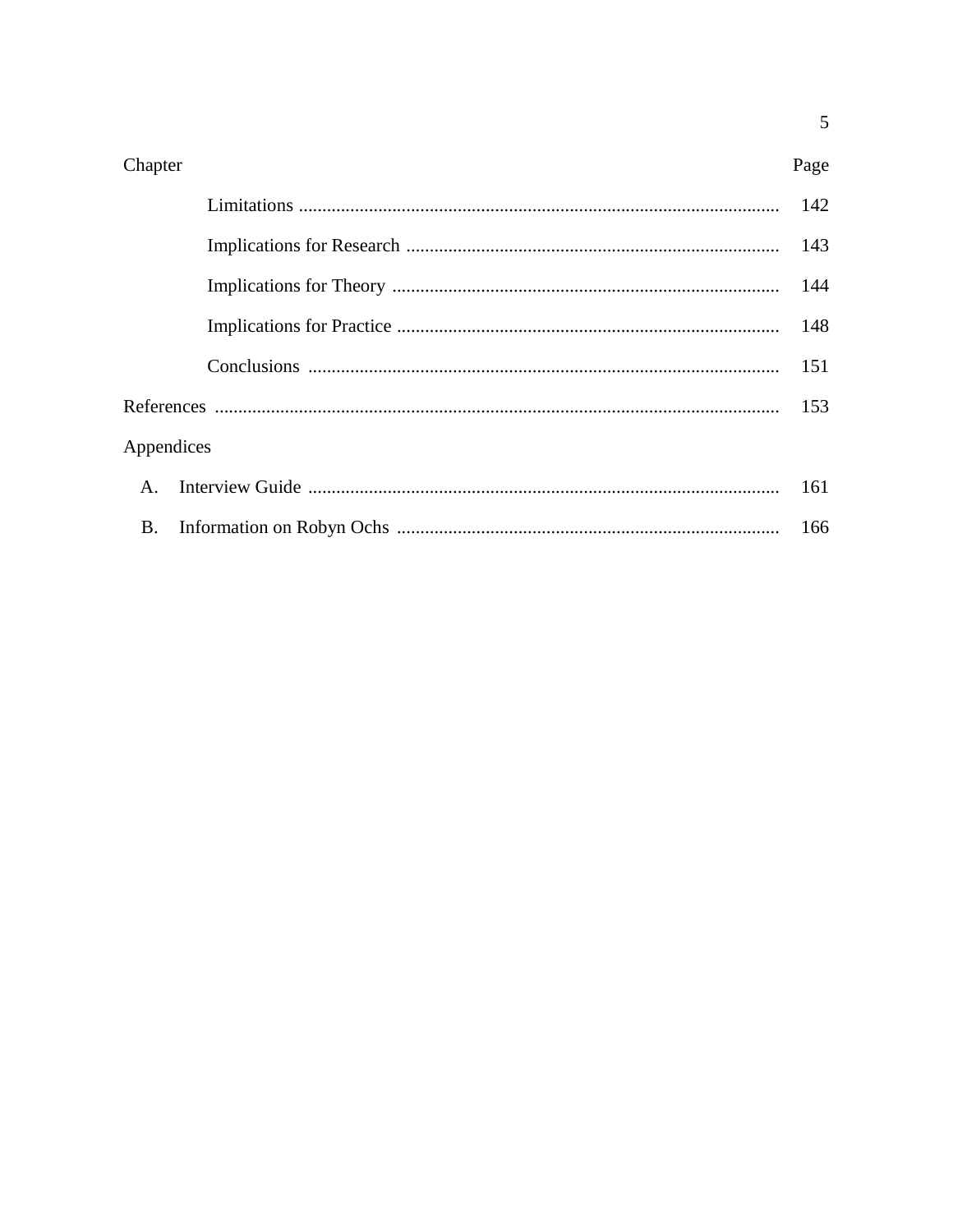#### **Chapter I: Introduction**

Males do not represent two discrete populations, heterosexual and homosexual. The world is not divided into sheep and goats. Not all things are black nor all things white. It is a fundamental of taxonomy that nature rarely deals with discrete categories. Only the human mind invents categories and tries to force facts into separated pigeon-holes. The living world is a continuum in each and every one of its aspects. The sooner we learn this concerning human sexual behavior the sooner we shall reach a sound understanding of the realities of sex. (Kinsey, Pomeroy, & Martin, 1948, p. 639)

#### **My History**

In 1996, as a junior in college, I had come out to myself and close friends and I decided it was time to start to come out to my family. I made the decision to come out to my dad first, knowing that he would be the least likely to disown me or cut me off financial or emotionally. I was in my first relationship with a women and I wanted to be able to share this part of my life with my family. My parents were separated and I knew that I could come out to my father without worrying about it getting back to my mother. I remember being in the car with my dad on the way to lunch. We were engrossed in some conversation about my experiences at my new institution and I finally worked up the courage to say to him, "Dad I am bisexual." I will never forget his response to me and the lasting impact it had when he said, "I can handle you being gay, but I really can't understand you saying your bisexual." The message was crystal clear, "bisexuality does not exist, it does not make sense, and you are just confused."

Flash forward to 1998 when I found myself working as a graduate assistant, the only paid position in the Lesbian, Gay, Bisexual Center on campus. I was still proudly identifying as bisexual, but I was increasingly encountering negative stereotypes of bisexual people and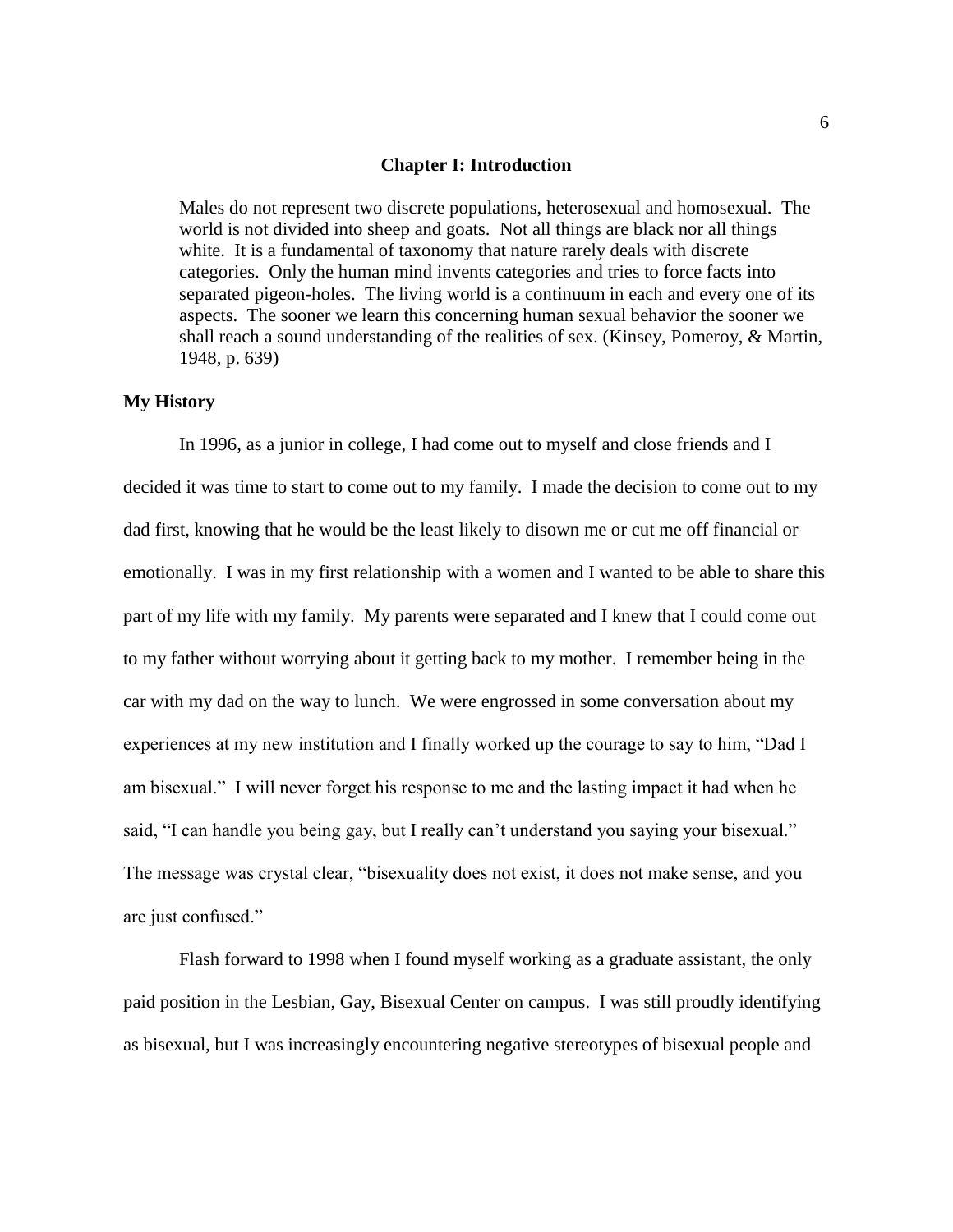pushback from members the Lesbian and Gay community who were consistently stating that bisexuality does not exist and it is only a transitory identity that is used by people who are not quite ready to admit that they are Gay or Lesbian. I caved under the intense and persistent pressure of the message that I could not possibly work on behalf of the LGBT community if I was going to identify as bisexual, and started to adopt the identity of my current partner at the time, which was as a lesbian.

This brings us to 2007, when I was working full time as the coordinator for Gender and Sexuality Student Services on a college campus. I was increasingly adopting the identity of queer when I was in academic spaces because I felt that queer was the best way to capture my belief that gender identity exists on a spectrum and not in binaries of male and female. It was also still safe for me since queer was the "new" inclusive identity and did not force me to take any real ownership for the fluidity of my own sexual orientation. However, when my relationship of 6 years dissolved, I was forced to question my sexual orientation as it had been defined in terms of who I was partnered with at the time–in this case, a lesbian identified woman. When I started to examine my own attractions and allowed myself to explore my sexuality as it related to me and not who I was partnered with, I was able to see that my sexual orientation was indeed more fluid and my attractions were more complex than I had previously allowed them to be due to the intense messages I had received about the legitimacy of bisexuality or fluid sexual orientations in general.

As I began to come out more under the label of bisexual, I started to notice an interesting phenomenon due to my self-disclosure. I had many students who had identified under the monosexual labels of gay or lesbian before, come out to me secretly as bisexual.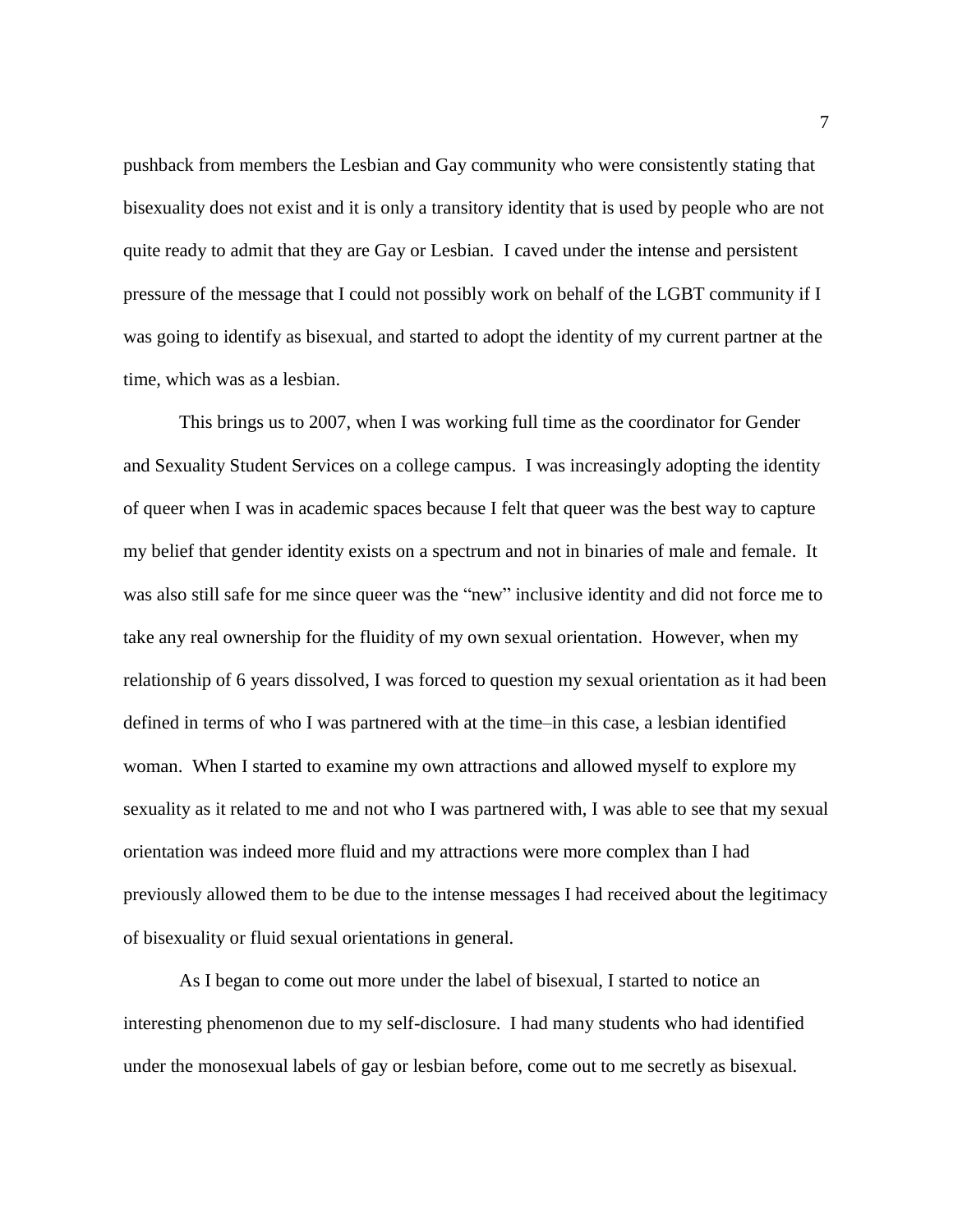They admitted that they had feelings, attractions, behaviors, relationships with people of various gender identities and that they felt like they could not come out as bisexual or pansexual due to the stigma placed on fluid identities. To be clear, for the purpose of this dissertation, I will be utilizing Robyn Ochs's definition of bisexuality:

I call myself bisexual because I acknowledge that I have in myself the potential to be attracted, romantically and/or sexually, to people of more than one sex and/or gender, not necessarily at the same time, not necessarily in the same way, and not necessarily to the same degree. (Ochs & Rowley, 2005, p. 8)

It was during this time that I began to see that my experience of internalized and overt biphobia and binegativity were not unique experiences that I had due to my own hang up about my sexual orientation, but were patterns of experiences that many students with more fluid sexual orientation were experiencing. Rust (2002) states, "Biphobia is used by lay people to describe any form of prejudice against bisexuals, although clinicians would interpret the term more specifically as 'fear of bisexuals'" (p. 204). Binegitivity is described by Kleese (2011) as,

…a broad set of oppressive practices, which include forms of violence (interpersonal, legal, institutional), discrimination (social, cultural, legal), as well as epistemic erasure and denigration through negative representations. The operation of stereotypes is part and parcel of the last strategy. (p. 234)

It became clear that, while we intend to build inclusive spaces for LGBT students on many campuses, most of these models were perpetuating the biphobia and binegativity that exists in our society. What I suspect is that this biphobia and binegativity has been inadvertently institutionalized into the programs, services and resources that we have created for LGBT students mostly through collapsing the needs of bisexuals into the needs of the larger gay and lesbian community.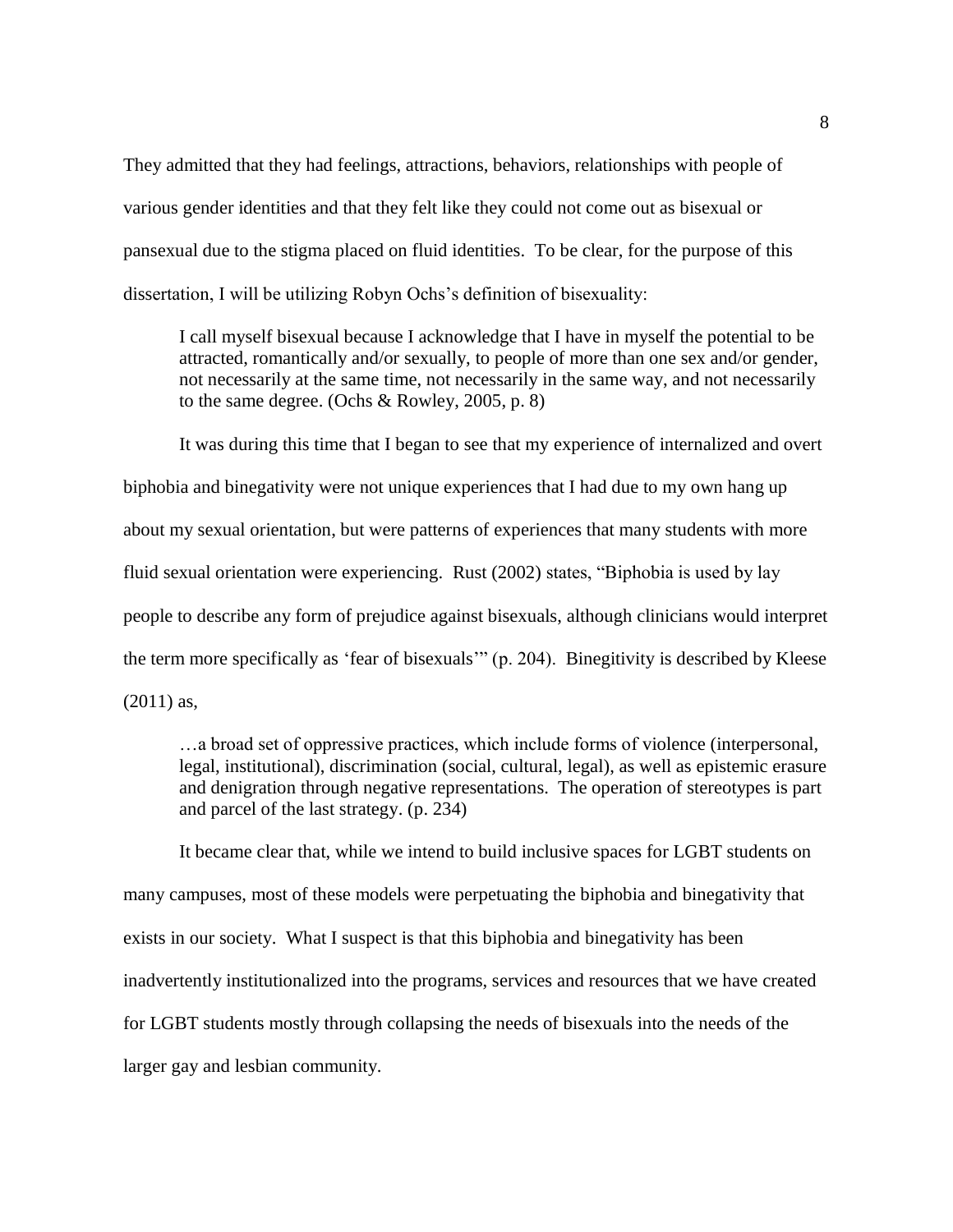As noted above, bisexuality and non-monosexual identities are contentious identities both within the gay and lesbian community as well as in the larger heterosexual community. According to Israel and Mohr (2004), Ochs (1996), and Sheets and Mohr (2009), bisexuality is a stigmatized identity due to the many stereotypes that exists for bisexual people, such as bisexuality being seen as a transitory identity, bisexual people being unable or unwilling to commit to one partner, and bisexual people not being committed to the larger Lesbian and Gay community. While bisexuality and fluid sexual orientations are still largely misunderstood and under researched, the research that does exist points to an unmet need for education, services, and resources that are tailored to the unique needs of this population (Dodge, Reece, & Gebhard, 2008; King, 2011; Rust, 2002; Sheets & Mohr, 2009).

As described by Rust (2002), the term bisexuality is, in and of itself, a contentious identity that many people are not willing, able, interested or comfortable adopting for themselves. Language is imprecise and imperfect and is only made more problematic when it is used by others to label what they do not understand. Bisexual is an identity and a label that was imposed by researchers on people whose behaviors, attractions, relationships and such did not fit under a monosexual identity.

At the same time, some within the larger gay, lesbian and transgender communities have recently called into question the use of the term bisexual, stating that it reinforces traditional gender binaries of male and female. This is a particularly interesting phenomena considering that the same argument can be made about gay and lesbian identities, since many who identify as gay and lesbian actually do not believe in the binary system of gender, but still use a label that implies that attraction is to one gender (Barker et. al, 2012; Savin-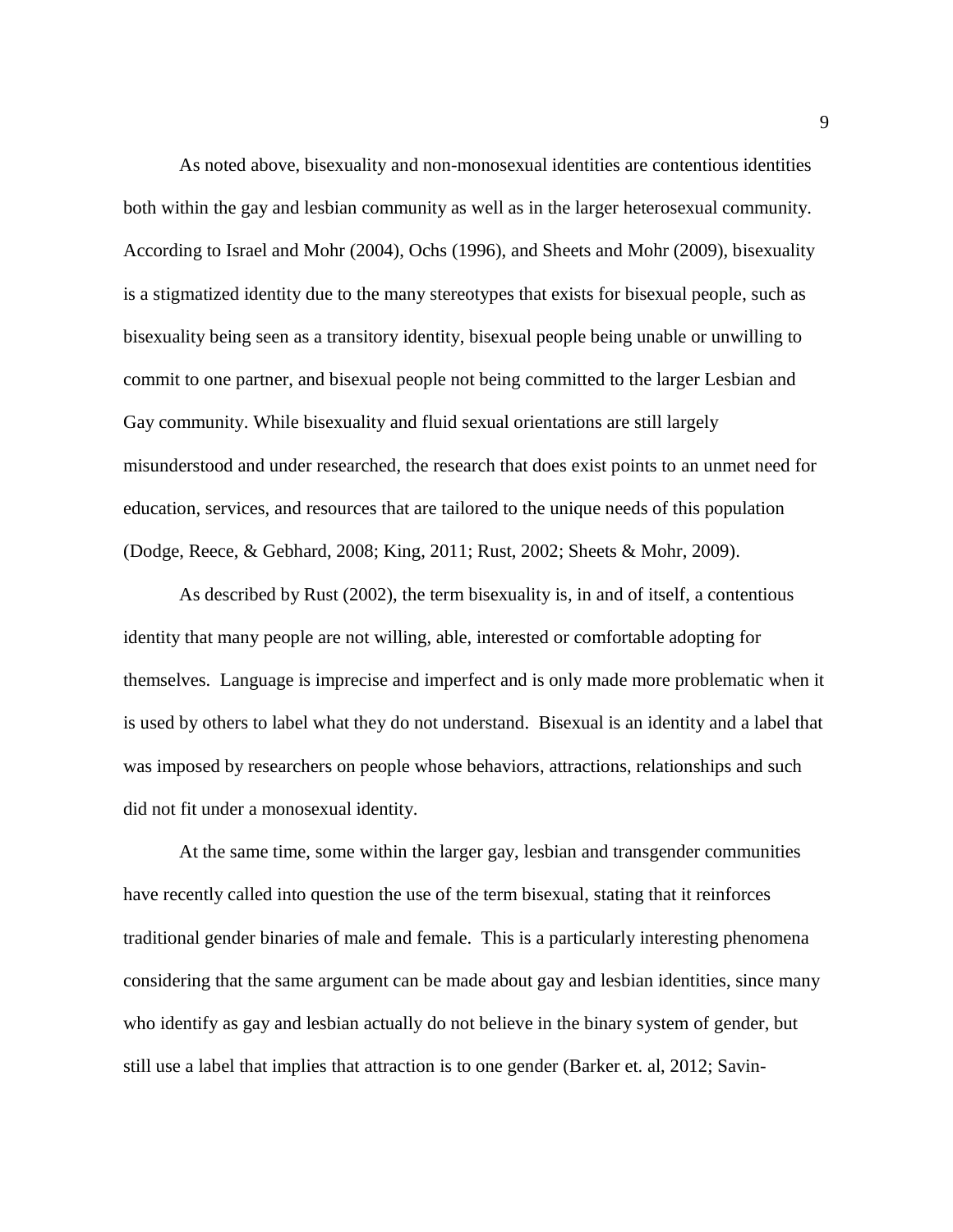Williams, 2001). The idea that bisexuality perpetuates the binary systems of gender has impacted the number of people who are willing to identify themselves as bisexual and has given rise to the creation or adoption of alternative definitions of identities such as pansexual, fluid or queer (Callis, 2009). Due to this, I will be using the term non-monosexual as an umbrella term for all sexual orientations and identities that do not conform to traditional definitions of straight, gay, or lesbian.

#### **Statement of the Problem**

One would be hard pressed to find one student development theory that applies to all students unilaterally. There are too many competing factors that influence the development of students in higher education. Arthur Chickering is an often cited student development theorist. His particular framework that is most well-known is called the Seven Vectors of Development. In 1993, Chickering and Linda Reisser updated the vectors in order to make them applicable to a broader population of college students (Pascarella & Terenzini, 2005). There are many ways in which LGBTQ students' development is in line with Chickering and Reisser's Seven Vectors, but there is also an unaddressed impact of being LGBTQ on identity development. Ronni Sanlo (2004) points out that LGBT identified students are unable to progress through the vectors until they are able to resolve developmental tasks related to being LGBTQ.

Within the last 20 years, colleges and universities have started to understand the unique needs of Lesbian, Gay, Bisexual and Transgender identified students. The Consortium of Higher Education LGBT Resource Professionals (2012), share that many 4-year institutions have officially recognized LGBTQ student organizations on their campuses and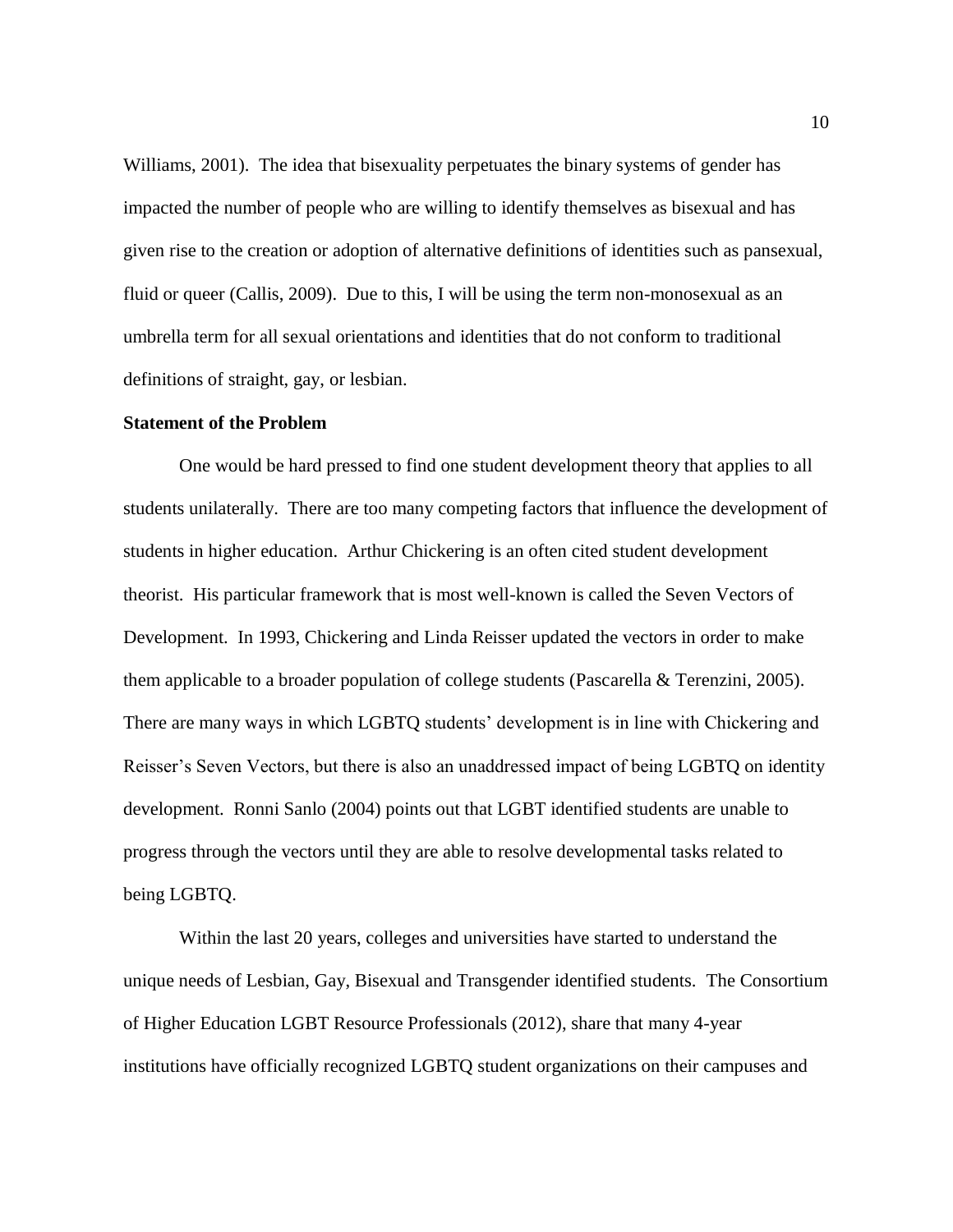close to two hundred institutions in the United States have dedicated services, offices, or centers that are charged with serving the needs of LGBTQ students. As with larger LGBTQ organizations outside of higher education institutions, according to Fassinger (1998), models for serving LGBTQ people were primarily based on the needs of white, gay male identified individuals. Many centers, offices, organizations and such were only using gay or gay and lesbian in their titles. Through the nineties and beyond, LGBTQ services began to use more inclusive titles in order to speak to the diverse student populations they wished to serve. The problem is that LGBTQ service models are still built around serving primarily gay and lesbian identified students. It would be too quick to judge if one was to assume that this is due to a lack of desire on the part of LGBTQ center or office staff to serve broader populations. It is my belief that there has not been adequate work done that looks at the unique needs of nonmonosexual students and what services and resources they need in order to thrive in college.

The purpose of this dissertation is to draw attention to a current discrepancy that exists around providing services for non-monosexual identified students. More specifically, it is the unique needs of bisexual, pansexual, and students with more fluid sexual identities in our higher education systems that are not being addressed under current service and program models. Students are coming out at much younger ages and much higher rates than ever before and a using a broader range of identities. Colleges and universities are starting to look at the needs of gay and lesbian students on their campuses and to a lesser extent Transgender populations. Yet, most campuses assume the needs of non-monosexual students are being met by their programming targeted at gay and lesbian students. This research will speak to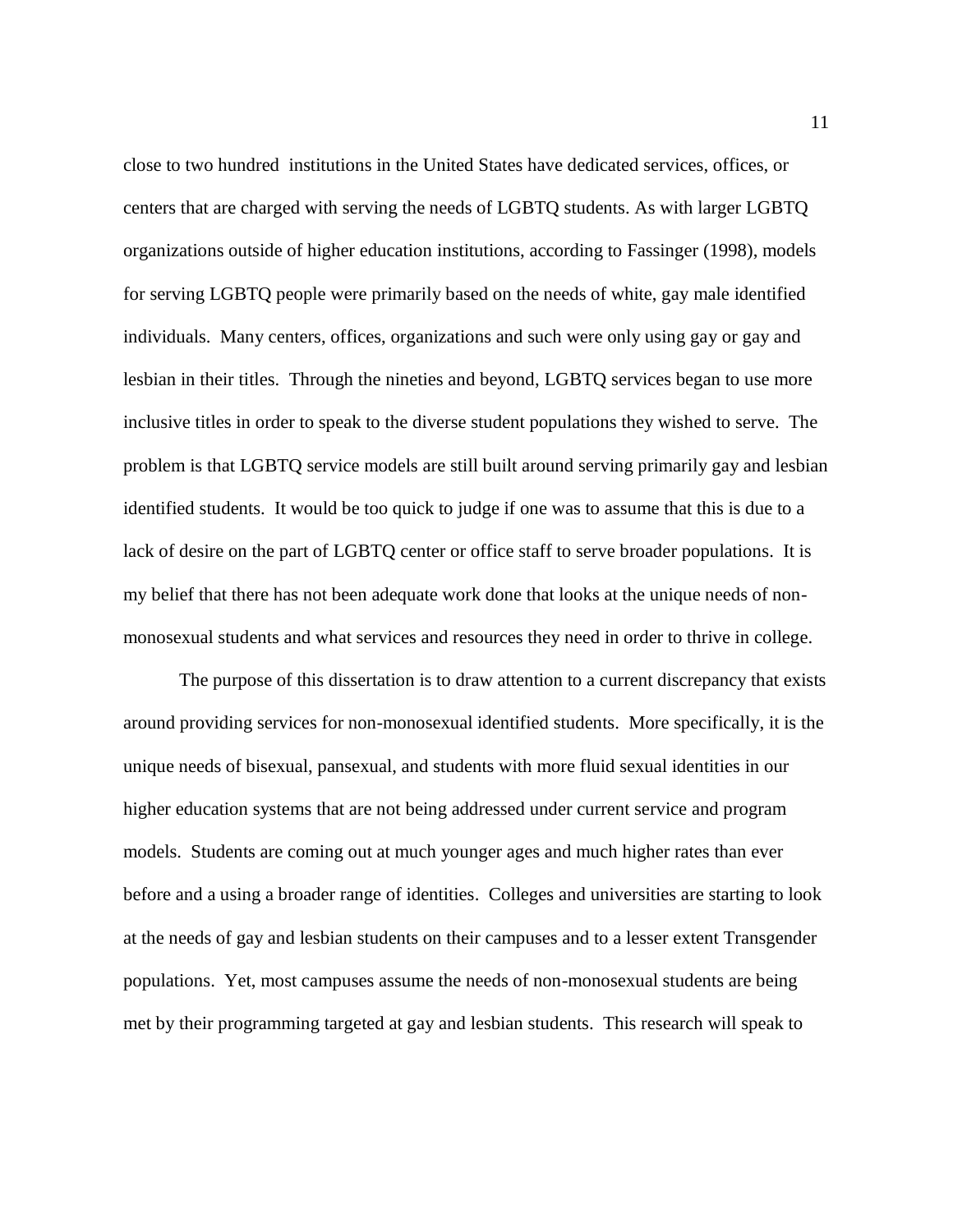the unique needs of non-monosexual students as an area of student development that needs to be addressed.

Current research on the needs of gay, lesbian, bisexual and transgender students is typically conducted using white gay males and occasionally white lesbian females as the standard. Recent articles have suggested that this is not an accurate means of measuring the needs of the entire LGBTQ student population. As supported by Brown, Clark, Gortmaker, Robinson-Keilig (2004) and Dilley (2004), this research suggests that there is a need for more research on issues facing non-monosexual students and understanding the needs of this population.

Patrick Dilley (2004) conducted a review of the research that focuses on LGBTQ College students between 2000 and 2003. Dilley classified the articles into three areas: "studies of campus climate and how to attempt to change it; works dealing with LGBTQ student life issues; and explorations of how being non-heterosexual affects the politics and practices of college teaching" (Dilley, 2004, p. 106). Looking at the research focused on campus climate, Dilley pointed out that, while there was much work done by individual campuses looking at their own campus climate, much of that work was not published research. The campus climate research that was published looked primarily at policies and procedures that impact LGBTQ students such as implementation of campus nondiscrimination policies. The other work that was conducted on campus climate involved looking at the programs and services that were provided on individual campuses around LGBTQ populations, including the implementation of several campus safe zones or ally programs (Dilley, 2004).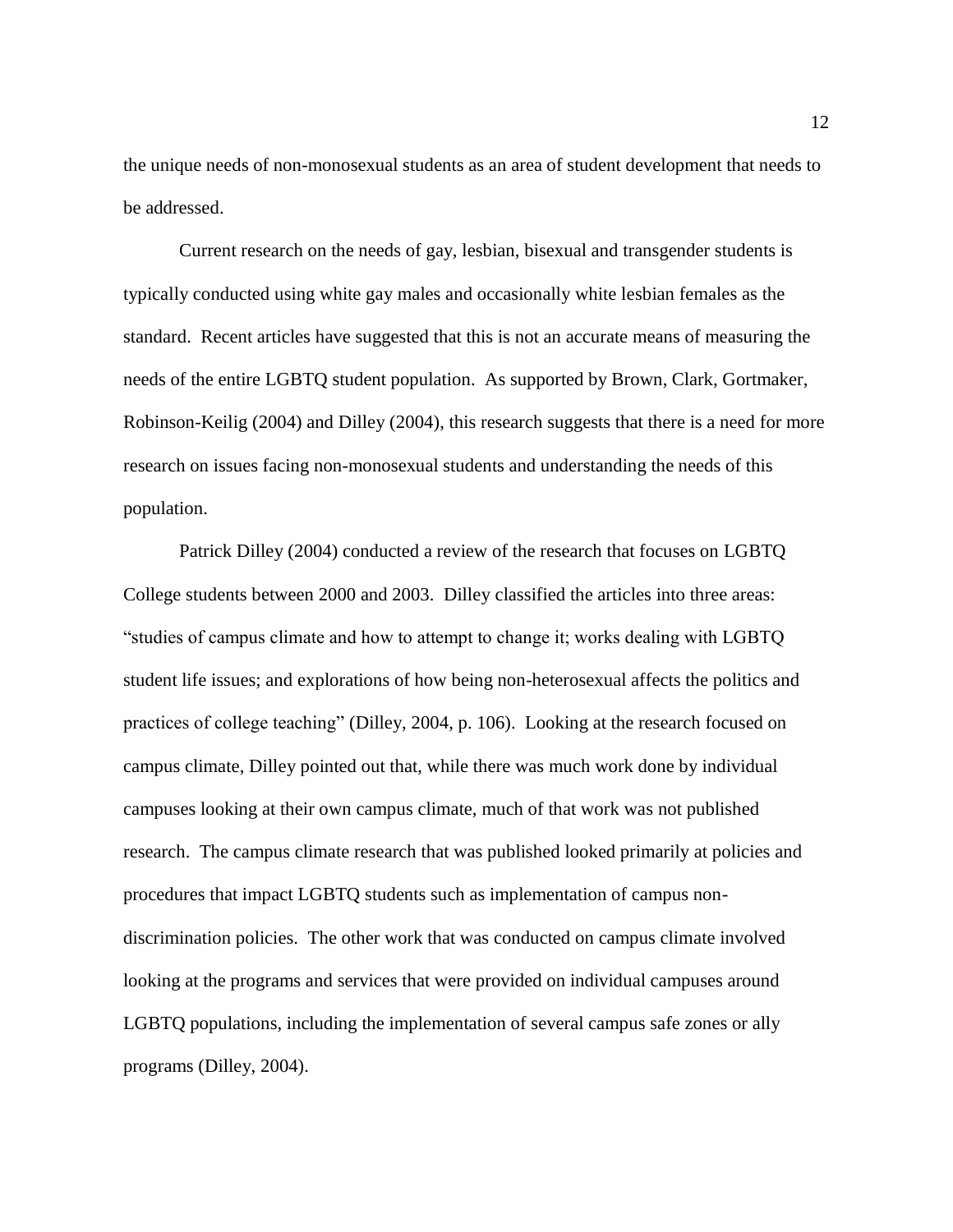Through his review of the research, Dilley (2004) did identify some areas for future research that align closely with the direction of this research. He breaks down his findings into five distinct categories: Students, Faculty, Administration, Policies, and Women, Bisexual, and Transgender Populations. In the Students sections, one suggestion that Dilley makes is that there needs to be more studies done on the effects of the campus climate on students. Also, he suggests that we need to also look closely at what individual institutions are doing with those reports (Dilley, 2004). In looking at the lack of research on women, bisexual, and transgender populations, Dilley points out that "with a few exceptions, most of the research has conflated the experiences of lesbian, gay, bisexual, transgender, and queer populations, despite the fact that research in other disciplines (psychology, human development, sociology) indicates significant differences among them" (Dilley, 2004, p. 113). Dilley directly addresses the disparity in research on bisexual students and expresses the direct need for this research going forward. This lack of research on non-monosexual students contributes to the invisibility that non-monosexual students feel due to the lack of understanding around bisexuality.

#### **Description and Scope of the Research**

As stated above, it is my assumption that non-monosexual identities and the needs of non-monosexual students are continually and mistakenly assumed to be the same as their gay or lesbian identified peers. This assumption is supported by the research of Dilley (2004) and Dugan and Yurman (2011). A careful review of the current literature in the field indicates that there is a marked absence of research dedicated to looking at the needs of nonmonosexual students, and bisexual students specifically. The purpose of this research is to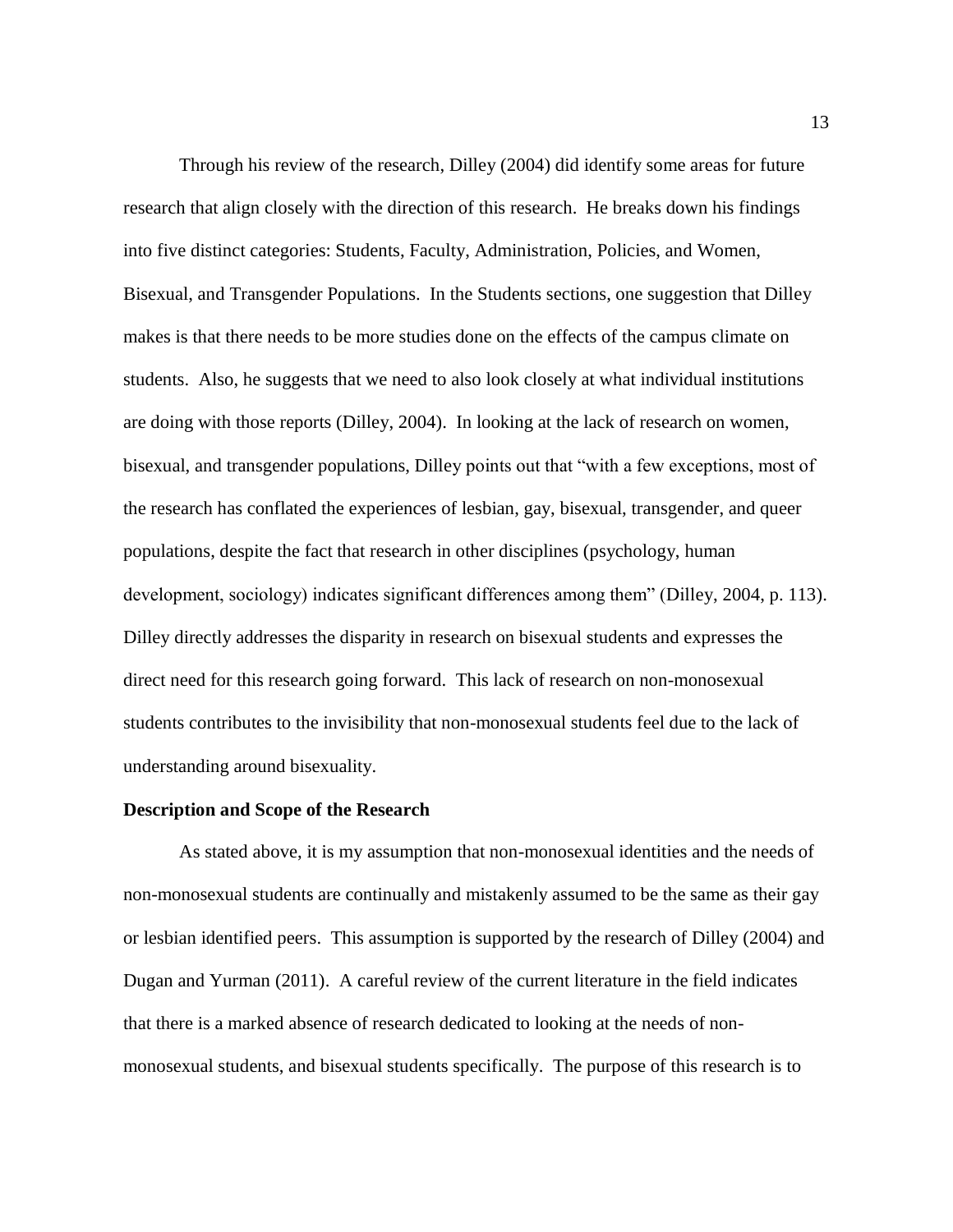test that assumption, to develop a better understanding of the experiences of non-monosexual students and to work towards developing better models for serving non-monosexual students.

For the purposes of this research, I will be using the frame of queer theory in order to both analyze my findings and to dismantle the static boxes of the binary sexuality and gender systems in our society. According to Abes and Kasch (2007), "Unlike constructivistdevelopmental theory, which explains development toward complex ways of understanding identity, queer theory critically analyzes the meaning of identity, focusing on intersections of identities and resisting oppressive social constructions of sexual orientation and gender" (p. 620). Michael Foucault (1978) is one of the often cited theorists who gets credited with laying the poststructural foundation for queer theory. There are a few other theorists who are credited with the development of queer theory; one that is of particular interest to my research is Judith Butler. Butler (1990) believes that all gender and sexuality work together as a system that is both socially constructed and performative in nature. Butler is of interest to my work because of the way that she did look at gender and sexuality as a constructed system. Although, I agree with April Callis (2009) that Butlers work was the first to talk about gender and sexuality in this way, she did not talk about how bisexuality interrupts this performativity piece. According to Butler (1990), gender performativity is culturally formed and socially constructed and not based on an essential and innate identity of male and female. The performativity is how each and every one of us takes in those cultural cues and markers and presents them as gender. It is also dynamic and malleable based on the cues, markers and also the punishment and push back we receive from others (Butler, 1990).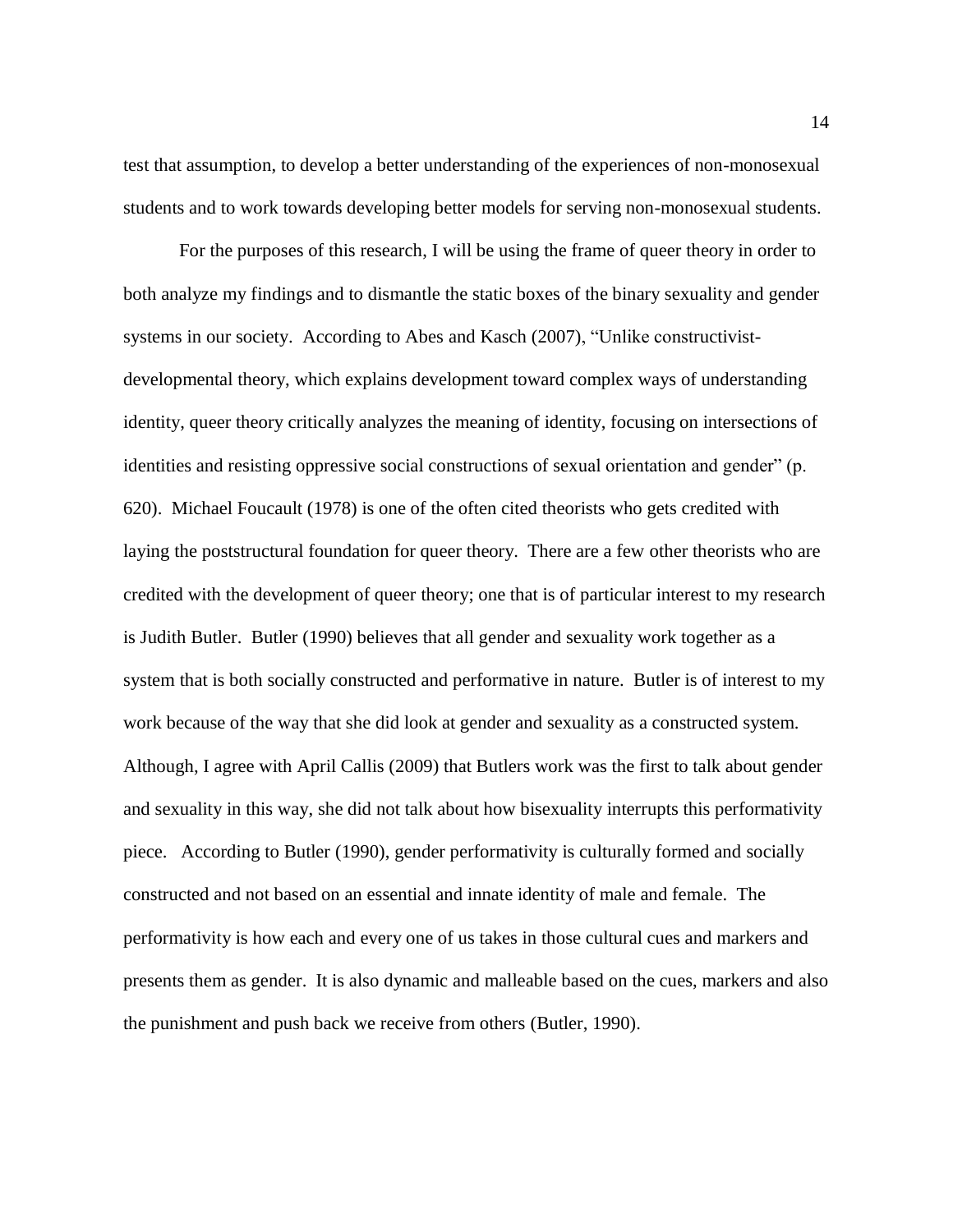#### **Research Questions**

Through this research I will be addressing the following questions:

- 1. What is the current campus climate for non-monosexual people?
- 2. What are the effects of not having a recognized or organized non-monosexual community on the identity development of non-monosexual students?
- 3. What programs and student support services do non-monosexual students need?
- 4. How can LGBTQ centers/offices/services better serve non-monosexual student populations?

#### **Purpose and Significance of the Study**

As a practitioner in the field of LGBTQ higher education professionals, this research is imperative to the work that we do in order to serve the needs of all non-heterosexual students. Also, as students move further and further away from labeling their attractions, behaviors, relationships and identity, LGBTQ higher education professionals will struggle with how to provide inclusive resources to these populations. Gaining a better understanding of the needs of non-monosexual students and the best way to serve these populations will become a greater imperative.

Allowing non-monosexual identified students the ability to talk about their identities in ways that move away from binary notions of identity and towards more queer ideas of identity will allow students the ability to self-define but also allow them to form community with others who have similar needs and experiences, hopefully insuring that they are not further marginalized within the current LGBTQ services models.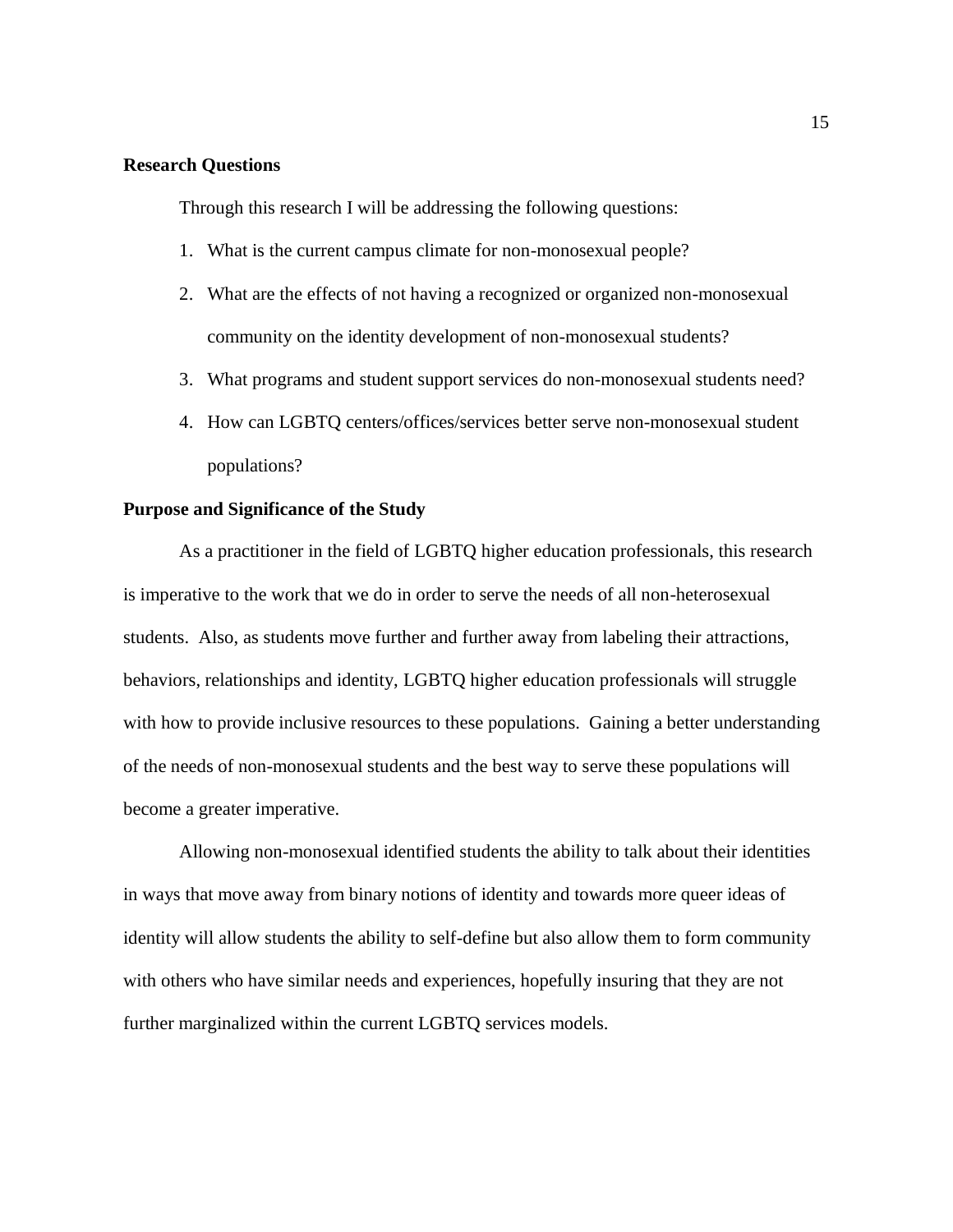The research that currently exists that focuses on LGBTQ students in higher education focuses almost exclusively on gay and lesbian identified students. This ignores the needs of non-monosexual students. I believe that non-monosexual students feel more alone, isolated and alienated on campus as well as within LGBTQ organizations and centers on campus. The purpose of this research is to gain a better understanding of the experiences and the needs of non-monosexual students on a large research extensive institution that currently provides LGBTQ services to its students. What are the ways that LGBTQ resources and services on campus are currently supporting non-monosexual students and what are the ways in which they are falling short? This study will illuminate the needs of non-monosexual students and will serve as a guidepost for developing more open and affirming LGBTQ programs, services, and centers for non-monosexual students. Ultimately, this research will help practitioners develop more inclusive programs, services and resources that will help students understand that non-monosexual identities are valid identities. This validation of non-monsexual identities will help students develop healthy understanding of their own identities and curb some of the higher instances of depression (Oswalt & Wyatt, 2011; Sheets & Mohr, 2009), suicide ideation (Bostwick et al., 2007), and drug/alcohol use (Bostwick et al., 2007; Oswalt, 2009) that have been documented in bisexual communities.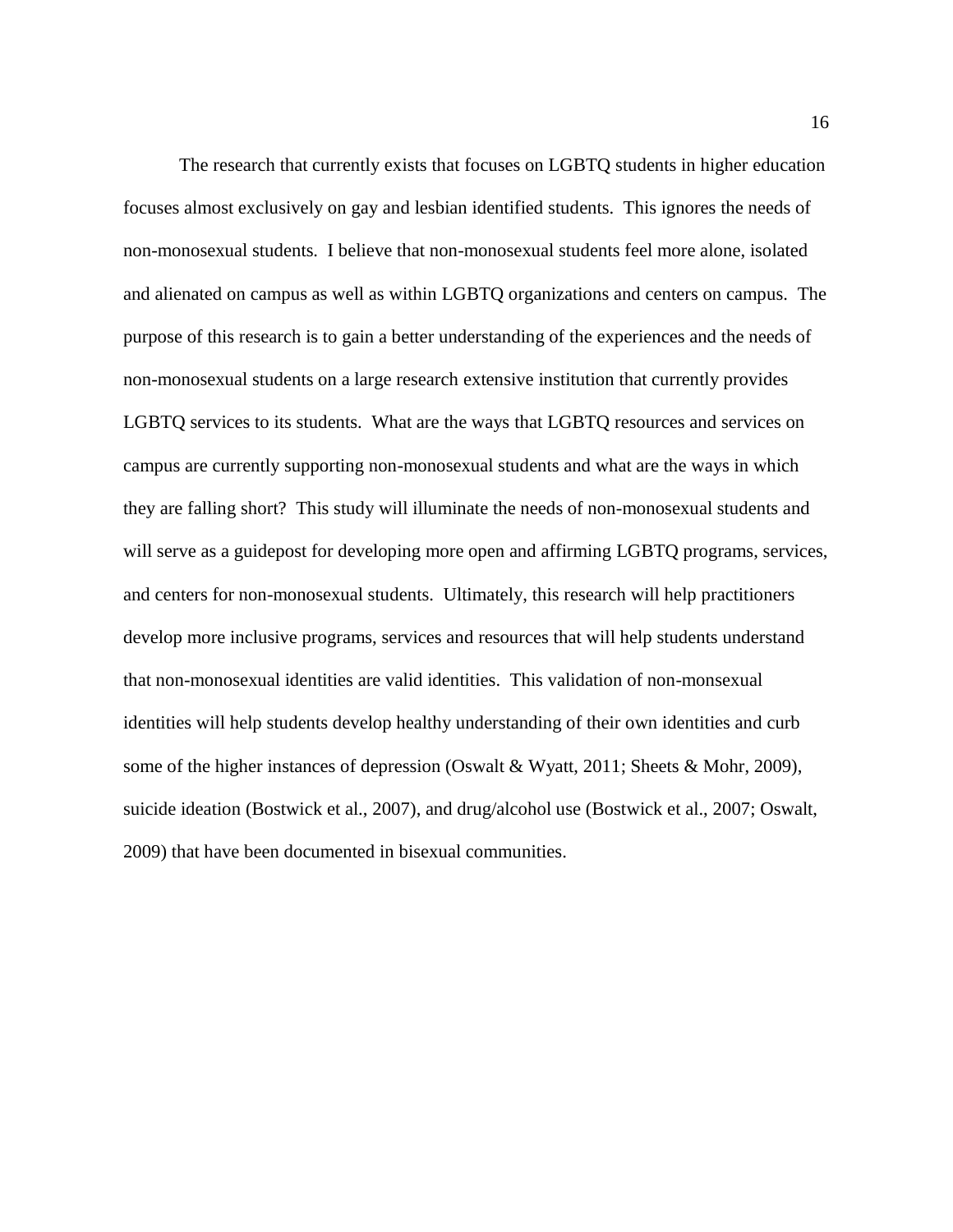#### **Chapter II: Literature Review**

#### **Introduction**

There is a small, but growing body of research on the topic of Gay and Lesbian students in higher education and even less on Bisexual and Transgender students. The field is growing, but the invisibility of LGBTQ identified students on campus makes this topic hard to research. While the purpose of this research is to illuminate the needs of non-monosexual students, it is important to look more globally at the needs of LGBTQ students and their identity development. In this section, I will be looking at historical and current research on bisexual, fluid, pansexual identified people both in higher education and the larger American society. This review of the literature also aims to highlight how the lived experiences of nonmonosexual students have not been addressed in current literature. Specifically this will be done by looking at LGBTQ identities, LGBTQ campus life, and LGBTQ visibility and specifically looking at how this research treats non-monosexual identities. I will also be looking at the research on bisexual, pansexual, or fluid identities, and trying to identify what the trends are for working with these students in higher education.

#### **Bisexuality Research**

The most important thing to understand about research on bisexual populations is that there are ways to approach working with and researching bisexual populations. There are sensitive issues that are unique to this population and that need to be acknowledged in conducting this research (Barker et al., 2012). One very important research item that needs to be taken into account is how we determine and define ones sexual orientation. It becomes problematic to rely solely on self-identification as bisexual or non-monosexual. This reliance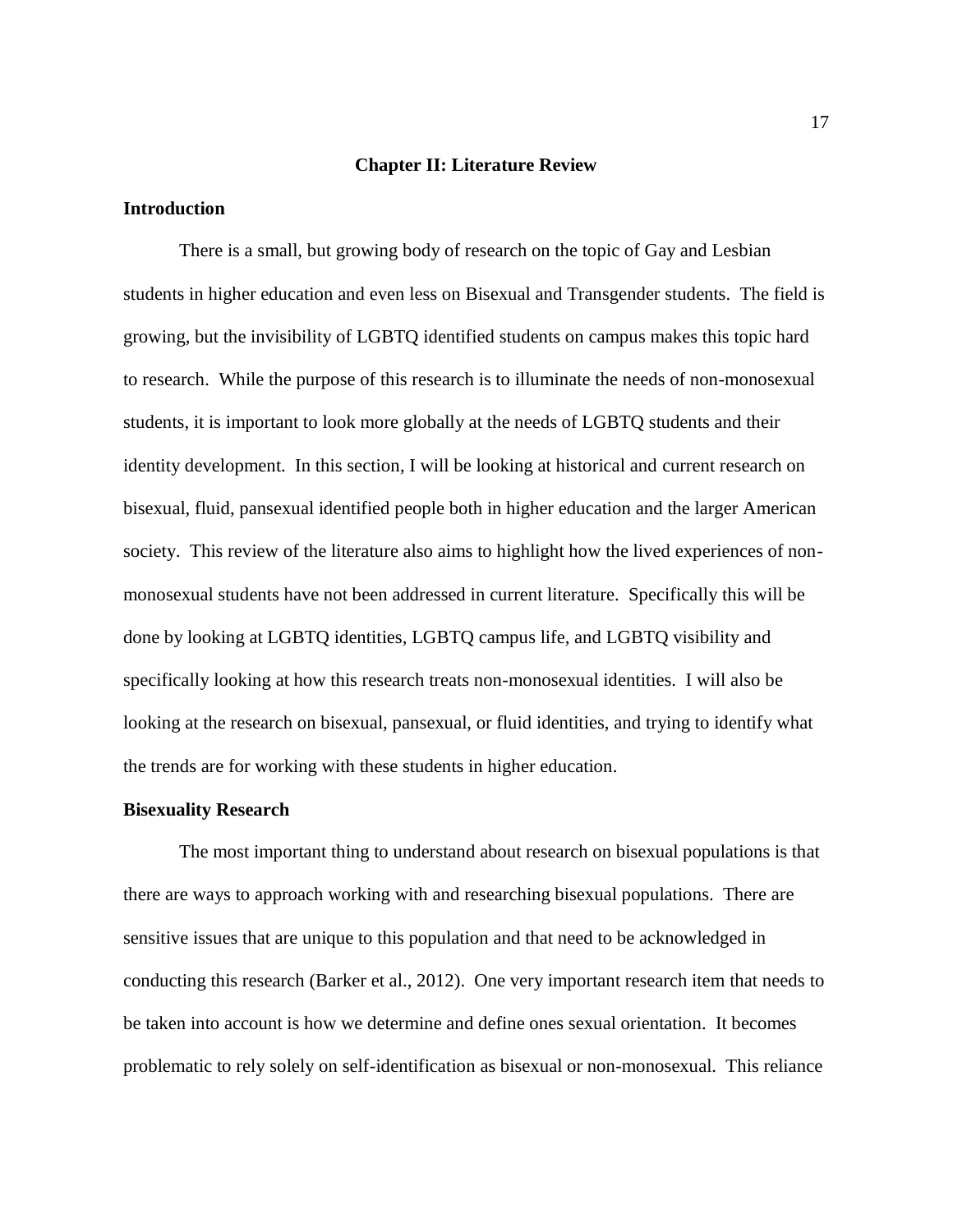on self-identification has a tendency to ignore, invisibilize, or erase non-monosexual identities (Savin-Williams, 2001).

When conducting research on any sexual minority population, we must move beyond questions about self-identification or labels, and ask more broad questions about sexual behaviors and attractions (Savin-Williams, 2001). There are many reasons why someone would not choose to label themselves as non-heterosexual: not out to themselves, not out to others, not in alignment with LGBT community, or they have not engaged in sexual behaviors, thus not really having a true understanding of what their identity is at that time (Savin-Williams, 2001).

In 2012, a group of bisexual researchers developed guidelines for conducting research on bisexual populations. These guidelines are important for understanding possible perils of doing research on, for or by this population. One of the main problems that Barker et al. point to in research is bisexual invisibility (2012). Research on LGBT identities has a tendency to focus on finding the cause of gay and lesbian identities and altogether ignores fluid sexual orientations (Barker et al., 2012). On the other hand, research on the origins or bisexuality tends to focus on proving if it even exists (Barker et al., 2012). The final way that bisexuality is made invisible through research is by ignoring it all together. Researchers doing research on lesbian and gay populations specifically will collapse non-monosexual identities in with lesbian and gay populations or just remove them all together (Barker et al., 2012; Garber, 1995). Not only does this erase the existence of bisexual populations, it also does not allow for developing an understanding of the unique needs of bisexual populations (Barker et al.,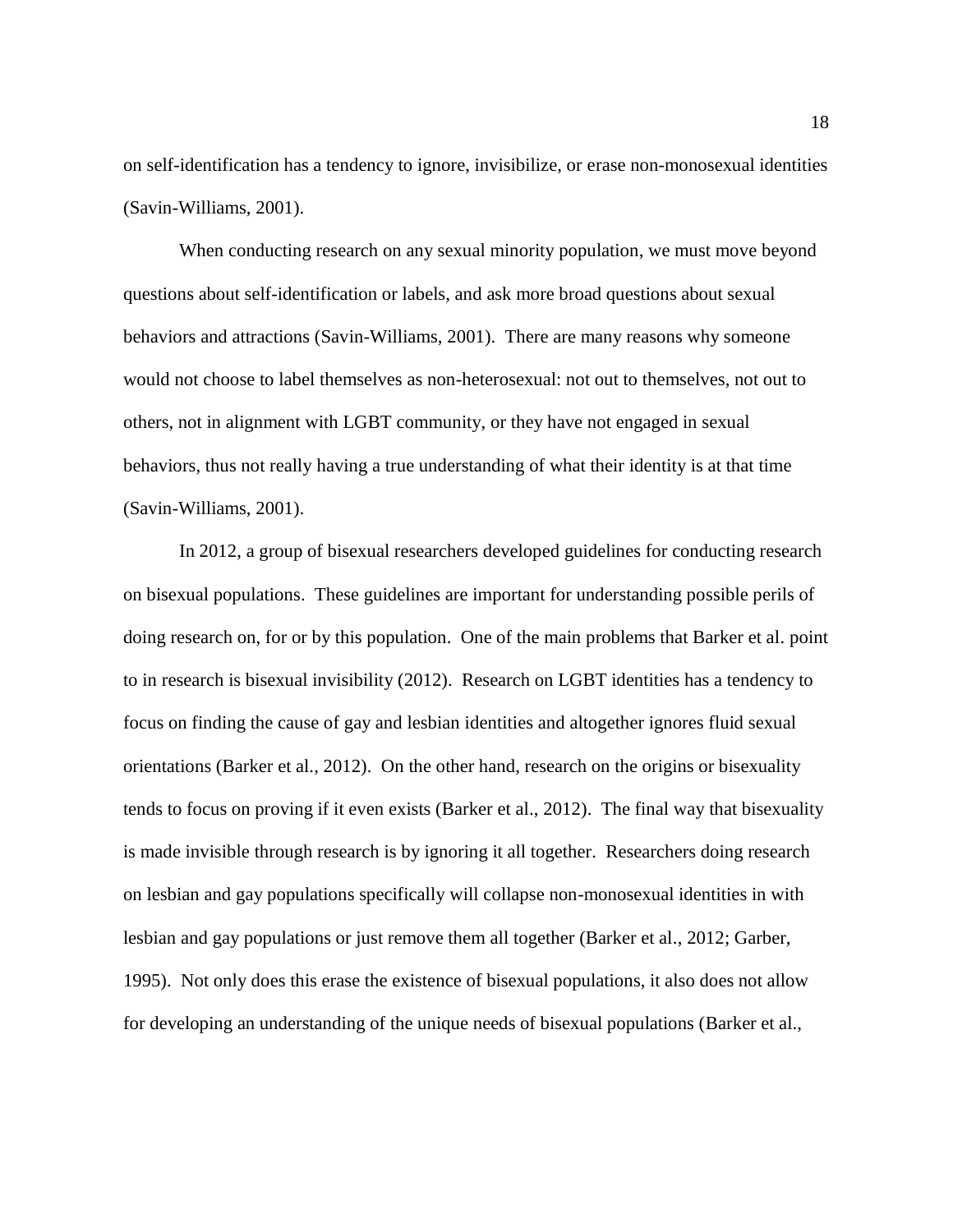2012; Ochs, 1996). Another way that research on bisexuality has fallen short is how it is assumed that there is a monolithic experience for all bisexual people (Barker et al., 2012).

One particular point about bisexual research that is of great importance to this research is the concept of reflexivity. This is of particular importance given how misunderstood bisexuality is in general. Barker et al, makes the point that reflexivity is critical to research on bisexuality in order to make sure that personal assumptions and biases and such are not shaping the research (2012). On a similar note, it is vital that bisexual community is included in research and design process (Barker et al., 2012).

Some of the particular challenges that bisexual people face are around sexual identity, sexual orientation labels, and understanding identity development for fluid sexual orientations. In this section I will be discussing research that focuses on bisexuality and nonmonosexual identities. I will start by discussing the research on bisexual identity development. Then, I will look at research related to attitudes about bisexuality and the impact of binegitivity and biphobia on bisexuals. I will explore how the attitudes about bisexuality impact bisexual community and the visibility of bisexuals

**Bisexuality in Traditional LGBT Identity Development Models.** One of the first concepts to look at when wanting to understand a particular population's needs is student development theory. One would be hard pressed to find one development theory that applies to all unilaterally. There are too many competing factors that influence the development of students in higher education. There are a few main theories that have taken a look at identity development in LGBTQ identified individuals that will be reviewed in this section. These include: Cass's Psychosocial Model for Sexual Identity Development, Savin-Williams Pattern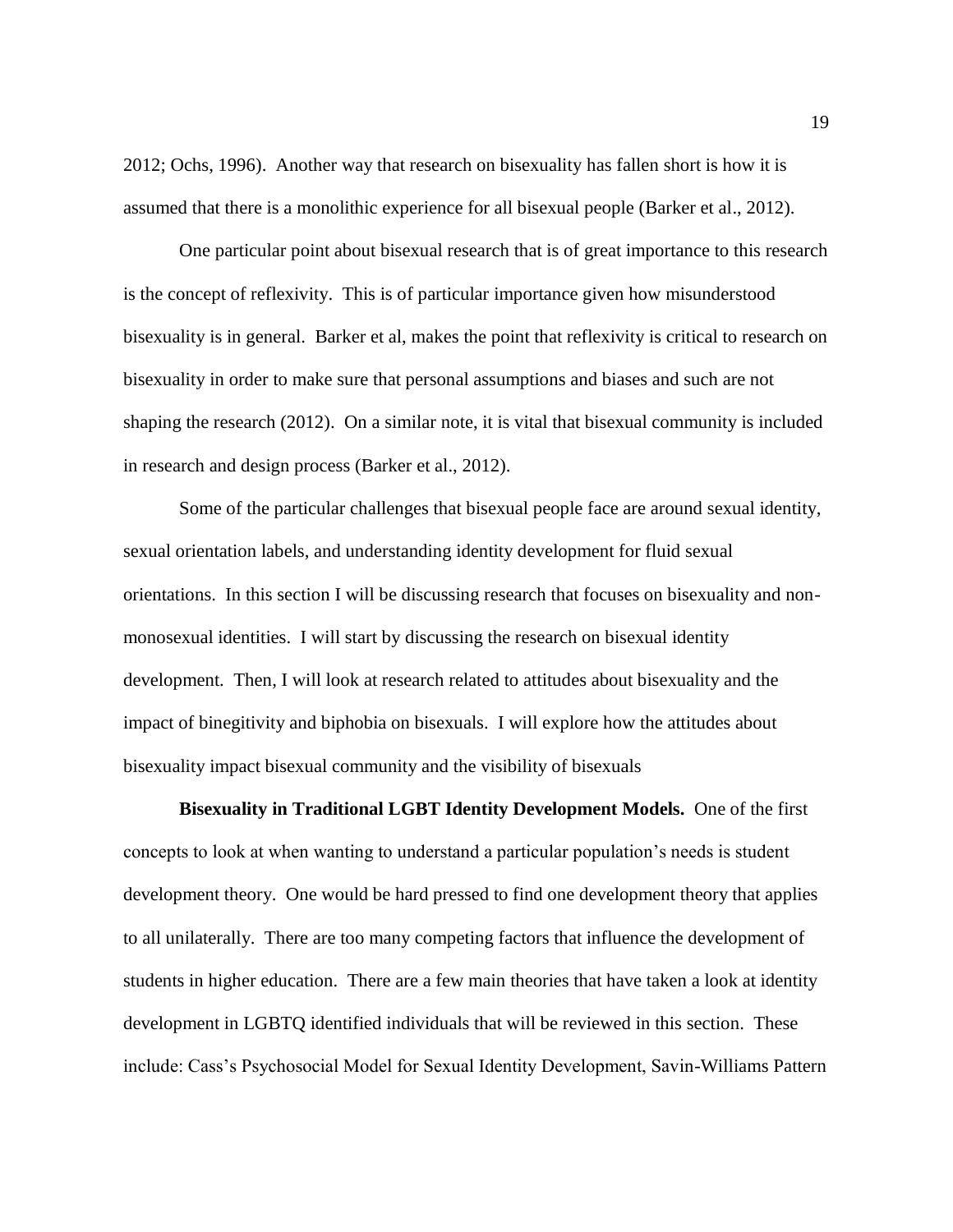of Gay Identity Development, Troiden's Model of Homosexual Identity Development, and D'Augelli's Model of lesbian, gay, and bisexual development.

The first model to addresses LGBTQ development directly is Vivienne Cass's (1984) model, *Cass's psychosocial model for sexual identity development*. Cass first discussed her theoretical model in her 1979 work, "Homosexual Identity Formation: A Theoretical Model." This original work presented the stage model as a theoretical model. According to Cass (1984), there are six linear "stages" of identity development for Gay, Lesbian, and Bisexual (GLB) individuals: Identity Confusion, Identity Comparison, Identity Tolerance, Identity Acceptance, Identity Pride, and Identity Synthesis. Savin-Williams (1998) created another stage development model specifically for gay males, the Savin-Williams Pattern of Gay Identity Development which consists of 10 stages of identity development. The Troiden (1989) model is also conceptualized as a four stage model similar to Cass and Savin-Williams models.

In Cass's model, the first stage is Identity Confusion where one starts to question their sexual orientation. Cass felt that this stage is typically prompted by a realization that a specific behavior or behaviors can be labeled as homosexual. In the Identity Comparison stage, individuals acknowledge their difference in comparison to their heterosexual counterparts based on Cass's (1984) description. Cass points out that individual's path through this stage could look very different depending on how they start to view their potential homosexuality. If an individual continues to accept the possibility that they may be homosexual, then they will proceed to the Identity Tolerance stage. In this stage, individuals see contact with the homosexual community as necessary to get certain needs met, such as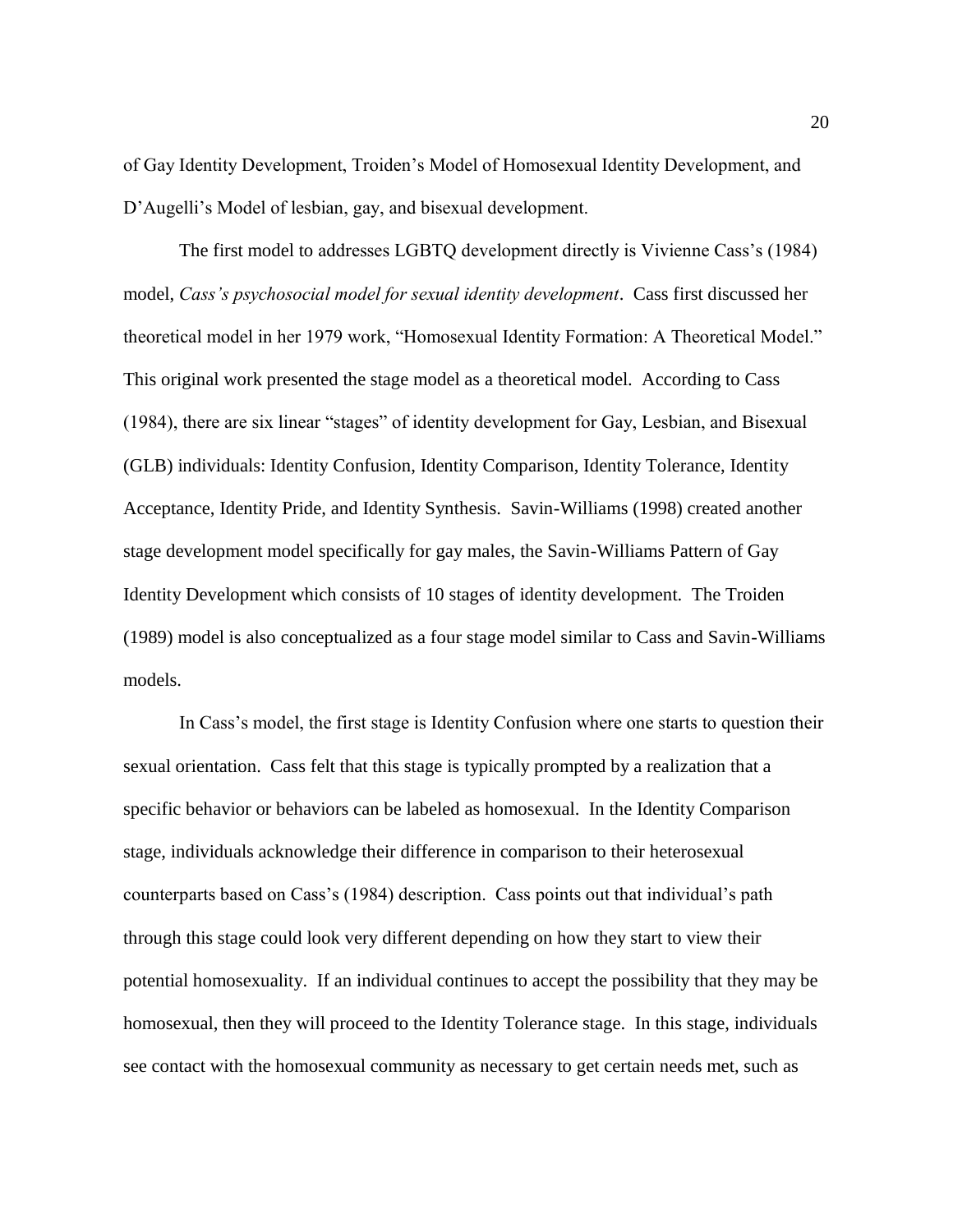emotional or physical connections. In other words, Cass see's this stage as one where the individual learns to tolerate their homosexual identity in order to have a connection to other homosexuals, but may also maintain a largely heterosexual image outside of homosexual community.

Cass (1984) continues with Identity Acceptance, which is where individuals connect more with the homosexual identity and the community. Typically individuals are out to close friends and family and are able to maneuver in the homosexual community and the heterosexual community. Individuals move from this stage into Identity Pride. In this stage, individuals develop an intense pride in their identity as homosexual. Individuals become more aware of the discrimination from the larger heterosexual community and they start to challenge that discrimination. Individuals at this stage of challenging typically have a preconceived notion of non-acceptance from heterosexuals and when this is challenged, individuals start to move into the final stage of Identity Synthesis. In this final stage, the homosexual identity no longer serves as the defining identity for individuals. Individuals are out and no longer feel the need to hide who they are. "Own view of self and views of selfbelieved to be held by others are therefore synthesized into one integrated identity that unites both private and public aspects of self" (p. 153).

The first stage that Savin-Williams discusses is a feeling of being different from heterosexual peers based on an inability to fit into rigid gender norms. The second stage is an acknowledgement of same sex attraction. The third stage is where the gay youth will develop an understanding of what homosexuality means. The fourth stage is where one starts to label their feelings as non-heterosexual, or homosexual. The fifth stage is experimentation and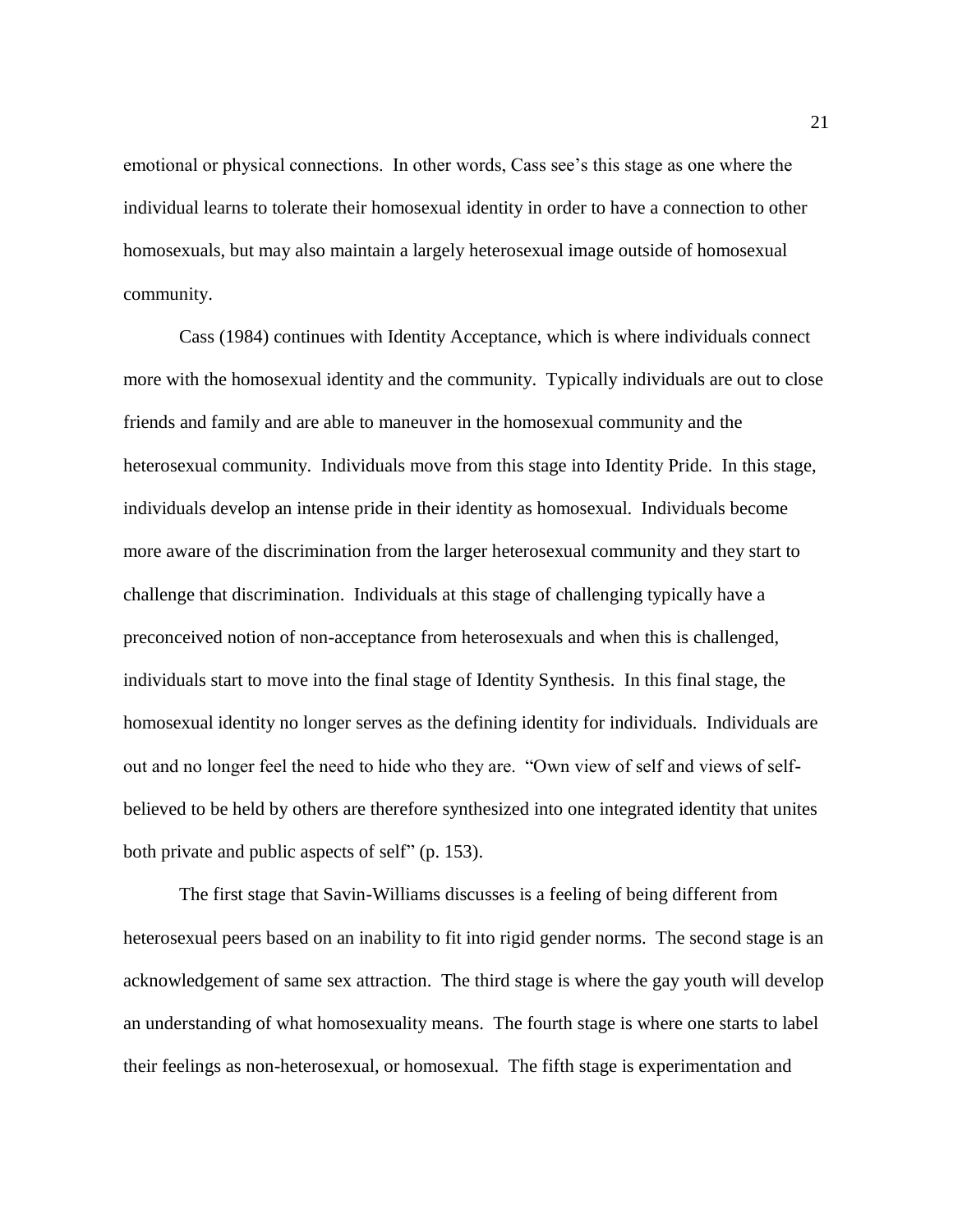actually engaging in sexual activity with another male. The sixth stage involves actually experimenting with sexual activity with a female. The seventh stage is where the youth begins to label as non-heterosexual: gay or bisexual or something similar. The eighth stage involves disclosing new identities to others, including family and peers. The ninth stage involves experiencing an actual relationship with someone of the same sex. The final stage of the Savin-Williams model involves integrating new identity with rest of identities and developing a positive self-concept around gay identity.

Troiden (1989) builds off the work of Cass in order to develop his four stage model. The first stage is "sensitization." This stage occurs prior to puberty and is characterized by a general feeling of being different from heterosexual peers. The second stage in Troiden's model is "identity confusion." In this stage, individuals are typically starting the process of questioning their sexual orientation. Stage three of Troiden's (1989) model is "identity assumption," where individuals start to identify themselves as homosexual in various ways. Stage four of his model is called "commitment." Troiden conceptualizes this stage as where an individual not only enters into a same sex relationship but also starts to become more comfortable openly identifying as either gay or lesbian.

These major stage models of gay identity development have stages that they share in common. According to Horowitz and Newcomb (2001), each model points to four linear stages of awareness of one's difference from heterosexual peers, acceptance of this difference, disclosure of new identity and the integration of one's identity with all other identities. However, Troiden does not see his model as a linear process model. He describes this model as more like a spiral that allows individuals to move in all directions along the stages. "In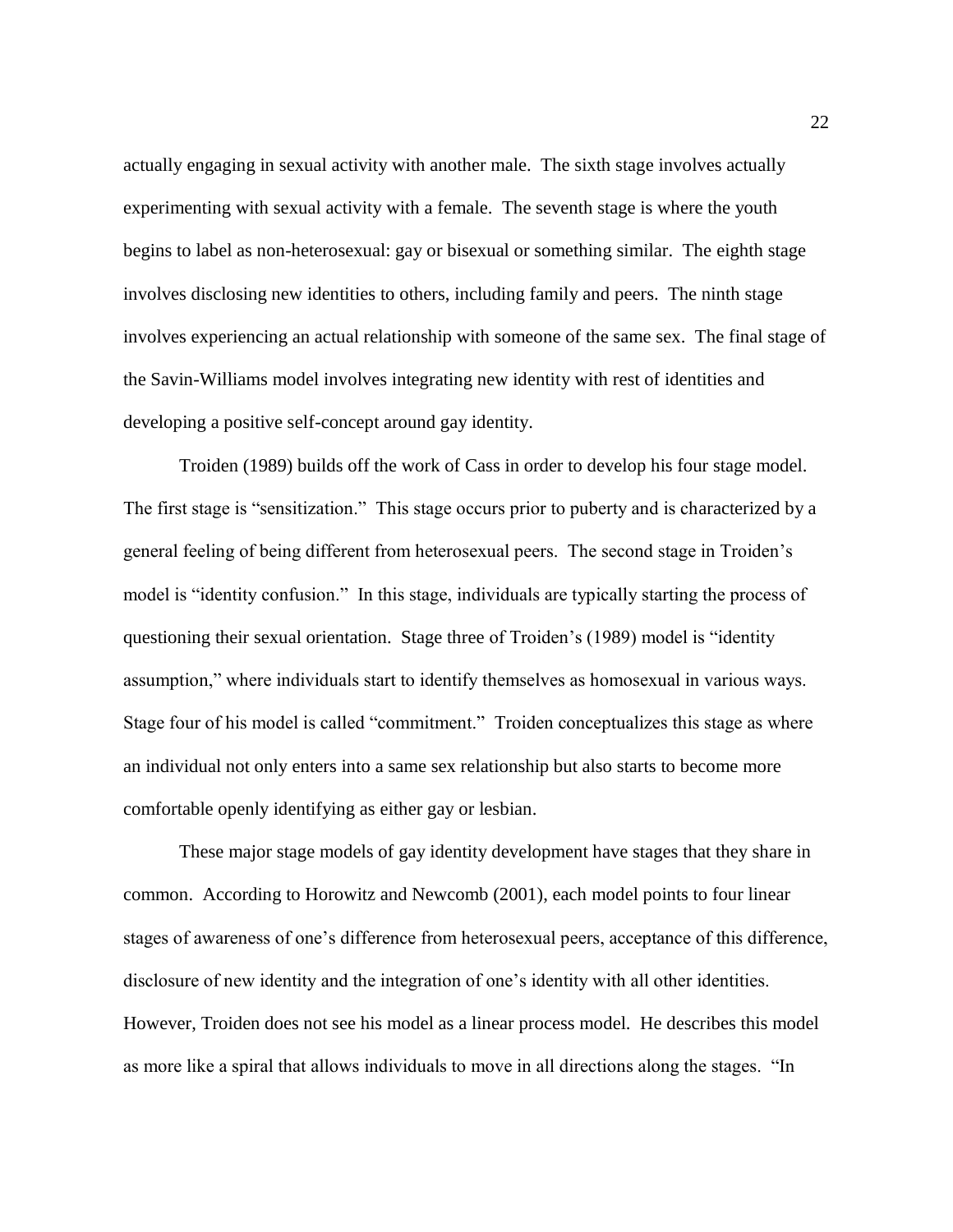many cases, stages are encountered in consecutive order, but some instances they are merged, glossed over, bypassed, or realized simultaneously" (p. 48).

It was Cass's 1984 work, "Homosexual Identity Formation: Testing a Theoretical Model" where Cass starts to actually test the model through applying it to actual gay and lesbian populations. Cass tested her theoretical model through a questionnaire that she distributed through snowball sampling of 227 individuals; 109 identified males and 69 identified females. She asked participants to self-select one of the six stages in her model based upon a paragraph description of each model. Similarly, Levine (1997) tested the Cass model using the experiences of lesbian identified women. Levine utilized four different questionnaires including the Stage Allocation Measure developed by Cass for her study in 1984. Both Levine and Cass found that the participants in their studies followed the Homosexual Identity Formation Model proposed by Cass (1979). There were some limitations that Levine discussed in study: lack of diversity in respondents, lack of respondents who identified themselves in the lower stages of identity development, and requirement that participants identify as lesbian (1997).

Trica L. Peterson and Deborah A. Gerrity (2006) utilize the Cass Identity Development Model in their research looking at "Internalized Homophobia, Lesbian Identity Development, and Self-Esteem in Undergraduate Women." In their research they are utilizing the Cass Identity Development model and the "Gay Identity Questionnaire." Peterson and Gerrity sent surveys to women on a large, northeastern university campus in order to get a better understanding of lesbian identity development. In order to qualify for the study one had to self-identify as lesbian. What is of particular interest to this research is that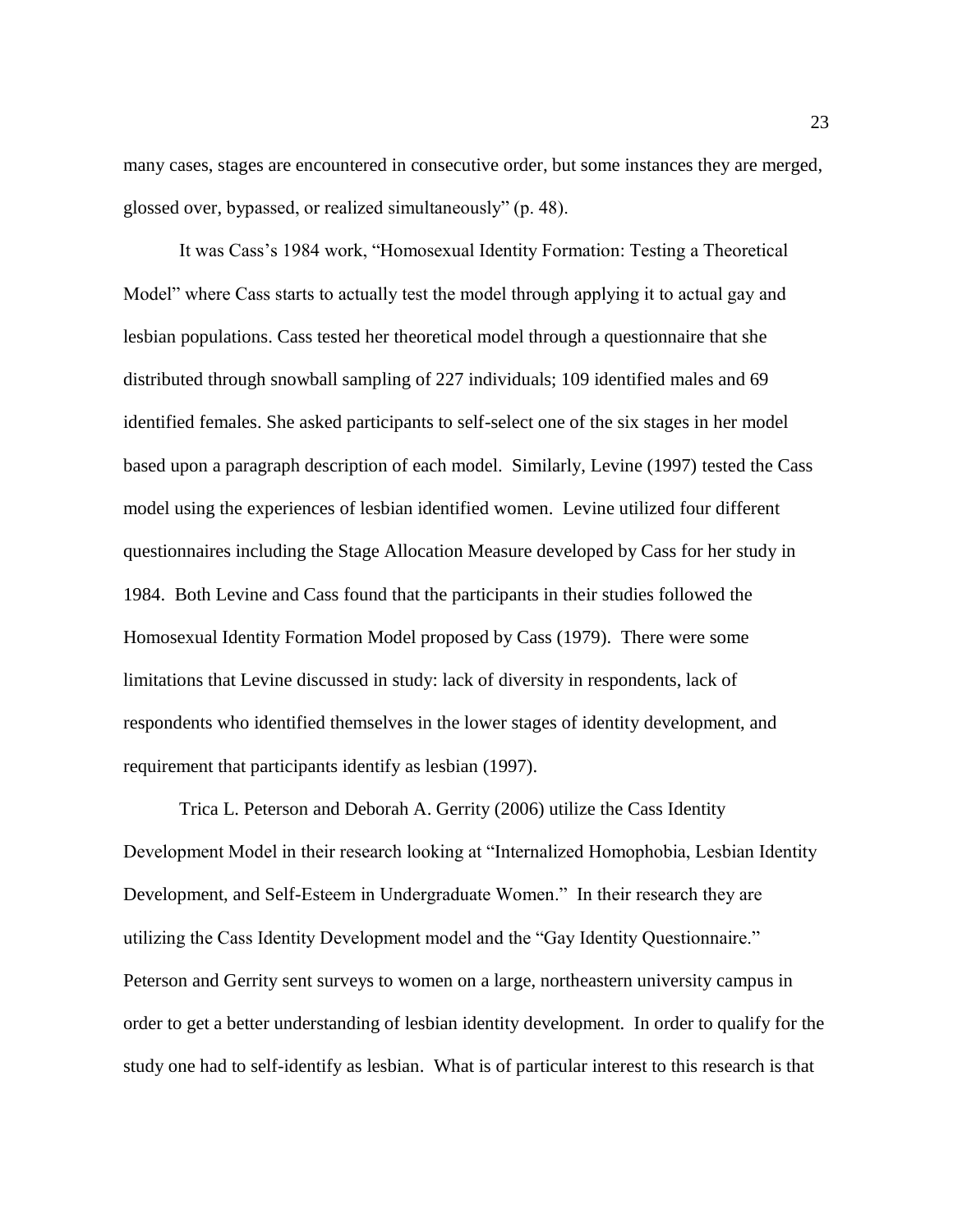Peterson and Gettity had 35 participants, fourteen of whom self-identified as bisexual and nine as heterosexual. While the majority of the participants fall under the non-monosexual category or questioning category, Peterson and Gettity chose to label them and their experiences as lesbian. To be fair to Peterson and Gettity, they did state "separate analyses were not run for lesbian-identified and bisexual-identified women due to the small sample attained; all three groups were combined for the purposes of this study" (p. 64). However, by still utilizing the term "lesbian development," it would seem that the data is no longer applicable to the current research. In their discussion of implications for future research, they did advocate for future research that addresses the potential differences in development for lesbian and bisexual women. The problem is that they never address the problematic nature of trying to generalize findings that are based on entirely different identities but labeled as lesbian. This study brings home the point that non-monosexual identities are complicated and can complicate and muddy potential research that is based on gay and lesbian binaries. Due to this, it is sometimes easier for researchers to just collapse non-monosexual identities into gay or lesbian identities to the detriment of research on non-monosexual people.

According to Bilodeau and Renn (2005), while the Cass model is still used by practitioners who work with LGBTQ populations, this model has continuously been proven to be a less than adequate model for LGBTQ identity development. Some of the critiques of Cass's model are that, although it is typically applied as a blanket model for LGBTQ development, it was based on gay men and therefore cannot be applied broadly to all (Bilodeau & Renn, 2005). Cass's model is also based on a linear development process which implies a beginning and an endpoint (Bilodeau & Renn, 2005). Many researchers have shown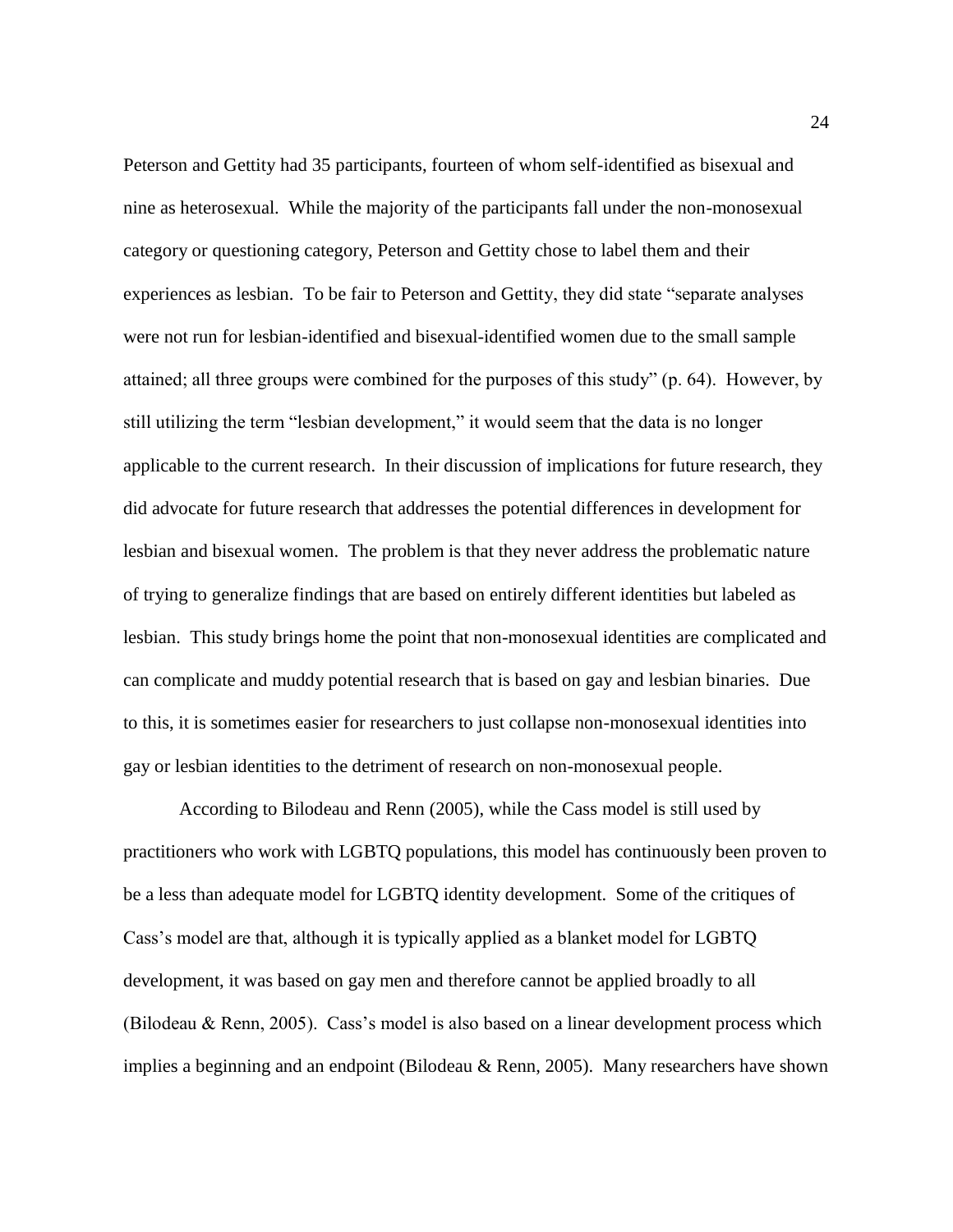that one-dimensional, linear models of development are not accurate models since they do not allow one to travel back and forth along the continuum or occupy multiple stages (Bilodeau & Renn, 2005). Cass's model also relies on self-disclosure or coming out as the main determinate of one's development as lesbian or Gay (Bilodeau & Renn, 2005; Dworkin, 2002). Finally, Cass's model is presented as having an endpoint at which time someone who is lesbian or gay would be fully self-actualized as both a member of the LGBTQ and heterosexual community (Bilodeau & Renn, 2005).

In contrast to Cass's model is Anthony D'Augelli's (1994), *model of lesbian, gay, and bisexual development*. D'Augelli does not agree with the static notion of Cass's model of development. D'Augelli's model consists of six *"identity processes"* of development: Exiting heterosexual identity; developing a personal lesbian/gay/bisexual identity status; developing a lesbian, gay, bisexual social identity; becoming a lesbian, gay, bisexual offspring; developing a lesbian, gay, bisexual intimacy status; and entering a lesbian, gay, bisexual community *.* According to Bilodeau and Renn (2005), this model helps to account for the complexity and fluidity of identity and how an individual's identity may change over time.

D'Augelli (1994) shares that two of the biggest differences between the Cass model and and D'Augelli model is the *becoming a GLB offspring* stage and the *developing a LGB intimacy status*. Unlike Cass's model, D'Augelli sees coming out as a multi-layer process and there is a difference between coming out to one's own peer group and to one's family. This is a very interesting distinction that can be critical for GLB identified college students who rely on financial support from family members in order to attend college. Also, D'Augelli focuses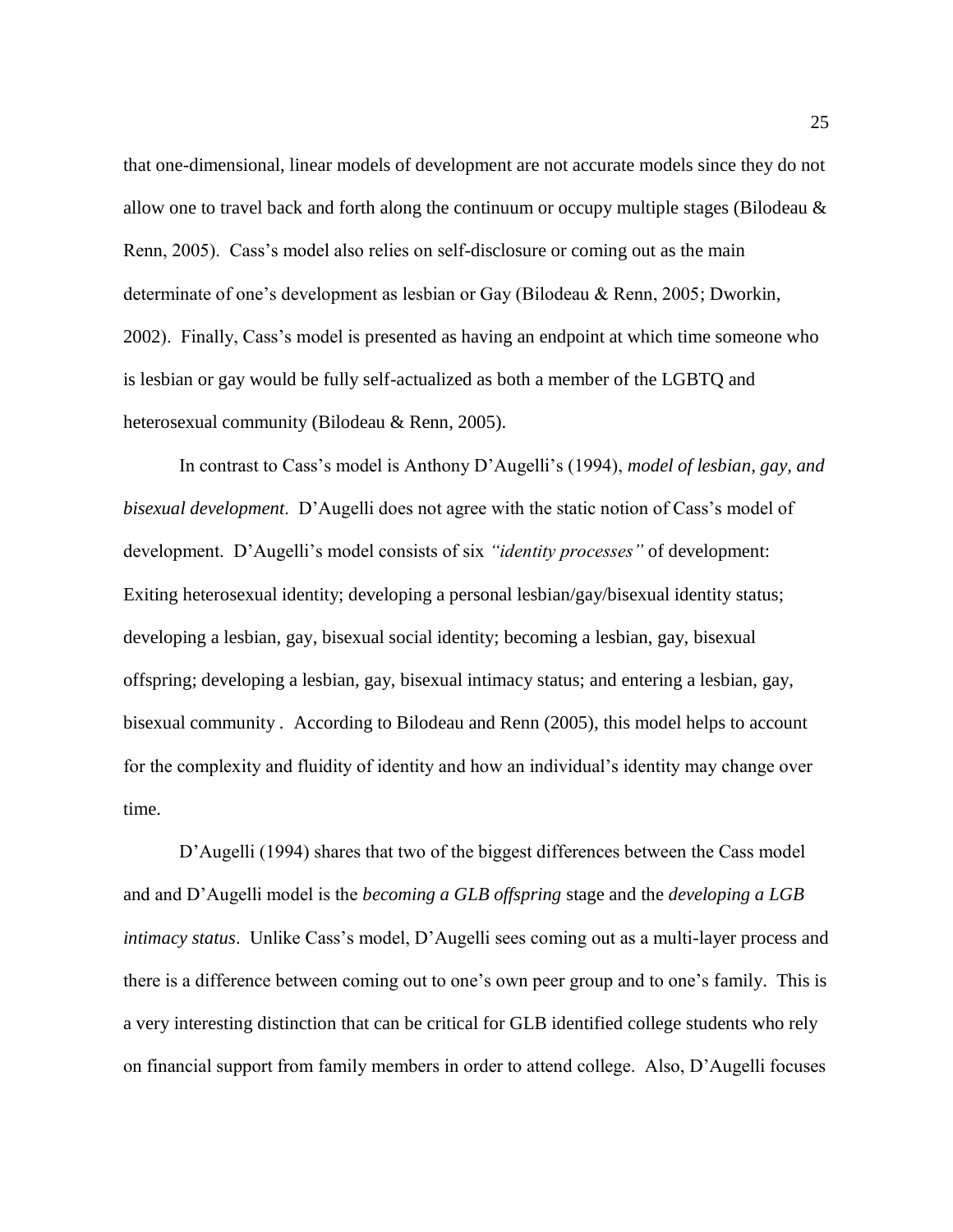on the development of intimate relationships as a stage in GLB development. He sees this stage in GLB development as critical because of the lack of acceptance and role models for GLB identified couples. This can be particularly difficult for GLB identified students who are navigating new feelings while experiencing homophobia or lack of acceptance. D'Augelli's identity processes still include coming out both to one's self as well as to others. Unlike Cass, the identity process model is not presented as a static and linear model. D'Augelli sees identity as more fluid and the process of identity development as ever shifting based on multiple factors (1994).

In 2005, Brent Bilodeau and Kristen Renn analyzed various LGBTQ identity development models as they relate to student development. They briefly discuss each model as they relate to particular identities, groups or subgroups of the LGBTQ population. One of the most striking points that Bilodeau and Renn make in terms of looking at LGBTQ development models and applying them in student affairs is, that it implies that there is a final stage or an level at which students would become fully self-actualized as LGBTQ people. (2005). They also address how favoring a particular family of theoretical models can dictate the approach you take to your research and your expected outcome. For instance, using Cass's model of homosexual identity development or Troiden's model of homosexual identity development to look at bisexual identity development may limit a researcher's ability to see a bisexual individual as fully developed since they may be traveling back and forth through stages depending upon who they are partnered with at the time or if they are engaging more with heterosexual or LGBTQ communities. Ultimately their point is that student affairs practitioners and faculty have to be aware of the implications of using a particular model and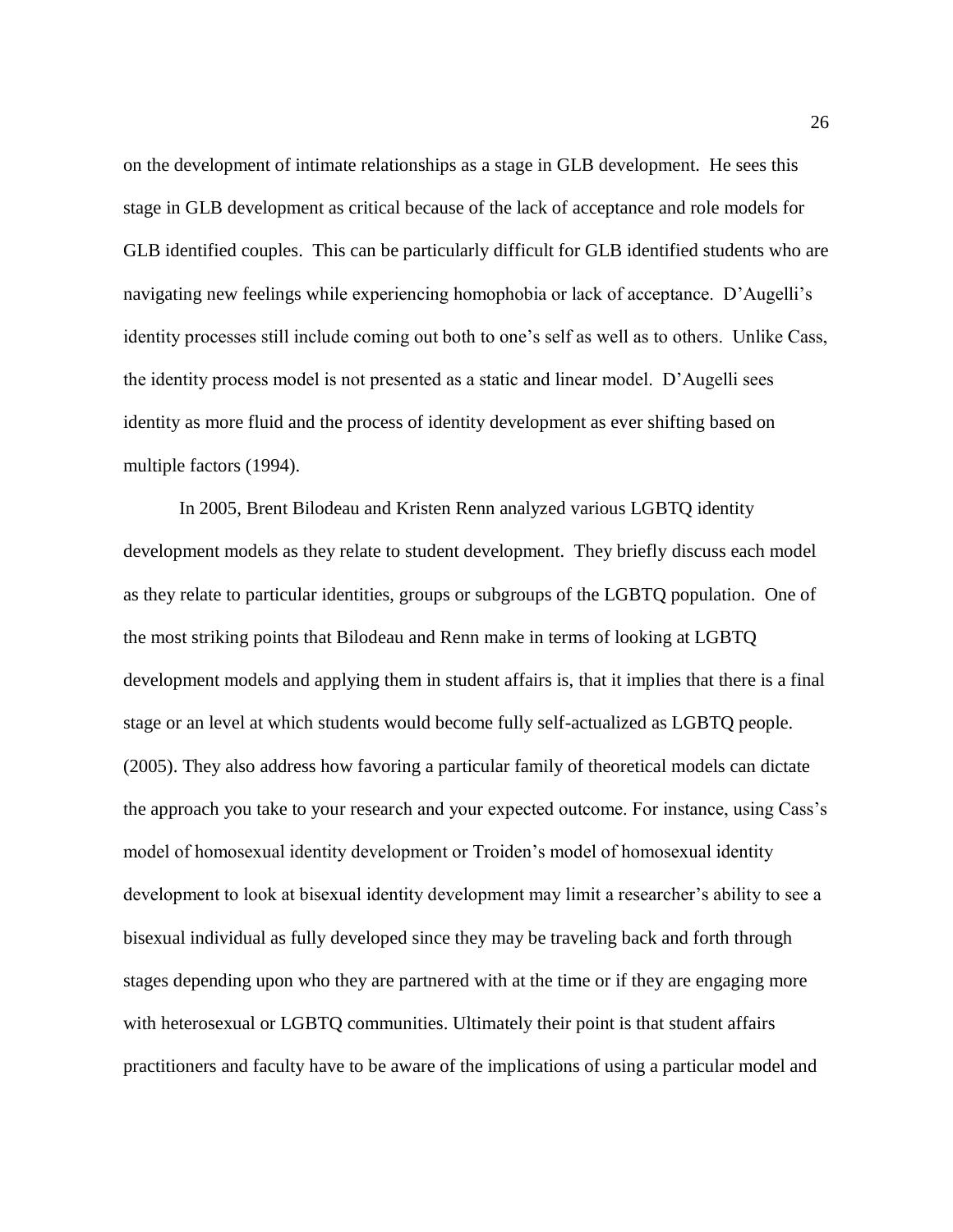how particular identities (such as bisexual) have the potential to become effectively erased depending on the model.

*Bisexual Identity Development.* In 1994, Weinberg, Williams, and Prior conducted studies of bisexuals over the course of 6 years in order to understand identity development for bisexual identified people. Weinberg et al., identified four stages of bisexual identity development: Initial confusion, finding and applying the label, settling into the identity and continued uncertainty (1994). The initial stage that Weinberg et al. discusses is not just about questioning one's heterosexuality, but for many people they believe that the acknowledgement of a same sex attraction means an end to opposite sex attraction. This can also create confusion for people at this stage (Weinberg et al., 1994).

There are many ways in which individuals find the label bisexual, but according to the research by Weinberg et al., participants typically found the label through sexual encounters with people of the same sex and of the opposite sex. They also reported that this was typically the stage where bisexual individuals would experience biphobia from others and this would cause them to question bisexuality as an identity (1994). During this time, many participants reported that their attractions were towards one sex more than the other sex and this caused more confusion due the bisexuality being framed in society as more of a 50/50 attraction. This also caused participants to question their own ability to label themselves as bisexual (Weinberg et al., 1994). Participants moved from this stage to settling into their identity, they started to receive more support and began to feel more comfortable in their identity (Weinberg et al, 1994). The final stage for Weinberg et al., is continued uncertainty (1994). For Weinberg et al., there are several factors that contribute to this uncertainty, but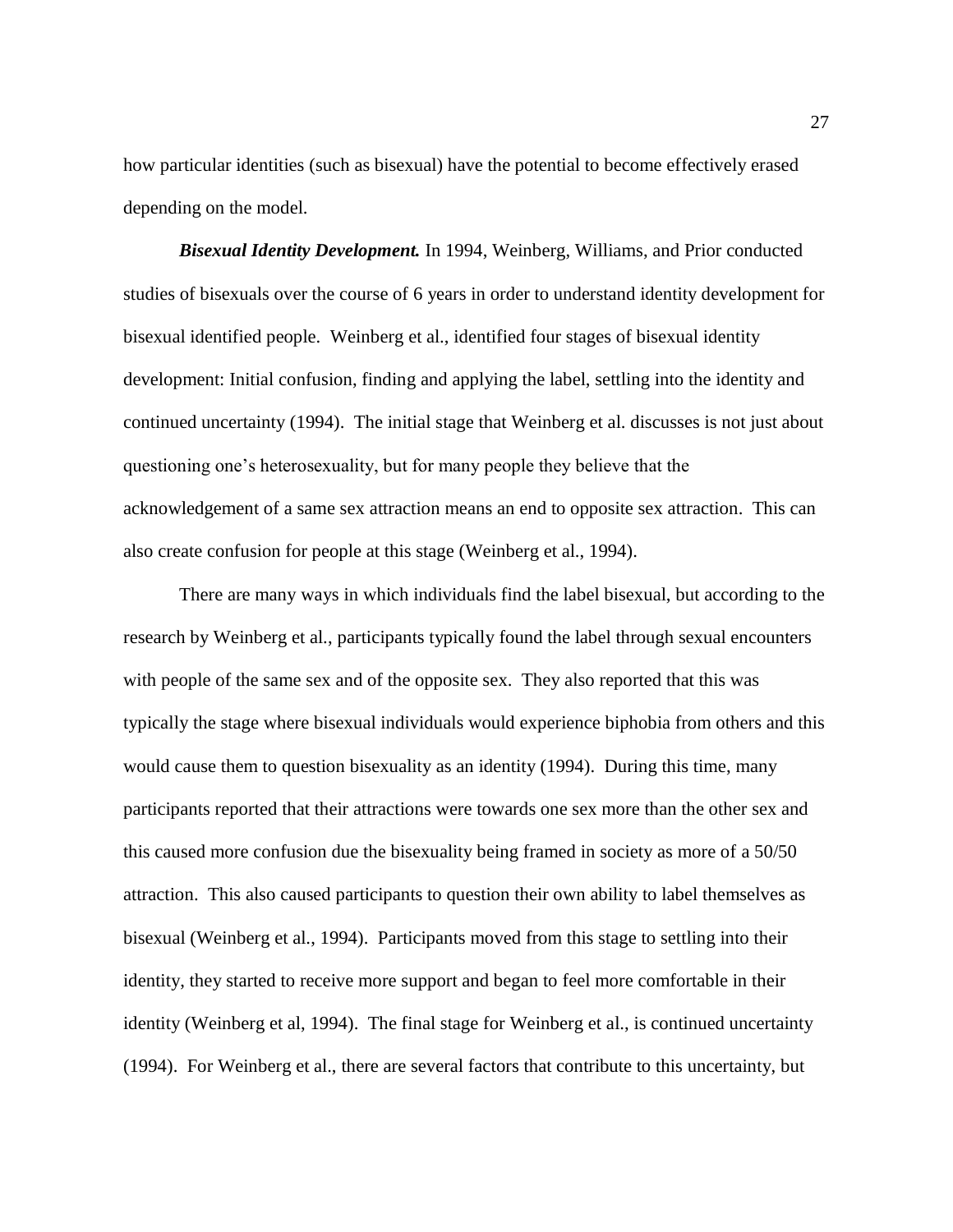there was a shared experience of it among the participants. The reasons were mostly related to biphobia and a general lack of support or understanding of bisexual identities. In their research, Weinberg et al. also wonder about the viability of later stage development when there is a lack of support outside of a few large urban areas for bisexual identified people (1994). Many, including Weinberg et al. have pointed out that one big limitation in their research is that they looked at mostly white participants who all reside in San Francisco where there was an established bisexual community. This is not the case in most places throughout the United States (Brown, 2002; Weinberg et al., 1994).

In his *Proposed Model of Bisexual Identity Development that Elaborates on Experiential Differences of Women and Men*, Tom Brown also utilizes a stage model of identity development. Brown's model builds off of the six stages of identity development presented by Cass and applied to the bisexual community by Weinberg et al. (1994). Brown developed his model in order to take into account the difference in development of a bisexual identity based on gender. The main difference that Brown suggested between the original model developed by Weinberg et al. (1994) is that Brown changed "continued uncertainty" to "identity maintenance." According to Brown, this moved this process away from fulfilling tasks in order to reach a certain pinnacle and instead towards maintaining the bisexual identity. This small change moves Brown's model away from the traditional stage models and their linear trajectories (Brown, 2002). However, Brown's proposed model is still built around gendered concepts that do not speak to the current LGBTQ community, particularly with his references to lesbian feminist community which is not as relevant to current generations of queer women.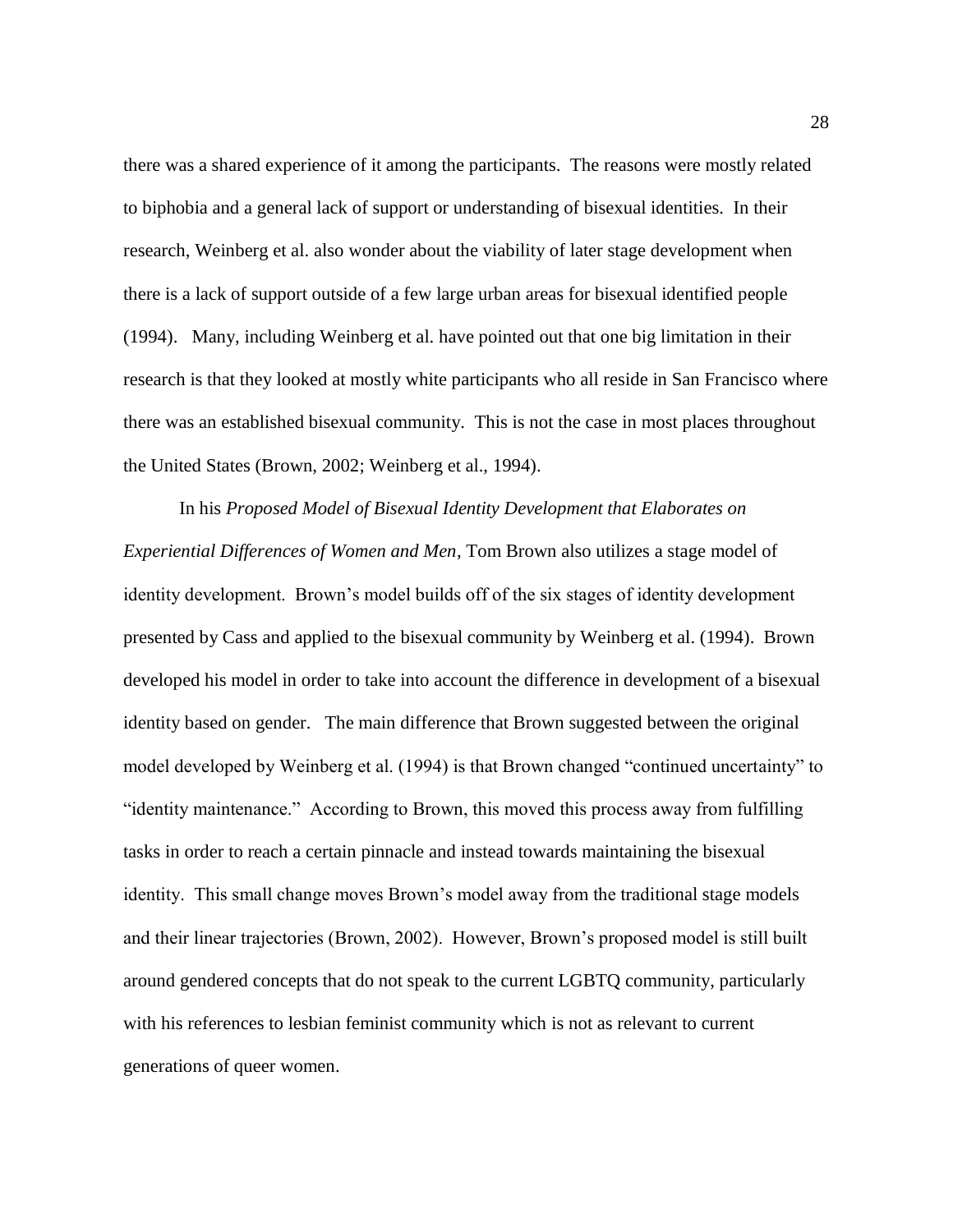Paula Rust (1996) looked at these issues in depth to try to understand the real impact of non-inclusive identity and development models for those with more fluid identity and behaviors. At the time of her research, those who identified as bisexual or who's behavior could be labeled as fluid were viewed by researchers as having less mature identity development (Rust, 1996). The view that someone's identity, behavior and attraction is more fluid than fixed did not correspond with existing identity development models such as Cass (1979). Rust observed in her research of women and lesbians, in particular, that many times women were having same-sex and opposite sex attractions, but were not always naming them or would label them in ways that would essentially erase the experiences all together (Diamond, 2003; Rust, 1996).

Rust collected survey data by sending out a survey to multiple organizations that would be considered friendly to LGBTQ people and bisexual people specifically. She received 518 responses from all over the world and from people with multiple sexual and gender identities. Rust asked them several questions that were related to their sexual identities, both historically and in current contexts. Rust identified six types of changes that she felt contributed to someone changing their sexual orientation or identity. Rust categorized the six sexual identity change categories: "changes in one's location on the sexual landscape, changes in the sexual landscape, changes in the language available for self-description, changes in social context, and changes in the accuracy of self-description" (Rust, 1996, p. 67). Rust was looking at what events would prompt an individual who did not identify as bisexual previously to adopt a bisexual label. Rust (1996) explores identity development in relation to the sexual landscape as a way to highlight that identity is not linear and static process of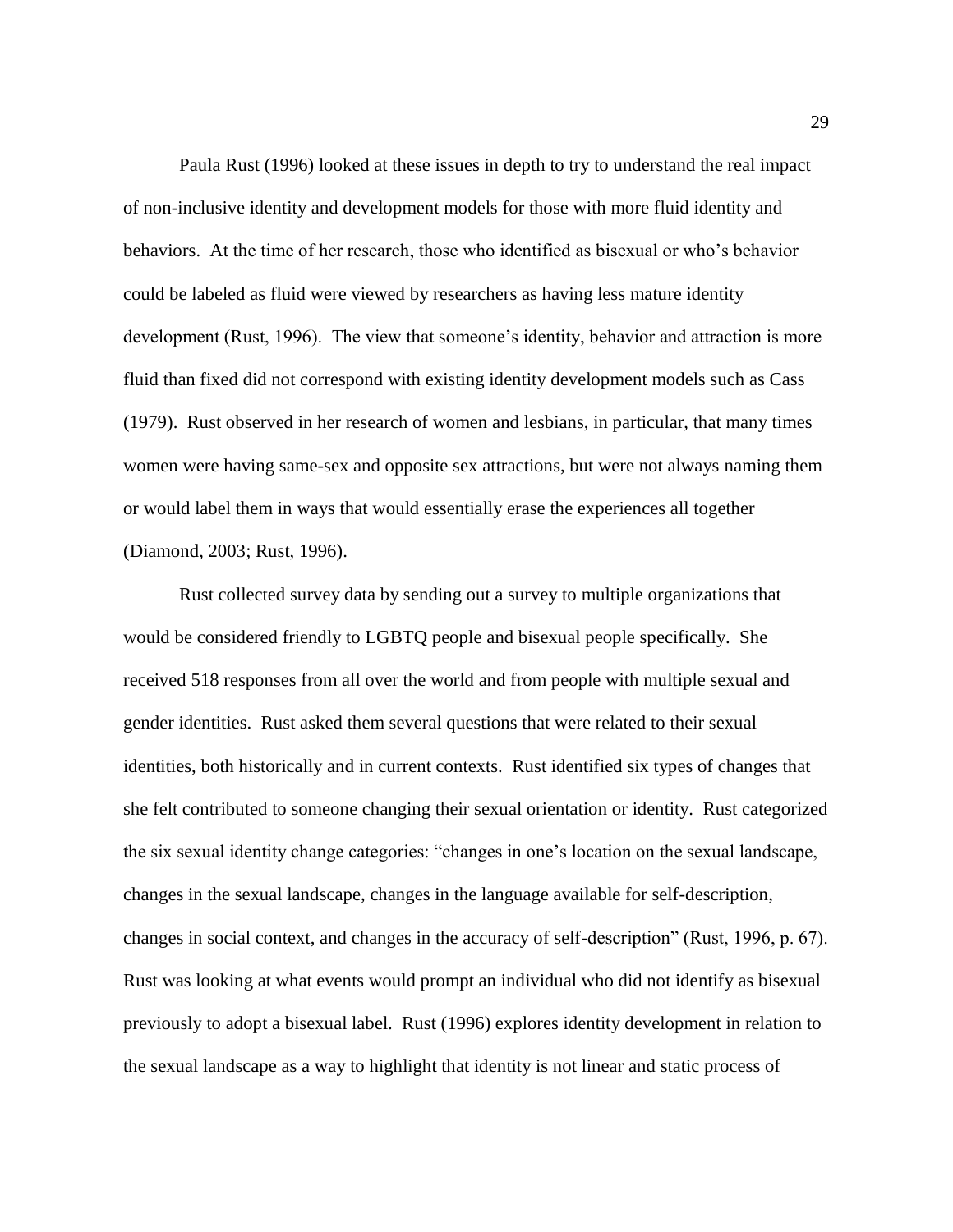development but rather a social construction that evolves in relation to changes to self or things around the self. For example, this can be seen when someone has a change in relational or affectional attraction to someone of a different gender than their typical attractions. Also, Rust (1996) talks about the landscape itself changing either through society changing or identity evolving, such as an expectation from the feminist movement of the seventies that women identify politically as lesbians.

Rust (1996) makes this point through her research on identity development in bisexual women and states that "Bisexual women's frequent identity changes do not indicate a state of searching immaturity, but a mature state of mutability" (p. 66). Rust (1996) believes that linear models of development do not capture the nature of identity change and development and should be replaced by models that rely more on looking at the social construction of reality and identity. Rust, points to how many of the women she interviewed change their identity labels based on who they are partnered with or certain life changes. She also points out that many women in particular will not identify at bisexual in lesbian communities due to the binegitivity that exists within lesbian communities. Rust believes that identity is not essential to our beings, but a social construct that we use to describe ourselves in relations to others. Rust points to this in order to understand the implication by some that bisexuality is an unstable or transitory identity. Rust states, "The real threat to all identity-based communities is the dynamic nature of identity itself; the appearance of a new antagonist will merely be the symptom of the tension inherent in attempting to build stable identities and communities in dynamic self-descriptions" (Rust, 1996, p. 81).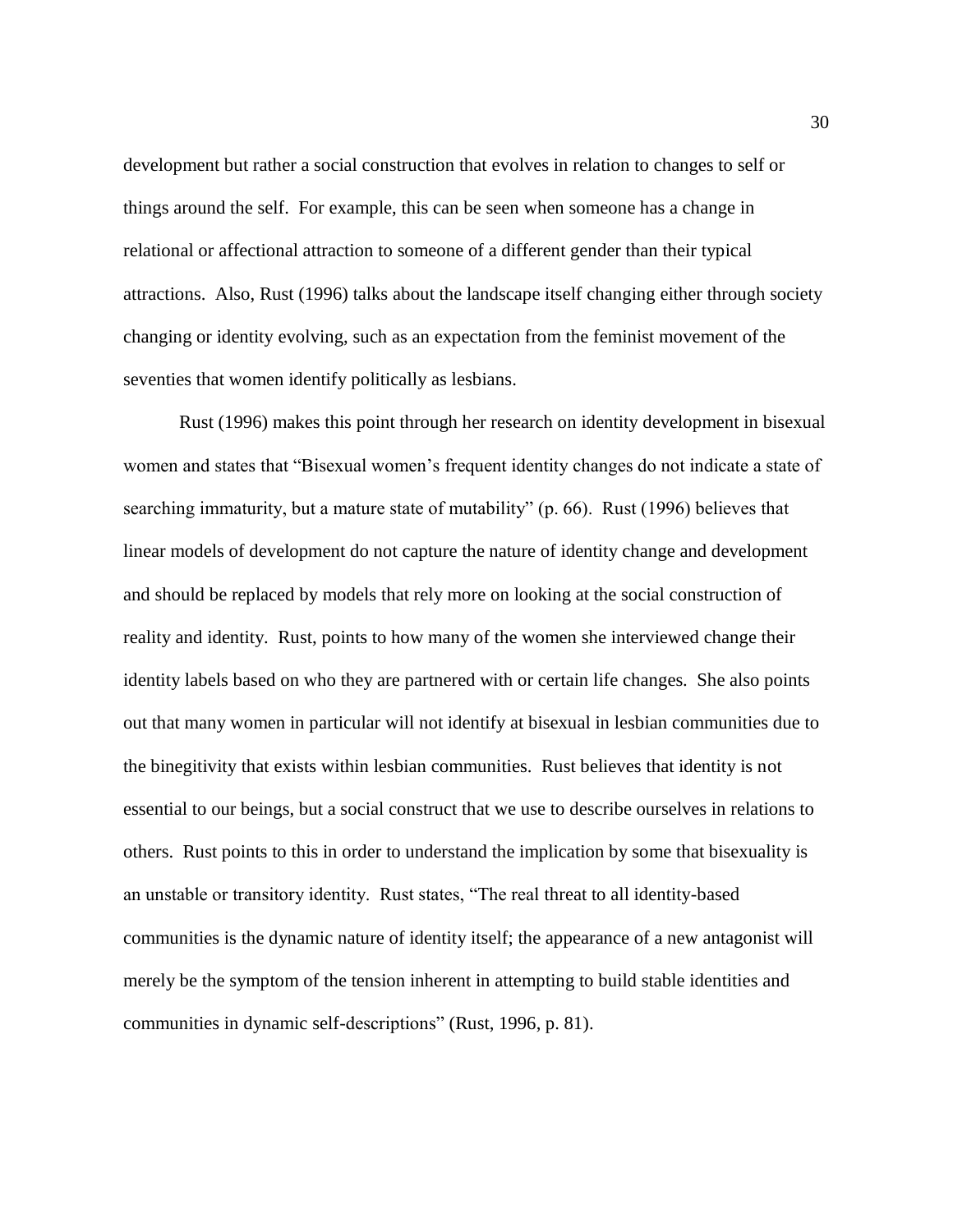In her research on *"The Bisexual Experience: Living in a Dichotomous Culture,"* Mary Bradford (2004) interviewed 20 self-identified bisexual women and men living in the bay area of San Francisco. She wanted to know how bisexual-identified people experience cultural attitudes on bisexuality and how that impacts their self-concept and their ability to create and access community. She had three main findings that pertained to attitudes about bisexuality, establishing community, and how bisexual people see themselves. She found that participants felt isolated and did not have a sense of bisexual community. This isolation caused them to start to seek out other bisexual identified people and start to form their own community (2004). She also found that bisexual identified people had to continually and reexamine their identities as bisexual. Bradford also found that bisexual identified women in her sample felt a real sense of rejection by the lesbian community in particular. From her research, she develops a new stage theory of bisexual development: questioning reality, inventing identity, maintaining identity, and transforming adversity. The last stage is the biggest change from other stage models of development. She acknowledges that bisexuals have to constantly maintain their identities, but she adds a stage fourth stage where bisexual individuals become leaders and activists in the community (Bradford, 2004)

One of the main unifying factors for the bisexual identity models seems to be related to some form of identity maintenance (Bradford, 2004; Brown, 2002). Cass originally viewed bisexuality as a form of identity foreclosure that gay and lesbians used in order to not have to take on the label of gay and lesbian (Cass, 1979). Troiden (1989) and Fox (2003) point out how difficult it is for many to maintain the label of bisexual given the binegitivity that exists both within the heterosexual community and the larger gay and lesbian communities. Fox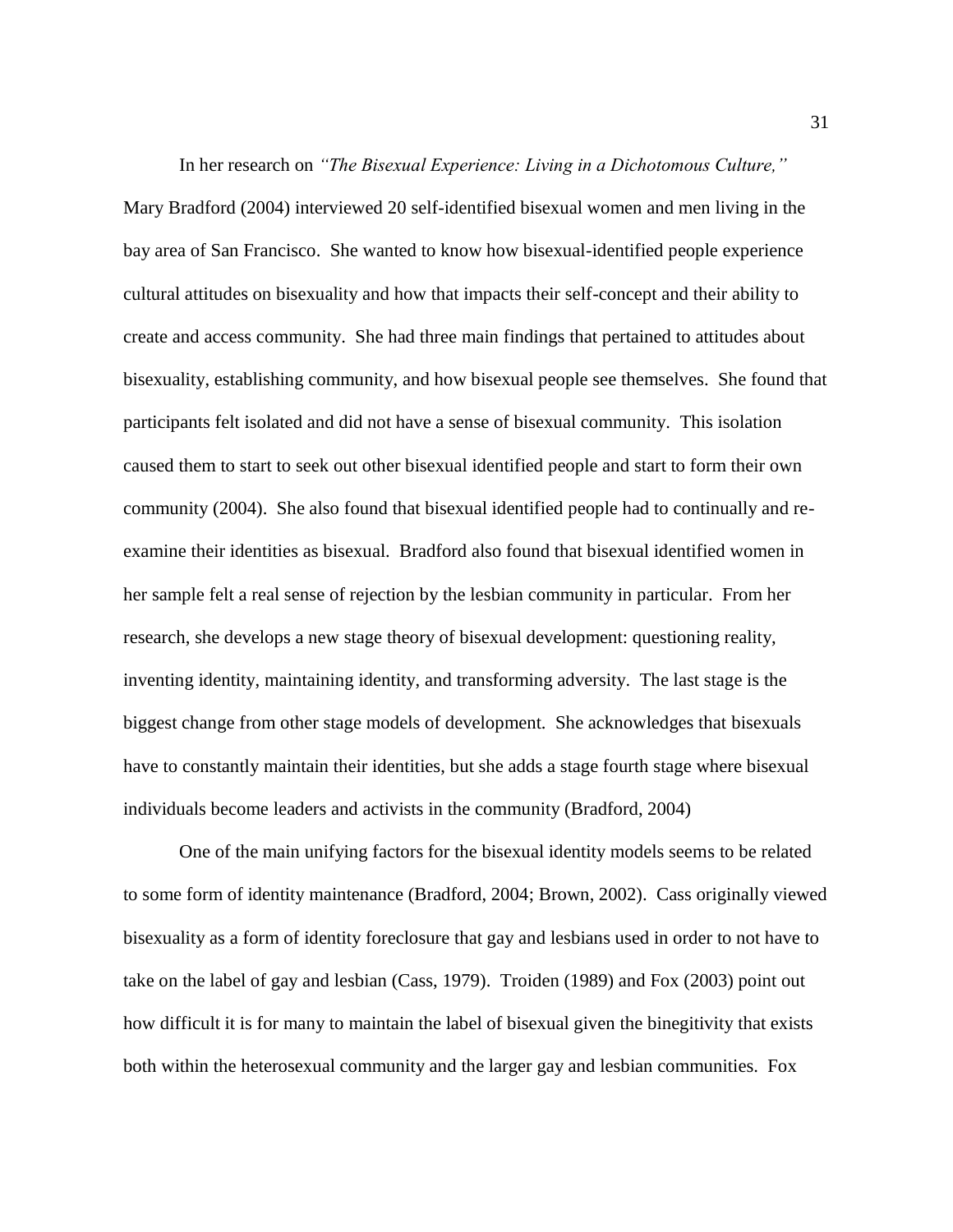(2003) also discusses how bisexual identity development is not a linear process and, therefore, one that does not have a defined endpoint.

Rust (1996) sees bisexual identities as dynamic and therefore ever changing. She talks about identity being developed in relation to the other. "Sexual identity is thus not a static representation of essential being but a dynamic description of the self in relation to others" (Rust, 1996, p. 78). She believes that it is the dynamic nature of identity categories themselves that make it so difficult to build stable community. According to some researchers and theorists, women have greater flexibility in their sexuality than men (Brown, 2002; Diamond, 2003; Rust, 1996, 2002).

Lisa Diamond (2003) conducted a 5-year longitudinal study of young women who identified as non-heterosexual. She wanted to understand the phenomena where women who once identified as gay, lesbian, or bisexual abandon these labels for a heterosexual identity label. She referenced Anne Heche and her 2001, very public breakup with Ellen Degeneres, when she denounced any non-heterosexual identity and promptly married a man, as an example of public figures who have abandoned non-heterosexual identities. She also referenced the phenomena of "LUGs" or "Lesbian until graduation," where women will date other women while in college but marry a man after graduation. Diamond is one of the only researchers to look specifically at these phenomena and the only one to conduct a longitudinal study of fluid identities.

Diamond (2003) stresses the importance of making the distinction between sexual orientation and sexual identity for the women in this research. Sexual orientation is predisposition towards a particular orientation whereas sexual identity is about the self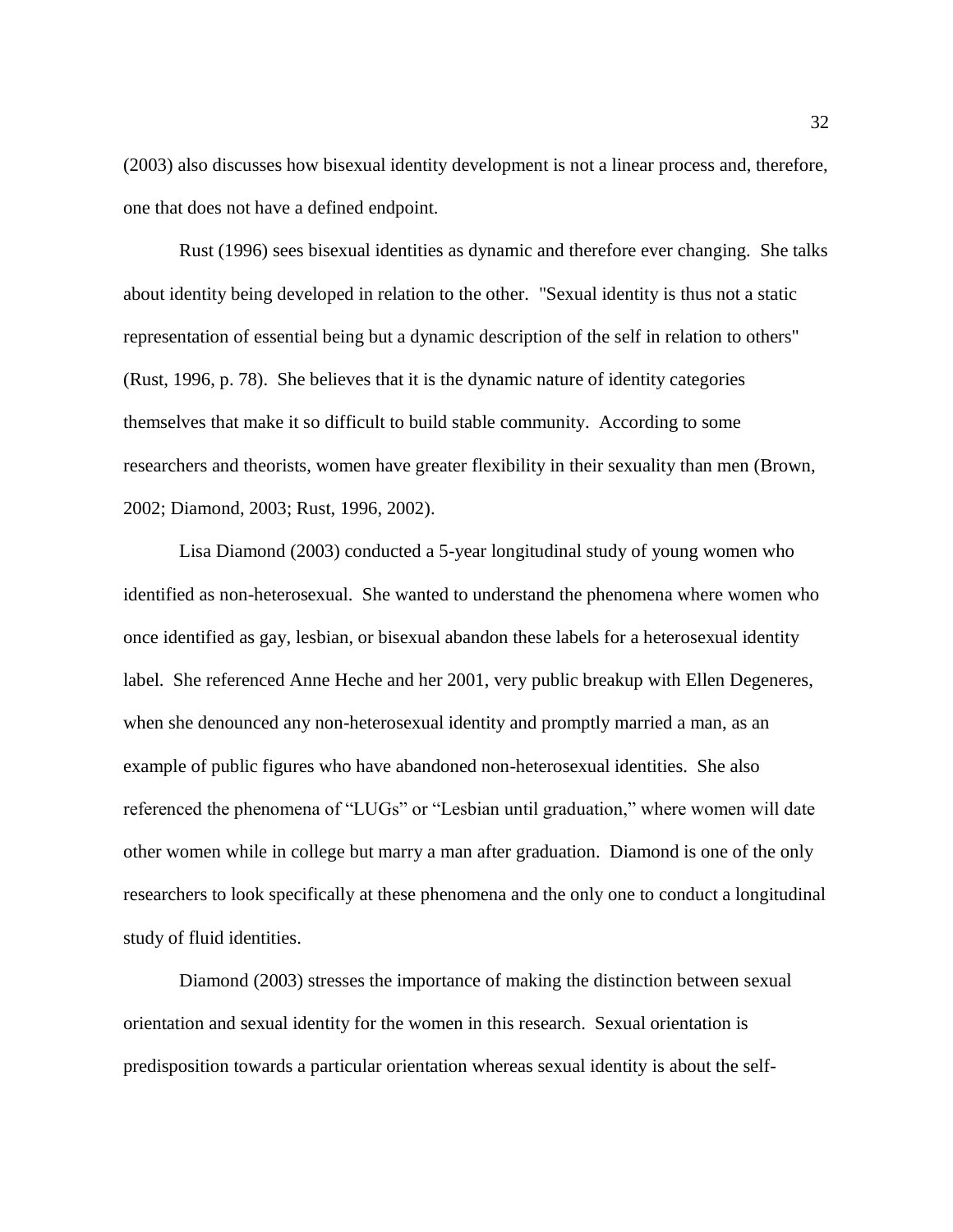concept an individual has related to how they label their identity. Diamond observes, "Women who relinquished their sexual-minority identities reported significant declines in their same-sex behavior over the 5-year assessment period, yet their attractions did not significantly change" (Diamond, 2003, p. 358). Diamond (2003) emphasizes that for these women, abandoning the label of lesbian or bisexual did not mean that they no longer experienced same-sex attractions. She also is quick to note that these women did not feel comfortable using the bisexual label due to the negative views of bisexuality both in gay/lesbian and heterosexual communities. While this research is helpful for understanding what voices may be lost when we are conducting research on non-hetrosexual identified people, it is problematic that Diamond does not elaborate on the impact of biphobia and binegitivity on identity maintenance.

One qualitative study that focuses specifically on the undergraduate experience for bisexual identified students is Heather Marie Knous' research, "*The coming out experience for bisexuals: identity formation and stigma management*." Knous focused her research on looking at the coming out process for bisexual identified people and how they navigate in a bi-negitive and biphobic society. She attempted to test Lemert and Kitsuse's stages of deviance model that hold that there are 3 stages to deviant identity and its formation: primary deviance, secondary and tertiary (Knous, 2005). In addition to testing the deviant stages to see if they would map directly to the experiences of bisexual identity development, she was also looking at testing Weinberg et al. bisexual identity formation model which holds that bisexual identified people do not ever reach the point of full acceptance of their bisexual identity. This would then mean that bisexual identified people would never actually move out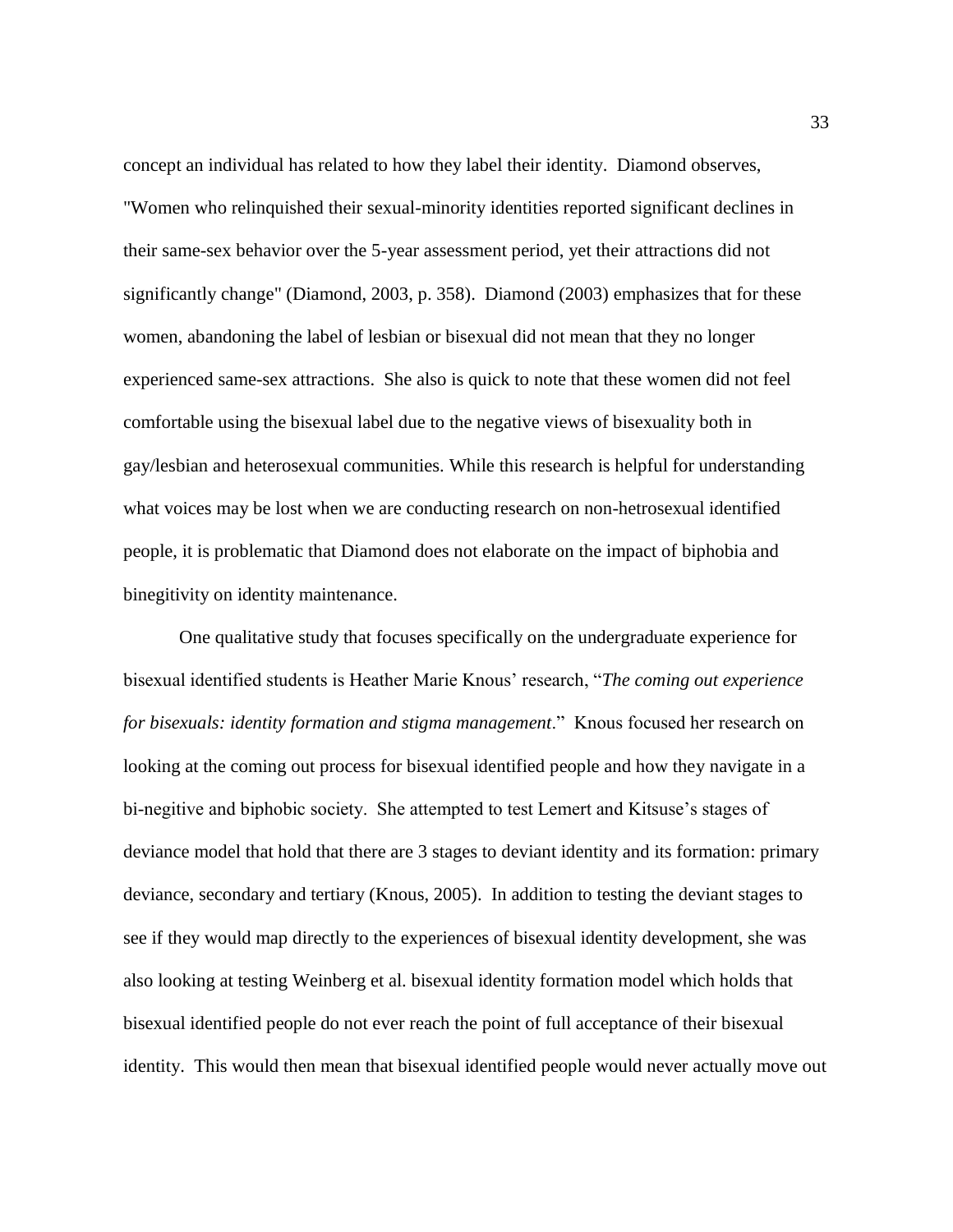of the space of questioning their identity and identity label as bisexuality due to the stigma associated with the bisexual label (Knous, 2005). Knous wanted to prove that bisexual identity can be maintained through stigma management.

Development of a bisexual identity also means navigating the coming out process for many non-monosexual people. While Knous research relies on a small population of 10 interview participants obtained through snowball sampling, it is important to the cannon of bisexual research because it focuses specifically on the management piece of identity development that is so different for non-monosexual populations. She found that it becomes very difficult to accept a bisexual identity in a society that is biphobic (Knous, 2005).

Knous determined that members of her study used three main techniques in order to manage the stigma associated with adopting a bisexual identity: passing as gay/lesbian/ heterosexual, disclosing their identity, and finding support groups (Knous, 2005). One finding that seems particularly important in Knous research is that participants in her study needed a specific support network that was inclusive of bisexual identities. Community support for bisexual individuals seems to be a reoccurring theme in this research.

Knous had three participants that she considered to be at stage three of bisexual identity formation. She did point out that there were participants in her study who rejected the identity label of bisexual, but that did not mean that they had not embraced their identities or felt pressured to choose a heterosexual or gay/lesbian identity (Knous, 2005). Because of the small sample size and only three participants could be classified in stage three of identity development, Knous suggests that more research is needed and that it needs to be more inclusive of diverse participants (Knous, 2005).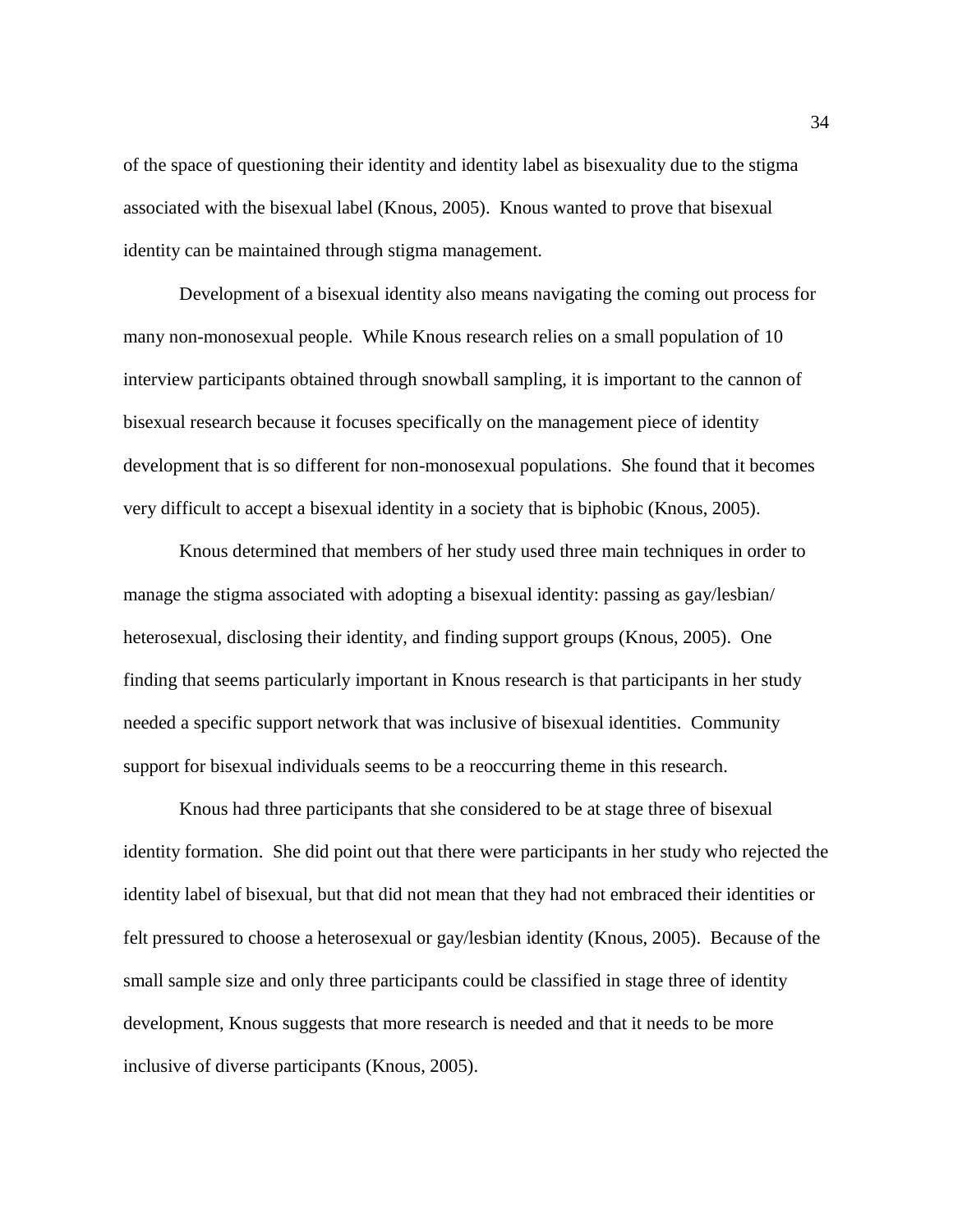**Biphobia, and Binegitivity.** Israel and Mohr (2004) look at research attitudes towards bisexual individuals in their review of the literature. They point to the same patterns that other researchers have highlighted around lack of community, biphobia, and binegitivity. It is the internalization of these attitudes that hinder the development of a healthy bisexual identity (Fox, 1991; Israel & Mohr, 2004; Ochs, 1996). Israel and Mohr (2004) believe that this is in part due to the way bisexual identities challenge some assumptions related to the nature of sexual orientation. One of the major assumptions is that sexual orientation is fixed and out of one's control.

There are several attitudes that Israel and Mohr focus on through their research: Heterosexism, Authenticity, Sexuality, and Loyalty. Heterosexism impacts non-heterosexual identities and contributes to biphobia as well (Israel & Mohr, 2004; Ochs, 1996). They look at authenticity in relation to bisexual identities and their validity. Research studies indicate that bisexuals are too scared to come out (Eliason, 2001) and do not want to relinquish their heterosexual privilege (Ochs, 1996; Rust, 1993). Also, according to research, bisexuality is seen as a transitory identity that individuals adopt before they are able to admit being gay or lesbian (Fox, 1991). Israel and Mohr (2004) posit that some of the inability to acknowledge bisexuality as a legitimate identity is due to an individual tendency to make assumptions about one's sexuality based on the gender of their current partner (Ochs, 1996). They also make the important point that, "The possibility of being bisexual may threaten the sense of self and community for individuals who have based their social identity on a lesbian or gay sexual orientation" (Israel & Mohr, 2004, p. 121).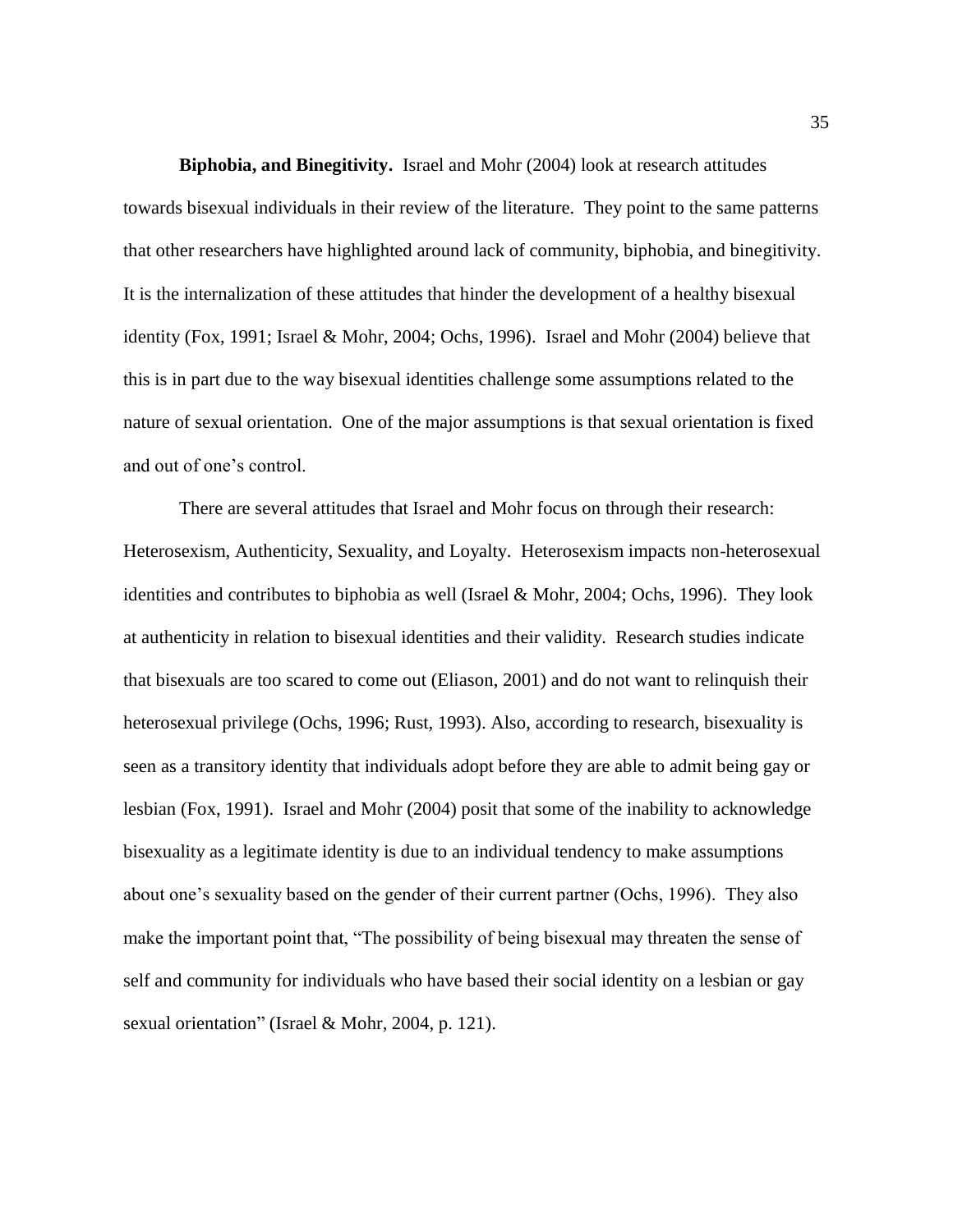In terms of sexuality, Israel and Mohr (2004) found that bisexuality is seen as deviant, and bisexuals are thought to be obsessed with sex (Eliason, 2001), unable to be monogamous (Eliason, 2001), and transmitters of HIV and AIDS (Eliason, 2001). They also point to the pervasive attitude that bisexuals cannot be loyal or trustworthy (Mohr & Rochlen, 1999; Ochs, 1996). Similarly, bisexual people are assumed to leave their partners due to the lure of heterosexual privilege (Ochs, 1996) and to not be interested or invested in the gay and lesbian community (Mohr & Rochlen, 1999; Ochs, 1996, Udis-Kessler, 1990). Also, bisexuality is seen as being in direct contradiction to the political rhetoric of framing gay and lesbian identities as biologically determined and out of one's control (Rust, 1995; Udis-Kessler, 1990).

Israel and Mohr (2004) suggest that there are certain interventions that researchers should take in order to counter these pervasive attitudes around bisexuality. "Given the prevalence of misinformation and negative attitudes toward bisexual women and men and the potential damaging effects of such attitudes, it will be important to conduct research on attitude change interventions" (Israel & Mohr, 2004, p. 130). They also point to targeting specific interventions to specific populations such as bisexual men, bisexual women, lesbians, and gay men. They also suggest that interventions should also target certain professionals that work with the community (Israel  $& Mohr, 2004$ ). This is an important thing for student affairs professionals to look at as well. "Such findings indicate that to fully understand the effects of stigma on the interpersonal relationships of bisexual individuals, it is critical to examine the influence of attitudes related to the legitimacy and stability of bisexual orientation and identity" (Israel & Mohr, 2004, p. 131).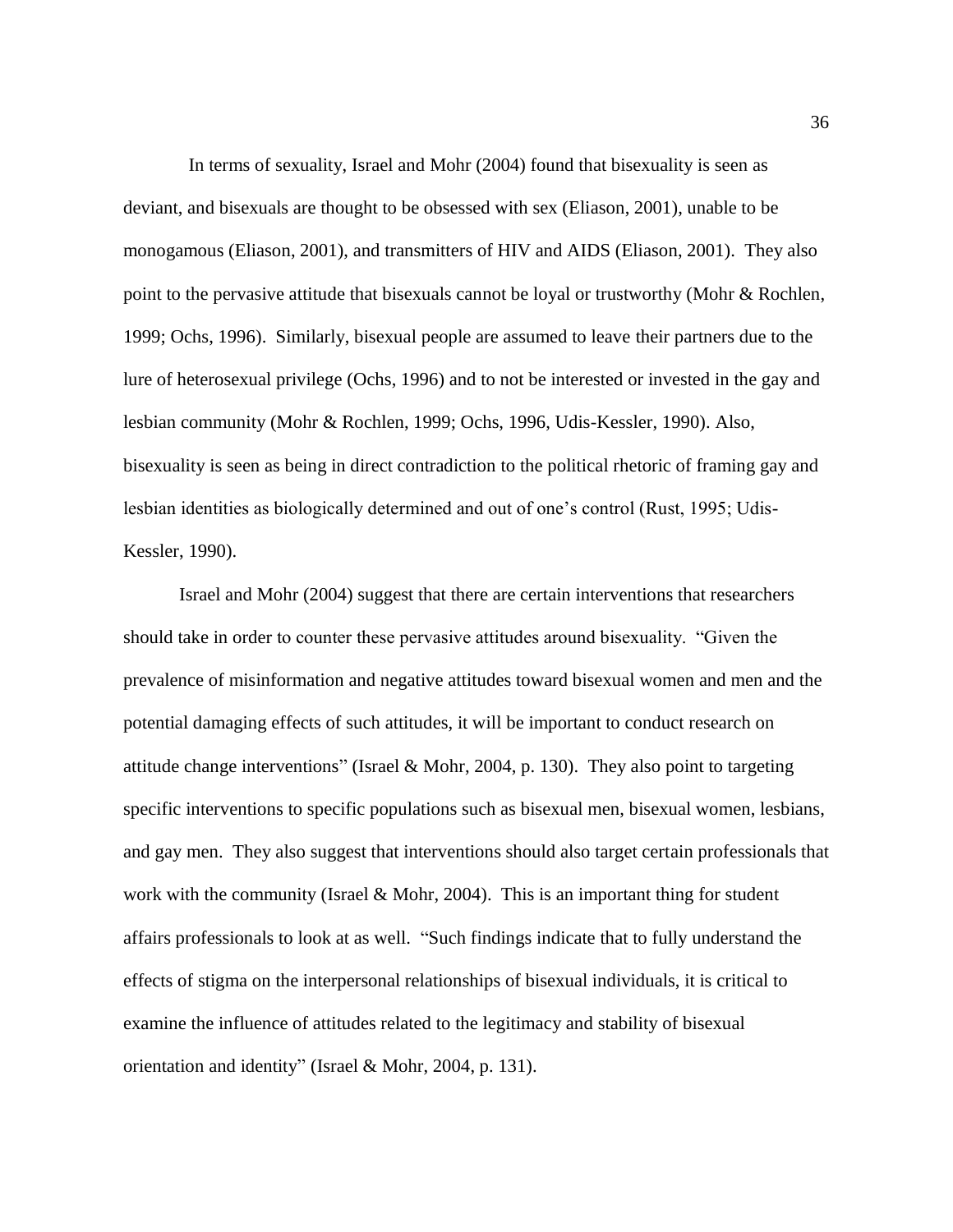Balsam and Mohr (2007) looked at how gay/lesbian populations differ from bisexual populations when it comes to stigma management. They point out that there is little research that compares the lives of gay/lesbian individuals with the lives of bisexual individuals. They demonstrate that the lives of bisexual people are different due to the binegitivity they experience from gay, lesbian and heterosexual communities. In their research, Balsam and Mohr posit that bisexual individuals would be less connected to a gay and lesbian community. Their research supported this claim and revealed that many organizations are inclusive in name only and still need additional understanding regarding being supportive and inclusive of bisexual identities (Balsam & Mohr, 2007).

**Invisibility and Stigma.** In a 2011 study looking at the impacts of sexual orientation and mental health on academic performance, Sara Oswalt and Tammy Wyatt looked at the data from a national college health assessment. Their findings were illuminating, not only because they focused on looking at gay, lesbian, and bisexual college students' mental health and levels of stress and how they impact academic success, but also because they were able to look at each population separately. "Our hypothesis that sexual minority college students, particularly bisexuals, would exhibit greater mental health challenges and stressors, thus, impacting their academic performance at higher rates than heterosexual college students, was supported" (Oswalt & Wyatt, 2011, p. 1270).

Their findings showed that bisexual students were experiencing the highest levels of mental distress and depression. They also showed that bisexual students do not use counseling and mental health services at the same rate as their gay, lesbian, and heterosexual peers (Oswalt & Wyatt, 2011). Ultimately, they stress the importance of understanding the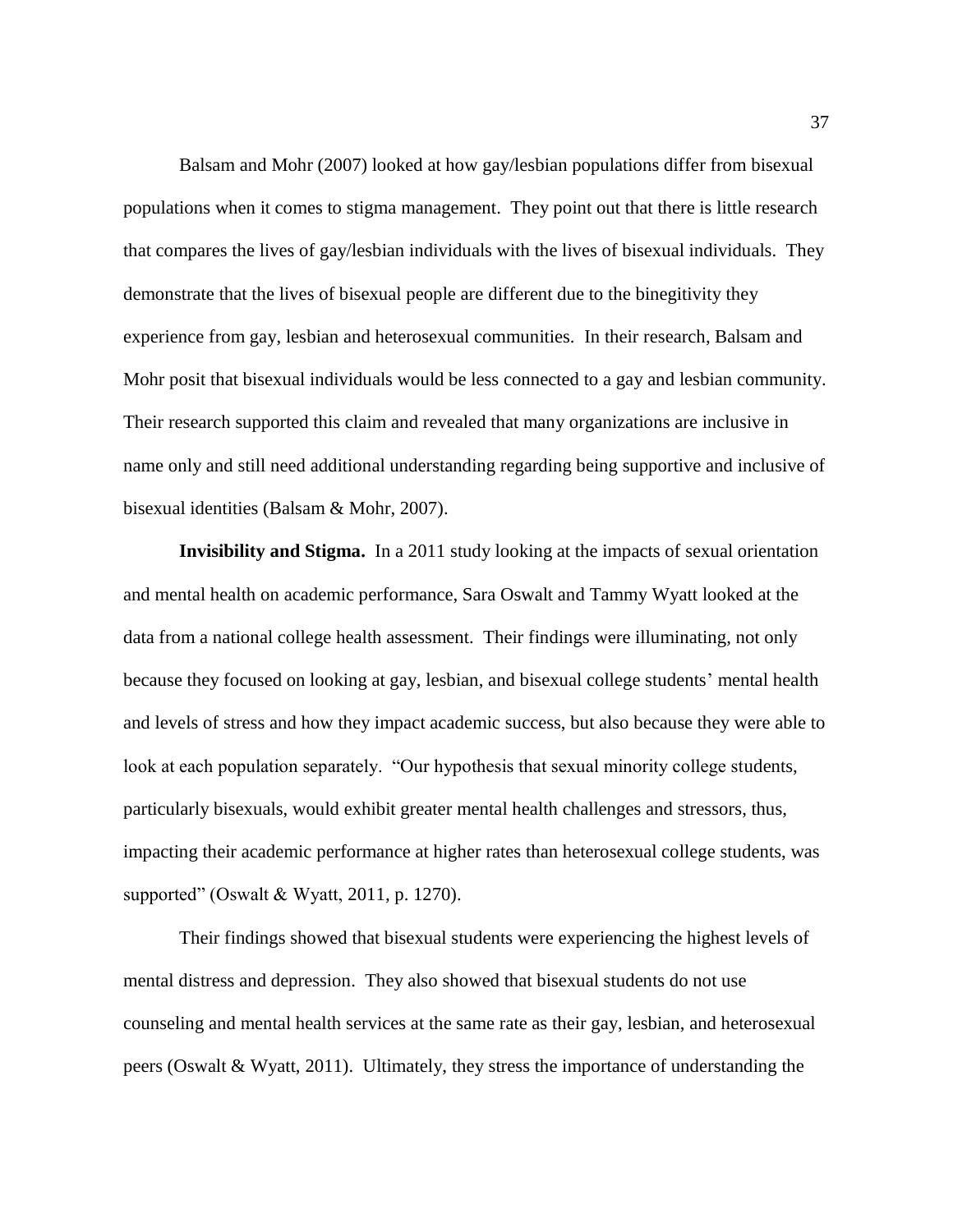needs and issues of bisexual students when it comes to providing health services on campus (Oswalt & Wyatt, 2011).

The research discussed in this subsection looked at bisexuality in terms of identity development and attitudes about bisexuality. When looking at the research on identity development, it is clear that linear stage models of development do not accurately portray the developmental patterns of bisexual people. Weinberg et al. (1994) model tried to compensate for the differences in bisexual development by developing a stage model that was not meant to be seen as linear and included a stage that was meant to allow for continued fluidity and change in the way people label their sexual orientation. Brown felt that this "continued uncertainty" stage was not accurate enough to describe the actual phenomena that he was witnessing. Brown evolved this stage in his research to be about maintaining a bisexual identity (2002). Rust (1996) and Bradford (2004) both found that identity maintenance is critical to understanding bisexual identities. In their research, one unifying theme is that identity is constantly changing and that is not a sign of lack of development.

Bisexual identities are fluid and many times bisexual people need strong and healthy community in order to have a healthy sense of self as a bisexual person. Across the board, researchers in this subsection pointed out that developing this healthy sense of self is difficult to do when confronted with systemic biphobia both within the heterosexual community as well as within the LGBTQ community (Bradford, 2004; Brown, 2002; Diamond; 2003; Fox, 2003; Knous, 2005; Oswalt & Wyatt, 2011; Rust, 1996; Weinberg et al., 1994).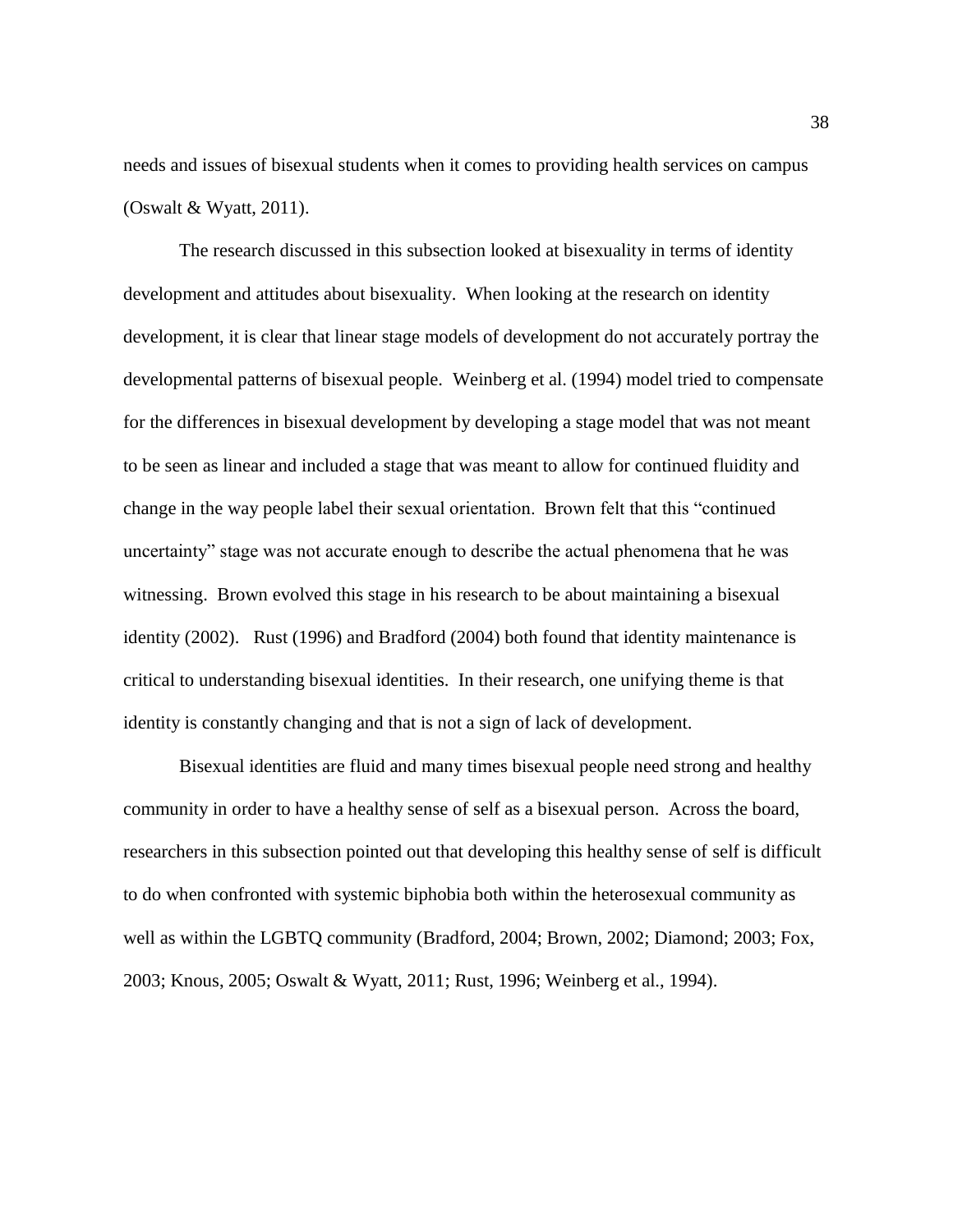#### **LGBTQ Higher Education Research**

In 2010, Kristen Renn conducted a comprehensive review of LGBTQ research in Higher Education. Renn points out that traditional research and programs in Higher Education have subscribed to the binary models of gender and sexuality and as such do not provide us with the depth and breadth of identities and experiences for queer identified people in higher education (Renn, 2010).

Renn uses queer theory in order to frame her foundational lens as well as a way to broaden the research lens to be more inclusive of all sexual orientations, gender identities and gender expressions. She points out that queer theory actually consists of many theories that help to erase the binary system of sexual orientation and gender identity and move the conversation towards a more inclusive model of all identities that fall outside of the traditional, hetronormative models (Abes & Kasch, 2007; Renn, 2010). Renn goes on to point out that research on LGBTQ issues in higher education has been scarce. She states, "Since the late 1980s, three strands of scholarship compromise the bulk of this work on LGBTQ issues in higher education, focusing on the following subjects: (a) visibility of LGBTQ people, (b) campus climate for LGBTQ people, and (c) LGBTQ student identities and experiences" (Renn, 2010, p. 134). Renn points out that the research on visibility for LGBTQ students has been largely qualitative and rarely involves looking at multiple institutions. She also states that the end goal of most of this research was to show that LGBTQ students are a largely invisible population on campuses and are in need of resources and programs (Renn, 2010).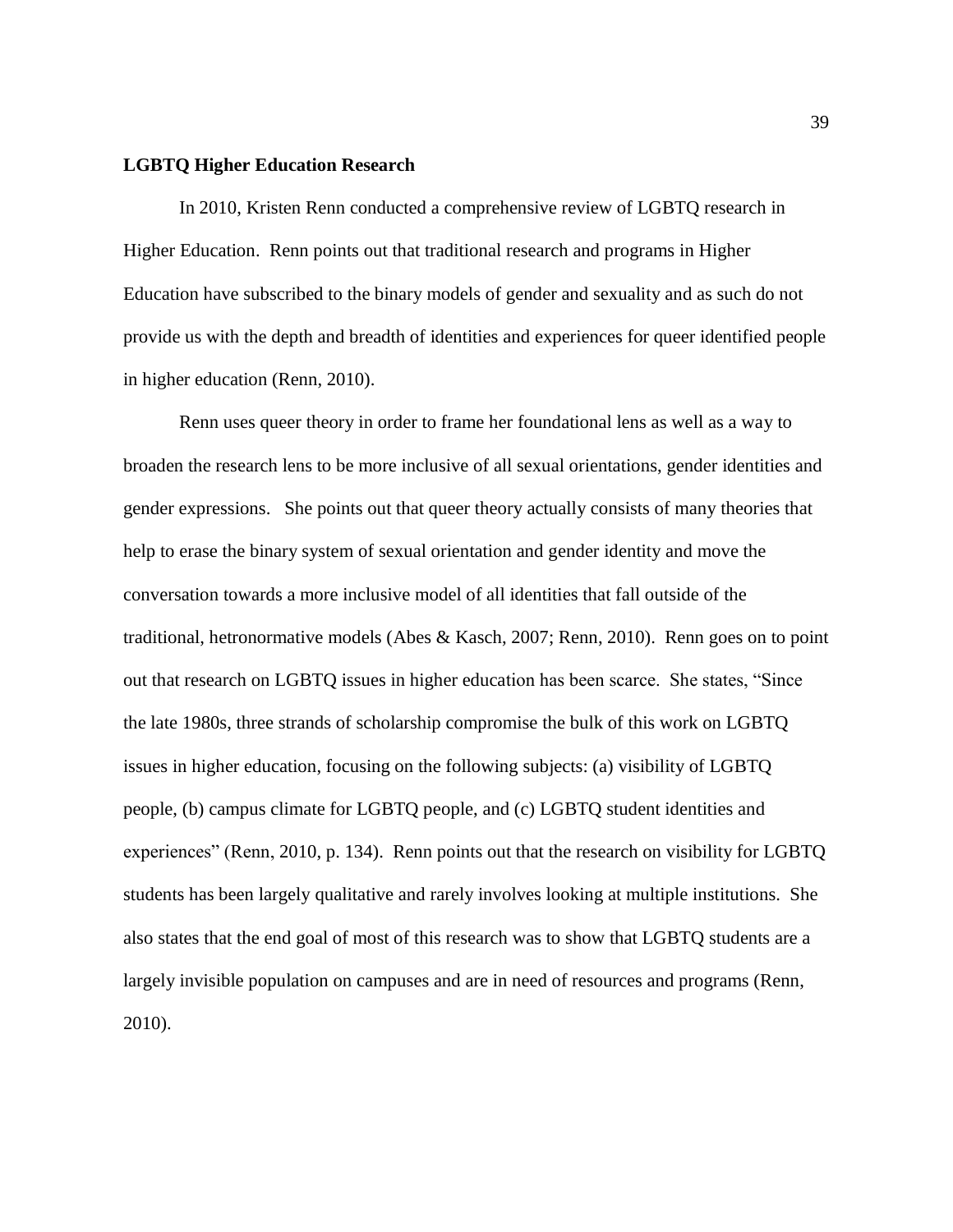As mentioned previously, there are many theoretical models that can be used to look at how gay and lesbian students develop their identity, but there is not as much research that exists that looks specifically at non-monosexual identities. Similarly, there has been some research on how LGBTQ college students experience college, but there is very little that focuses on non-monosexual identities. In this section, I will examine the literature on how college impacts the development of LGBTQ students and how LGBTQ students experience college. I will be pointing out specifically the lack of research that focuses on nonmonosexual identities. I will be dividing the literature into three categories: LGBTQ student development theory, LGBTQ identities, visibility and campus life; and campus climate based on similar breakdowns used by Sanlo (2004), Dilley (2004), and Renn (2010).

**Campus Climate.** Renn further extrapolates the research on campus climate for LGBTQ students into three subgenres: "(a) perceptions and experiences of LGBTQ people, (b) perceptions *about* LGBTQ people and their experiences, and (c) the status of policies and programs designed to improve the academic, living, and work experiences of LGBTQ people on campus" (Renn, 2010, p. 134). Renn points out that much research in the nineties focused on campus climate studies (Renn, 2010; Tierney, Dilley, & Piner, 1998). While research involving campus climate surveys were necessary in order to show the lived experiences of LGBTQ people on campus, they have since become assessment tools for individual campuses and not far-reaching research (Renn, 2010). She points to Sue Rankin's research on LGBTQ campus climate as one of the only studies that takes into account multiple institutions of higher education (Rankin, 2003; Rankin, Weber, Blumenfeld, & Frazer, 2010).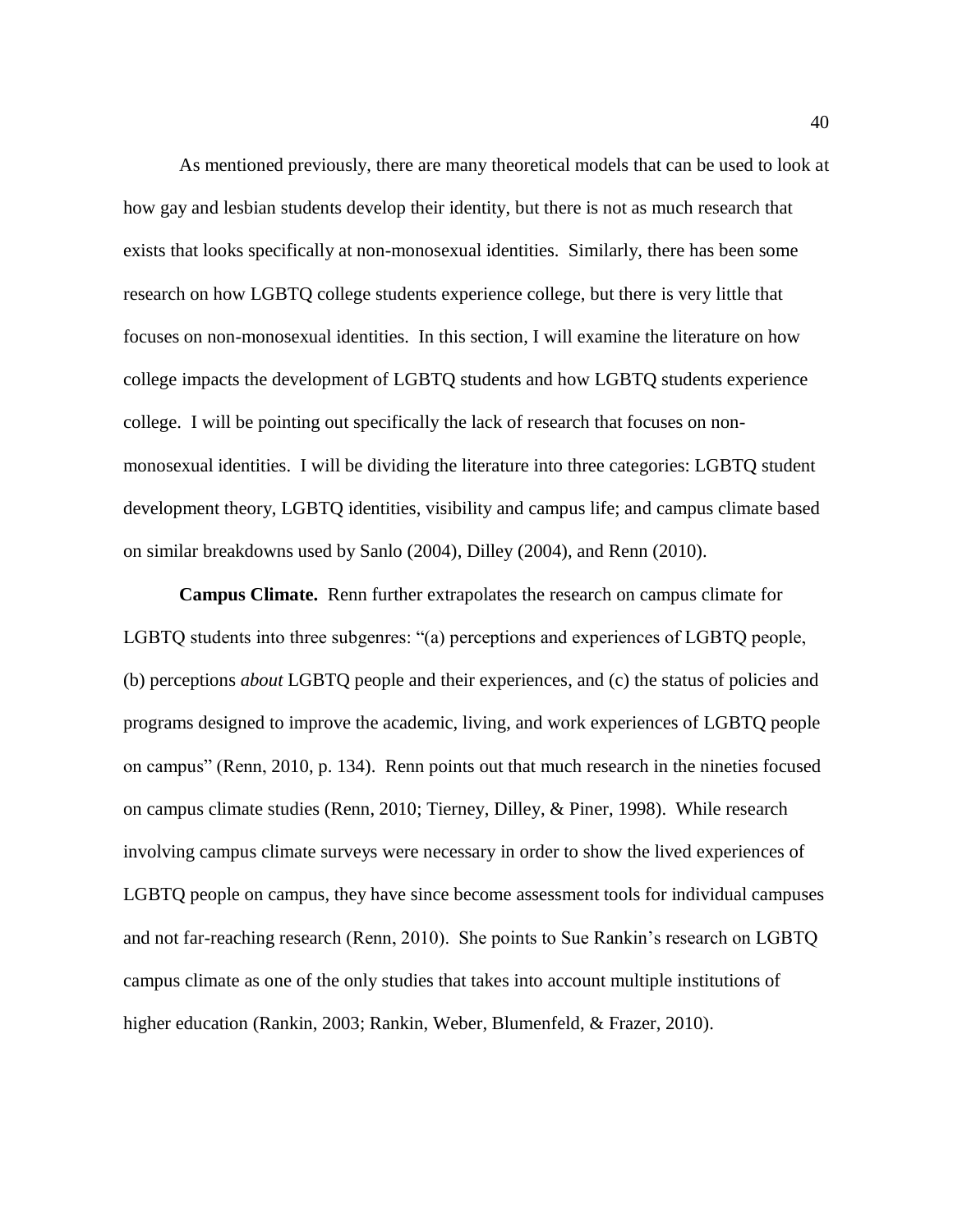Renn (2010) acknowledges that campus climate studies are not the cutting edge of LGBTQ research, but she states that climate studies are critical to individual institutions as a way to both make them aware and hold them accountable to what LGBTQ people are experiencing on their campuses. She also stresses the importance of queer theory as a framework and that it "provides models and directions for studying student identities and experiences in ways that do not contain and constrain gender and sexuality" (Renn, 2010, p. 136).

In 2010, Campus Pride, an organization for LGBTQ college students, in conjunction with the Q Research Institute for Higher Education (Sue Rankin's research group) conducted a national survey of 5,149 individuals at institutions across the nation in order to understand the campus climate on multiple campuses for LGBTQ individuals. This was the first large scale, national research project to look at institutions in all fifty states and all types and classifications of institutions to find out the climate for LGBTQ people.

The researchers, Sue Rankin, Genevieve Weber, Warren Blumenfeld, Somjen Frazer, and C. Pride (2010), released a report, "State of Higher Education for LGBTQ People." They surveyed students, faculty, and staff to find out their perceptions of and experiences with campus climate at their respective institutions. This was the first time that this type of research had been conducted on a national scale. Rankin et al. pointed to previous research that stated that campus climate negatively impacts the ability to work, learn and function effectively in the higher education environment (2010). Their research explored the differences in how faculty, staff and students experience the higher education environments and how that may be different based on identity as well.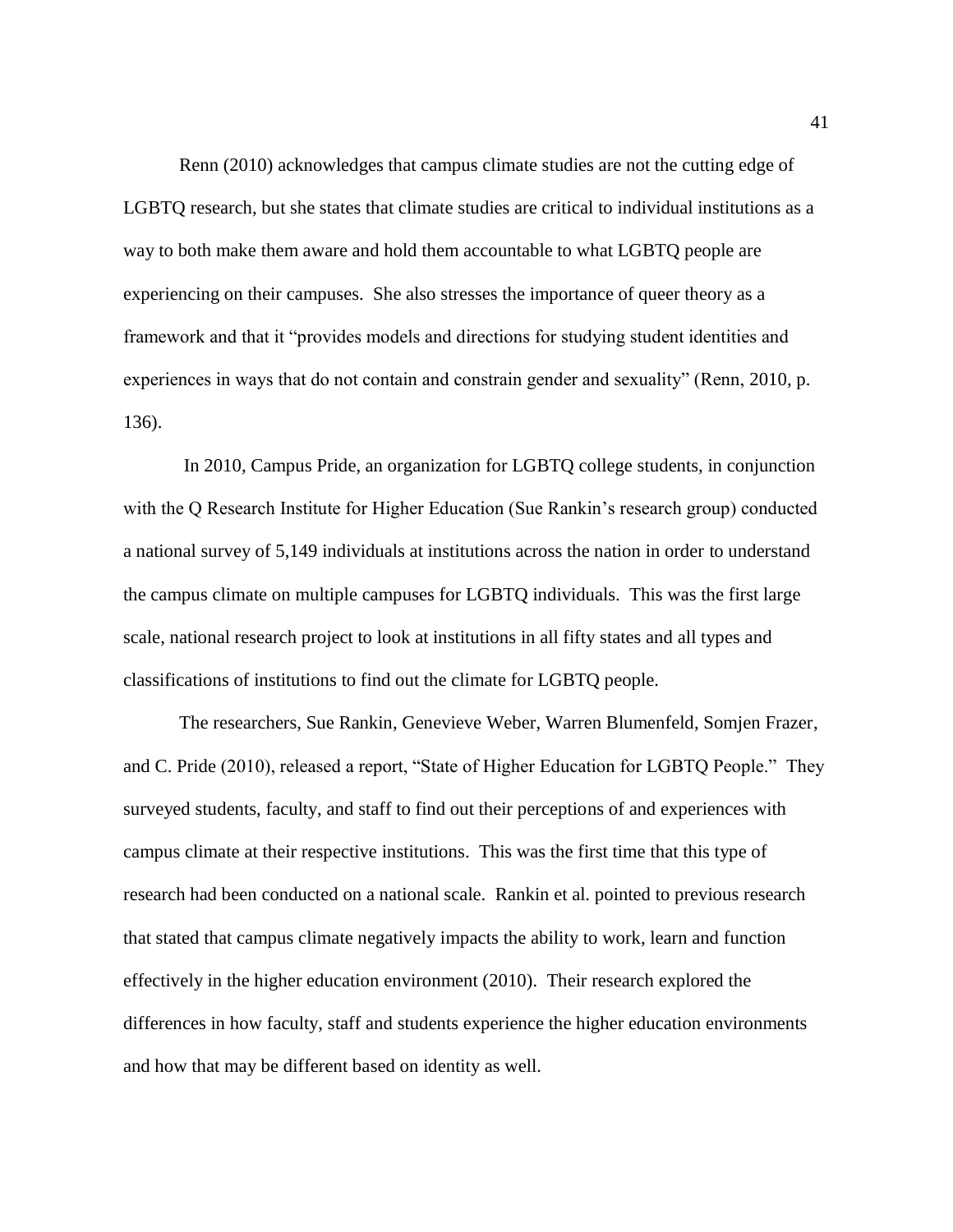Rankin et al. (2010) stated that they used Renn's (2010) model of queer theory as their theoretical approach to their demographic analysis. Rankin et al. (2010) research helps to validate the research of other small scale campus climate studies (Noack, 2004; Rankin, 2003, 2006). Based on this research, Rankin et al. (2010) developed a list of potential best practices for institutions of higher education: develop inclusive policies, demonstrate institution commitment, integrate LGBTQ issues and concerns in curricular and co-curricular education, respond appropriately to anti-lgbtqq incidents/bias, create brave spaces for student dialogues in on-campus housing, offer comprehensive counseling  $\&$  healthcare, and improve recruitment & retention efforts (pp. 16-17). This research helped to validate the individual institutional experiences of LGBTQ individuals and show that these experiences are not isolated to individual campuses. Rankin et al. shows that these experiences are generalizable to multiple institutions (Rankin et al., 2010; Renn, 2010).

As stated above, campus climate studies are meant to assess particular campus environments to gauge how LGBTQ friendly a particular campus is to LGBTQ people. Many climate studies focus on both the way that LGBTQ people are perceived on campus as well as how LGBTQ perceive the campus for themselves (Renn, 2010). Campus Climate studies also look at the policies, procedures and programs on a campus to make sure they exist and to also measure their impact on the climate for that particular campus (Renn, 2010).

Many researchers have looked at campus climate studies as a way to understand the status of LGBTQ people in higher education. Climate studies are then used by many campuses in order to provide evidence that programs, services and policies need to be expanded or inclusive of LGBTQ people (Sanlo, 2006). Also, Renn points out that LGBTQ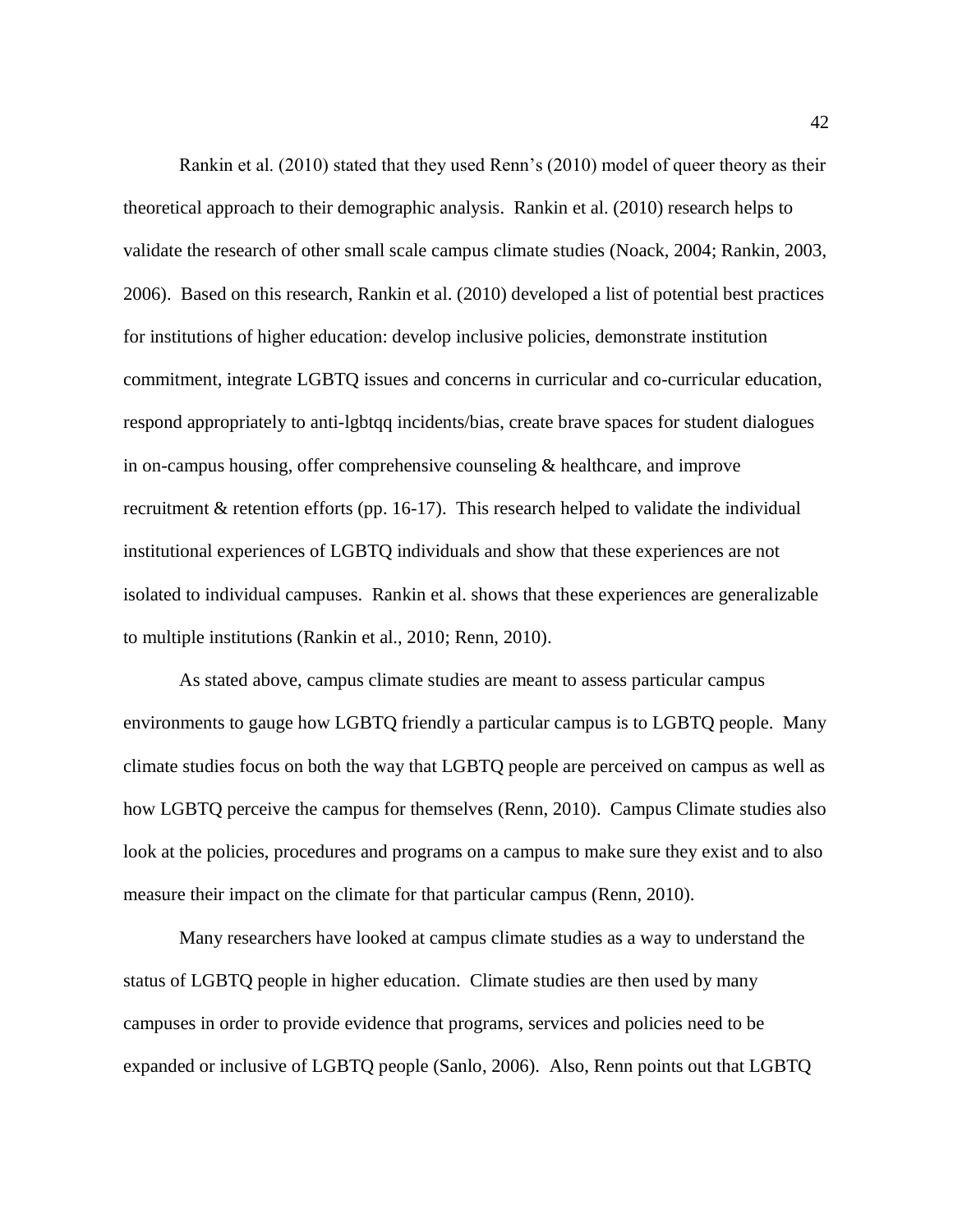climate studies also serve a symbolic function, they highlight that LGBTQ people matter (Renn, 2010). Climate studies need to expand to look at more diverse and intersecting identities within the LGBTQ community (Meezan & Martin, 2003; Rankin, 2006; Renn, 2010). Researchers need to begin to utilize queer theory in order to broaden the way we look at and assess identity within campus climate research (Rankin, 2006; Renn, 2010).

In 2011, John P. Dugan and Lauren Yurman set out to look at what it really meant for researchers to collapse all the LGB identities under one umbrella when conducting research on this population. Similar to others, Dugan and Yurman point out that the research on LGB students seems to revolve around two main areas: campus climate issues (Rankin, 2003; Renn, 2010) and student identity development (Abes & Jones, 2004; Cass, 1979; Dugan & Yurman, 2011; Renn, 2010). They believe that there was a clear lack of quantitative research in the field (Dugan & Yurman, 2011; Renn, 2010). They also acknowledge that there is a lack of qualitative data and the lack of large scale research studies that ask students direct questions about their sexual orientation or gender identity. This means there is insufficient and unreliable data on LGB students. They also argue that this means that LGB populations are not considered separate populations in most research studies, and many scholars and researchers have pointed out that we should be looking at the populations individually (Dugan & Yurman, 2011; Gortmaker & Brown, 2006; Longerbeam, Inkelas, Johnson, & Lee, 2007). This is at the heart of their research; they want to know how appropriate it is to do quantitative research on LGB populations as a whole versus breaking down the research by population.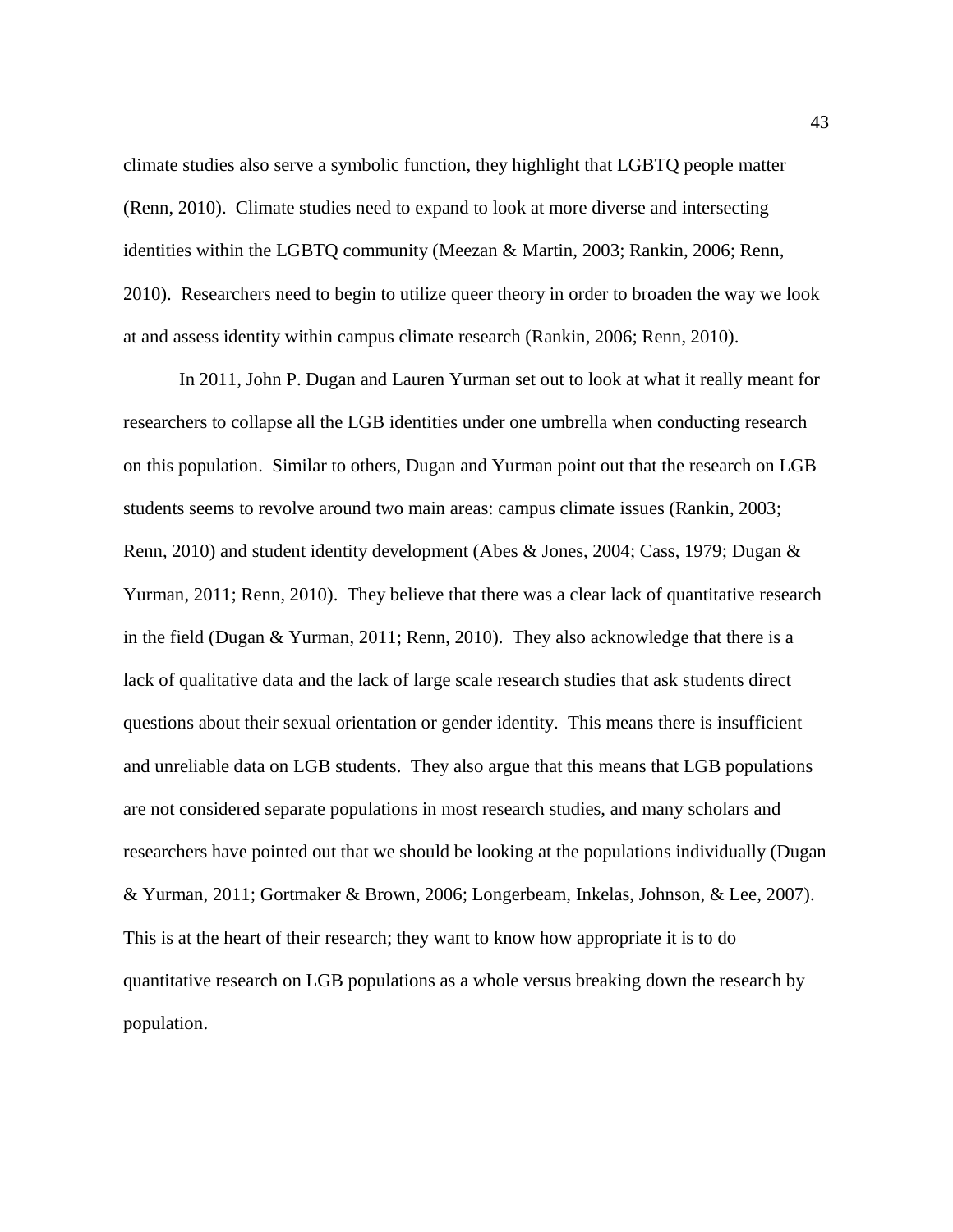One of their main findings was that bisexual identified students experience higher levels of discrimination than their gay, lesbian, and heterosexual peers, which is consistent with the findings of other researchers mentioned later in this chapter (Dugan & Yurman, 2011; Fox, 1995; Robin & Hamner, 2000; Rust, 2002). They point out that this can cause some bisexual students to feel as if they need to adopt either a gay, lesbian, or hetrosexual identity in order to be accepted by their peers and family (Dugan & Yurman, 2011). Dugan and Yurman (2011) state, "However, issues related to lower perceptions of campus climate and decreased levels of appreciation of diversity on the part of bisexual students signal potential areas for intervention on the part of student affairs professionals" (p. 213). They suggest that more research needs to look at the potentially negative aspects of campus climates for bisexual students.

#### **Queer Theory in Qualitative Research**

For the purpose of this research, I will be using queer theory as my theoretical framework. The term queer has become an umbrella term within LGBTQ communities. The term is used by many as a way to be more inclusive of all identities and to avoid binary language altogether. The reclaiming of this term within the LGBTQ community has been a side effect of the development of queer theory. Queer theory grew out of poststructuralist theory and the method of deconstruction (Abes, 2009; Abes & Kasch, 2007; Dilley, 1999; Gammon & Isgro, 2006).

Queer theory is influenced by the poststructuralist movement that included theorists like Michael Foucault (Abes & Kasch, 2007; Callis, 2009; Dilley, 1999). "Queer theory is not simply about the studying of people whose sex lives are not heterosexual or even the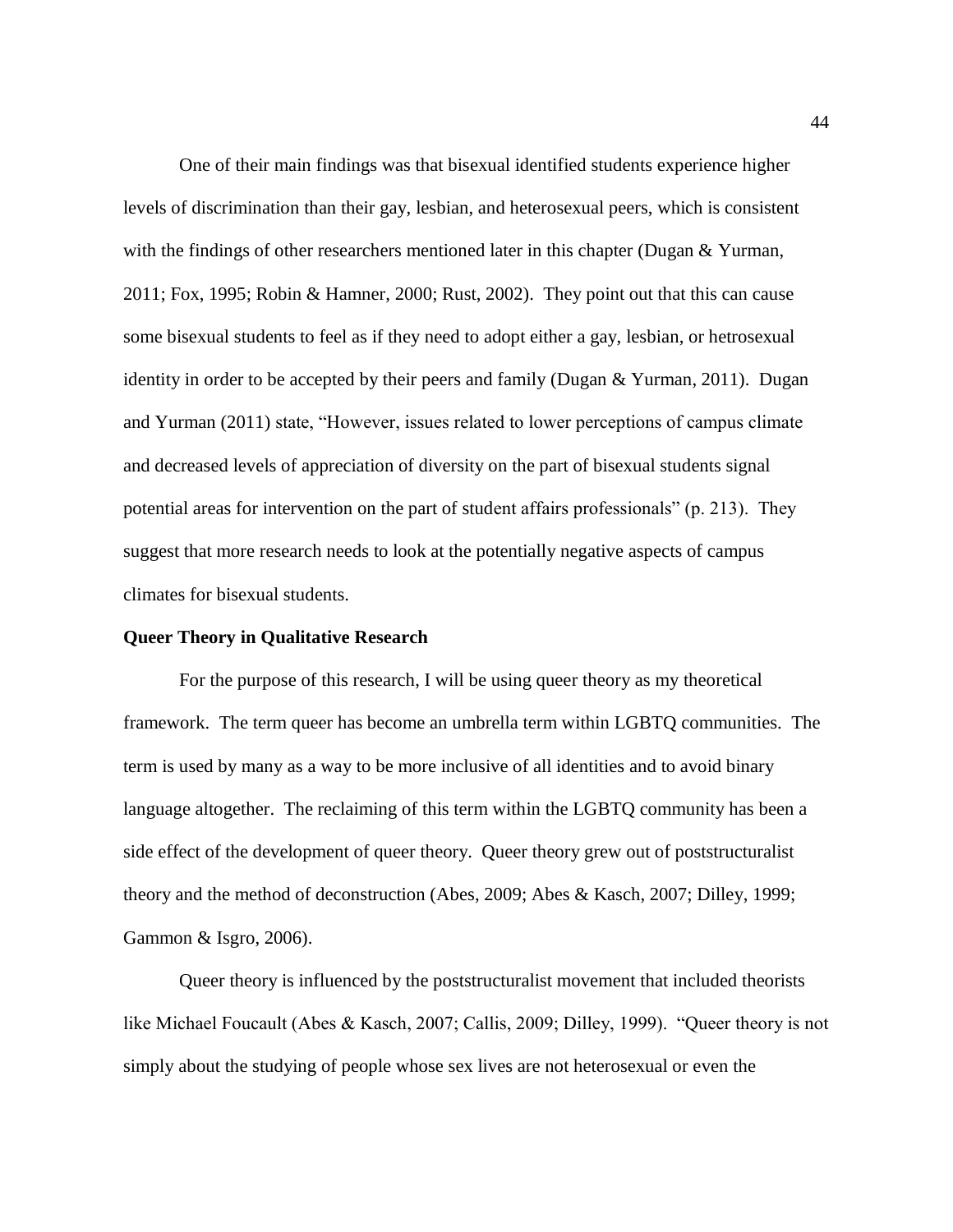positionalities of those people; at its core , it is about questioning the presumptions, values, and viewpoints from those positions (marginal and central), especially those that normally go unquestioned" (Dilley, 1999, p. 462). The central tenant of queer theory is that sexuality is socially constructed and connected to particular historical moments and not innate categories (Callis, 2009). Gender and sexuality are products of the time and place and, due to this, they are ever changing based upon society (Abes & Kasch, 2007; Callis, 2009; Dilley, 1999). Dilley (1999) states, "In academic circles, to queer something is to analyze a situation or a text to determine the relationship between sexuality, power, gender, and conceptions of normal and deviant, insider and outsider" (p. 458).

Queer is a multilayered term that has historically had several meanings. Queer is often used as umbrella term specifically for gay and lesbian identities (Angelides, 2001; Gammon & Isgro, 2006), a collective term for many identities that fall outside of heterosexual and cisgender identities (Angelides, 2001; Gammon & Isgro, 2006), and finally as a way to disrupt the traditional heterosexual verses homosexual discourses by challenging the idea of the identities themselves (Gammon & Isgro, 2006). It is this last definition of queer that is of great importance to this research. The literature in this section addresses specifically how qualitative research and non-monosexual identities have been addressed or included in queer theory.

In "Applying Queer Theory in Practice with College Students: Transformation of a Researcher's and Participant's Perspectives on Identity, A Case Study," Abes (2008) used narrative inquiry in order to look at the social construction of identity and how student affairs can play a big role in helping students to make sense of their multiple, complex, and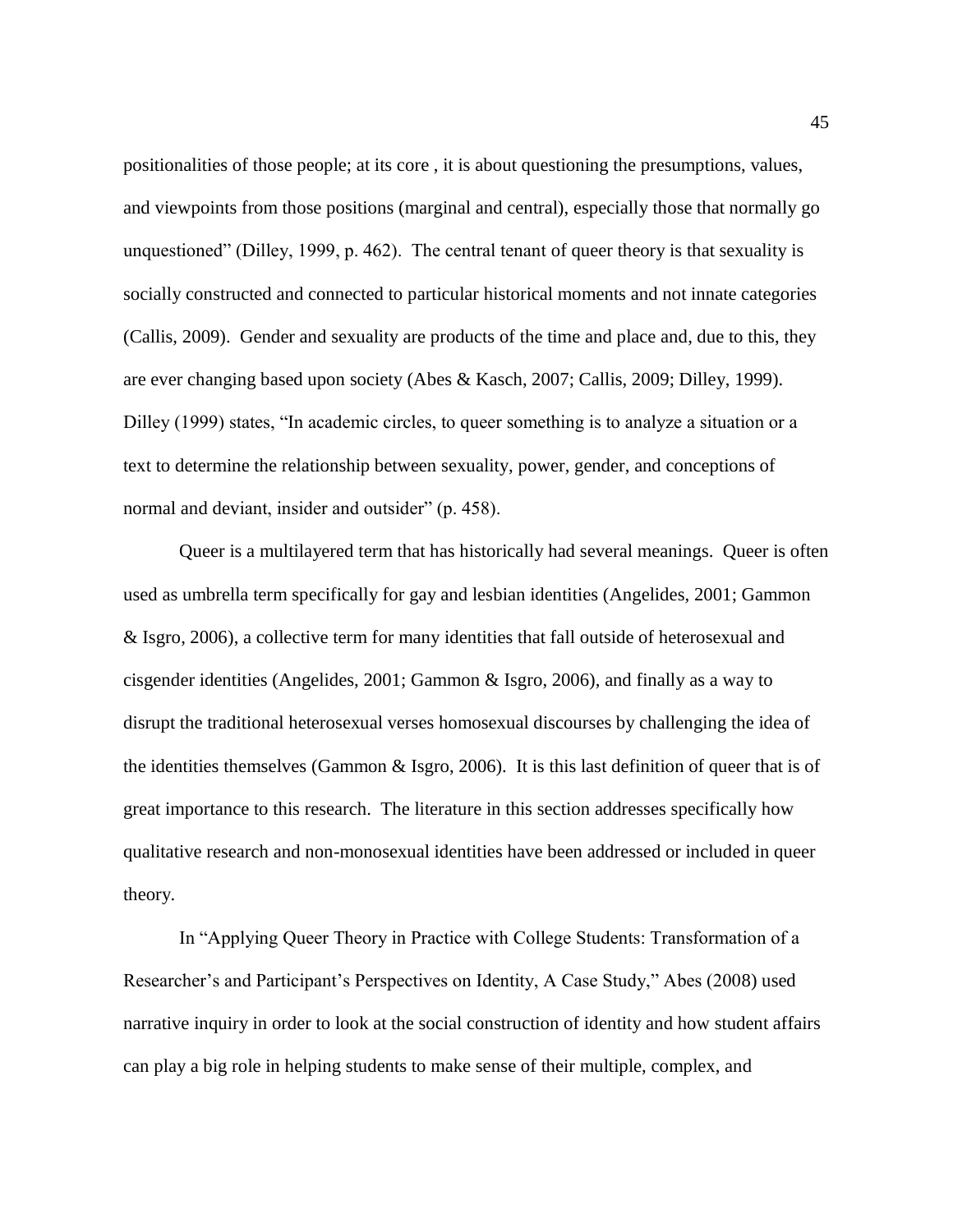intersecting identities. This was really the first research that looked at student affairs practice through the lens of queer theory (Renn, 2010). Abes focused this research article on one student in particular who had a very positive response to this research and had stated that it really helped her to understand her identity. Through her research, Abes suggests that it is important for student affairs practitioners to present queer theory concepts as well as their own identities to students. As Abes points out, research shows that participating in leadership roles in LGBTQ organizations positively impacts students' identity development and that introducing these students to the concepts of queer theory will help them to develop a deeper understanding of their identity. She argues that LGBTQ higher education practitioners need to have advanced knowledge and understanding of queer theory in order to challenge programming and structures that assume binary identities. Abes suggests,

Possibilities include: reconsidering how sexual and gender identities are defined for purposes of student organization and leadership positions; retooling organizational structures and student programming that maintain distinctions among students' multiple aspects of identity; providing funding for LGBTQ students to attend queer studies conferences and workshop where they can interact with people different from themselves; and inviting faculty to organization functions to facilitate conversations about queer theory. (p. 75)

Patrick Dilley explored types of methods for qualitative queer research. He believes there are three main tenants to queer research: "examination of lives and experiences of those considered non-heterosexual; juxtaposition of those lives/experiences with lives/experiences considered "normal"; and examination of how/why those lives and experiences are considered outside of the norm" (Dilley, 1999, p. 462). He also likes to think of queer theory as being less interdisciplinary and more transdisiplinary, meaning that the outcomes of particular queer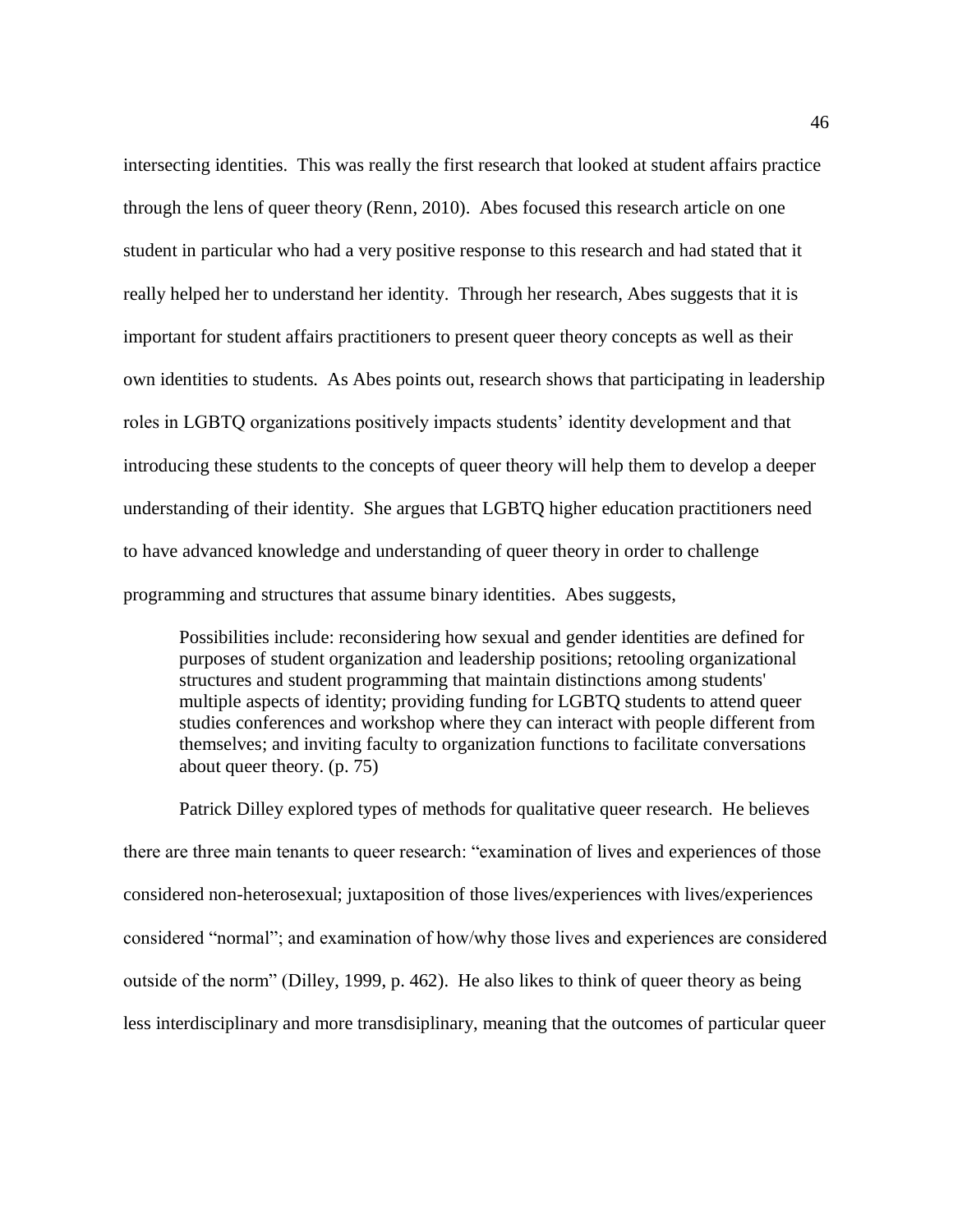research may not be relevant to researchers in another field, but the methods of research are extremely relevant (Dilley, 1999).

Dilley (1999) categorizes queer theory in the following four ways: "language, literature, and the arts; historiography; queer life histories/stories; and queer praxis" (p. 463). Language, literature and the arts and historiography are categories of queer research that are utilized by more traditional liberal arts disciplines that are looking at the arts and historical contexts of queer identities (Dilley, 1999). According to Dilley, educational research typically falls under the Queer life histories/stories category of queer research since so much of educational research related to queer identities is about examining the lives and lived experiences of students, faculty or staff. Queer theory as praxis is about action and typically involves queer theory as activism (Dilley, 1999).

Ultimately, Dilley points out that queer research is about what society considers normal and who gets to define what is normal. "Queer studies is more than researching homosexual lives, whether those lives were lived on the margins or in the forefront of public conversations and consciousness; it is researching/theorizing why/how/when lives are homosexualized, 'queered'' outside of the norm'" (Dilley, 1999, p. 469). Dilley also states that while most educational research falls under identity exploration and queer stories, there is still much research to be done in this area (1999).

**Bisexuality in queer theory.** While the discussion of queer theory clearly speaks to a belief in the fluidity of human sexuality and the problematic nature of binary systems related to gender and sexuality, there has been almost no discussion of bisexuality or nonmonosexual identities in queer theory (Callis, 2009; Dilley, 1999; Gammon & Isgro, 2006).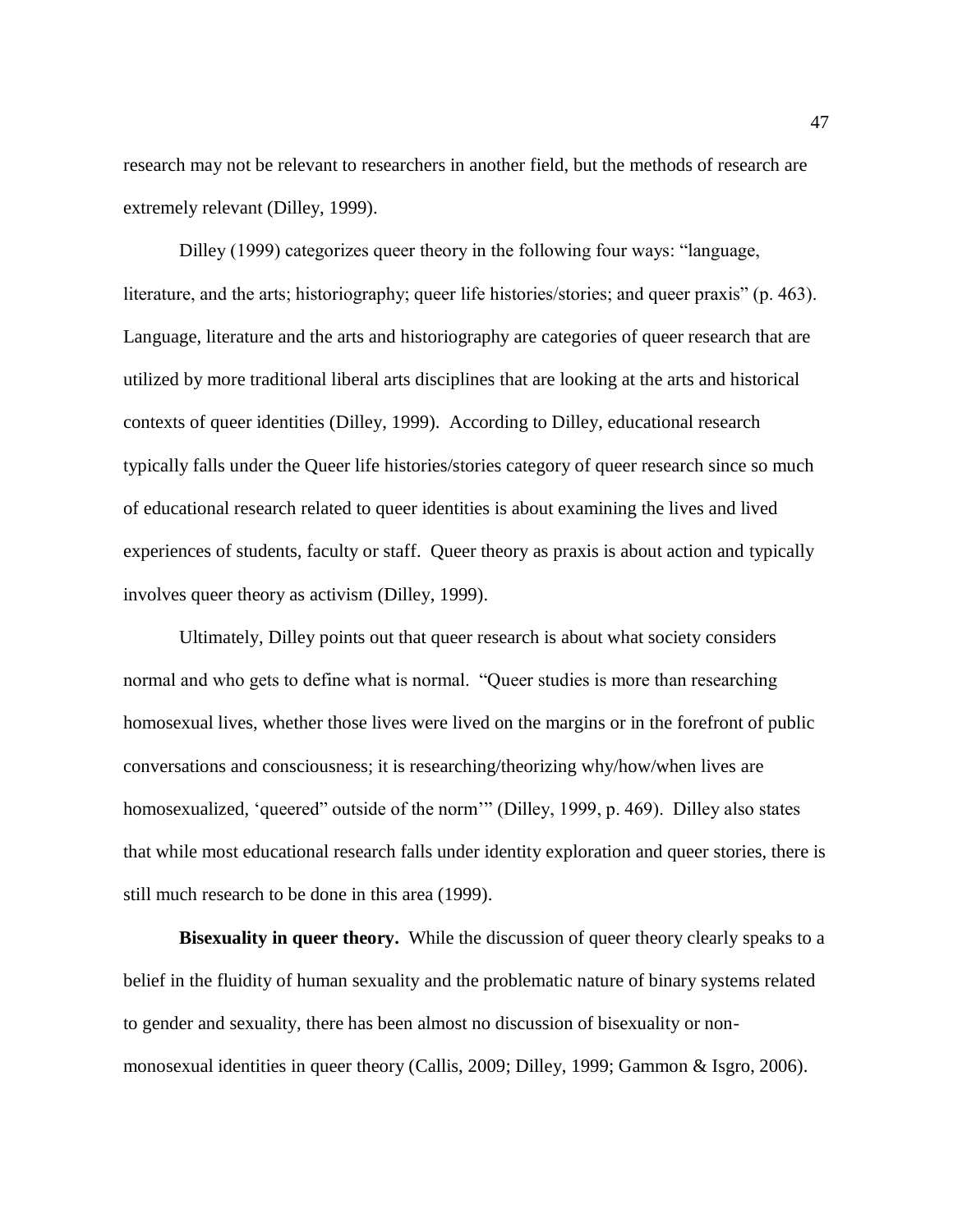Bisexual organizers and activists have been involved in the gay and lesbian movement since before stonewall, but their identities and contributions were not acknowledged (Gammon & Isgro, 2006). There are three theories that dominate the study of sexual orientation and gender identities: essentialist, social construction, and deconstruction (Gammon & Isgro, 2006).

An historical understanding is important to understand as it frames how theory has our understanding of sexual orientation has evolved overtime and how we came to our modern understanding of Queer Theory. It was during Stonewall, where the gay and lesbian movement started to gain momentum and identities started to become politicized. Post-Stonewall, gay identities were being thought of as ethnic identities that were being presented in biologically driven and essentialist ways (Gammon & Isgro, 2006). Gay and Lesbian Studies also came into prominence during this time. These programs presented gay and lesbian identities in essentialist ways that focused on identities as a human rights issue and an issue of sexual freedom. There was also a clear lack of bisexual representation in these discourses as well (Gammon & Isgro, 2006). Our post-stonewall approach to sexual orientation was that there was a universal sexual identity that was often framed under the term gay. The notion of a universal sexual identity was called into question as more marginalized populations began to point out how their identities were obscured through this idea (Gammon & Isgro, 2006).

This challenging of the idea of a universal queer identity lead to the application of a constructionist approach to sexuality. Through the constructionist lens, we shift from the innate and biological to the construction of experiences (Gammon & Isgro, 2006). This shift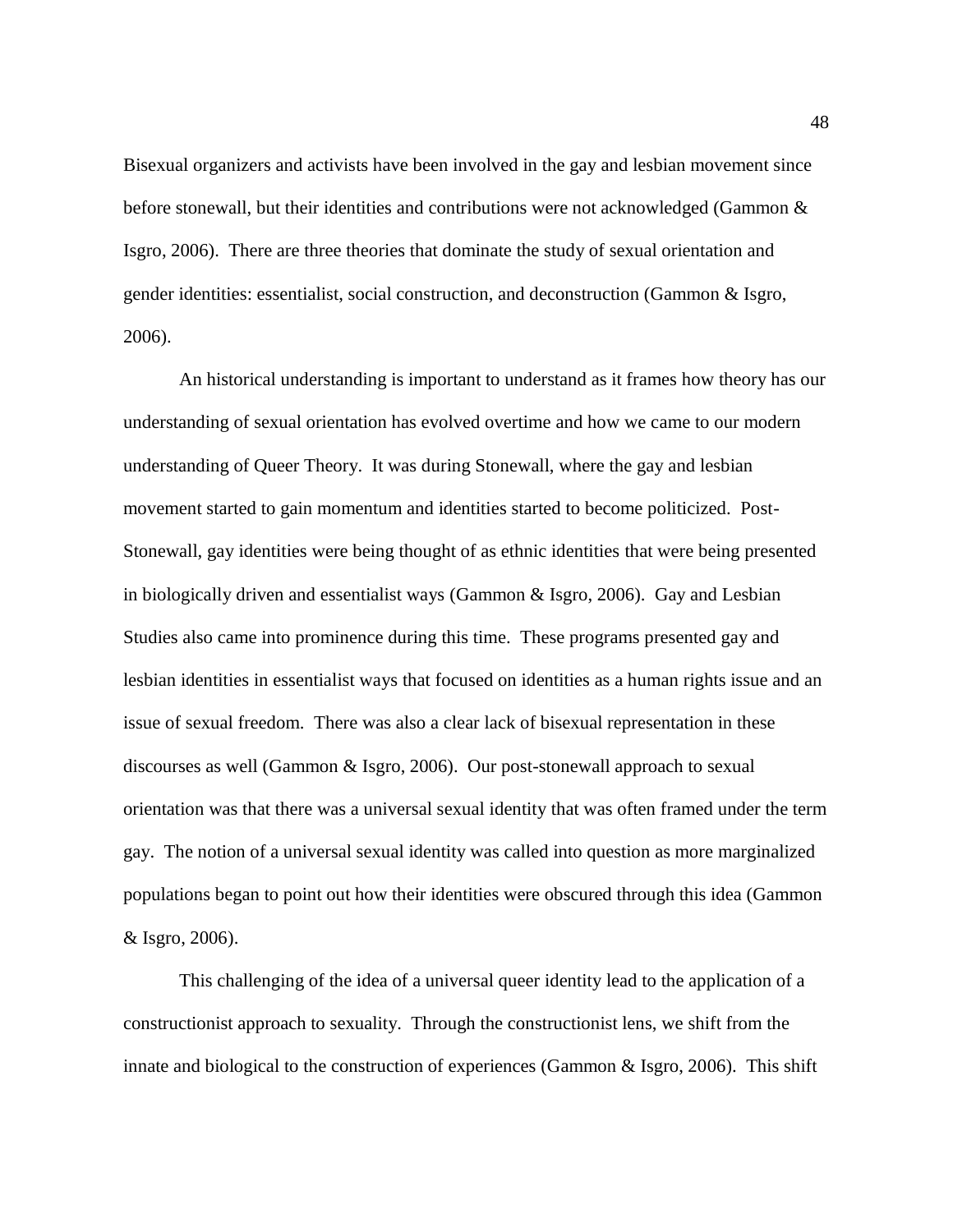to constructionist dialogues allowed for more discussion of bisexuality and more development of bisexual research, but it still remained on the margins of the larger discussions (Gammon & Isgro, 2006). The introduction of queer theory helped to expand upon the constructionist notions and adds in elements from the post-structuralist and deconstruction theories. Queer theory is deconstructive in nature and challenges the very nature of gay and lesbian identities and moves the discourse away from identity and towards an understanding of how sexuality helps to create knowledge, culture, and social lives (Gammon & Isgro, 2006).

When bisexuality is applied to queer theory it can be either strengthen or further weaken the construction of identity (Angelides, 2001; Gammon & Isgro, 2006). One of the main ways it does this is through either placing gender at the center of the discourse, or it completely removes it from the discourse (Angelides, 2001; Gammon & Isgro, 2006). This helps to further highlight that there is no single gay, lesbian, or bisexual experience or collective identity (Gammon & Isgro, 2006).

When queer theory is applied to bisexuality, what becomes apparent immediately is that identity politics are once again pitted against queer deconstructive theory (Gammon & Isgro, 2006; Seidman, 1997). For bisexuals, identity politics are relevant still when looking at institutionalized forms of oppression (Gammon & Isgro, 2006). They reference Seidman who points to how the gay community has been presented as an ethnic community in large part based on the notion of sexual orientation being defined by the gender (1997). It is this insistence that sexual orientation is based upon gender preference that has kept bisexuality at the margins of queer theory (Gammon & Isgro, 2006). Similarly, academic discourse on queer theory and knowledge are largely controlled by gay and lesbian identified academics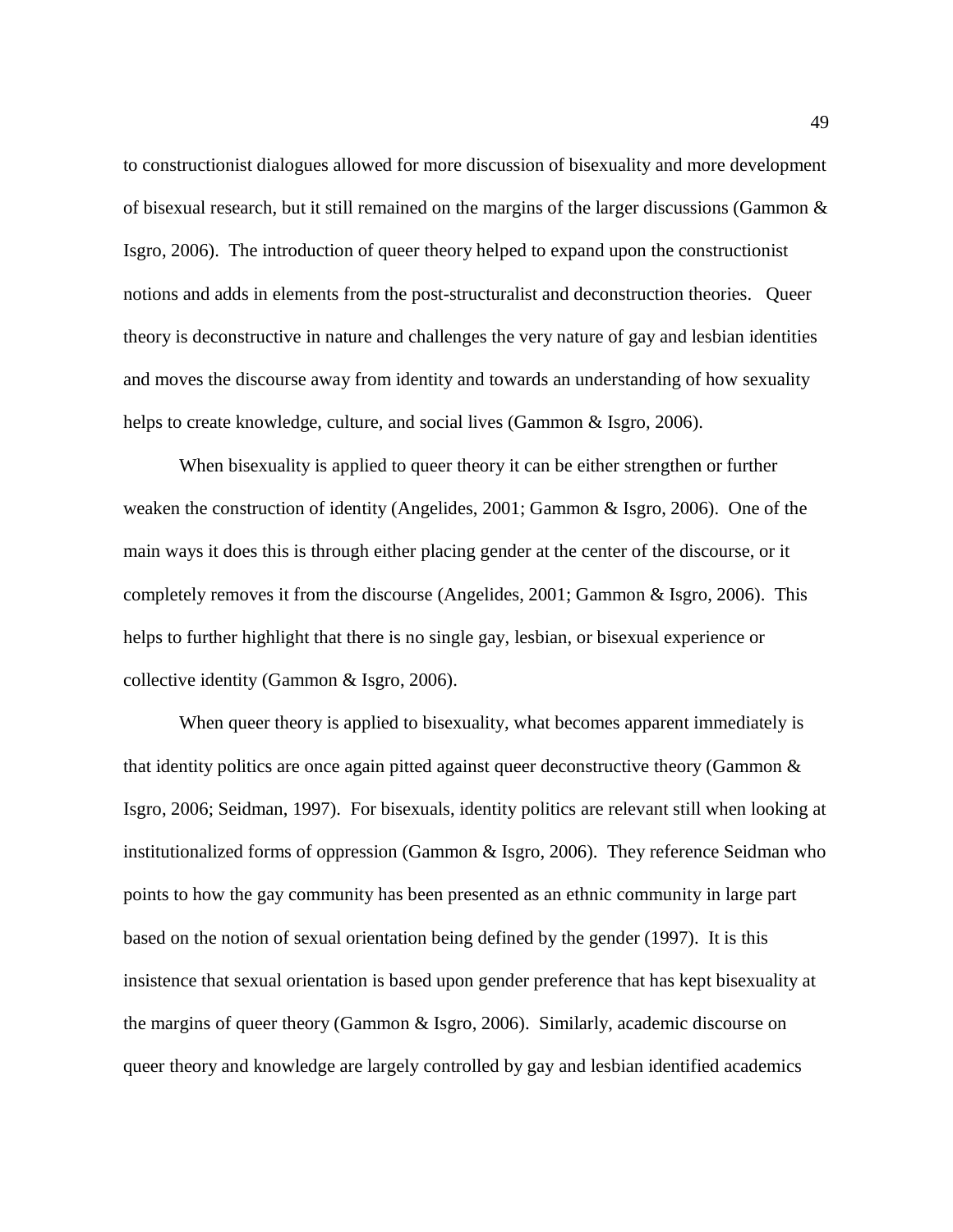which means that other identities are left in the margins (Gammon  $\&$  Isgro, 2006; Seidman, 1997).

Callis (2009) attempts to write bisexuality into queer theory as it is defined and discussed through the works of Judith Butler and Michael Foucault. According to Callis, bisexual identities trouble the binaries of gender and sexuality. Callis (2009) concedes that the inclusion of bisexuality in queer theory is still contentious, even among those who are supportive of non-monosexual identities.

Some theorists argue that the "queering" of identities can have the potential to further marginalize already marginalized identities like bisexuality (Callis, 2009; Gammon & Isgro, 2006). Since non-monosexual identities are not always understood or intentionally included in the larger Gay and Lesbian community, non-monosexual identities run the risk of being forgotten or erased when using the word queer as an umbrella term (Callis, 2009). What Callis is referring to is that, since queer is often times used to refer to all non-heterosexual identities, it has the tendency to be used in ways that imply that it is the opposite of heterosexual and thus referring back to the idea of sexual orientation as a dualistic binary system that is only built around the monosexual identities of heterosexual and gay/lesbian. While I agree with Callis that one must use caution when using queer theory in relation to non-monosexual identities, I will be using queer theory to help frame my research. Queer Theory is important to this research because it helps to highlight the both the social construction of identities as well as the power structures that they operate within and how those structures impact non-monosexual identities.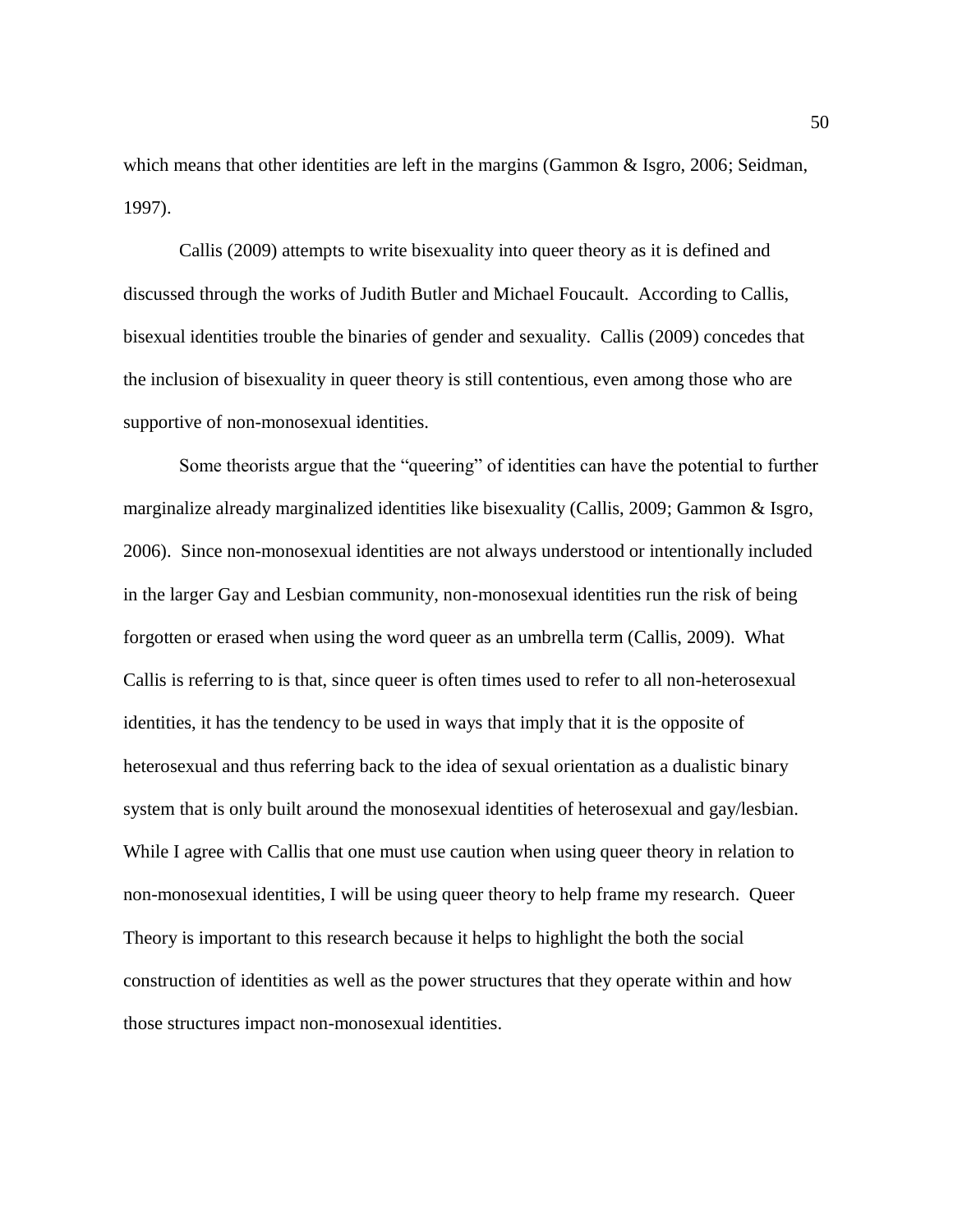# **Conclusion**

While reviewing the research for this section, I slowly discovered what I in many ways already knew; LGBTQ identities are complex and therefore difficult if not impossible to fit into one model for identity development. The same can be said of the experiences of college students who are LGBTQ identified. Many models that are currently in existence are based upon the white gay male experience. In other cases, the identity development models include white lesbian identified people, but ignores the identity development of bisexual, transgender and multiple intersecting identities of LGBTQ identified people, such as race and class.

In her conclusion, Renn highlights four areas to consider for further research for LGBTQ issues in higher education: theory, research methods, educational practice, and intersections with other critical issues in education. In Renn's analysis of the research literature around theory, she has come to the conclusion that more research needs to utilize queer theory. Moreover, Renn feels that this queer analysis would actually benefit non LGBTQ organizations as well by providing a new lens and new solutions to old problems (Renn, 2010). She also points to the need for broader research methods in the current LGBTQ research. "Regardless of theoretical approach or research paradigm (qualitative, quantitative, mixed methods), existing studies of LGBTQ issues in higher education too frequently rely on convenience samples, limited data, and unsophisticated data analysis and /or interpretation" (Renn, 2010, p. 137). She suggests that qualitative samples should be criterion-based and should move away from a strong reliance on recruiting from LGBTQ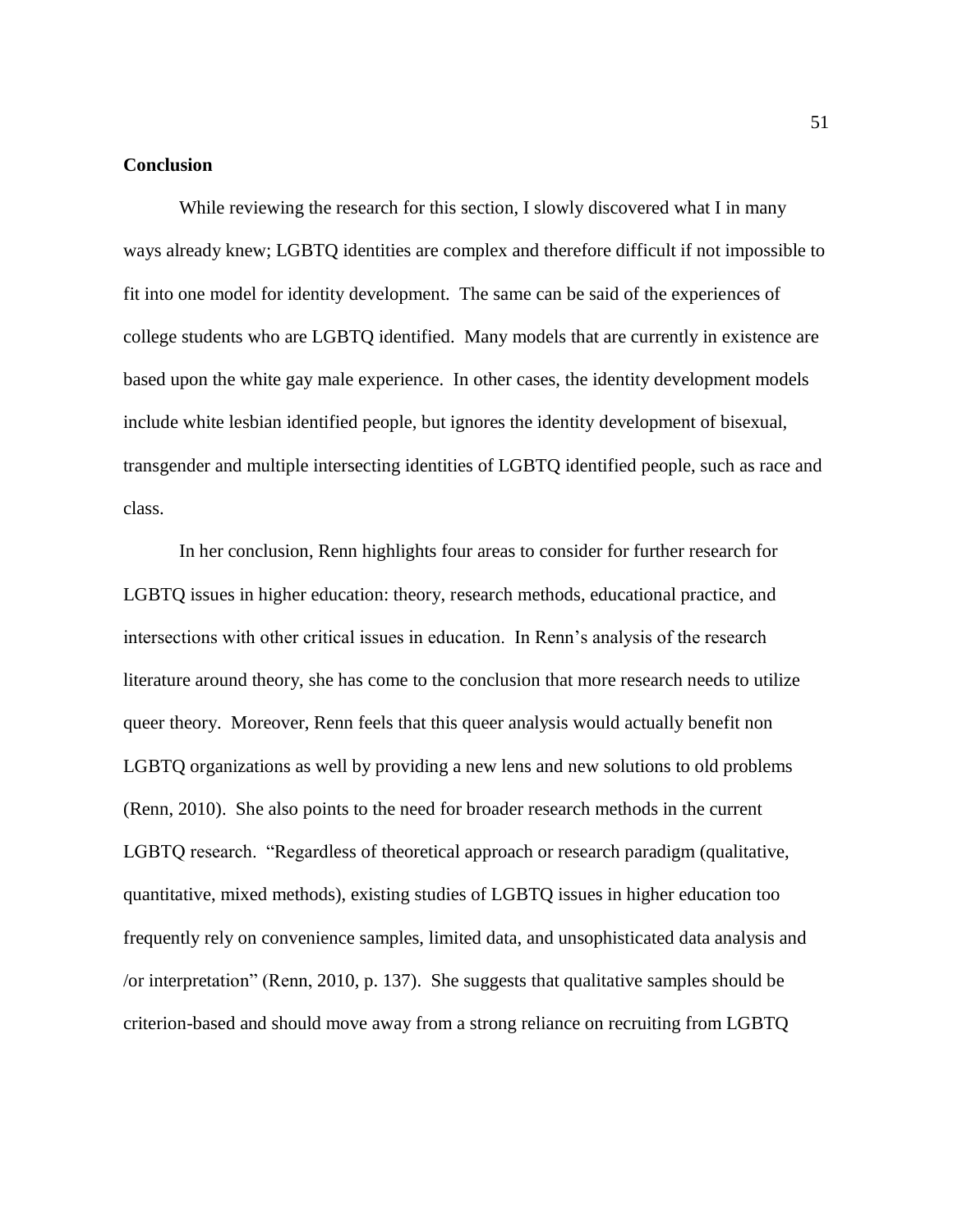centers or student organizations and towards screening surveys that expand the questions beyond identity labels to include behavior as well (Renn, 2010).

The available research points to the fact that bisexual students have multiple needs that are not being addressed and it affects their ability to be successful in higher education. Students on campuses today are embracing more fluid identities when it comes to sexual orientation, gender identity and even racial identities, and this means that the current structure of our support services [and academic departments]? may be seen as exclusionary and out of touch with our student's needs. Many campuses across the nation have developed programs and support services for LGBTQ students, but many of these areas still do not support the unique needs of their bisexual populations.

What the existing research speaks to is the need for more research about the experiences of non-monosexual identified students. These populations are relatively ignored in the current research. Bisexual students are mentioned, but are still examined in terms of their most current partner. So if a bisexual identified student is currently with a partner of the same sex then the research will identify them as part of the Gay and Lesbian experience instead of looking at the effects of a non-monosexual identity on student development. There are many ways in which non-monosexual identified people are shunned by both Gay and Lesbian communities as well as heterosexual communities and this has a substantial effect on how they develop their identities.

Also, as seen in the research discussed in this chapter, transgender identities are largely left out of the research completely. Many of the research studies and identity models are exclusively listed as GLB and do not attempt to include transgender. Some of this is due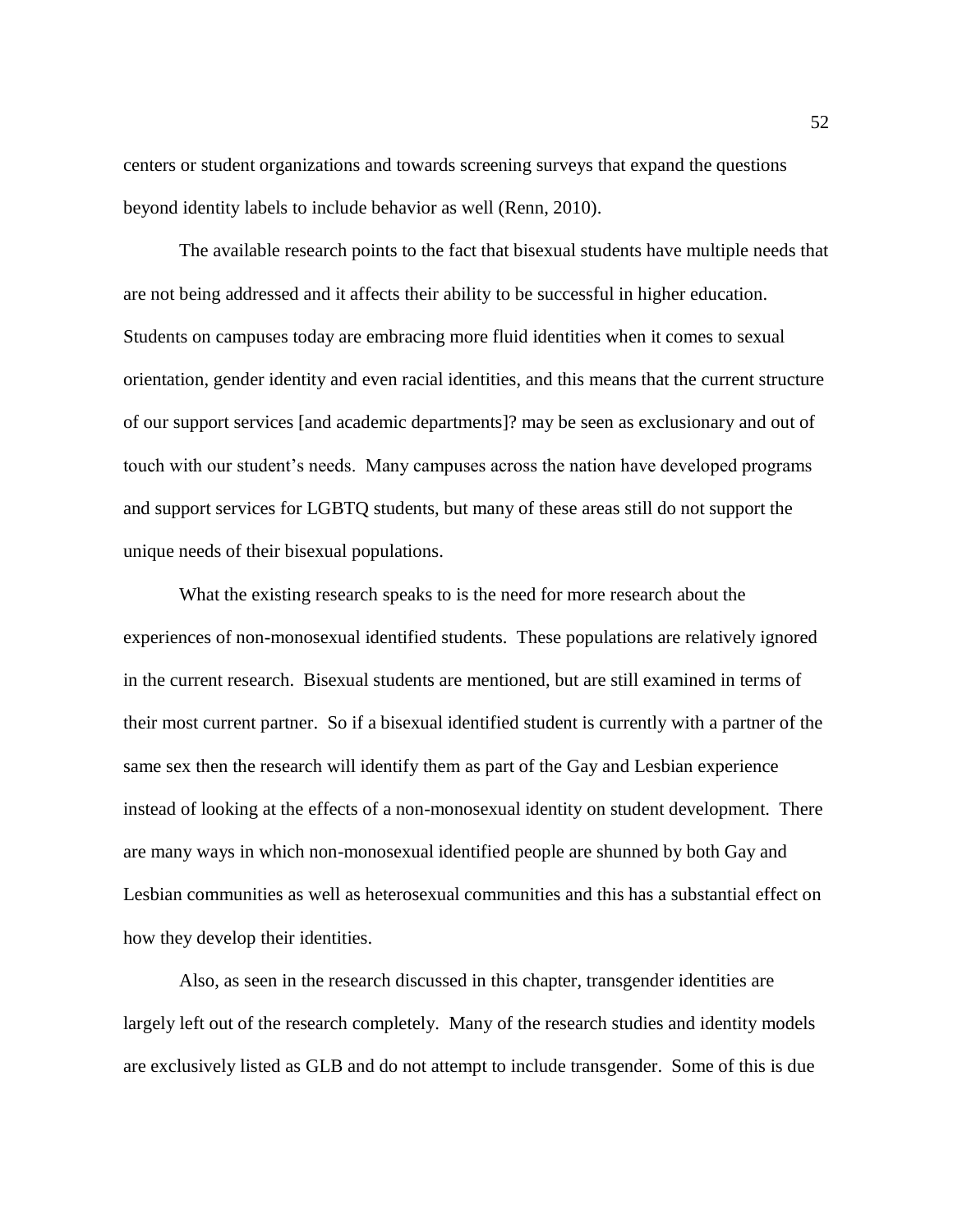to the lack of respondents (Renn, 2007) and some is due to the real difference between sexual orientation and gender identity, but I would also say that a larger reason for the lack of research on bisexual and transgender identities is due to the complexity of fluid identities. By complex, I mean bisexual and transgender identities are fluid and do not fit neatly into the binaries of gender and sexual orientation, which makes them harder to discuss and define globally. This review shows that these areas are vital to the holistic understanding of the LGBTQ college identity development theories and deserve to be examined.

From this review of the literature, I have found four major themes that exist for nonmonosexual populations that I wish to explore further in my research. First, bisexual individuals and bisexual communities are not as visible as their gay and lesbian counterparts. Second, research pertaining to bisexuality is often collapsed into research on the larger gay and lesbian populations. Third, bisexuality is assumed to be a phase and that a bisexual person is not ready to come out as gay or lesbian. Forth, bisexuals experience biphobia and binegitivity from both the heterosexual community and gay/lesbian community. These are all themes that I will attempt to explore in my research.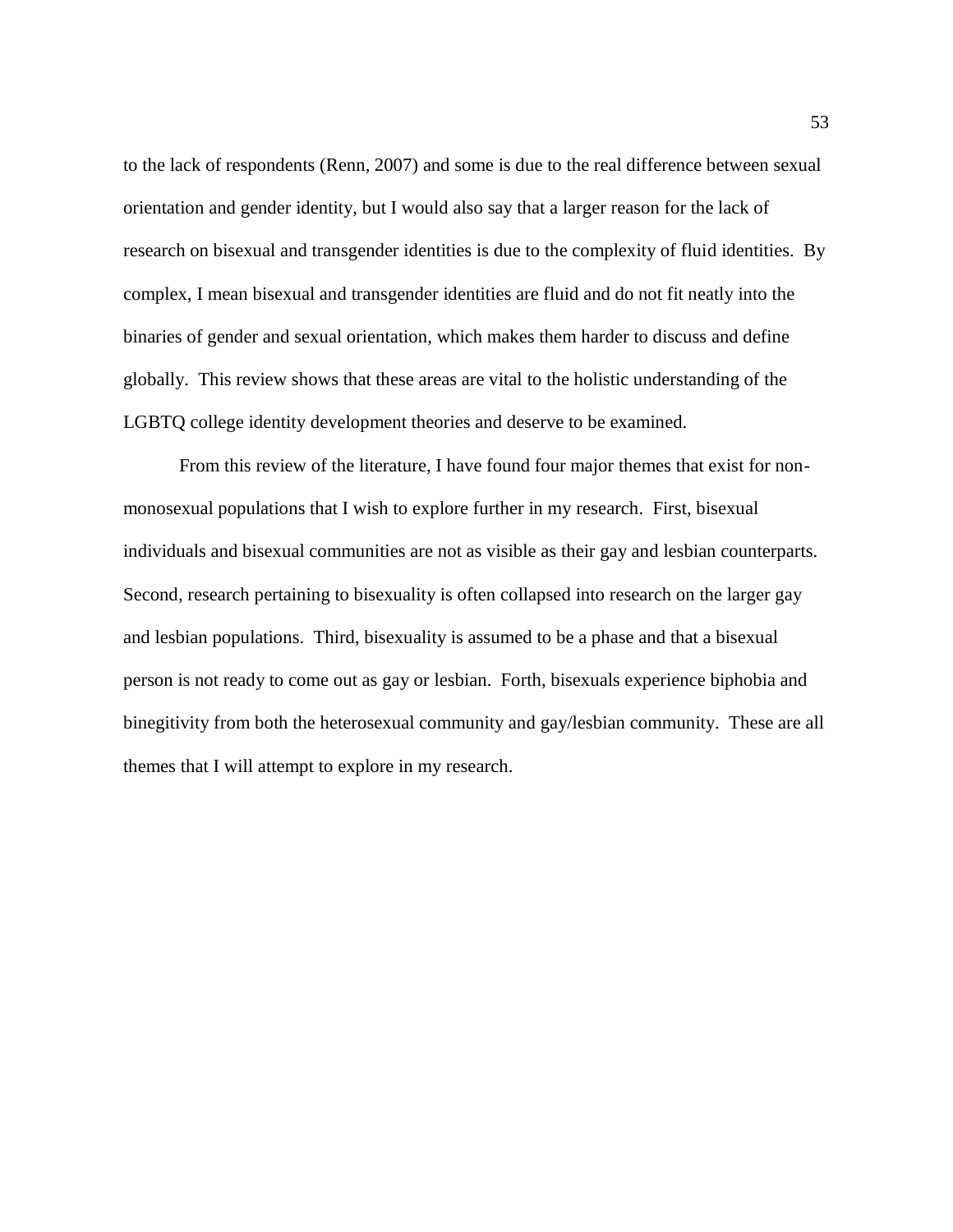#### **Chapter III: Method**

# **Introduction to the Problem**

As evidenced by the thorough review of the literature, it is clear that students whose identities do not fit within the narrow boxes of sexual identity and whose relationships, behaviors and/or attractions are more fluid in nature are not being addressed through current research or practice. The purpose of this study is to gain a better understanding of the needs of non-monosexual students as it relates to the services that are or should be provided to LGBTQA students in institutions of higher education. Specifically, I address the following questions:

- 1. What is the current campus climate for non-monosexual people?
- 2. What are the effects of not having a recognized or organized non-monosexual community on the identity development of non-monosexual students?
- 3. What programs and student support services do non-monosexual students need?
- 4. How can LGBTQ centers/offices/services best serve non-monosexual student populations?

## **Qualitative Research Paradigm**

During the literature review there was little research that was found looking specifically on the needs of non-monosexual students in the higher education setting. Addressing this void through this research was critical because the current models that exist for LGBTQ services on campuses are built around identity models that do not speak to the lived experiences of the students that they are meant to serve. A qualitative approach to this research was used in order to help capture the particular needs of this population and to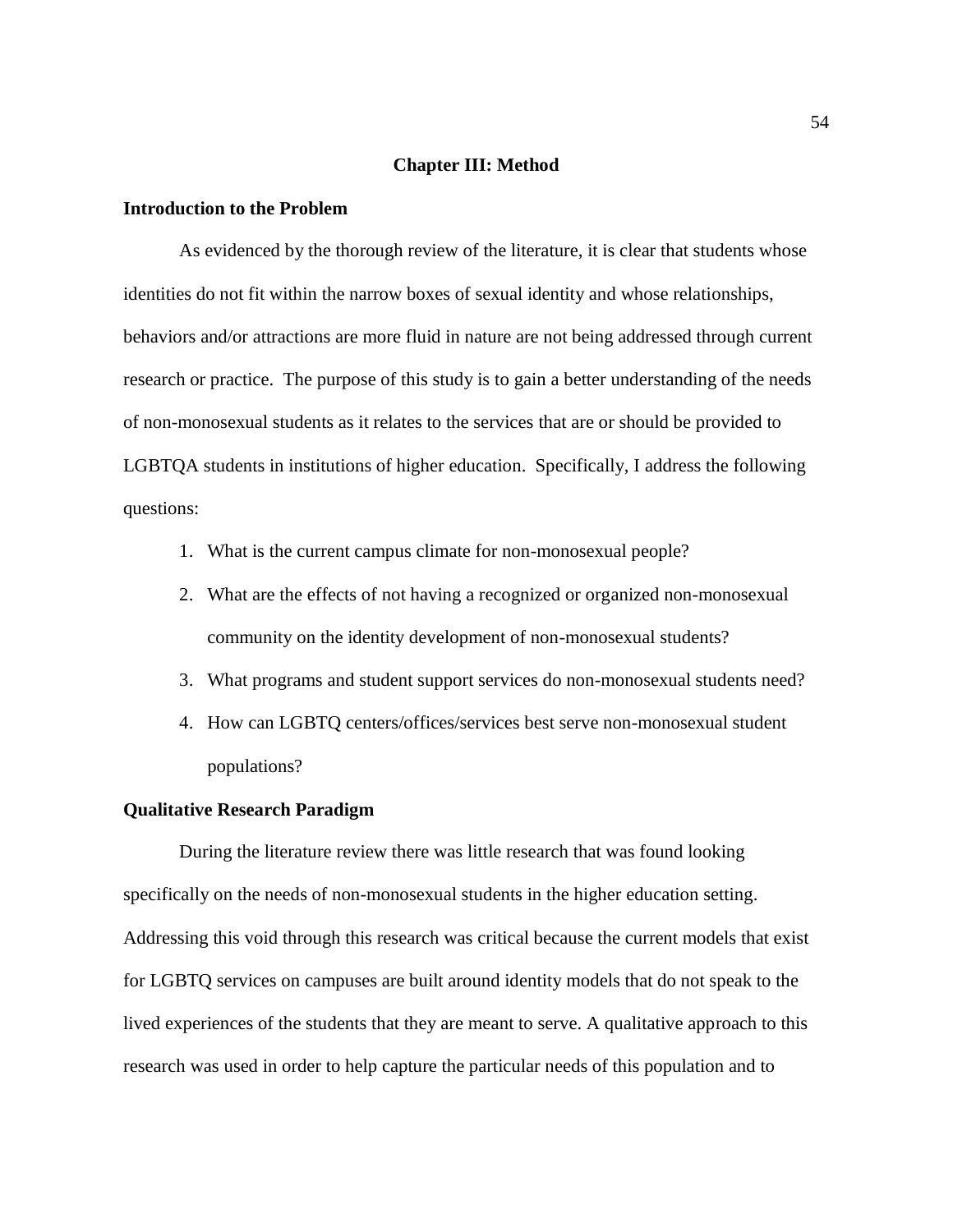address the fact that there is much work that needs to be done to make sure we are providing open and affirming services for all "queer" students. I believe using a qualitative approach for this study is important in order to get a deeper and richer understanding of the needs and experiences of non-monosexual students. Of course the often cited downside of qualitative research is that it is considered not to be generalizable. I would like to point out, in the words of Bieschke, Eberz, and Wilson, "Given the complexities one encounters when sampling from this population, however, the results of most quantitative studies we reviewed are not generalizable either" (2000, p. 41).

## **Critical Research**

LGBTQ services on campuses are typically built on models that are firmly entrenched in binary structures and language and to some extent this is helpful in order to be able to advocate for the diverse needs of the various populations and identities that fall under that larger umbrella. But, what happens when we start to look more critically at what it means to be LGBTQQA? What if we start to look at these identities as not only oppressed by a heterosexist system, but also oppressed by the very nature of the binary terminology that we have created in order to make sense of those whose sexual orientation does not fit solidly into the heterosexual binary? Students with fluid sexual orientations understand this argument all too well. It is at the heart of this research to gain insight into how we provide services, resources, interventions, advocacy, programming and affirming spaces for students whose identities cannot be neatly placed into a box or who just refuse to be labeled?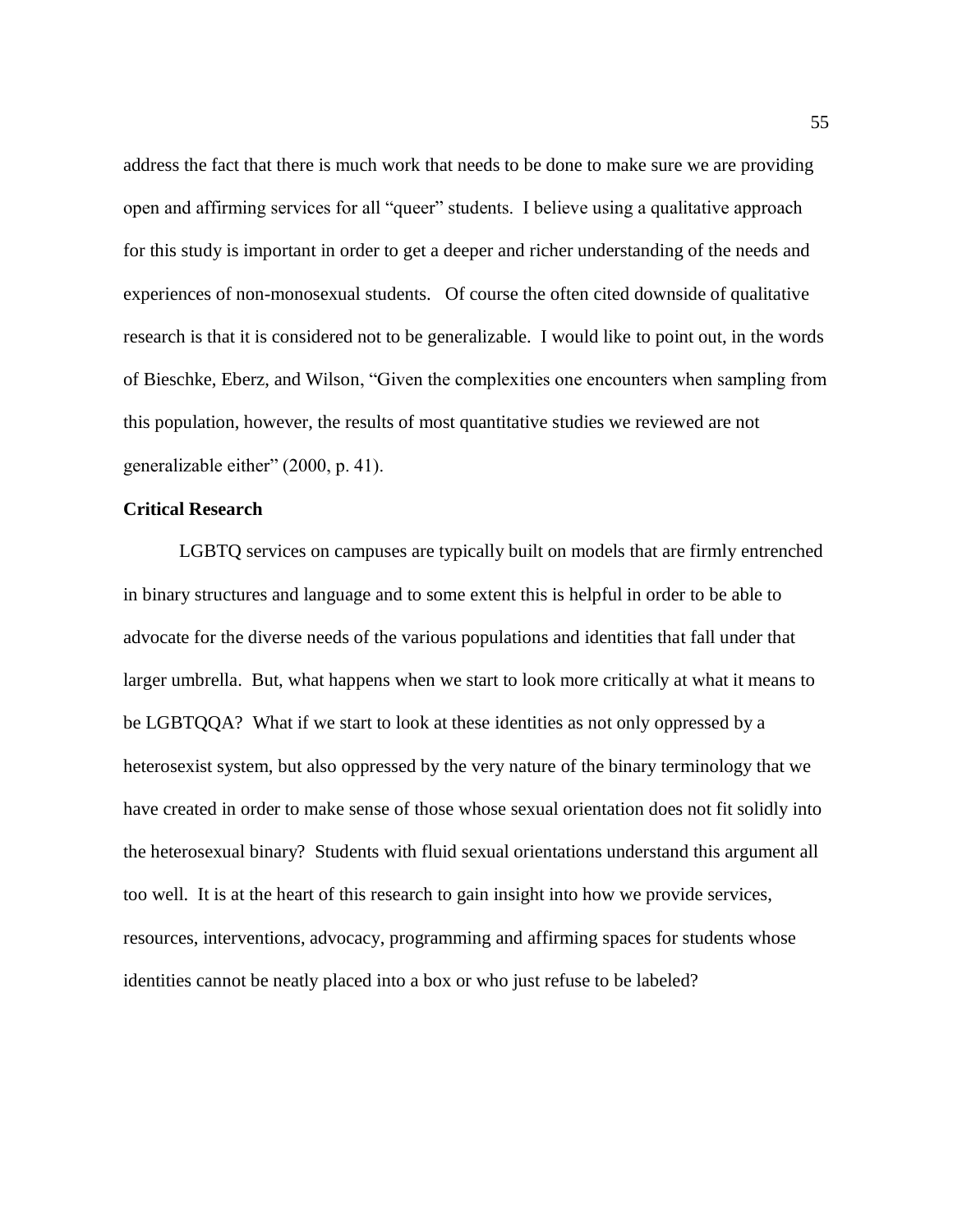## **Queer Theoretical Approach to Analysis**

The primary function of queer theory is to take a critical look at the socially constructed binaries of sexual orientation and gender (Abes & Kasch, 2007). Seidman (1997) says,

Queer theory is less a matter of explaining the representation or expression of a homosexual minority than an analysis of the hetro/homosexual minority than an analysis of the hetro/homosexual figure as a power/knowledge regime that shapes the ordering of desires, behaviors, social institutions, and social relations—in a word, the constitution of the self and society. (p. 174)

Queer theory has been used in qualitative research in order to point out systems of power and privilege that work to marginalize non-heterosexual identities, primarily gay and lesbian identities. Rust (2002) talks about bisexuality being very different from gay and lesbian identities. She references the term monosexual as the way to distinguish between gay and lesbian identities and more fluid identities. Gammon and Isgro (2006) state that the term nonmonosexual helps people with more fluid sexualities form community by having a way to label and call out their difference from monosexual identities. Queer discourses are controlled primarily by gay and lesbian academics and non-monosexual identities are further marginalized due to this control (Callis, 2009; Gammon & Isgro, 2006). It is my aim to use queer theory both to analyze participants' stories as non-hetrosexual individuals but also as non-monosexual identified students whose experiences are uniquely queer.

### **Participants**

For the purpose of this research the focus was on finding 10 to 12 traditional aged college students between the ages of 18-25 year old. I chose to focus on traditional aged students in my research since they are the primary users of campus centers and services and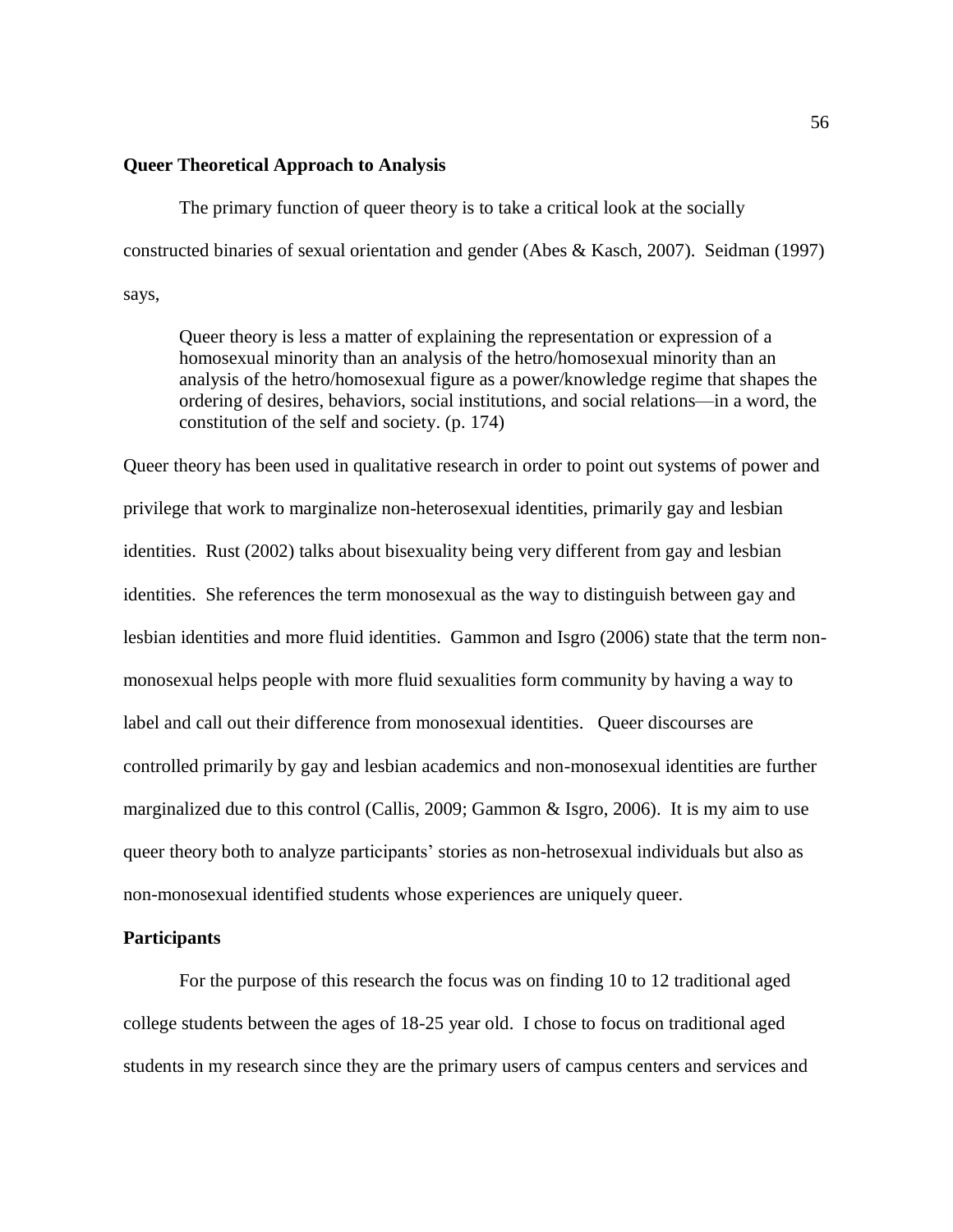research has shown that this is the time in which most people are exploring and developing their sexual identity (Vaccaro, 2006). Students were identified through the LGBTQ Resource Center at a major research one institution in the southwest. Outreach to these students will be done through the LGBTQ newsletter, Facebook page, and listserves in order to find students who self-select an identity that falls within the non-monosexual category. Ultimately, what ended up happening is that the participants were obtained through snowball sampling. Many of the student participants were found through word of mouth and/or referrals from other students who were participating in the research.

According to Diamond (2008) and Rust (2002), one of the reasons that bisexuality and bisexual people are erased from research is not because they do not exist or that they do not make up sheer numbers of people, but because bisexuality complicates binary models of research. It is easier for researchers to ignore non-monosexual identities than to accept the fact that non-monosexual behaviors, attractions and identities challenge the very methods or concepts that are being researched. In the interest of not repeating this pattern, this research project made every attempt to develop a diverse pool of students for this research, which included the inclusion of non-monosexual identities. While this research is focused around sexual orientation and specifically non-monosexual identities, it does not exclude people who also identify as transgender and/or gender variant in this research. Gender and sexual orientation are two separate and distinct identities that operate in tandem and they are firmly enmeshed with one another. While these systems are interrelated and interdependent, the research will not be focusing on gender identity or gender expression, but this would be of great interest for future research.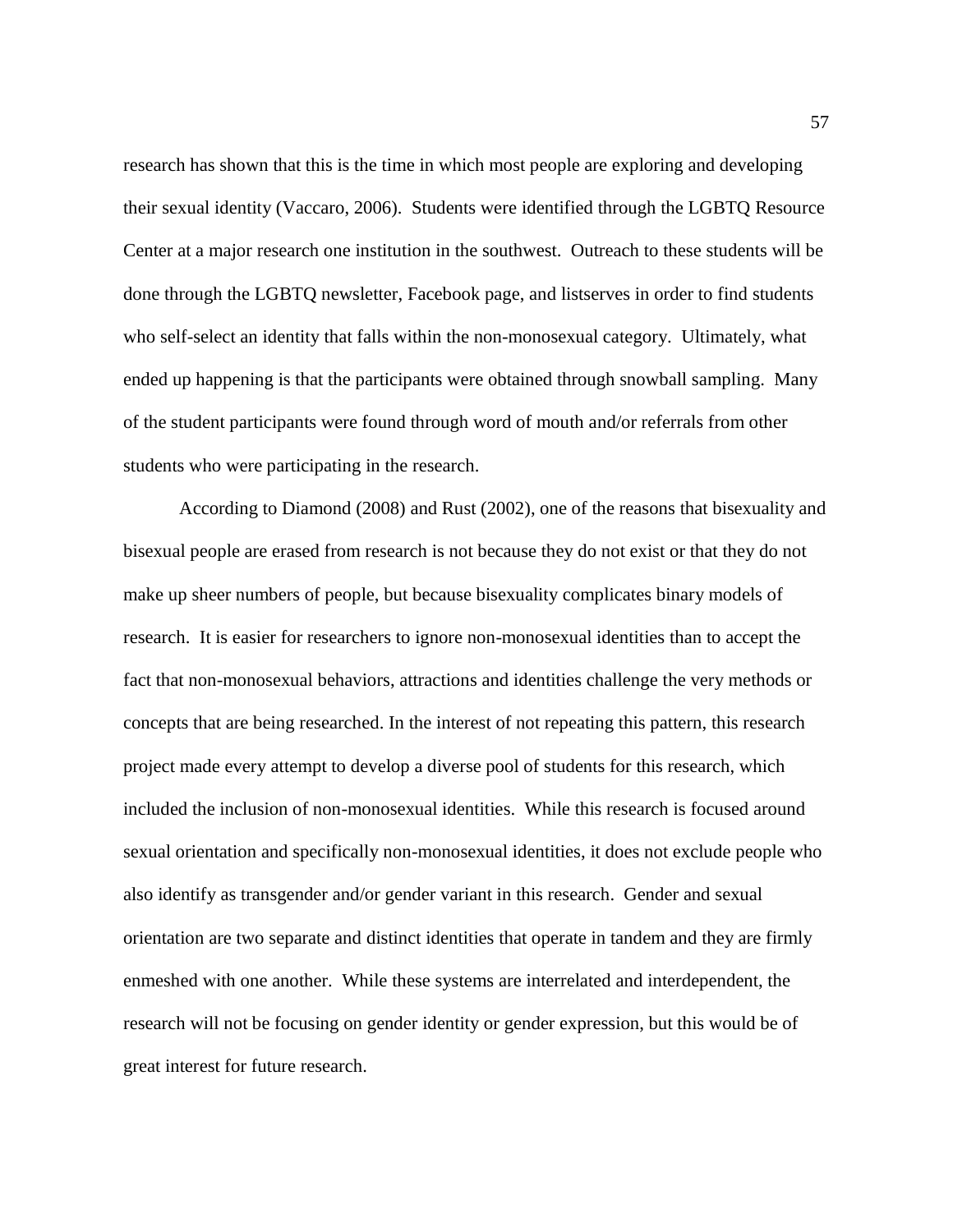There were 10 students who participated in the interview process. All 10 students were undergraduates and had various levels of outness and interaction with the LGBTQ community on campus. For this purpose of this interview, participants were allowed to select a pseudonym that they are referred to as throughout this study.

- 1. Drew: Drew's preferred gender pronouns were They, Them, And Theirs. They were classified as a senior. They identified their race/ethnicity as Middle Eastern and Mexican. Their gender identity was gender queer, femme. They originally identified their sexual orientation as pansexual, but at the time of the interview identifed as bisexual and queer.
- 2. Bem: Bem's preferred gender pronouns were she, her and hers. She was classified as a junior. She identified her race/ethnicity as white. Her gender identity was cisgender. She identified her sexual orientation as bisexual.
- 3. Waters: Waters' preferred gender pronouns were she, her, and hers. She was classified as a freshman. She identified her race/ethnicity as African American. Her gender identity was cisgender. She identified her sexual orientation as bisexual.
- 4. Daenery: Daenery's preferred gender pronouns were she, her, and hers. She was classified as a junior. She identified her race/ethnicity as white. Her gender identity was cisgender. She identified her sexual orientation as bisexual.
- 5. Elizabeth: Elizabeth's preferred gender pronouns were she, her, and hers. She was classified as a sophomore. She identified her race/ethnicity as white. Her gender identity was cisgender. She identified her sexual orientation as labelless/fluid.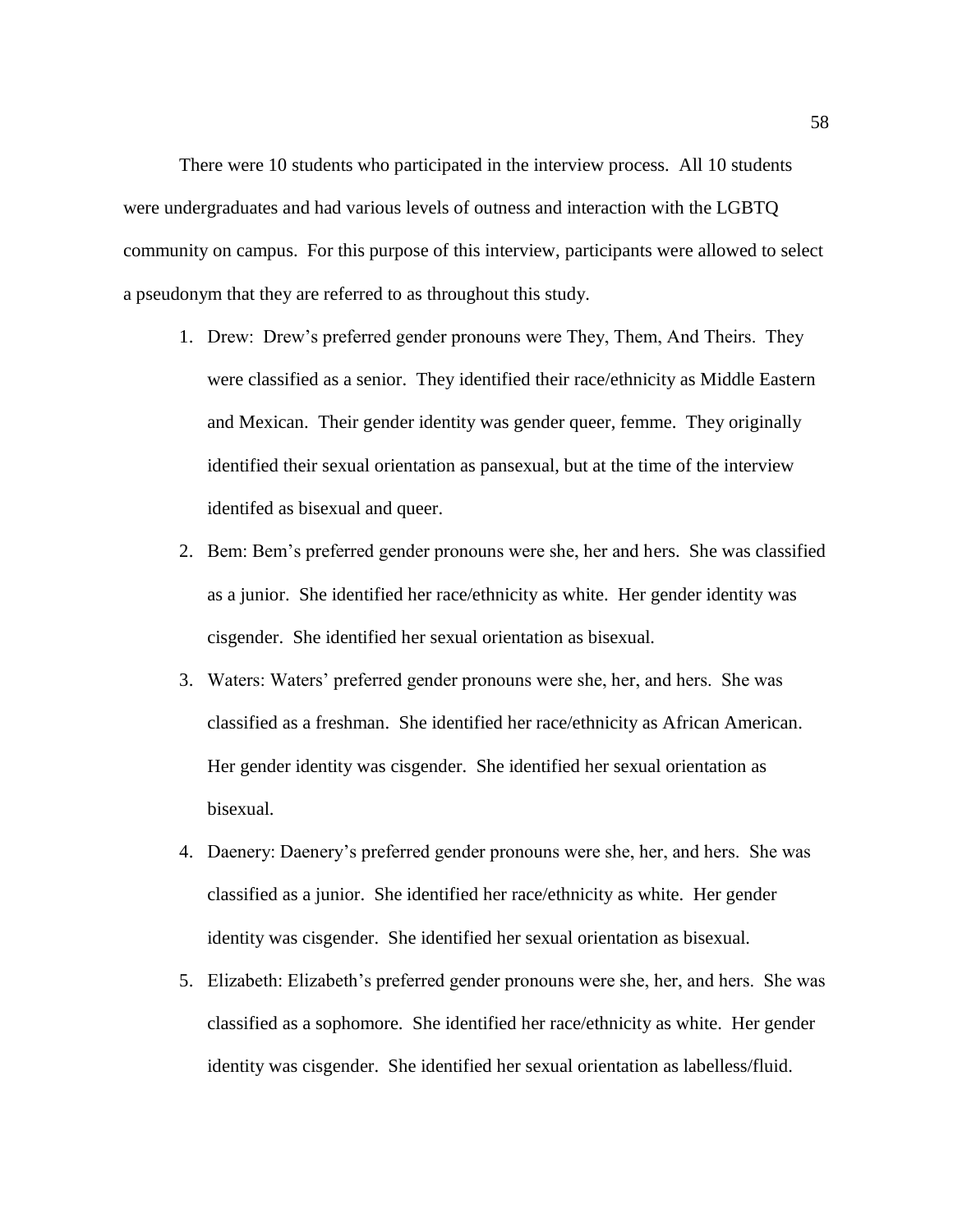- 6. Owen Banks: Owen Banks' preferred gender pronouns were she, her, and hers. She was classified as a junior. She identified her race/ethnicity as white. Her gender identity was cisgender. She identified her sexual orientation as bisexual and/or pansexual.
- 7. Henry: Henry's preferred gender pronouns were he, him, and his. He was classified as a senior. He identified his race/ethnicity as Hispanic. His gender identity was cisgender. He identified his sexual orientation as pansexual.
- 8. Lorelai: Lorelai's preferred gender pronouns were she, her, and hers. She was classified as in between as sophomore and junior. She identified her race/ethnicity as white. Her gender identity was cisgender. She identified her sexual orientation as bisexual and/or pansexual.
- 9. Klavi: Klavi's preferred gender pronouns were she, her, and hers. She was classified as a freshman. She identified her race/ethnicity as multiracial Hispanic. Her gender identity was cisgender. She identified her sexual orientation as bisexual.
- 10. Dianna: Dianna's preferred gender pronouns were she, her, and hers. She was classified as a freshman. She identified her race/ethnicity as white. Her gender identity was cisgender. She identified her sexual orientation as bisexual.

### **Explanation and Definitions of Identity Labels**

As referenced in the introduction to this research, I used Robyn Ochs understanding of bisexuality as a way to understand the identities of the students who participated in this research. The behaviors and attractions of the participants were complex and often times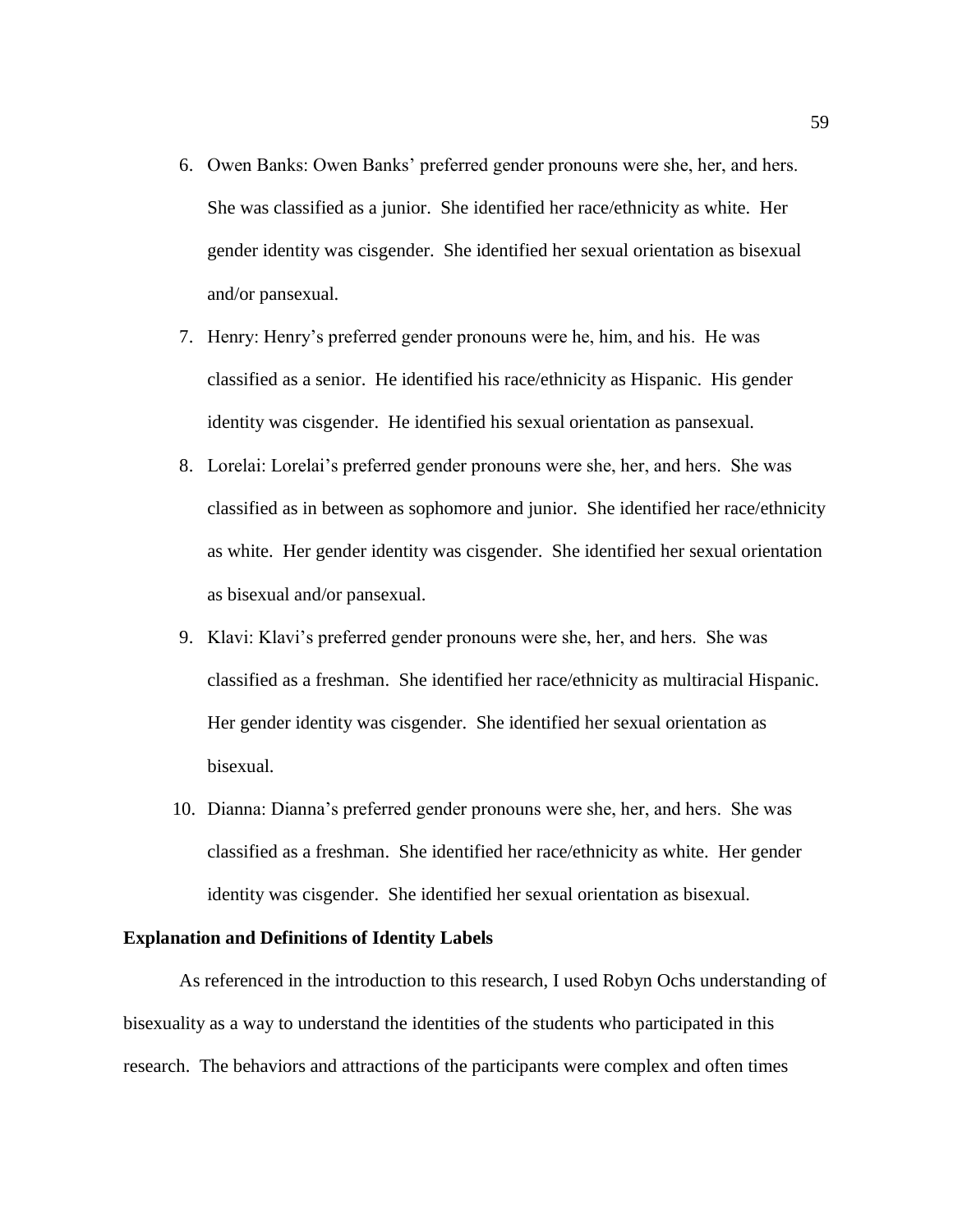difficult to define and label. Also, the labels themselves have become politicized and used for a larger discussion around biological sex, gender identity, and inclusion of transgender identities. Robyn Ochs definition of her own understanding of her own bisexuality is often quoted by many bisexual individuals as a way to show how bisexuality is more inclusive and complex than it tends to get framed by others. Robyn says, "I call myself bisexual because I acknowledge that I have in myself the potential to be attracted, romantically and/or sexually, to people of more than one sex and/or gender, not necessarily at the same time, not necessarily in the same way, and not necessarily to the same degree (Ochs & Rowley, 2005, p. 8).

Robyn's understanding of bisexuality is the one that I applied through this research, but it is important to understand the other ways in which bisexuality has been framed, defined, and viewed by others. It is particularly important to understand how bisexuality is defined when it comes to services in higher education. Isabel Williams (2014), in her paper, "Bi<sup>\*</sup> Identities Resources and Introduction," uses the UCLA LGBT Resource Center's definition of bisexuality as one of the ways it explains bisexuality. They state, "A person emotionally, physically, and/or sexually attracted to males/men and females/women. This attraction does not have to be equally split between genders and there may be a preference for one gender over others." (Williams, 2014). While this definition is in no way static in terms of the way it defines levels of attractions, it does state that bisexuality is about various levels of attraction to two sexes: males/men and females/women.

Pansexual is the other major identity label that was used by students who have participated in this research. Pansexual is largely understood to mean a person who is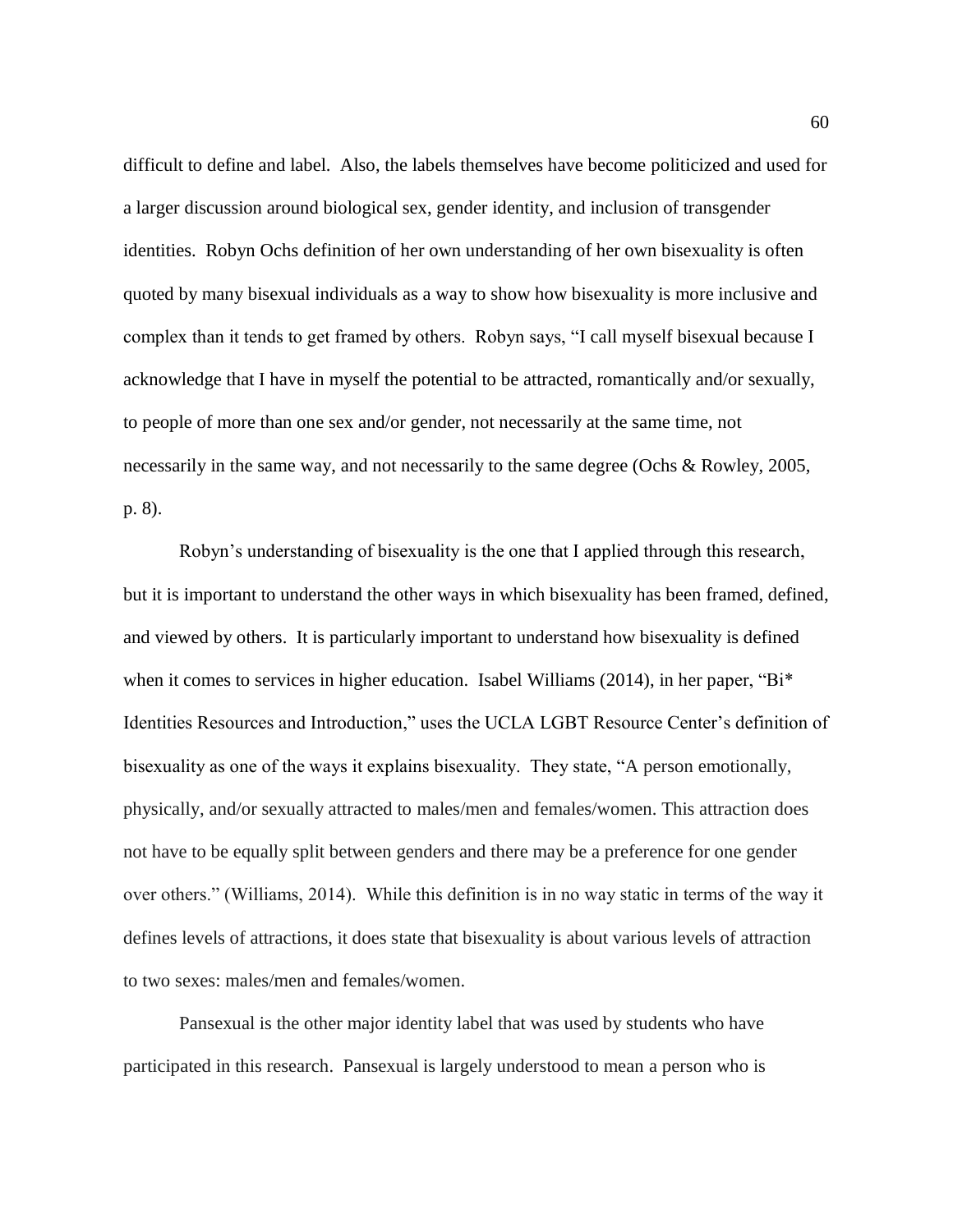attracted to people of all gender identities. However, pansexuality is another identity the can be rather subjective and can change based upon the feelings of the person who is claiming that identity. For example, the UCLA LGBT Resource Center's definition of pansexuality is, "A person who is sexually attracted to all or many gender expressions" (Williams, 2014). This definition allows people to claim this identity without claiming to be attracted to people of all gender identities and expressions, which is different from the traditional understanding of pansexual meaning an attraction to all.

There was one student in this research that used the term fluid as a way to describe her sexual orientation. The term fluid is also somewhat subjective and difficult to define in a large and shared definition. Fluid is a term that is typically used to describe someone's sexuality not as fixed and binary, but as something that moves and changes, sometimes constantly. Many times students will use this term to describe their changing attraction and behavior patterns and not necessarily as a stand-alone identity. However, some students are also using the term fluid as a way to describe their attraction and behavior patterns without having to identify with a particular identity or community. For some students, the label of fluid allows them to feel as if they are able to sidestep the idea of labels all together.

Finally, many students of the students in this study used the identity label of queer as a non-monosexual identity label. The identity label of queer is one that is used by many LGBTQ people as an umbrella term for the LGBTQ community. It is often times considered the best way to identify oneself as non-heterosexual, but not be forced to choose a particular sexual orientation or gender identity label. However, there are some non-monosexual identified people that also implore queer in order to not have to come out to others as non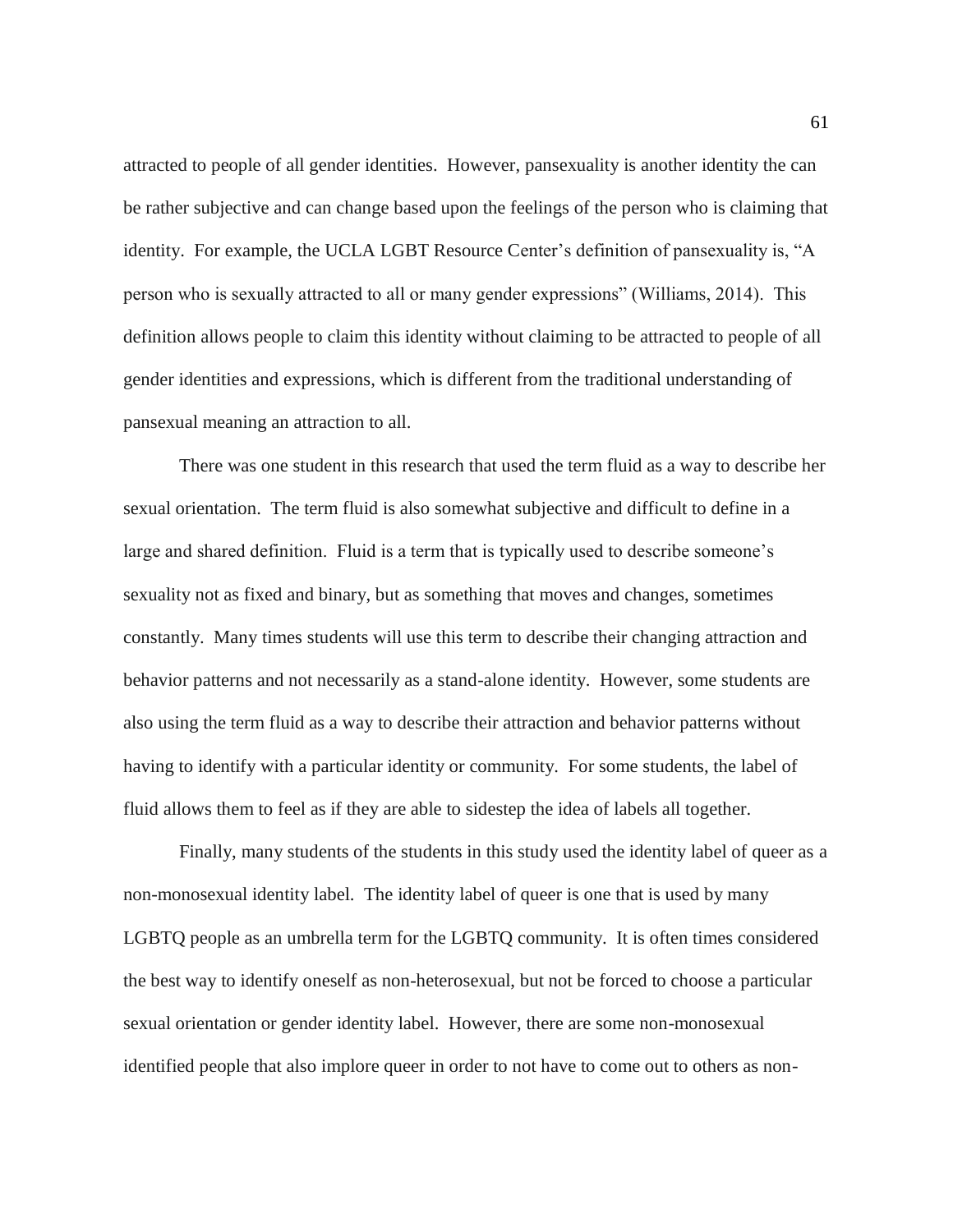monosexual due to the biphobia that they experienced from others in the LGBTQ community. The UCLA LGBT Resource Center talked about this phenomena when they are discussing the various ways the queer identity is employed. They said, "This term is sometimes used as a sexual orientation label instead of 'bisexual' as a way of acknowledging that there are more than two genders to be attracted to, or as a way of stating a non-heterosexual orientation without having to state who they are attracted to" (Williams, 2014).

#### **Instruments for Data Collection**

This was a basic qualitative research study that involves a semi-structured multiple interview process. I explored the experiences of non-monosexual students through the lens of queer theory. I selected a basic qualitative approach since I wanted to know how nonmonosexual students construct and interpret their lives and experiences. I am chose to do this with a queer theoretical framework because the lives, identities and experiences of nonmonosexual students are quite diverse but I believe connected through a shared experience of being non-monosexual and non-heterosexual. The use of qualitative analysis helped me to identify the experiences of non-monosexual students across identities. Using queer theory also allowed me to look beyond restrictive identity labels and focus more on the systems that impacted both identity development and privilege.

I interviewed the 10 students in this research on two separate times. Due to the sensitive nature of the topic and the conservative nature of the institution, I met with the students for multiple interviews in order to allow them to establish trust with me and to truly open up about their feelings and experiences. The first interview focused on how they described and defined their sexual orientation, as well as their personal experiences as they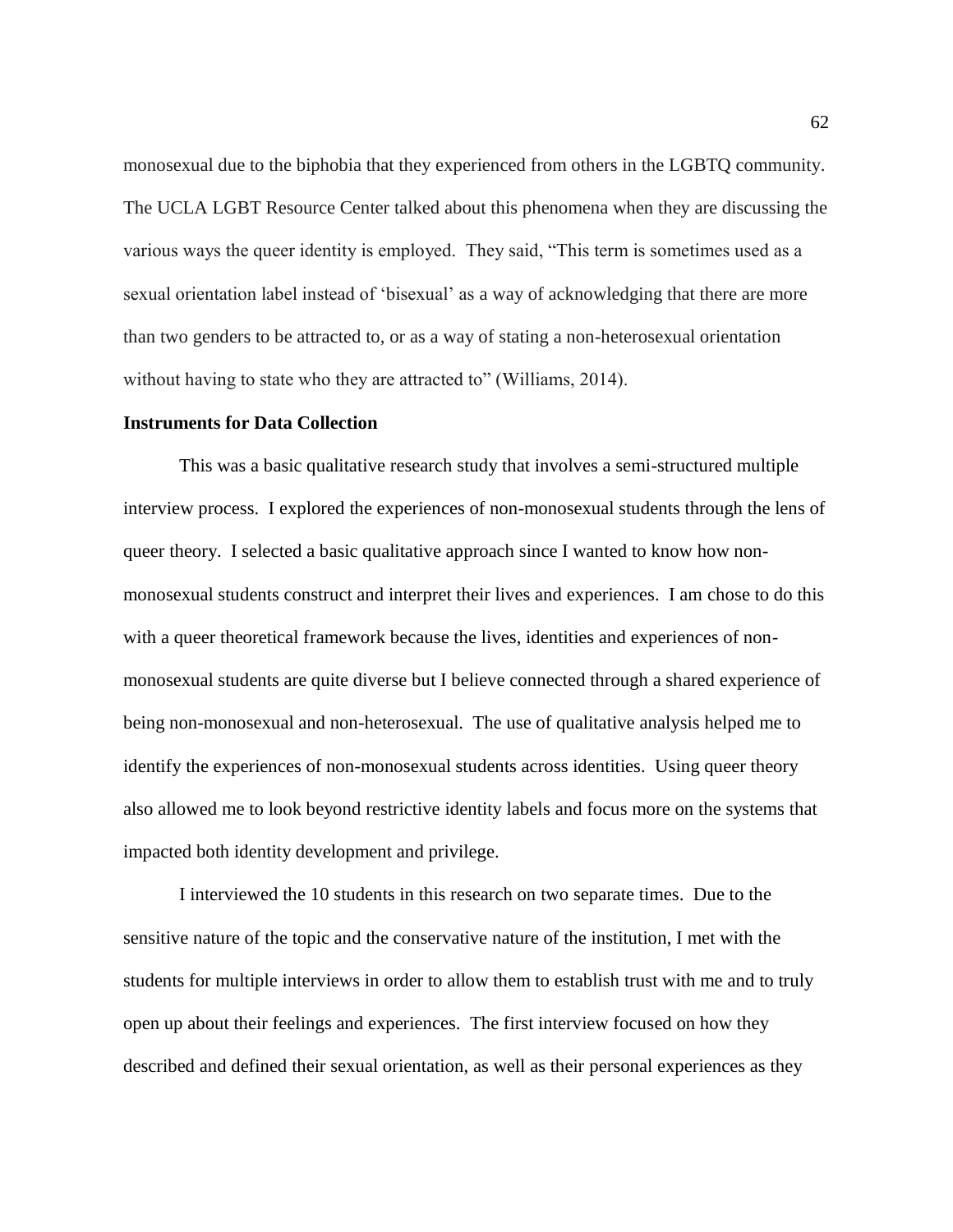pertain to their non-monosexual identities. The second interview focused on their experiences on campus and their thoughts on the perceived needs of non-monosexual students on campus based upon their own experiences. The goal of this interview was to gain some insight from participants on how to build more inclusive services and programs for non-monosexual students.

I let participants know that I was recording the interviews in order to maintain accurate accounts of what was said by the participants. As stated previously, this was a two interview process so that participants are able to develop a rapport and trust with me, but also so that participants are given a space to really reflect exclusively on their identities in relation to their sexual orientation and the ways in which they choose to label those identities. This process proved to be complex and for many students this was the first time that they are disclosing this level of information about their identities to another person. Thus, many of the participants need extra time to process aspects of their identities and express themselves.

During the first interview, I asked open ended, semi-structured questions that focused on the participants' understanding of identity and what it meant to them. I asked them to identify the various labels they used to describe their sexual orientation and gender identity. I also asked if they have disclosed their sexual orientation to others and, if so, who are they out to, why are they out to the people they are out to, and what prevents them from being out to others. The goal of this interview was to understand the participants' identities in their own words as well as get a better understanding of their level of outness around their nonmonosexual identity.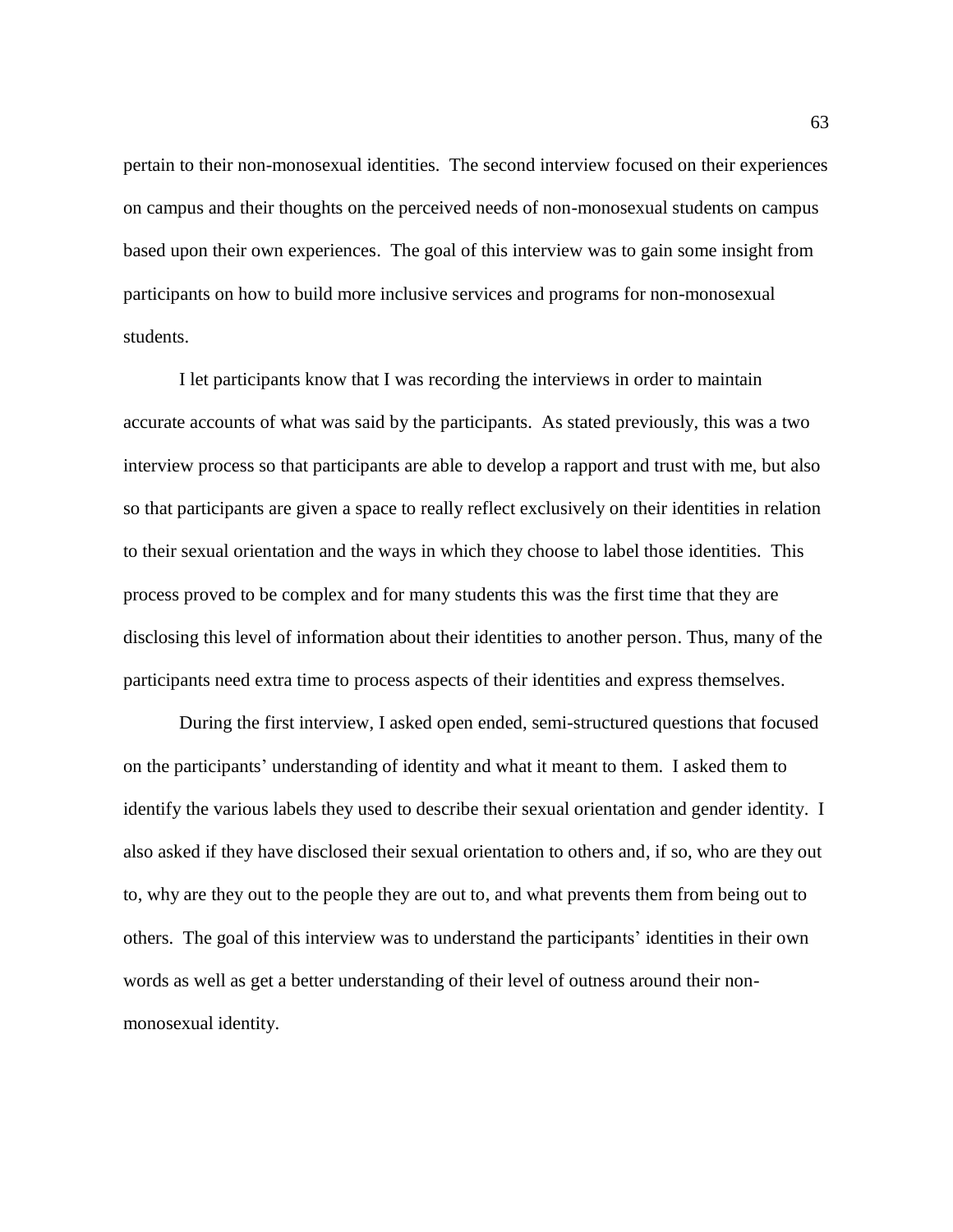For the second interview, participants were given the opportunity to expand upon, redefine or change their identities with the understanding that this interview process itself prompted participants to think more critically about their identities, including the possibility of redefining them altogether. I also asked participants to talk about the campus climate for them as non-monosexual: were they active in LGBTQ community; were they active in other areas of the institution? I also had them address how out they were on campus and in what areas. Finally, I had them address what support they were currently receiving on campus in terms of their identities and if they had a sense of what services or support were lacking for them as non-monosexual students (See Appendix A for interview guides).

## **Analysis**

I utilized a similar design approach to Abes and Kasch (2007) who were the first in the field of college student development to utilize queer theory in their research. Abes and Kasch analyzed the data they collected twice, once using narrative analysis and a categorical content approach and once using queer theory. Similarly, I focused on categorizing the content of the interview according to the themes that develop during the interview process through the constant comparative method (Merriam, 2009). Since there is not a clear method for queer qualitative analysis, Abes and Kasch reread the texts looking specifically at the impacts of hetronormativity, performativity and liminality in the stories (2007).

I analyzed the data I collected twice as well, the first time through a comparative analysis that focused on the non-monosexual identities of the participants. The second analysis I looked specifically through the lens of queer theory with a particular focus on power structures such as hetronormitivity and performativity, but I also analyzed the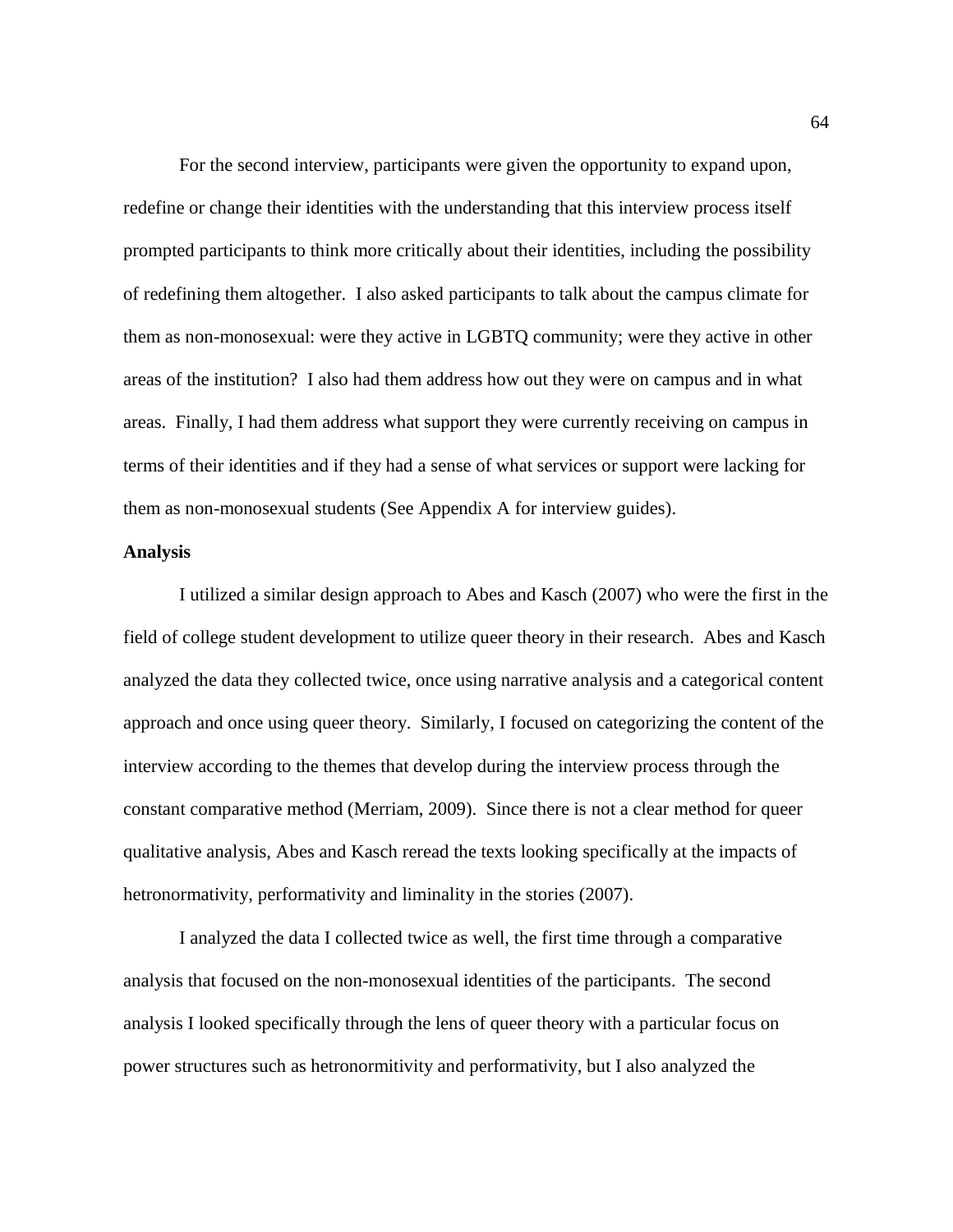transcripts to look specifically at the impact of biphobia and monosexism within the queer community as well.

# **Quality of Research**

It must be pointed out that, as a person that identifies as non-monosexual and specifically bisexual or pansexual, it could be very easy for me to inadvertently show bias in my research based upon my identity in the same community I am attempting to study. I felt that, while this gave me some advantage when it came to developing trust with participants, it could also unintentionally bias my research findings. Also, I worked with the LGBTQ population at the institution where I conducted my research. Again, this allowed me to have a certain level of trust from my participants, but it was also sometimes difficult to get them to open up when they seemed to believe I would see that as a criticism of my area/efforts. I tried to minimize this effect by making every effort to reach out to students who may not know me or have accessed the center since I came to the institution. Lastly, I tried to reduce any bias in my questions to participants by conducting a pilot test to make sure my questions are not unintentionally leading the participants. The other bias checks methods involved journaling/memoing and/or leaving an audit trail of research decisions and analysis moves so that the reasons for them and the influences on them were clearer.

In order to ensure reliability and validity of my data, I purposefully looked at a diverse pool of non-monsexual identified students in order to specifically include multiple nonmonosexual identities as well as other intersecting identities (i.e. gender identity, race, class, ability, etc…). I utilized multiple methods of triangulation. "Triangulation using multiple sources of data means comparing and cross-checking data collected through observations and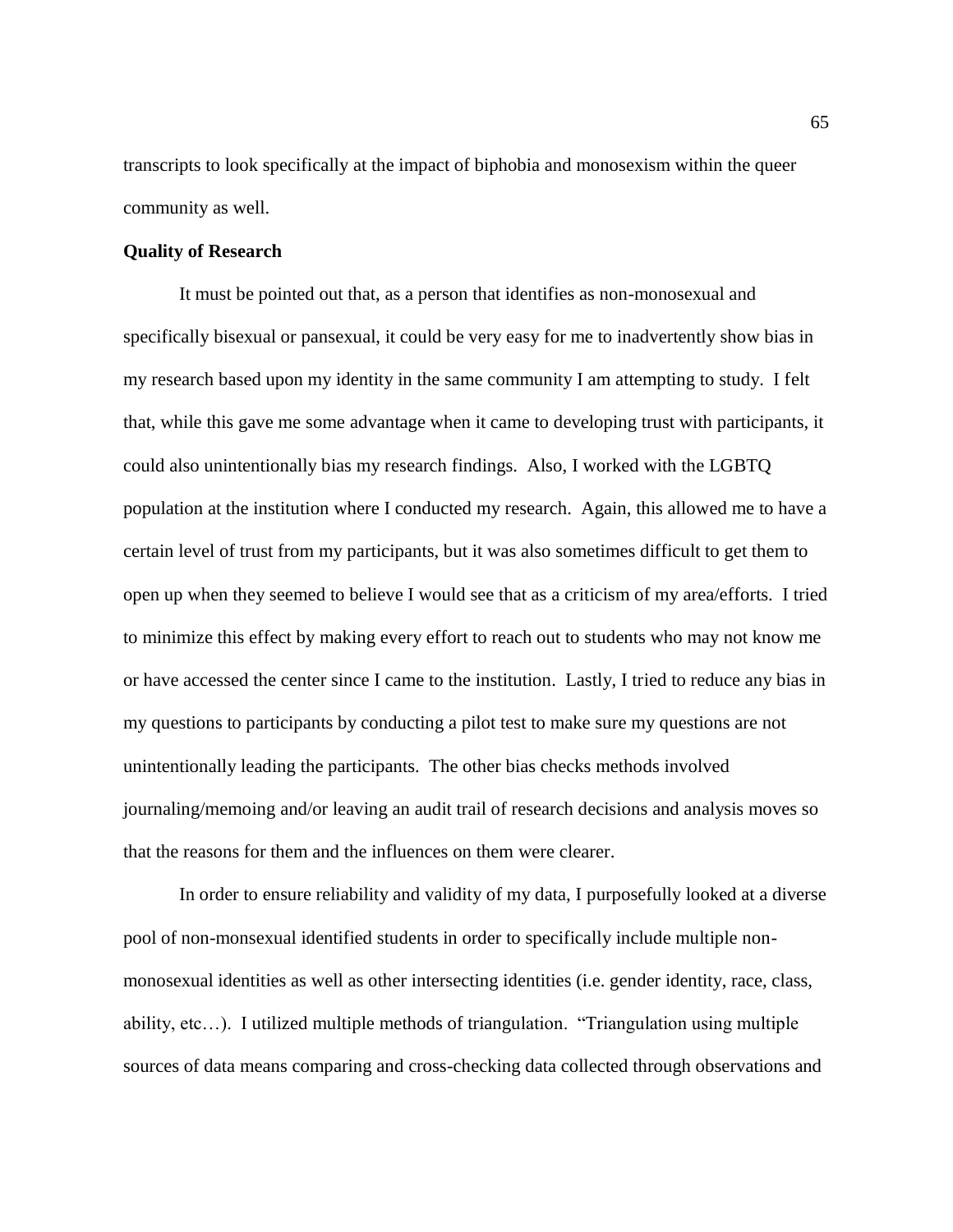different times or in different places, or interview data collected from people with different perspectives or from follow-up interviews with the same people" (Merriam, 2009, p. 216). As stated previously, I conducted multiple interviews each with a diverse group of participants. I utilized probes during the interview process to make sure I understood and adequately captured what the participants were trying to convey. I also allowed for member checks through the process. I offered to share my early analysis with the participants to see if the participants resonate with my particular analysis or interpretation of their stories. One of the students followed up with me about being involved in this process, but never chose to actually participate.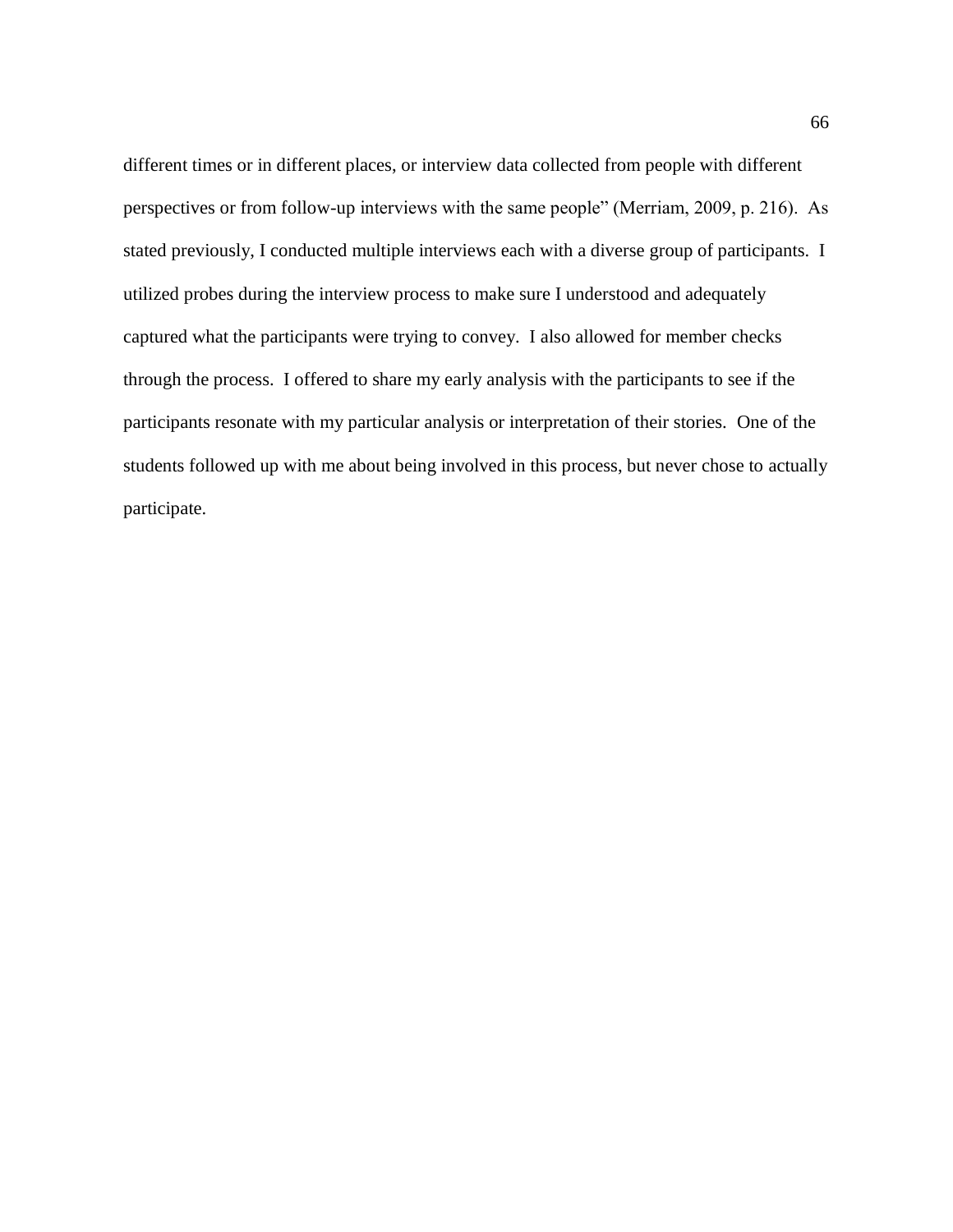#### **Chapter IV: Results**

The interviews were conducted with non-monosexual identified students at a large state, research extensive institution located in the southwest. The institution is over 100 years old and has a rich history that is heavily infused and defined by traditions. The campus is considered to be one of the most conservative in the nation with most students strongly identifying as Christian. The campus has two LGBTQ student organizations that serve undergraduate students as well as a resource center that serves LGBTQ students. There is also an active safe zone training program that helps to educate members of the campus community about how to better support LGBTQ people. Due to the nature of the environment for LGBTQ students, there is an active LGBTQ community on campus and may students participate in the student organizations and utilize the services of the LGBTQ center on campus.

As previously stated, the purpose of these interviews was to determine if the unique needs of bisexual, pansexual, and students with more fluid sexual identities in our higher education systems are being addressed under current service and program models. As evidenced through the review of current research in the field, most campus programs and resources for LGBTQ students assume the needs of non-monosexual students are being met by their programming targeted at gay and lesbian students. Through the following interviews with non-monosexual identified students, I hope to be able to speak more directly to the unique needs of non-monosexual students. These interviews will speak to how people with non-monosexual identities need to be understood as their own community or identity group and to how their specific needs should be addressed.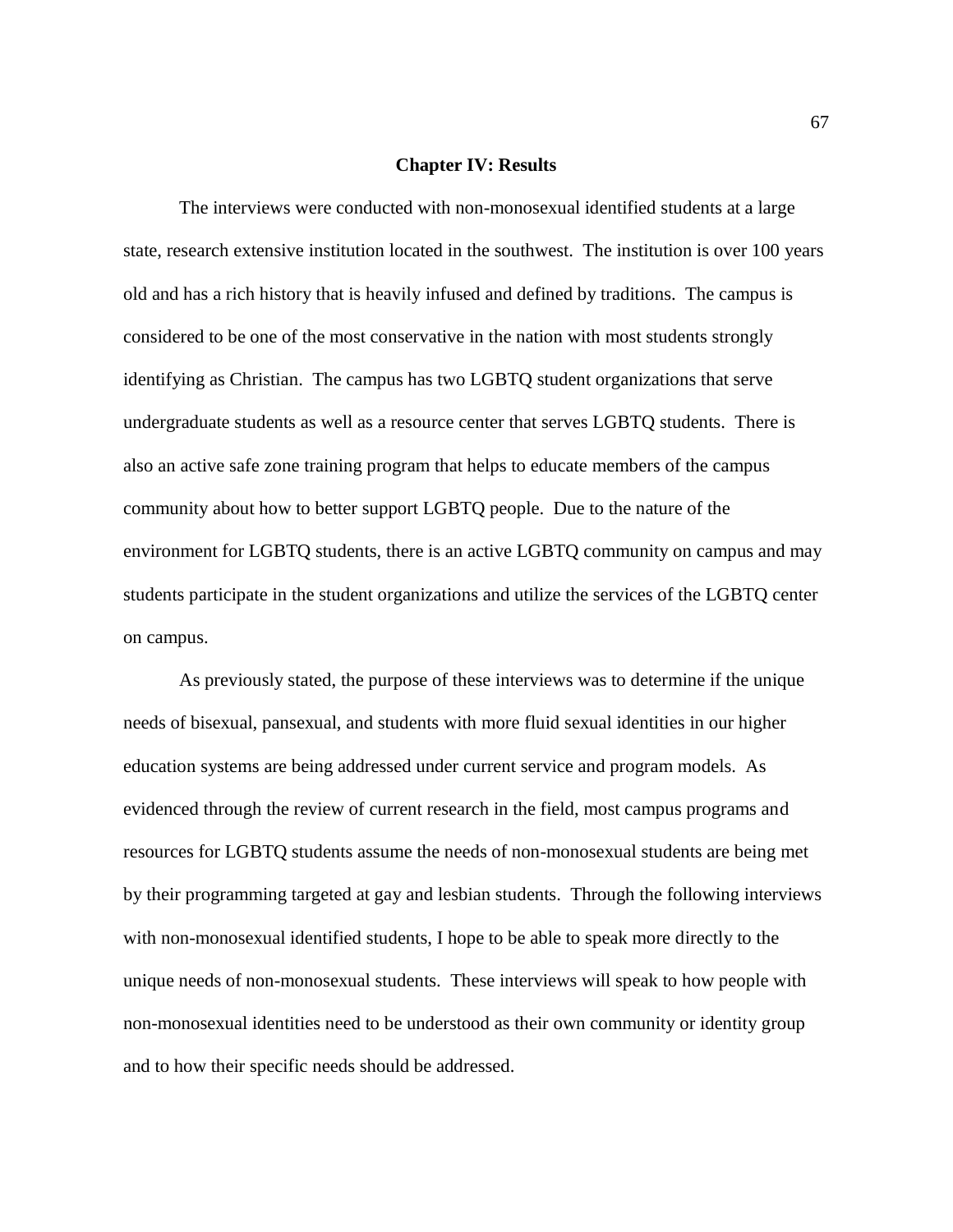As evidenced through others' research presented in chapter two, non-monosexual students feel more alone, isolated and alienated on campus as well as within LGBTQ organizations and centers on campus. The student's voices serve to help us gain a better understanding of the experiences and the needs of non-monosexual students on a large, research extensive institution that currently provides LGBTQ services to its students. The students who were interviewed here spoke to how they saw LGBTQ resources and services on campus supporting non-monosexual students and what were the ways in which those services were falling short. Their voices serve to illuminate the needs of non-monosexual students and will serve as guideposts for developing more open and affirming LGBTQ programs, services, and centers for non-monosexual students.

Though these interviews, I wanted to address the following questions:

- 1. What is the current campus climate for non-monosexual people?
- 2. What are the effects of not having a recognized or organized non-monosexual community on the identity development of non-monosexual students?
- 3. What programs and student support services do non-monosexual students need?
- 4. How can LGBTQ centers/offices/services better serve non-monosexual student populations?

In order to address these questions, I asked the students to talk about their long term identity development in terms of finding their identities, labeling their identities and naming their identities to others. I also asked them about their experiences as non-monosexual on campus. I had them address their answers separately based on their experiences in the LGBTQ community and in the heterosexual community. I also asked them to talk specifically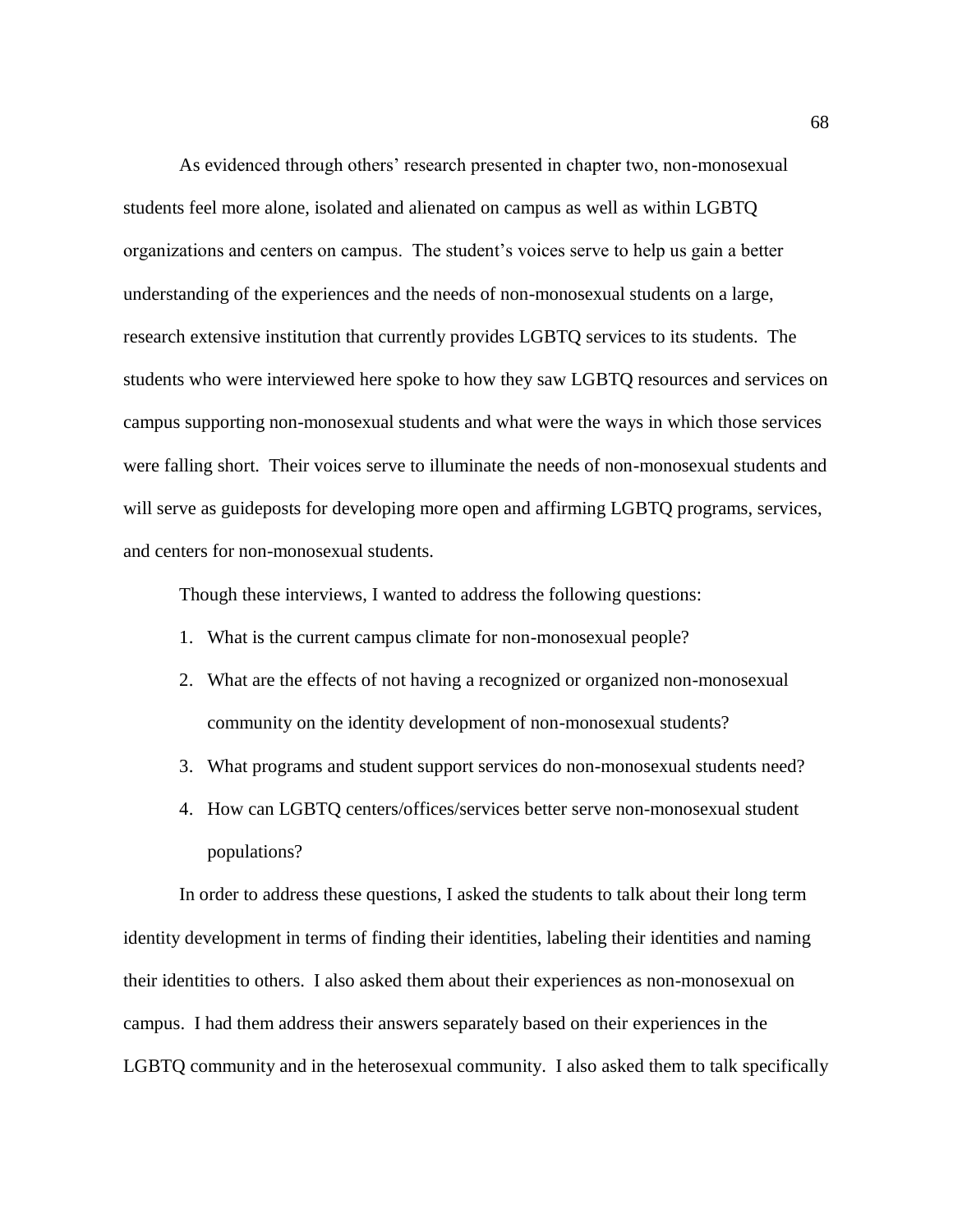about where they find support and resources for their non-monosexual identities and had them describe what that looks like for them. Finally I gave them an opportunity to address any opportunities that they saw for more support, resources, and programs that are specifically addressing non-monosexual populations or are intentionally inclusive of non-monosexual communities.

## **Non-monosexual Identity Development**

One important aspect to understanding the needs of non-monosexual students is understanding their journey to the identity itself. How did they find out about their nonmonosexual identity? When did they start to apply that label to themselves? When did they start to tell others? The coming out process, both to themselves and others, for participants of the study varied widely. Some of the participants came out in high school while others came out well into their undergraduate experience. The participants often used various and multiple labels and identities to signify their sexual orientation. Six of the 10 students identified as primarily bisexual. The students talked about how and why they identify as bisexual:

Okay, starting with Bisexual, I say that I have a romantic, affectionate and sexual attraction to both sexes. Personally I find that attraction to be pretty equal, if not…well never 50/50, but pretty equal most of the time. (Waters)

I pretty much just identify as bisexual, kind of leaning more towards, I don't know it almost depends on how I am feeling, whether I am more attracted to men or women at the time, but that's…I identify as bisexual. (Dianna)

Daenery's response shows how some students struggled with labels:

Well, I identify as bisexual. Like that is a category I feel people would fit me into, but I don't know. I don't like saying bisexual typically just because I know there is more than two genders. Bisexuality kind of insinuates that it's equal, and it's kind of not sometimes. But I go by bisexual. (Daenery)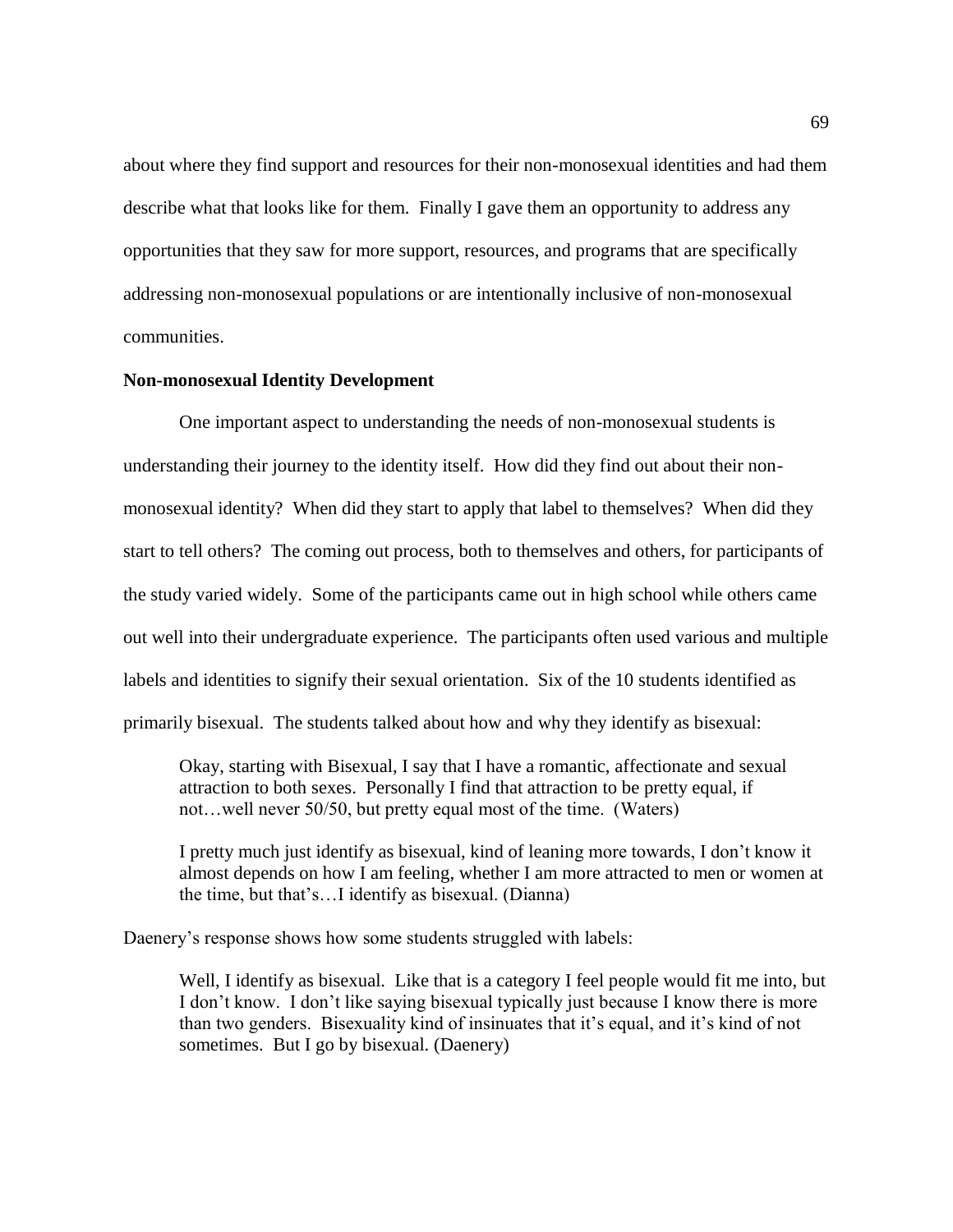Some participants talked about how they chose the label bisexual because they felt like

it was the easiest for people to understand. Daenery talked more about this when she

discussed her identity exploration,

While I actually explored a couple of different labels, and it's all about, like, kind of like, I don't know, fitting into a group you know? But I mean with things like this it's more fluid in my opinion, but there's still that desire to fit into a group. So, I go by bisexual because people, especially people outside of like the LGBT and fluid area, will immediately kind of know what that means versus like, ahh...I can't think of any right now, versus more of like the non-mainstream identifications. (Daenery)

Similarly to Daenery, Klavi discussed her choice to identify as primarily bisexual as more of a

political statement,

By preferred name only, I am a bisexual individual. By the way I act and how I think myself, I am technically closer to the pansexual side of things. But for the purpose of convenience of identity and a more political standpoint, I label myself as bisexual. (Klavi)

Many talked about how they felt a connection to pansexual as well, but for various

reasons they landed on the label of bisexual. Bem states,

I identify as bisexual for my sexual orientation, though I feel like some people might truly label it as pansexual. I just don't feel as comfortable using that term because I don't think that I'm restricting myself to the gender binary when I say I am bisexual. (Bem)

Some talked about how pansexual seemed the most relevant to their identity, but they

still chose to use the term bisexual. Bem talked more about finding validation in choosing

bisexual over pansexual through hearing Robyn Ochs speak about her own definition of

bisexuality,

I really liked when Robyn Ochs came to speak because I think she might have been the first one to say it's two or more genders not necessarily at the same time or in the same way. She sort of rejects the gender binary and that helps me feel better about identifying as bisexual when I'm probably more pansexual. Cause I was like, well I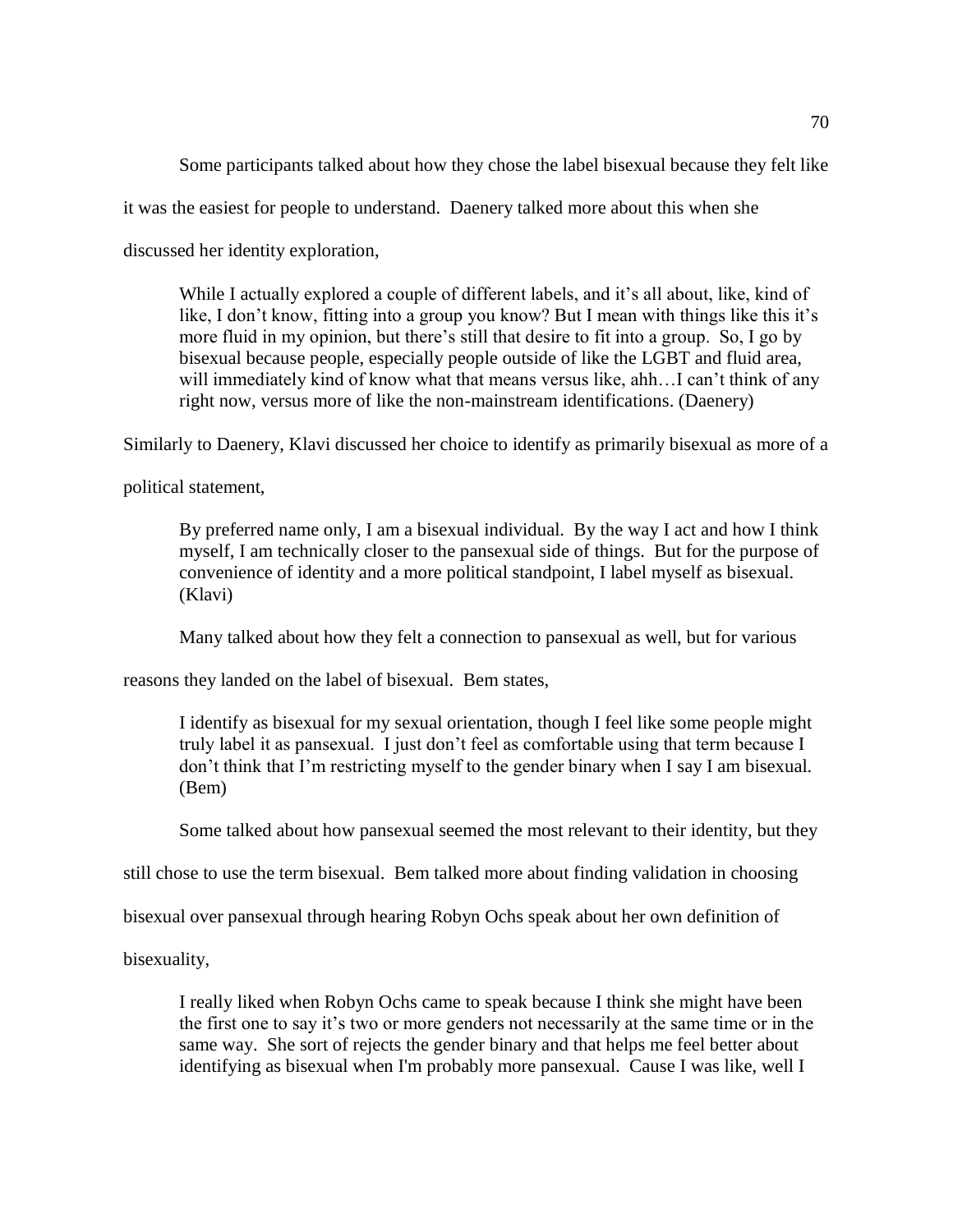feel more comfortable with this label and I want to stay with it, but also doesn't mean that I can't love someone who is this or that who isn't just male or female or man or woman. (Bem)

One of those six participants talked about how their identity changed over time. Drew

originally identified as pansexual and later began to identify primarily as bisexual. Drew

talked about originally using the term pansexual because they did not realize that bisexual

could be both self-defined and inclusive. Drew discussed their reason for the change in

identity:

Um, well when I first came out I identified as pansexual because I was attracted to a friend of mine who is trans, and I didn't know at the time that I could define bisexuality however I like it for it to be defined. And so I came out as pansexual at first but then I, then later identified as both pansexual and bisexual. (Drew)

Drew identifed as both bisexual and queer and they discussed why they felt it was important

to emphasize their bisexual identity above others,

I use the terms interchangeably, although, I feel like it's more important to establish my bisexual identity because of the biphobia in the community and dismantle monosexism and biphobia in the community. I think that's the reason why use bisexual more because for visibility purposes and to demonstrate to people that, that I claim that identity for myself and that it's just as queer as the other labels. (Drew)

Two participants, Lorelai and Owen Banks, identified both as bisexual and pansexual.

Lorelai talked about her choice to identify herself as either pansexual or bisexual being based

on not feeling like pansexual is understood outside of LGBTQ community. Lorelai stated,

Yeah, so I identify at the same time as both bisexual and pansexual based on the experience that I'm facing. If it's inside the LGBT community and I feel like people who would accept the term and know what I am saying, I would say pansexual. If it's outside the community, I usually stick to bisexual just based off not explaining that you're a thing with bread, cause that's a little bit annoying. (Lorelai)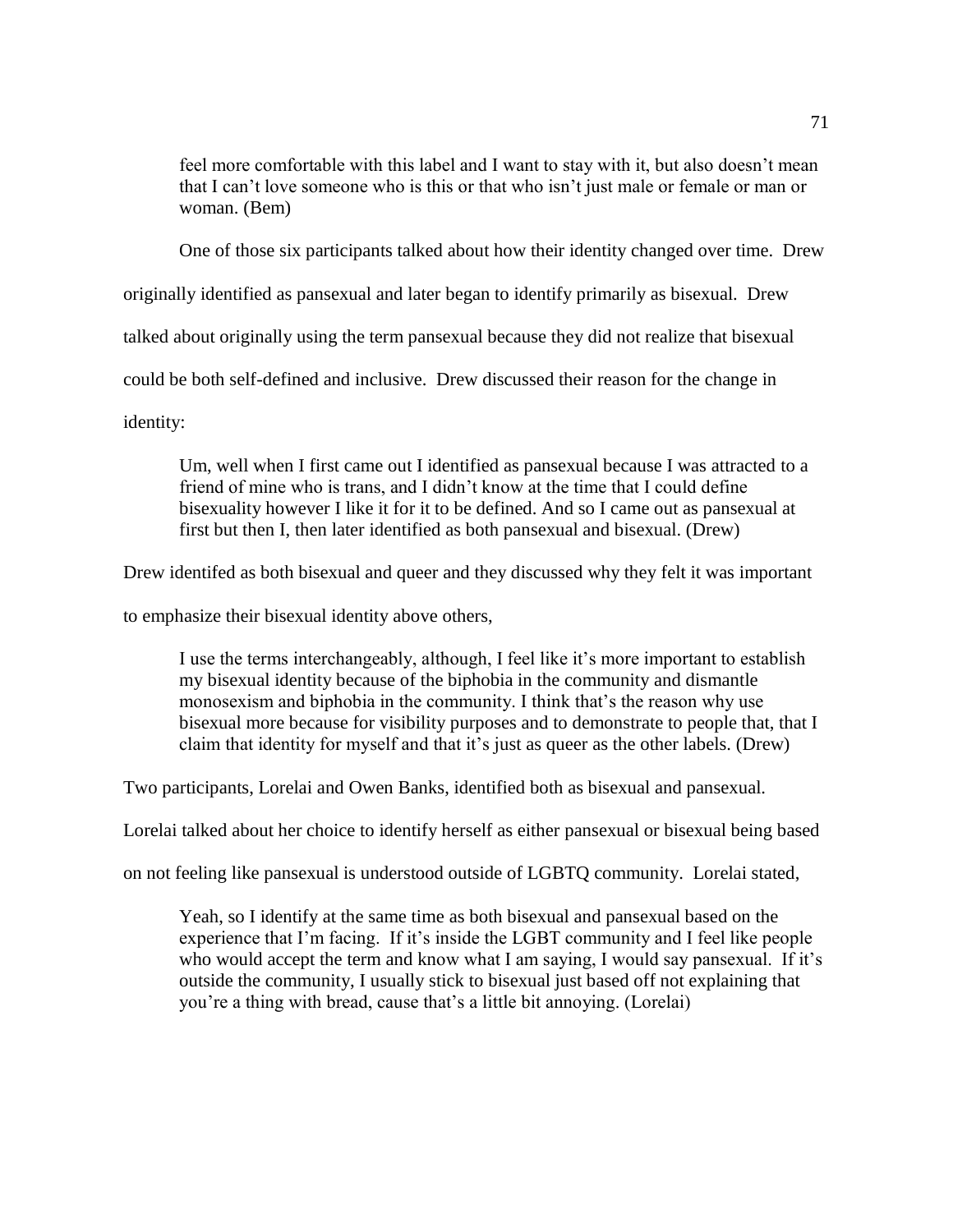Lorelai pointed out the frustration of not having her identity understood and instead turned into a joke.

Several students talked about how they use bisexuality as a label, but feel like pansexual is probably more of an accurate identity label for them. However, not all students really understand the differences and the subtle nuances between the labels and identities themselves. Owen Banks stated that she useed both identities of bisexual and pansexual interchangeably. She said, "…and my sexual identity is bisexual and or pansexual. I really don't see a difference in the two, as some people do. I just don't" (Owen Banks).

Only one participant went by pansexual exclusively, Henry. He talked about his journey through various identities before landing on the identity of pansexual. He said,

I really started learning more about it when having the opportunity to talk to other people about my identity or identities or the spectrum of the queer community. For a short while, I just identified as queer. I really was just kind of like, "ahh, labels." And I just kind of identified under the umbrella term as queer. And then, when I had more time to think about it, I started noticing, "Okay, pansexuality I feel, fits me, and fits my attractions and just the person who I am." (Henry)

One participant, Elizabeth, stated that she was uncomfortable with labels and she

talked about the reason why she prefered to go without at label:

I don't usually use labels, I'm probably closest to pansexual but a lot of people don't understand that term, so I just drop the label because I'll have to explain it anyways. But basically I just uh, my attraction to people doesn't have to do with what's in their pants. (Elizabeth)

Many of the students that participated in these interviews spoke of a disconnect or

struggle in finding an identity label that made the most sense for them personally. For some

of the students such as Bem, Lorelai, Drew, Klavi, and Daenery, they clearly expressed that

they chose their identity labels due to how well they would be understood by others. There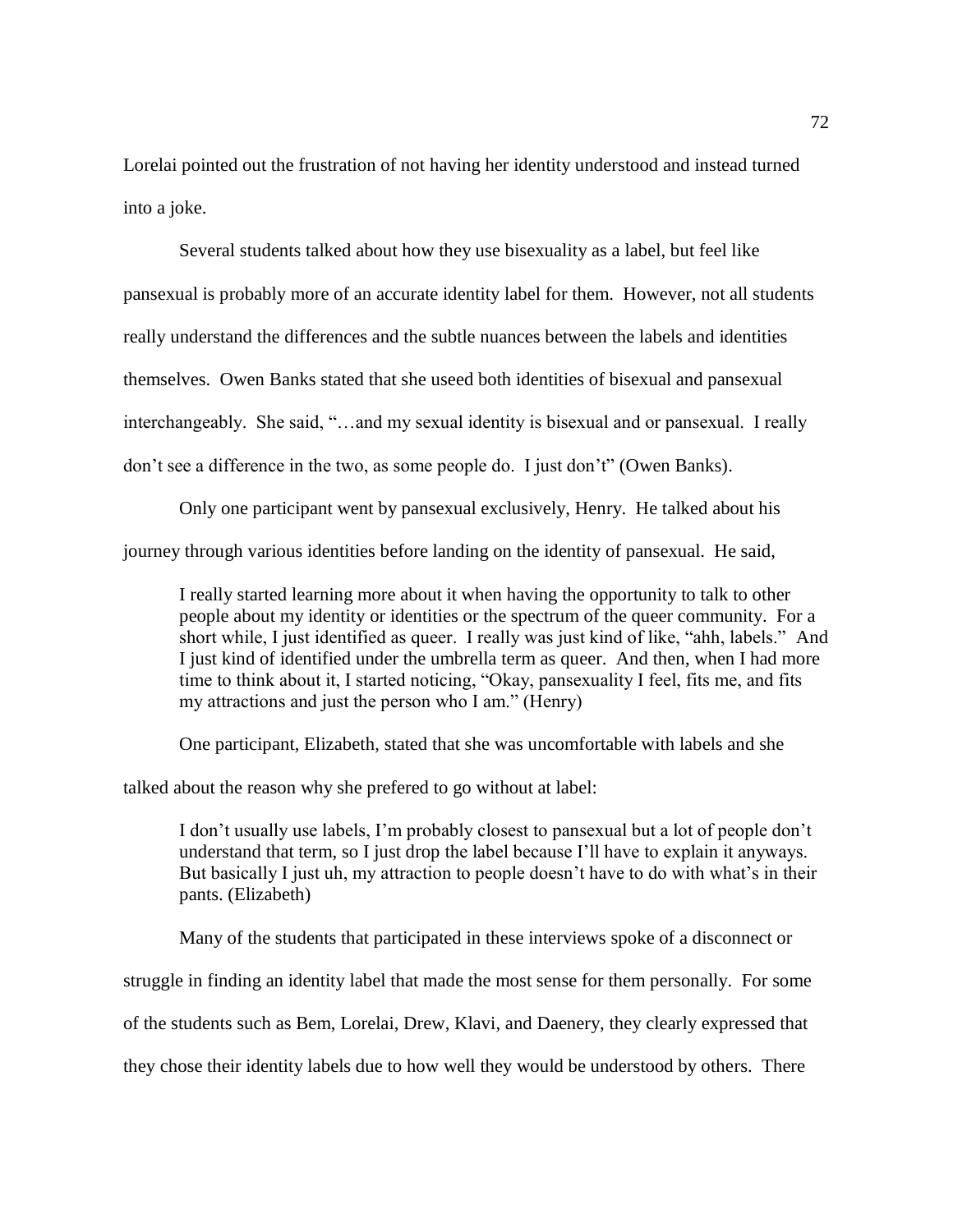seemed to be a shared sentiment that pansexual seemed to be the most inclusive of their identity, but the most misunderstood by others. Therefore, these students chose to use bisexual as a label most of the time so that they did not have to explain their identity all the time. Some of the students elaborated on this choice when asked about how they found out about their identities as non-monosexual.

## **Finding the Label**

Many participants discussed how they found out about non-monosexual identities. A majority of the participants referenced that they learned about non-monosexual identities and communities through online research. For instance, Bem talked about trying to understand her feelings for a female friend while in Junior High. She said,

While I was in eighth grade and I was mostly trying to explain why I felt feelings for this one girl so I think I was like I'm straight but I'm in love with the girl…I'm bisexual…no maybe in a lesbian…I don't know, you know? I'm questioning and I went through all the labels, but after a lot of online research I was like okay I think I'm bisexual, I think I'm attracted to women too. (Bem)

Waters talked about the process of trying to find a way to describe herself. She said,

I went searching to find something to describe myself, because I am not so big on labels when it comes to other people. Like I don't search for a way to describe myself to other people, but I was searching for a way to describe myself to me. And I have this idea in my head, and I was okay this is what I am, but there is a word for what I am, because I am assuming I'm not the first person who has ever thought this or felt this, cause that is really narcissistic to think that. So I was like, okay well, there has to be something and then I went and searched for it and I found it pretty easily. Google is a fascinating tool. And it just worked from there and I was like "okay, this is what I am, very cool." And moved on to the next thing. (Waters)

Daenery could not remember where she specifically heard about non-monosexual

identities, but she knew that she had to have heard about them somewhere. She also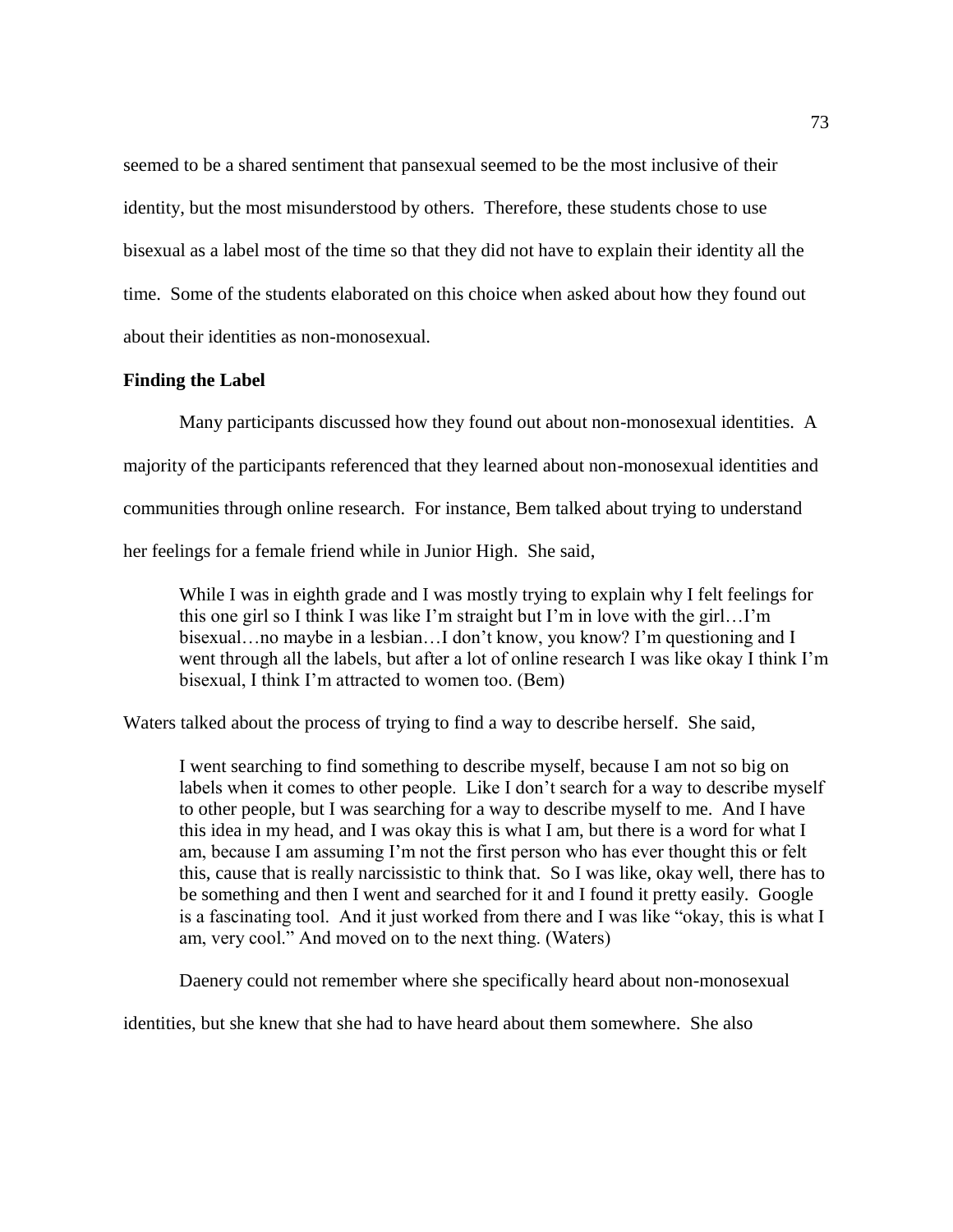referenced that the internet was a helpful tool in trying to learn more about identities. She

mentioned,

So, I mean, just like google searches just for information and then like Tumblr I think has a lot of good, more persuasive, argumentative kind of viewpoint articles. I mean, but the term bisexual. I had to figure that out at some point, but I don't remember. (Daenry)

Elizabeth also discussed how she utilized the internet in order to find more information about

community. Elizabeth discussed,

I think I'd always been knowledgeable in different identities and I have a Tumblr and there are a lot of LGBT community on there. And I just, I can't quite remember if I did research about it, but I'm sure I had to do a little. I don't think I really knew about pansexuality when I first realized that I wasn't straight, but I guess I just kind of realized that when I figured out that something didn't work, I'd try to find something that did work. So I guess that's where I guess I just tried to find something like that. (Elizabeth)

Most of the students talked about using the internet or various social media sites in

order to access information about their identities. One student talked about learning about his

identity through internet gaming community. Henry stated that he found out more about

identities through the social gaming environment online. He said,

It may sound a little bit geeky, but I was on an online game social forum, and this one was specifically for people of the queer community and they were all, online characters that I played with on my spare time, my free time. So, when I was not doing school or homework, I was in a social video game environment where people were openly talking about their experiences and stuff. That kind of opened my understanding more, I would say. (Henry)

One participant, Lorelai, mentioned that she learned about pansexuality through her

involvement in her college's Gay-Straight Alliance (GSA). She said,

Yeah, it was through a GSA in Galveston, so it was really great. People, we had a, on one of the first meetings, we had a "your terms, and how to best use them in this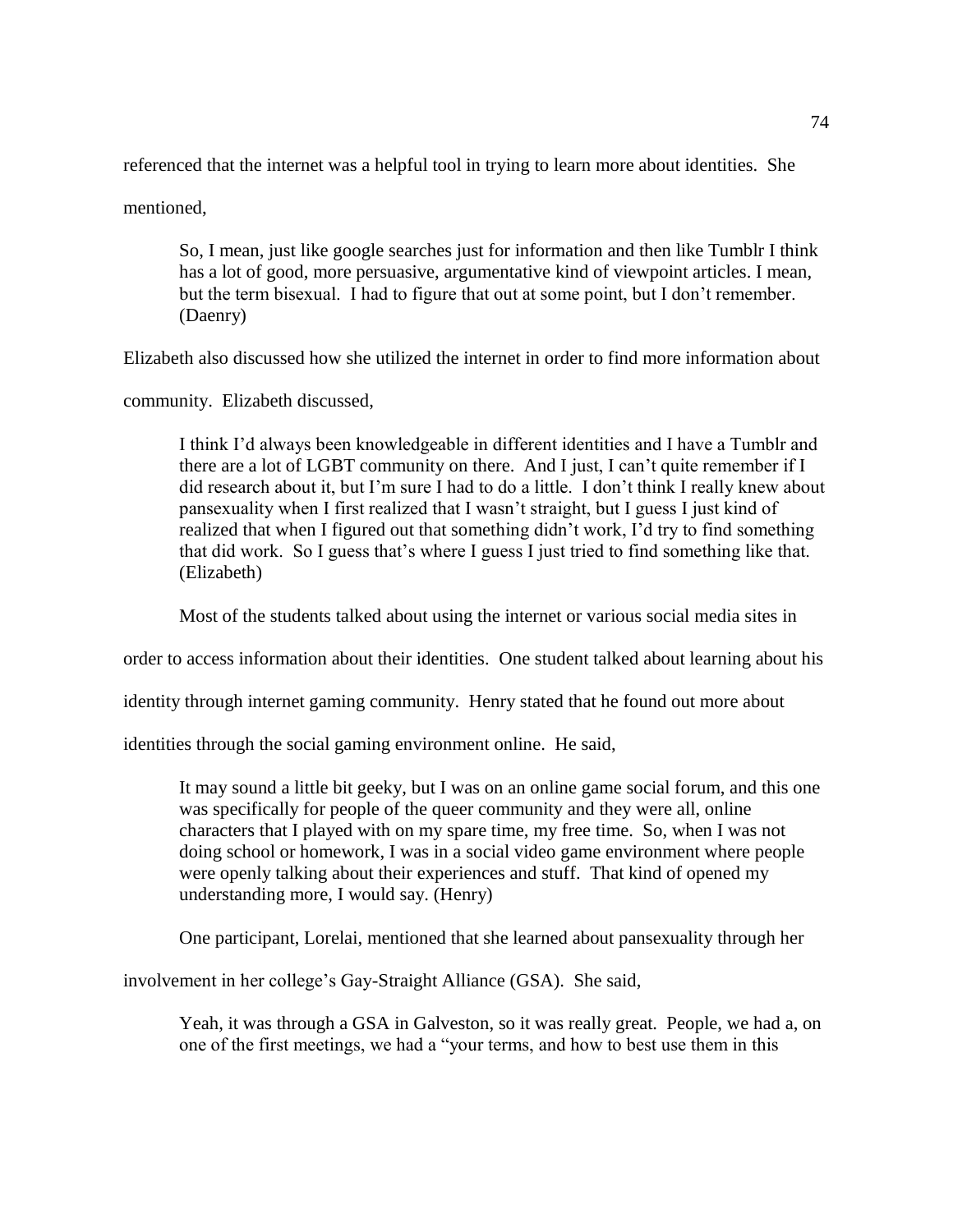situation." And I was like, wait, what is that? [pansexual] And they explained it to me and I was like I now identify as that. (Lorelai)

Klavi also mentioned accessing information online. She discussed,

And I've been pretty much on the internet constantly since I was like 10 years old so eventually that strayed over into like, into all that kind of territory. You know, I joined Tumblr. And of course you know Tumblr is like this massive movement sort of thing going on, so I just kind of fell into that. And then I guess I liked it so much and then I felt more comfortable with what I was experiencing wasn't just out of the blue. (Klavi)

One participant, Dianna, stated that it was hearing Robyn Ochs that helped her realize her

own identity. She said,

Yeah, I listened to that lecture, it was kind of when I was leaving that I was kind of like, "yeah, I kind of agree with everything that they said" and it just made me think about growing up how I kind of, like I kind of always felt…I didn't call myself that, but I kind of already thought the same way and it was just kind of an easy transition for me to be like, "oh, well I guess I'm bisexual then. (Dianna)

Identity development for non-monosexual students includes trying to figure out the

best way to label their sexual orientation. All but two of the students in this study referenced utilizing the internet in order to find out more about non-monosexual identities and what they mean. Lorelai talked about finding out about her identity as bisexual through a meeting of the LGBTQ student organization on her campus at the time. For Dianna, it was attending a Robyn Ochs lecture with her bisexual identified friend that helped her realize her identity as non-monosexual. The use of the internet for accessing community and accessing information about non-monosexual identities was somewhat expected in this research. What was unexpected is how much students utilized blogs and specifically Tumblr in order to educate themselves on identities.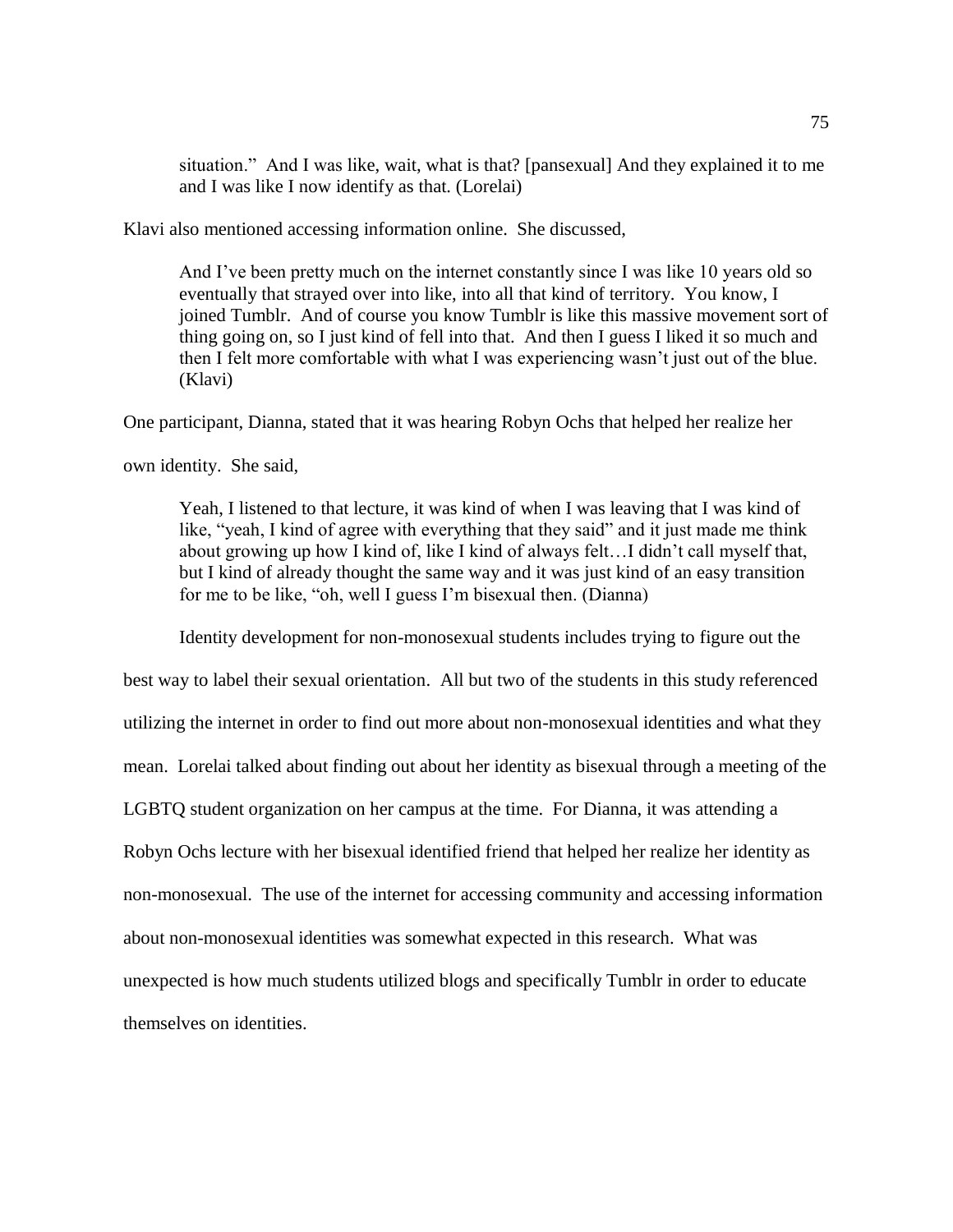## **Attractions**

Eight of the 10 participants talked about their identities in terms of attraction. These

students were aware of sexual orientation as a multilayered concept. We discussed sexual

orientation as made up of three major components: attraction, behavior and identity. Eight of

the 10 students talked about their sexual orientation in terms of their attractions and behaviors.

I like that, you know, that being bisexual, like, I define that it's my attraction towards two or more genders, in a way that's like I'm not attracted to people to the same degree or at the same time, just accepting that fluidity happens, at any time but it's not, but it varies per attraction to whichever gender I'm attracted to. (Drew)

For Drew, they described their attractions as fluid and varied based on the person. Like Drew,

Waters described her attractions as more fluid as well. However, for Waters, her attractions

were not encompassing of the entire gender spectrum.

I have been attracted to, I don't want to say every end of the spectrum, because that is a completely false statement, but I've been attracted to heterosexual males, I've been attracted to, unfortunately heterosexual females, and I've also been attracted to people who, specifically women, who are gay or lesbian. (Waters)

While Waters talked about her attractions being mostly to people who fit within the

traditional binary of male and female, Daenery talked about realizing her attractions are more

complex than she had believed.

Cause I always thought that I was attracted to just binary people who identified as male who were biologically male and the same for females. But, there was this guy and he wore a dress. But he was really attractive and he did a slam poem. I don't know why he chose to wear a dress that day or like what he identified as, but every time since he's had his nails painted and stuff. But every time I've seen him since, which has been six-seven times, he's dressed in like male kind of, what's seen as normal as male... But anyways, but I was really shocked, because I was like, I would date him. And that was just kind of eye opening for me. (Daenery)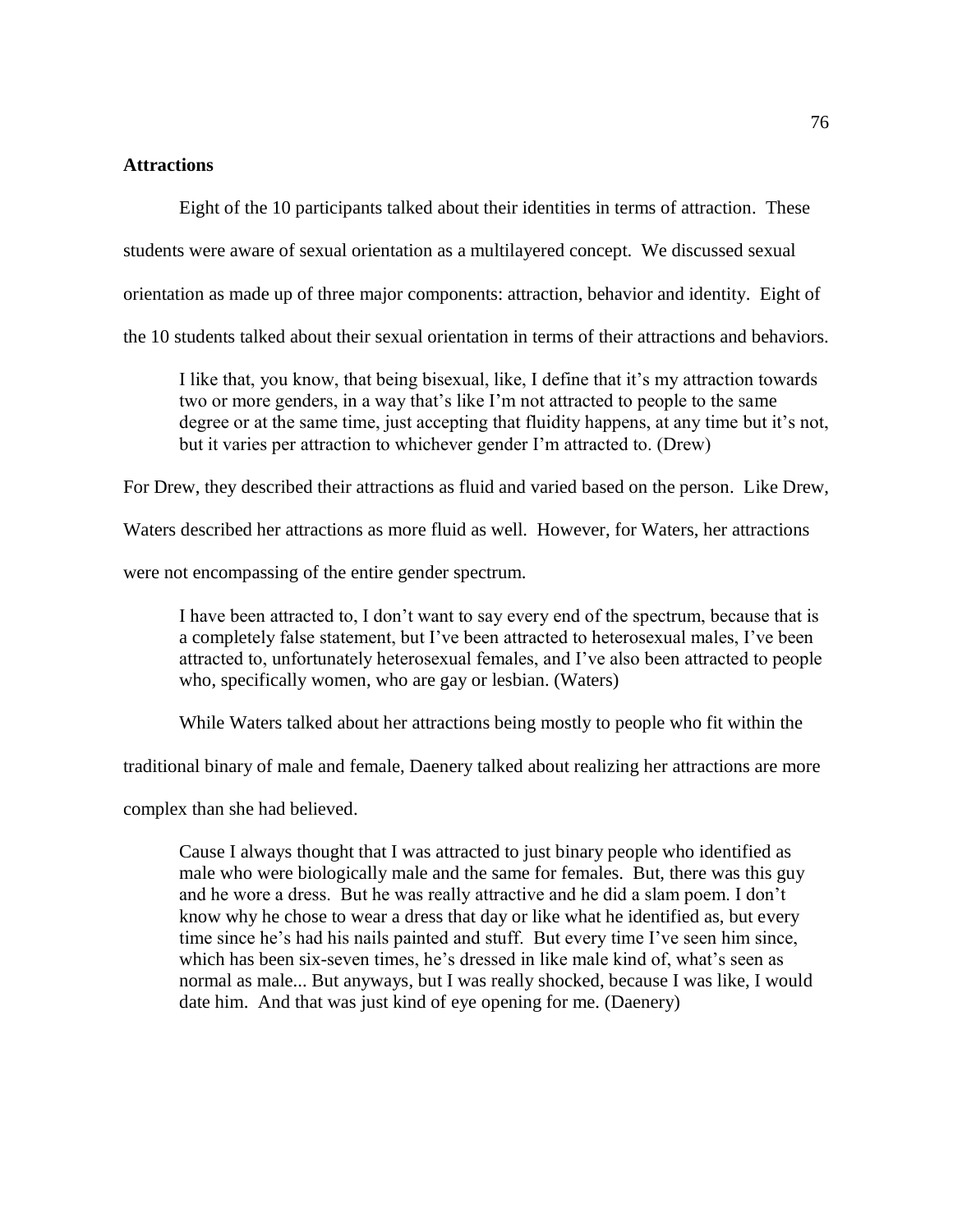Henry also discussed his attraction to people who step outside of societies traditional ideas of what is considered typical male and female behaviors and presentations. Henry's stated that he was interested in people who do not subscribe to traditional notions of gender.

I end up finding my attraction more so, a little bit juxtaposition, mean in the terms of like what I have noticed more is that I like males who are on more side of effeminate and then I also like females who are on the more side of masculine. (Henry)

Attraction is complex and individual for each participant, but attraction itself is also

multi-layered and varies for each student. Owen Banks highlighted how attraction for her was

different based upon the gender identity of the person.

So sexually, I'm straight down the middle, it could go either way. Romantically I find myself more inclined towards women and I think that kind of aids in the sexual and make me lean more towards women overall. I just, I've always been friends with women, I just get along better with women. I find that they're more understanding and I can talk to them more easily. But, I'm not against men or anything like that. I have a boyfriend and he's great and he's very understanding and I love hanging out with him and stuff as well. So, it depends on the person and it's like that. (Owen Banks)

Owen Banks expanded upon attraction and pointed out that attraction for her was different based upon gender. She viewed attraction as having two components: romantic attraction and physical/sexual attraction. This was an important distinction for her because she referenced a difference between her attractions based on gender. She was more inclined to a romantic relationship with people who identify as women and because of the romantic connection she felt that also helped her have more of a sexual connection with women too.

Lorelai discussed how her attractions had changed recently and that was a surprise to

her.

So I hear a lot with attraction, that you look for something that you don't have in someone else, so I think that was me trying to balance it. But I've also come to learn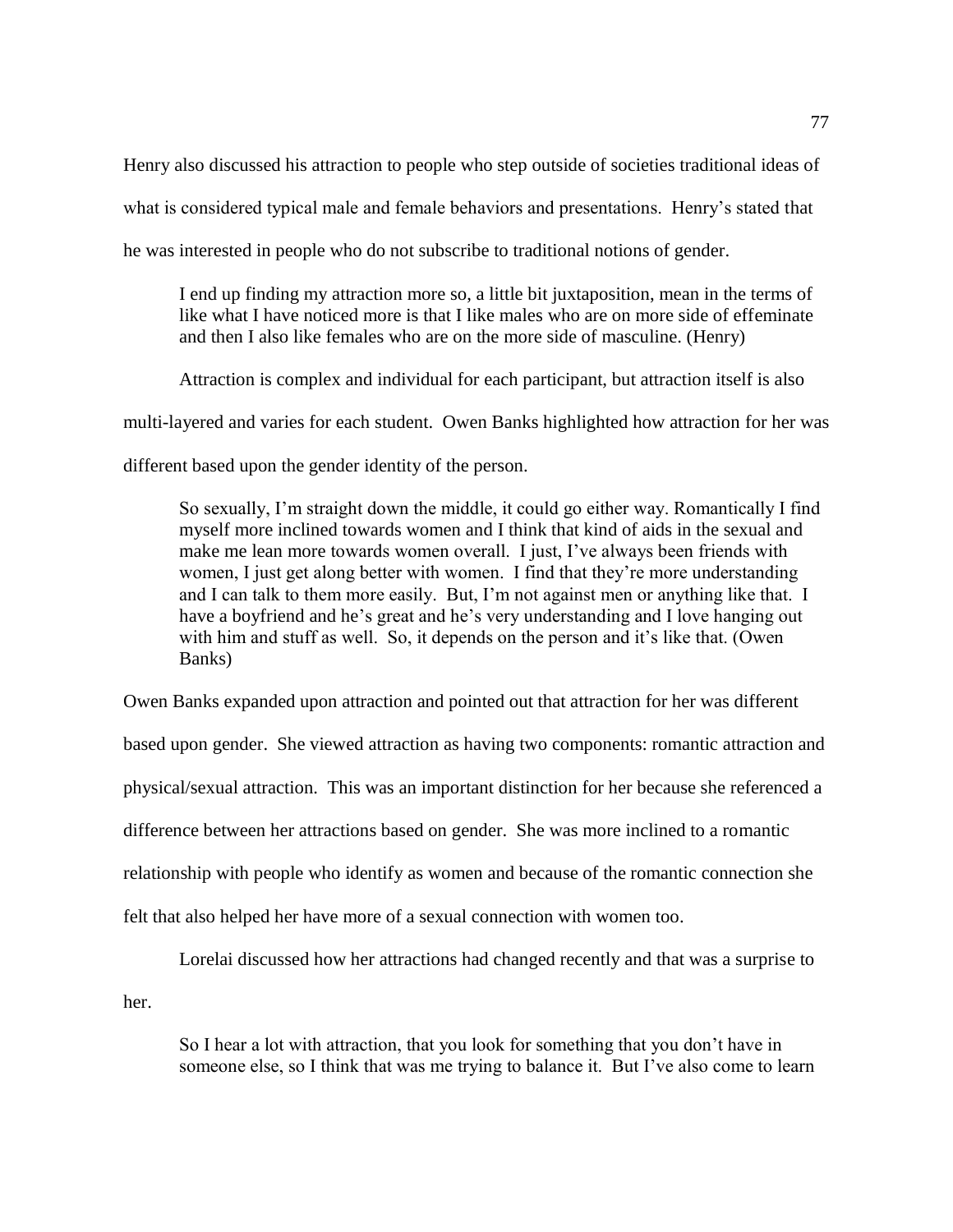more gender norms and what I'm really wanting to attract based on what I really want are two different things. I've definitely been attracted to more feminine characteristics and I find more comfort in that, and I've actually just been happier with people that are more open and more feminine presenting and have more delicate features, so that's been lately. We'll figure out where that's going. (Lorelai)

For Lorelai, she had recently realized her attractions had changed pretty significantly from

primarily male presenting people to people that present with more feminine characteristics.

She was still trying to process why that was and what that meant in terms of her sexual

orientation and identity.

Klavi was one of the few students that talked about her attractions as being open to all

gender identities and expressions.

In terms of potential attractions, I'd say I'm pretty 50/50 split. For me gender just kind of really doesn't matter. Like, I mean besides like masculine men and feminine women. I also like feminine men and masculine women. It really runs the scale. (Klavi)

Identity development, labels and attractions for the students in this research were all over the map. Each student had a very different interpretation of what their non-monosexual identity looked like for them. Most of the students spoke to how they felt it was difficult to find the right way to identify their sexual orientation and even when they find a label that they use, it still does not feel accurate. Students also talked about their attractions with most students referencing that they are attracted to people all along the gender identity spectrum. For some students, their attractions changed over time and that was surprising to them. While bisexual has been defined by some as being only attracted to men and women, Waters was the only one that identified as bisexual and described her attractions within this binary. Similarly, pansexuality is considered by most to be attraction without regard to gender identity and/or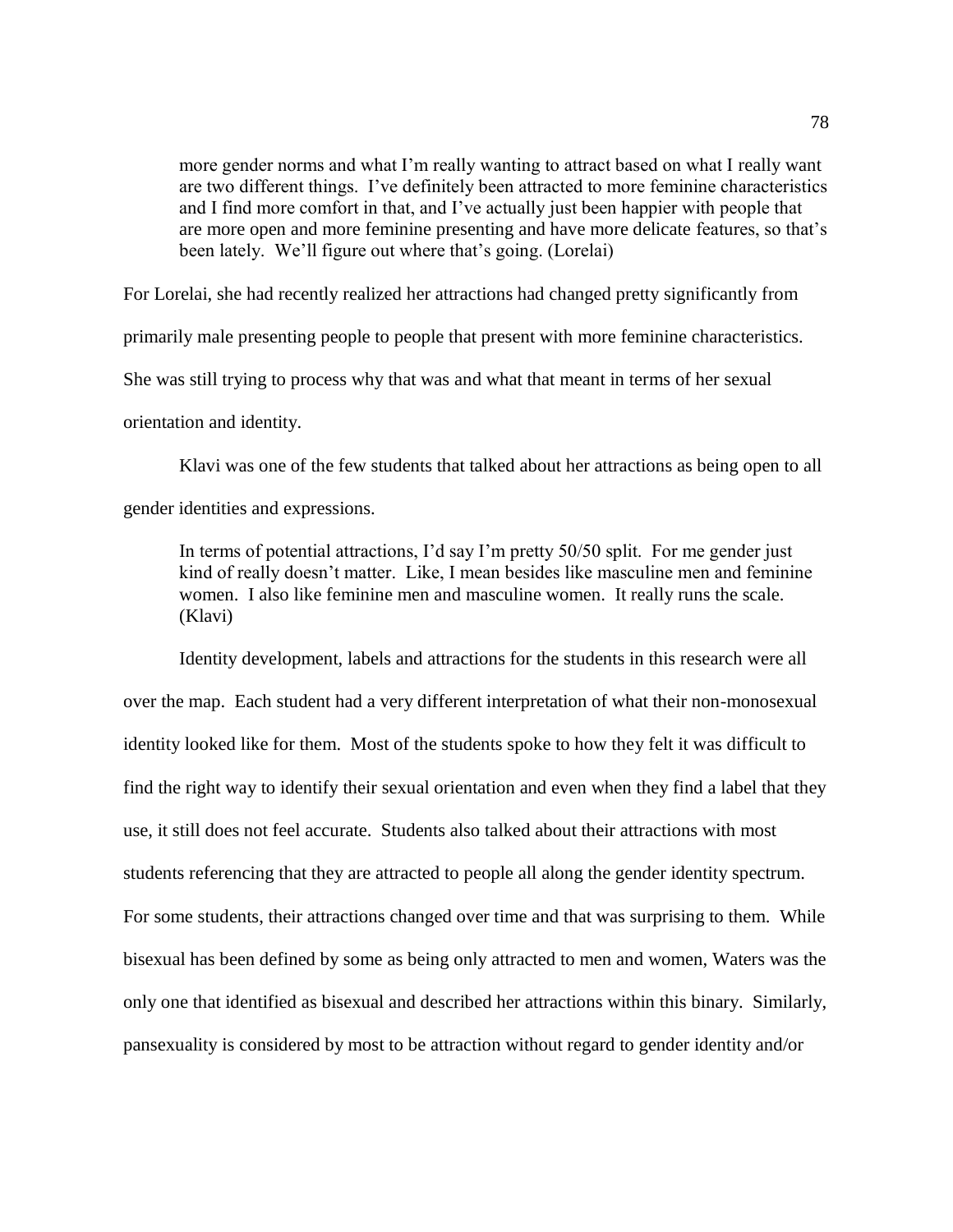expression and only one student seemed to describe their attractions as encompassing of all gender identities and expressions.

## **Coming Out**

**Coming out to oneself.** The participants were at very different stages of coming out.

Some had only barely begun to come out to themselves, while others were out to various

family and friends. The process of coming out to oneself was layered and complex for many

of the participants. Drew talked about having to balance what others expect from them verses

their own desires. They said,

When I came out to myself as pansexual it was a good feeling, but it was also a weird feeling because I was embracing something that I knew that I like, I knew that I was afraid of, you know, of how my identity would affect me and how others would take it as well, and so step-by-step I just started tuning out society's opinions of sexual minorities and just focusing on staying true to who I am and really embracing the authentic side of me and no longer ignoring that that part of me. (Drew)

Waters talked about how it was something she knew from a very young age and she never had

to struggle with it. She said,

Yes, I'm, I identified as bisexual in my head when I was about 3. I liked girls, I thought girls were cool. I would volunteer to play house and like I never minded being in a relationship with another girl, even for like play purposes. As it progressed as I got older, I would like kiss the principal's daughter after school for six months straight. And then as my friends started dating I noticed, while I don't solely have to date men or boys at this point, and it just kind of became this thing in my head that I was very comfortable with and I didn't really put a name to it until I was like "oh bisexual would be both, so I suppose I am bisexual." And that was around seventh grade, so I was at around 11 or 12 years old. And, I don't think there was a strict coming out process for me, like to myself. I never battled with it, I never struggled with it, I never fought it or denied it, or there was never any complications with it. It was just something that I knew and something that I accepted and something that was perfectly okay. (Waters)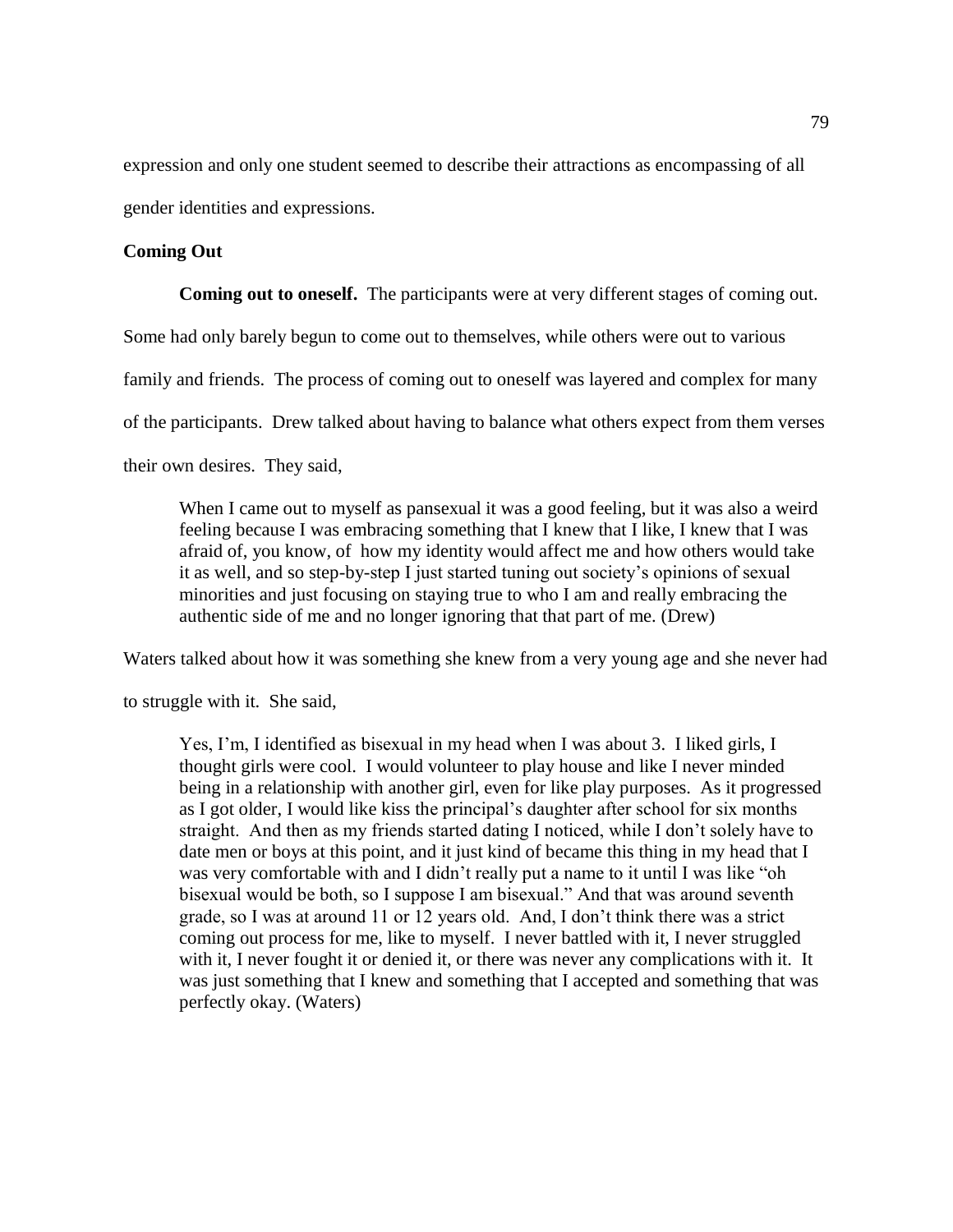Elizabeth talked about how it took her friends suggesting that she might not be

heterosexual, to get her to realize that she might actually have more of a fluid sexuality. She

stated,

There was a girl that I had been following on this different social media and I had told two of my guy friends that she would be my dream girl, if I liked girls and they were just like, "you might be, you like girls." And then it just kind of clicked that it might be true and looking back now, I can see moments where it makes sense. Like that's definitely where it kind of took off and then I played with different labels and stuff and figured out where to go from there and then ended up here. (Elizabeth)

Owen Banks also relied on friends to help her process her sexual orientation. She told

this story,

Yeah, bi first, it was actually lesbian first, during high school, I think it was my sophomore or junior year, somewhere in there. I started questioning and I told one friend and then a year later I told another two friends and I was like, I don't know what's going on. (Owen Banks)

Conversely, Henry talks about how his coming out process was more about self-reflection and

introspection. He said,

Mainly I've just had a little bit of introspection on like what does my identity mean to me? What is my identity? Is it really fluid as I think it is? And most of it has come back as, "yeah, I define myself as a fluid identity. Just, it was a lot of introspection on what that is and what that means to me. (Henry)

Klavi continued the theme of self-reflection in the coming out process. She stated,

I guess like, I guess I feel, over the past for three or so years of my life I've gone through a lot of self-growth, like self-awareness sort of stuff. I feel like I've matured very quickly in the last three years of my life compared to all the other times and I think that realizing my sexuality was sort of a part of that in a way cause it meant the crossing out of another uncertainty regarding myself. Like I was now sure of another aspect of myself. (Klavi)

The students in this section spoke to the process of coming out to oneself and realizing

their identities. For the students in this section, coming out to themselves seemed to involve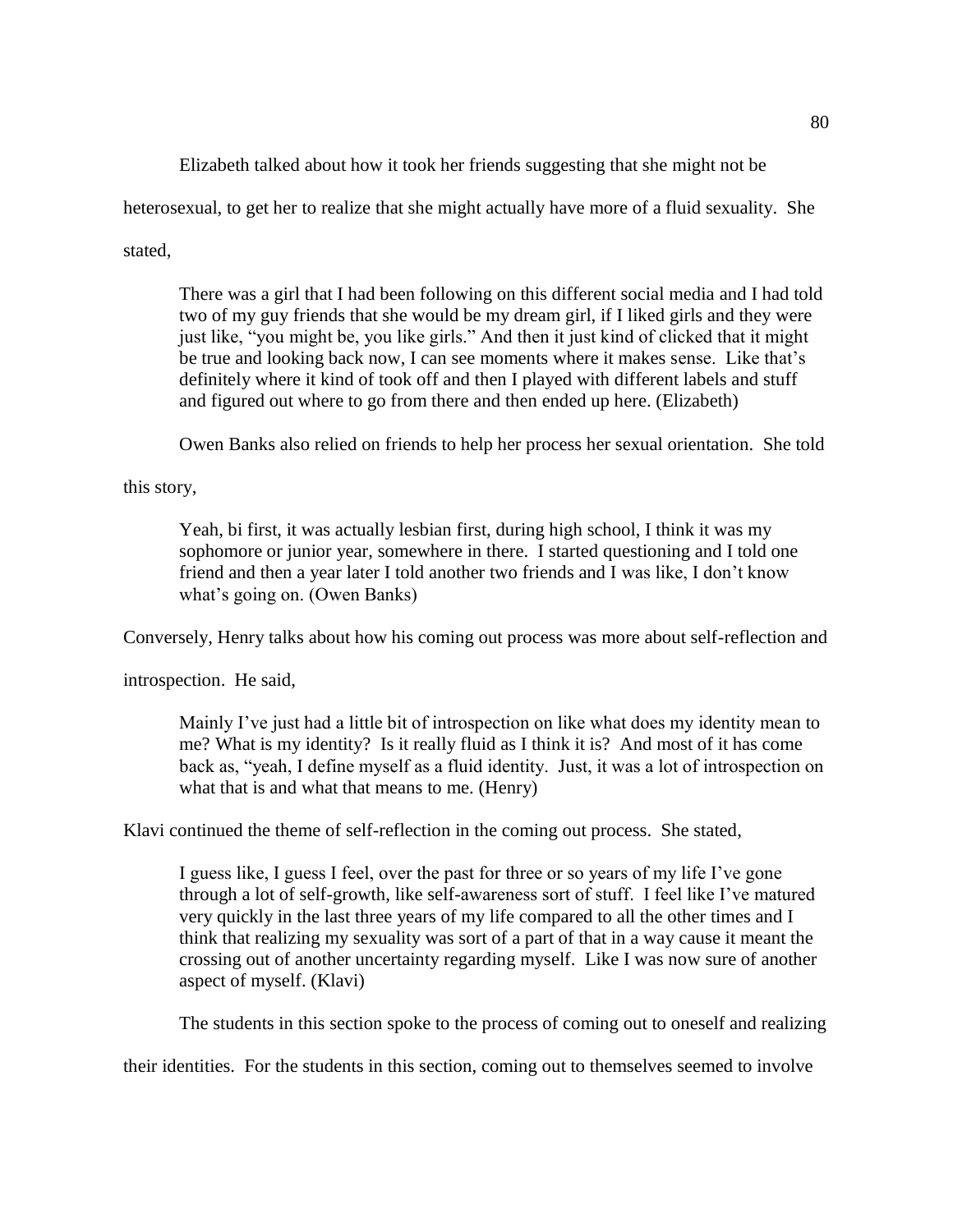several different avenues. For Drew, the process of coming into their identity as bisexual meant tuning the rest of the world out so that they could be themselves without worrying about the judgment of others. For Henry, coming out was a process of looking within and allowing himself the space to process his own feelings and attractions for himself. Elizabeth was the only one that was completely caught off guard by her identity and it was only at the encouragement of others that she recognized that she might be something other than heterosexual.

**Coming out to family.**Many of the participants talked about coming out to family

and friends as non-monosexual. Bem tells an elaborate story about coming out as bisexual to

her mother. She states,

And coming out to my parents was hard, coming out to my mom, she got really mad. I was trying to come out to her for a long time, and I would sit with her, I'd be alone with her and I would think "I should tell her, I should tell her..." No, you know. "No, I can't do it!" But one time she found this like cutesy thing that I had made for a friend, and she was just my best friend, I didn't find her, you know, I wasn't attracted to her. But my mom took it the wrong way and she was like, "are you a lesbian?" "Are you in a relationship with your friend?" "No, No! But I am bisexual," and she cried and she told me that…she talked about Angelina Jolie a lot (laughter). She's said a few times, [mother] "well Angelina Jolie's bisexual, but then she married Brad Pitt." [Bem responds to mother] "She still says she is Bisexual! And I would marry Brad Pitt too!" (Laughter). I mean who wouldn't? But she also told me that being bisexual meant that I wanted to have sex with girls and I was like 13 or 14 and I was like Ugh, sex is scary, I don't want to have sex, that's a terrifying thought. (Bem)

Waters also tells a story about her coming out experience with her mother. Waters said,

I told my mother that I was bisexual in the middle of the video store, because I had outed my brother for not believing in God and I was scared that he was going to out me for being bisexual and also for not believing in God too, so I was like, "well, mom, I don't believe in God and I'm not straight." And at first it was like "you're not straight?" And I was like, "I'm bisexual." And she asked me if I wanted to be a boy, and I was so horrified not at the idea that somebody would suggest that I'm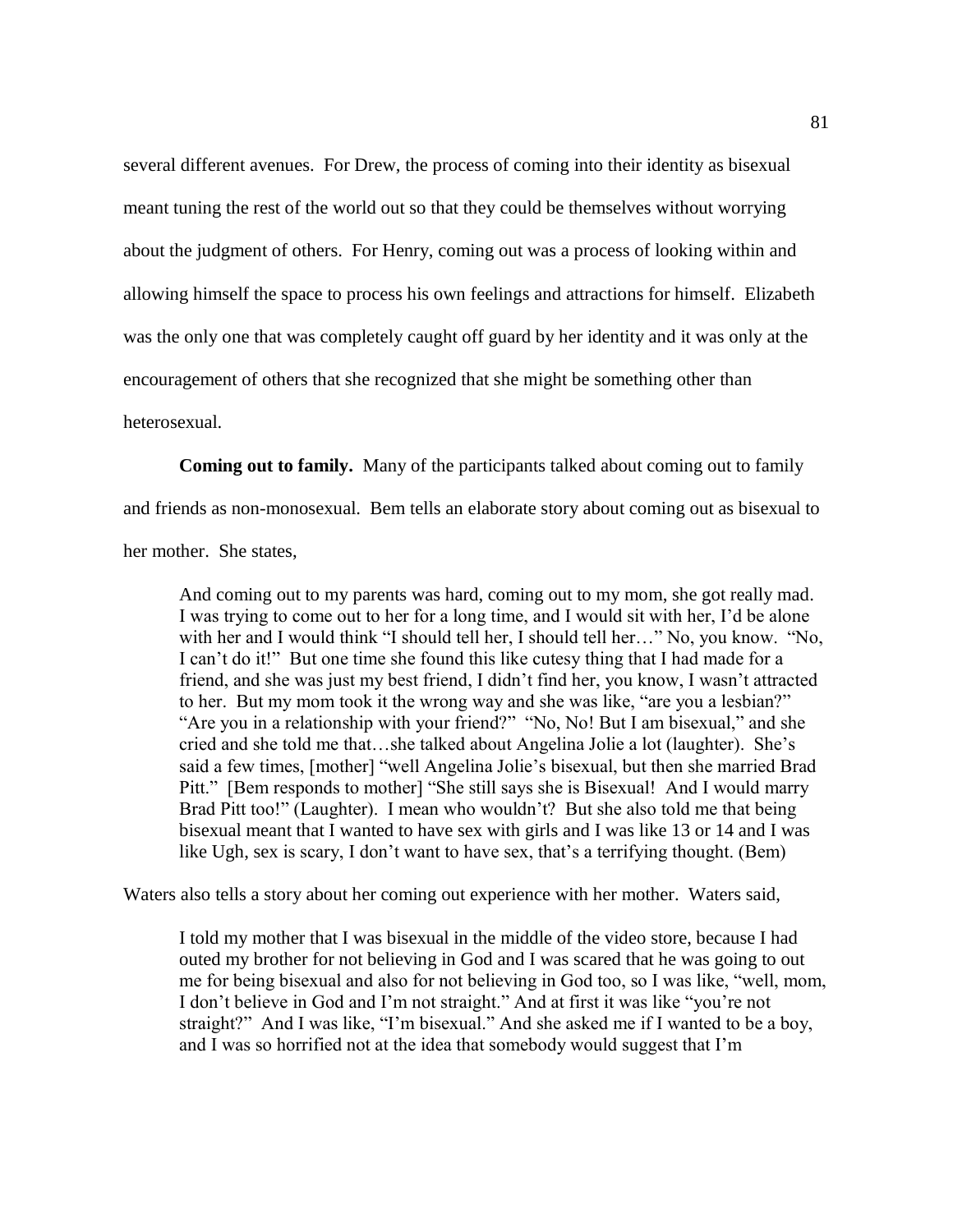transgender, but the idea that somebody could confuse bisexuality and transgender. (Waters)

For some students, the coming out experience was less about a lack of understanding

about non-monosexual identities and more about not believing that non-monosexuality exists.

Daenery experienced this from her mother when she came out to her. "But, I came out to my

mom when I was three and she told me it was a phase and we just never talked about it

again." (Daenery)

One participant talked about how her mother does not believe bisexuality exists and

therefore she would not be coming out anytime soon. Klavi told the following story,

My parents do the thing where…see, it's very complicated the way my parents feel about it cause like my dad's brother is gay, so like while my parents are okay with homosexual stuff in theory, I'm sure in practice they would be like; you know they wouldn't really; they would be uncomfortable with it and I also know for a fact that my mom doesn't believe that bisexuality exists. She's like okay, yeah you're gay and lesbian, but she's scoffed me before. You know I've told her that I've had friends who are bisexual and she's like, "no they're not, what are you talking about? They're either gay or straight." I'm just like, "I can't tell you, sorry!" I mean yeah, I'll wait till I'm like older so she won't pull the you're a teenager, you're confused card on me. Like if I wait until I'm older, maybe then. Unless I get into a homosexual relationship, I probably won't have a reason to tell her. So, yeah. I don't feel like I'm hiding some like essential aspect of myself from my parents by not coming out because, you know if I were a lesbian it would be different. I would feel that way because I would only be able to be attracted to women. For me because it's more of a double ended thing, it's not a pressing. (Klavi)

For some parents, it was less of an issue for them personally, and more concerning

when it came to others knowing. Dianna's mother told her that she should not come out to

other family members out of fear that they will not be okay with her identity. She said,

She was kind of fine with it. It kind of, like the, she was more concerned that I didn't tell anyone else in the family because she was concerned that they would alienate me. So she was like, I'm glad that you feel open enough to tell me, but you may not be open enough…you shouldn't be this open with other people in our family. (Dianna)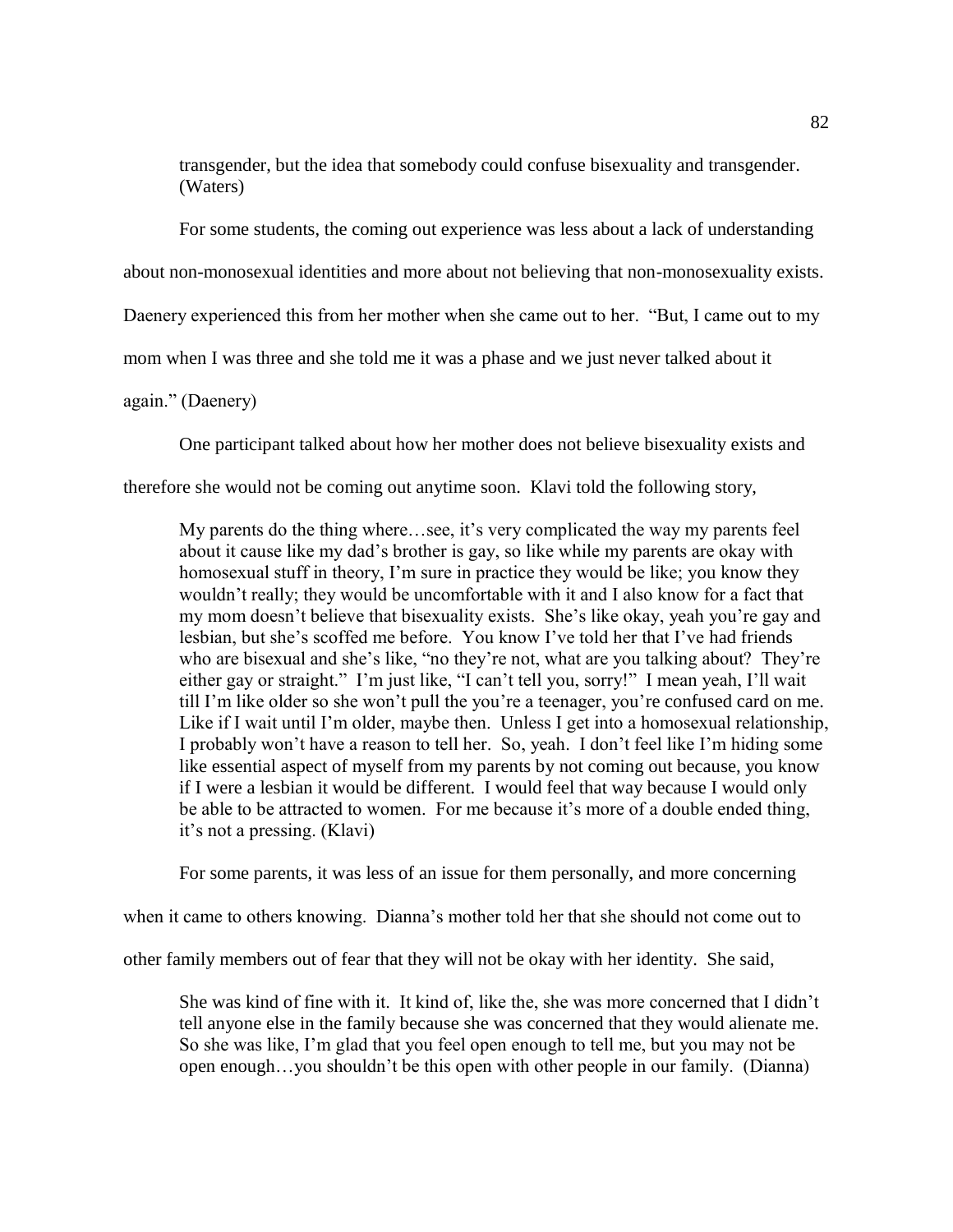Not all parents struggled with understanding or accepting their children. Lorelai talked about the process of coming out to her mother and how her mother was very supportive, but still not as knowledgeable about non-monosexual identities. Lorelai said,

My mom actually looked it up herself, because she wanted to know, how to best like, she was kind of scared, she didn't want to be rude. She is one of the sweetest ladies in the fact that once I tell her something, she wants to then handle it in the best way possible. So it was interesting, because she started looking things up. And so she ended up starting to say the word, are you dating anyone and then like, before, if I said their name was Ashley, before assuming it was a girl or a guy, she would be like, Oh what's your partner's identity or something and I thought that was really cool. So she's great about that. And she learns, like when I come home and teach her about gender, she learns more each time. (Lorelai)

A few of the participants talked about their experiences coming out to their fathers as

non-monosexual. One participant talked about her father being more conservative and

therefore she had a lot of anxiety about coming out to him. Lorelai said,

And I was scared to tell him because he's a conservative, big republican and I was like, he is going to disown me. But I wanted to be honest, cause I was dating a girl and he kept asking who I was dating and I was like, noooo oneeee (drawn out for emphasis). (laughter) And I told him and he didn't actually say anything for a long time and then he was just trying his best to handle best what to say, cause we were out to dinner and I figured if I came out to him at dinner he couldn't yell at me. And then our waitress came by and the only thing he said was, do you think our waitress is hot? (laughter) So I was like, yeah. And he was like, okay, and that was just his acceptance for it. That was the only time we ever discussed it. (Laughter) (Lorelai)

Henry talked about his experience coming out to his aunt, who was more like a

parental figure for him. He said,

When I first came out to... this is just an anecdote...I remember I first came out to my aunt, she immediately said like, "Oh, I think your just gay." And I really told her, like, no, that's not what I feel. And I had a book that I bought by Robyn, I forget her last name…[Interviewer]…Robyn Ochs…[Henry] Yes, called "Bi the Way," and I shared it with her, and after reading some of the testimonials Robyn Ochs had in her book, which was an accumulation of interviews from people with fluid identities. She really started to come to terms with, okay, she now understands as bisexual, but when I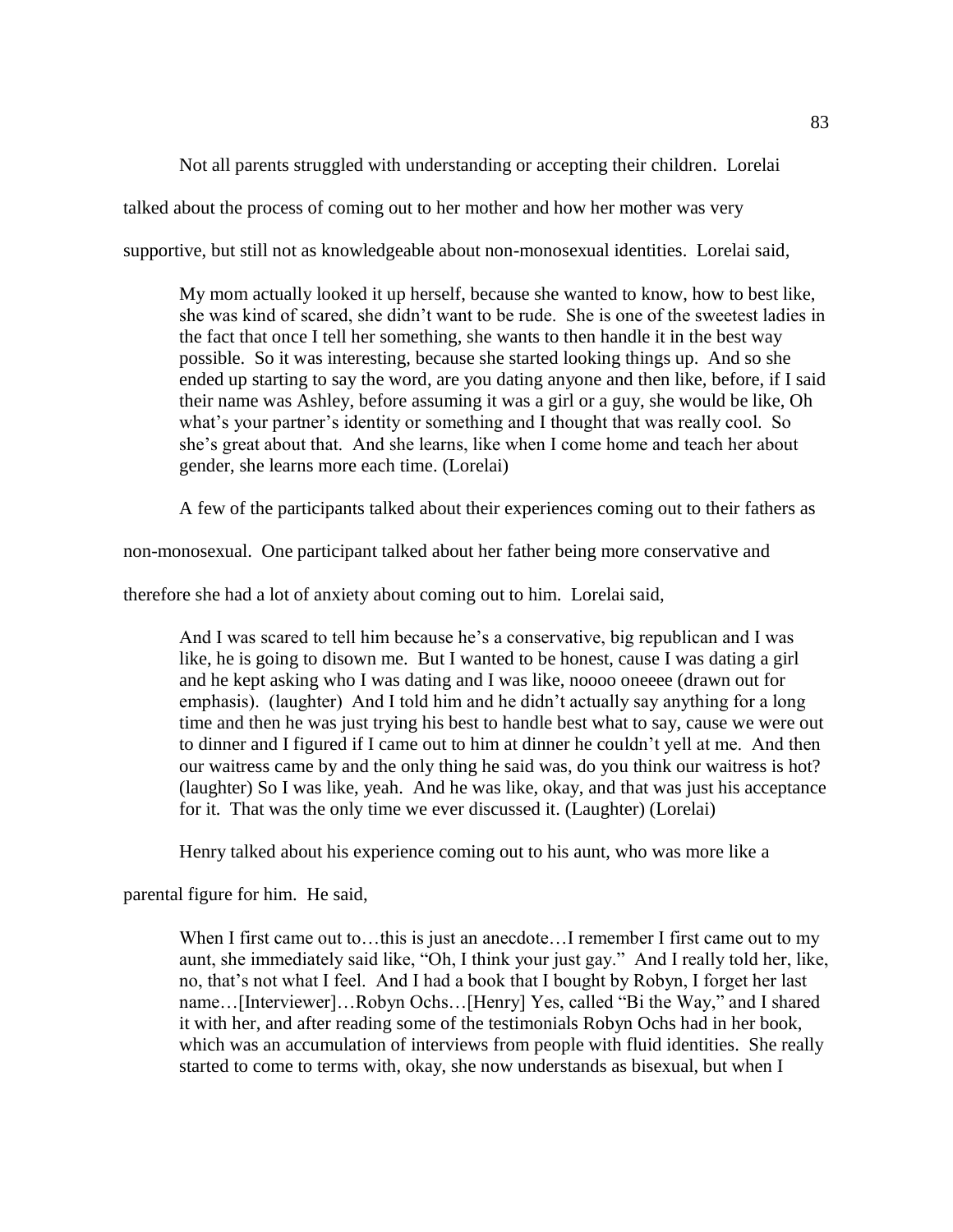explained to her further, oh its pansexuality. She kind of still, really doesn't understand but kind of gets the message. I have noticed though in regards to family, like, if I'm attracted to a female at that time, they feel like I'll have a more normal life. While if I'm attracted to a male at that time, it's still kind of seen as a phase. (Henry)

Coming out to family as non-monosexual seemed to be more difficult for the participants of this study due to what seemed to be a general lack of understanding around non-monosexual identities. Most of the students talked about their experiences coming out to their mothers. Bem's mother was upset by her daughters announcement and referenced the only bisexual person she could think of, Angela Jolie, as proof that she could still get married to a man. For Waters, her mother incorrectly assumed that being bisexual meant that Waters was transgender. When Daenery came out to her mother, she told her that she thought it was a phase and they have never discussed it since. Klavi's mom talked about how she did not believe that bisexuality really exists, and therefore Klavi chose not to come out at all.

Some of the participants had talked about how they had received support from their mothers, even though they also expressed some questions or concern. Dianna's mom was understanding of her sexual orientation, however she was also insistent that Dianna not share this information with any other family members for fear of their lack of support and understanding. Lorelai talked about how supportive her mother was when she came out even though she was not really informed on non-monosexual identities. Her mother did her own research in order to understand her daughter's identity.

Two participants, Lorelai and Henry, talked about coming out to family other than their mothers. Lorelai talked about her dad questioning her attraction to their waitress after she came out at a restaurant. Henry talked about coming out to extended family and how for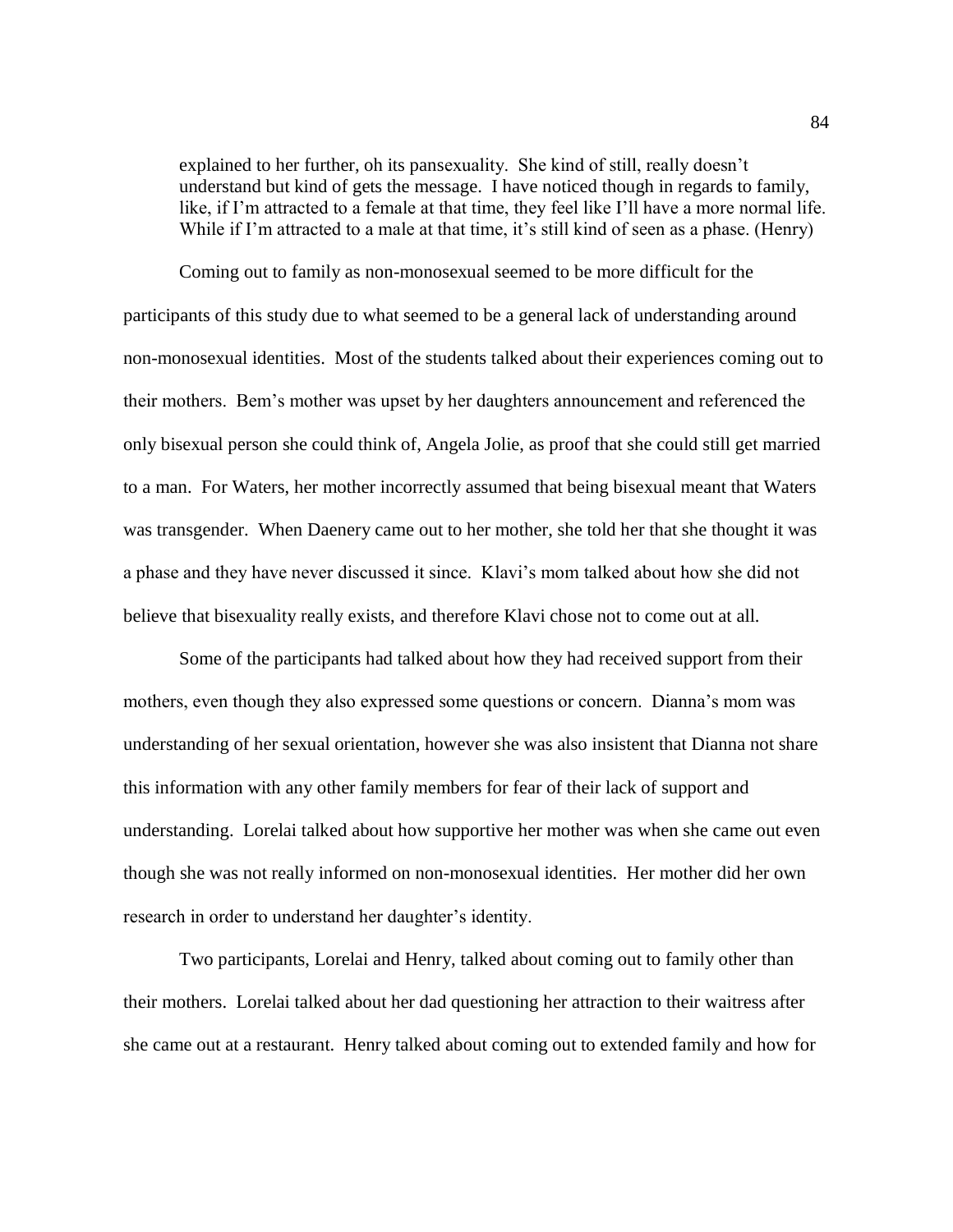him their reactions differed based on who he is partnered with at the time. When he is with

someone who is male identified, his family views it as a phase. In fact, It seems to be that the

general experiences of coming out to family as non-monosexual for most of the participants

was that their non-monosexuality was seen as either not real or a phase.

**Coming out to friends.** For many participants, coming out to friends proved to be

challenging as well. Bem talked about having a crush on her friend in junior high and how

she was less than thrilled that another girl had a crush on her.

The girl that I had a crush on in eighth grade though, she was not very happy that I had a crush on her and she was, you know, it was a really rough time and trying to like, be her friend was very hard and it was also hard to still stay in her friend group because they didn't want me to be around. Sort of like mean girls, "I can't bring a lesbian to my party!" (Bem)

Daenery talked about going to a slam poetry event with a friend in college and having

to navigate coming out to that friend based on direct questions she was being asked about her

attractions.

She's from Alabama, which is considerably more conservative. And, we were at this slam poetry thing and she asks me, "so what's your type?" And I was like, okay, I can either tell her half the truth or I can just jump in and tell her all the truth. So I paused and she saw all the like, that I was super hesitant to answer and then she was kind of like, why are you so hesitant to answer, like that kind of face. And I was like, "well, you see…" and my heart was racing, I was so terrified, cause we were about to sit through this 4 hour poetry slam together, in public. I was going to live on her couch, in a couple of weeks, for like 2 weeks, so like, it was terrifying. But, I, I was like I'm bisexual so that question is kind of like a little more broad. And she's like "oh!" and she took it really well. She was like, "I've had gay friends and dadadadada [sic]", all this stuff. She took it really well and she was really supportive. So that was really exciting. That was a really good experience, coming out to friends. (Daenery)

Owen Banks also talked about the fear of coming out to friends who she assumed to

have more conservative belief systems.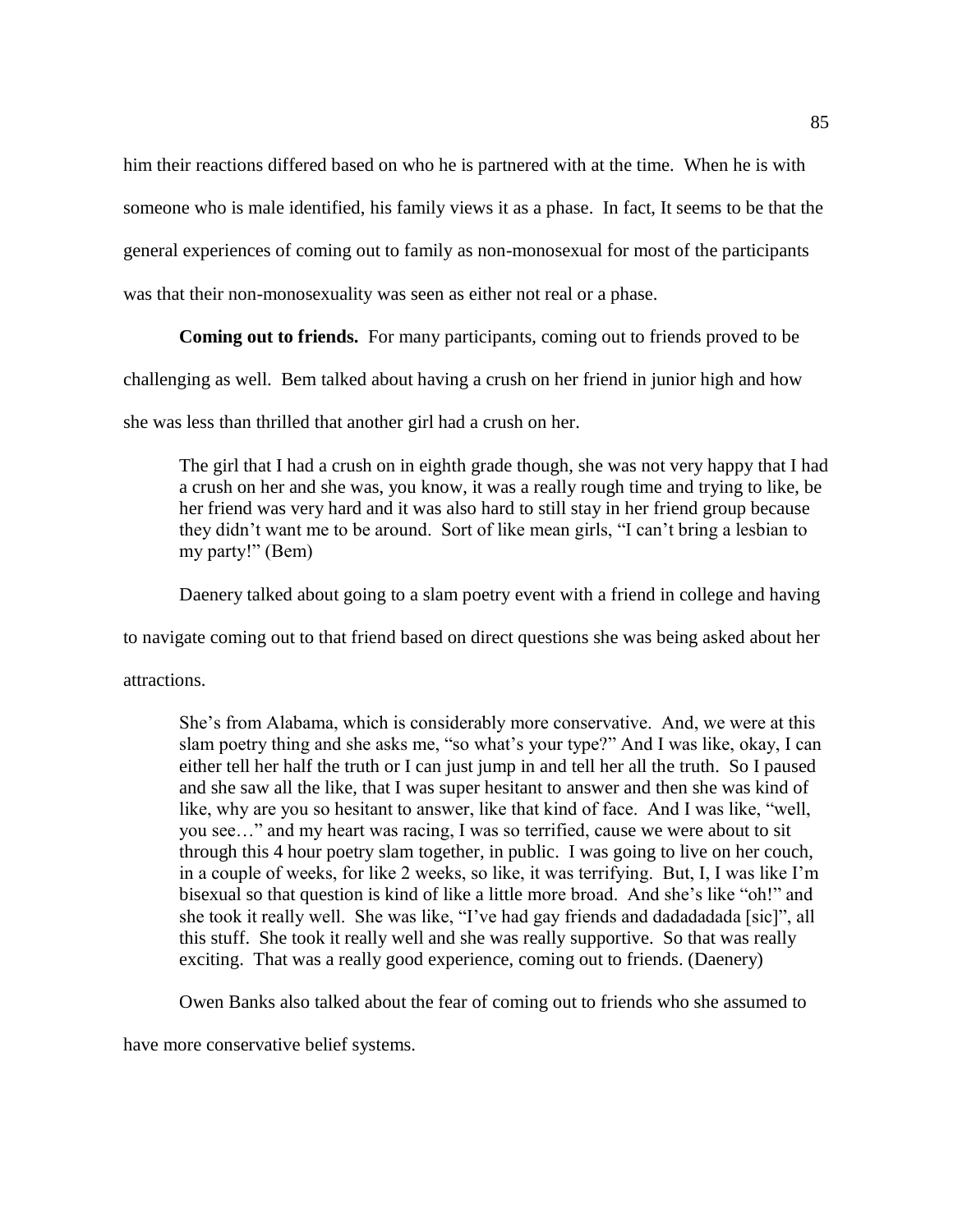The friends that I made at [Extended Orientation] were very religious and very straight laced, wouldn't even cuss, wouldn't think about sex before marriage, didn't like talking about any of that. And I was very worried about coming out to them, but eventually it kind of like ate out, you know ate at me, so eventually I was like, I have to tell them or I'm going to go crazy. And I sat down to lunch and I was going to just tell, there were three of them, three girls. I was just going to tell the three of them and one of the girls, her boyfriend tagged along. And so of course I'm like, oh no another person that I'm going to come out to and it's going to be really awkward and I'm like sitting there like I'm in a bad mood and they can tell something's wrong. Finally they are like, "What is it?" And I was just like, "ahhh, I'm bisexual!" I just straight out said it, I was like, there is no more beating around the bush. And there was a long, like pause, you know. And the boyfriend was the first one to speak and he just goes "sweet!" And I was like, "bless you!" He actually made the whole experience so much better. He texted me afterwards and gave me his full support. He said both his sisters were lesbian and if I needed anything and if anyone said anything to me just come to him and he would straighten them out and give me the support that I needed and stuff. (Owen Banks)

She went on to talk about the fear of coming out to friends that she knew would be

more inclined to be supportive of her identity:

And then the friends that I made at new student conference, I think I came out to them during finals week. I feel like they kind of suspected. They were more open. They're not nearly as religious. There're two of them. There is a girl and a guy that I was friends with. They weren't nearly as religious. They were, you know, theater kids if that helps you get a grasp of that, you know. I think they kind of suspected that I was bisexual or gay or whatever and so the way I came out to them was a lot less dramatic. I basically kept dropping hints until I was so obnoxiously like "I'm GAY!!!" (Very loud, dramatic delivery) (Laughter), and they were like, okay she's there. She's bisexual. And, I think, you know, like jokes like someone would be like "that's gay" or "stop being gay" and I would just be like "oh well, I'm going to get out of the room then." Well, like that, or things like that. So it was a lot more light-hearted and it was a lot more accepting. (Owen Banks)

One participant talked about how her lesbian friend was not happy about her coming

out as bisexual. Lorelai said,

My best friend was mad, cause she was like, well I mean, she struggled to come out as gay and she had to tell her mom this is all I'm ever going to do. She was like, I was jealous basically that I could identify as both and my mom couldn't be sad because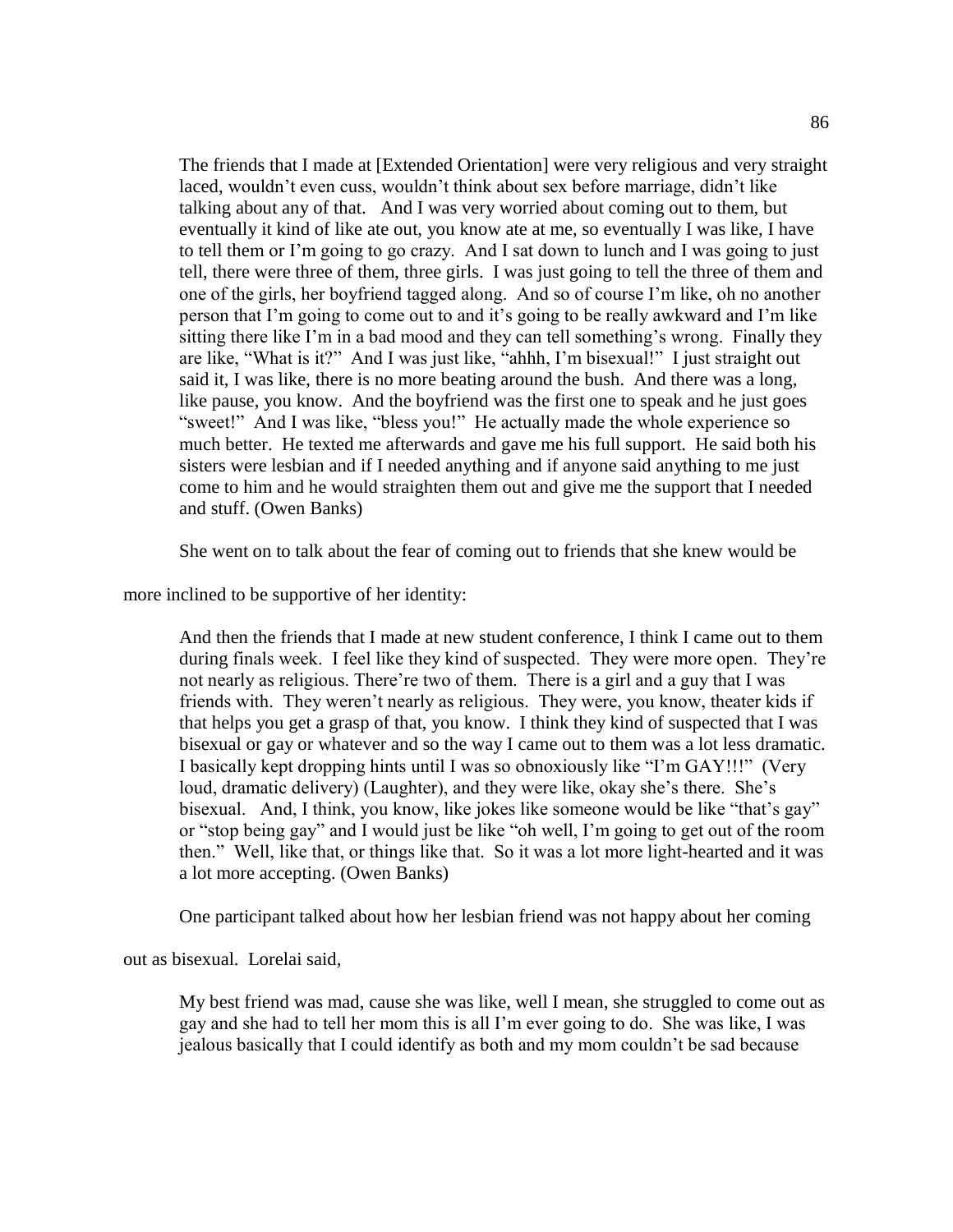one day I could in fact marry a man. And so she had a really hard time dealing with it, but she's been my best friend since I was like four and she slowly got over it, so…

In this section, students spoke about the fear they had around coming out to peers. Bem was the only participant that spoke about coming out to friends in high school and experiencing a negative reaction from her former peer circle. However, she also spoke about how her friends apologized later in high school for how they had initially reacted to her confession.

Owen Banks and Daenery talked about the emotional roller-coaster they went on prior to coming out to their friends. They both spoke about coming out to peers in college and knowing their religious and political affiliations and assuming the worst outcome as a result of their confession. Owen Banks is the only one who really talked about making the conscious decision to remove people from her friendship circle because they stated that they could not be supportive of her.

**Coming out in the classroom.** Coming out and being out as non-monosexual on campus is highly complex and consists of many avenues. Some of the students talked about being out to classmates or roommates. Some of the students talked about coming out to staff or faculty on campus. Some students talked about being out in specific spaces on campus. Bem talked about navigating the coming out process by stating that, "…I am pretty much out to anyone who I don't find is a threat." She talked about coming out in a class,

I came out to a class one time. We had to give a speech about a marginalized group and I chose bisexuals. And everyone on their review sheets, they are like peer review, said "oh that was awesome" you know, like "good for you for doing that." Just one girl didn't like it, she glared at me the whole time (laughter). But, I already had problems with her. (Bem)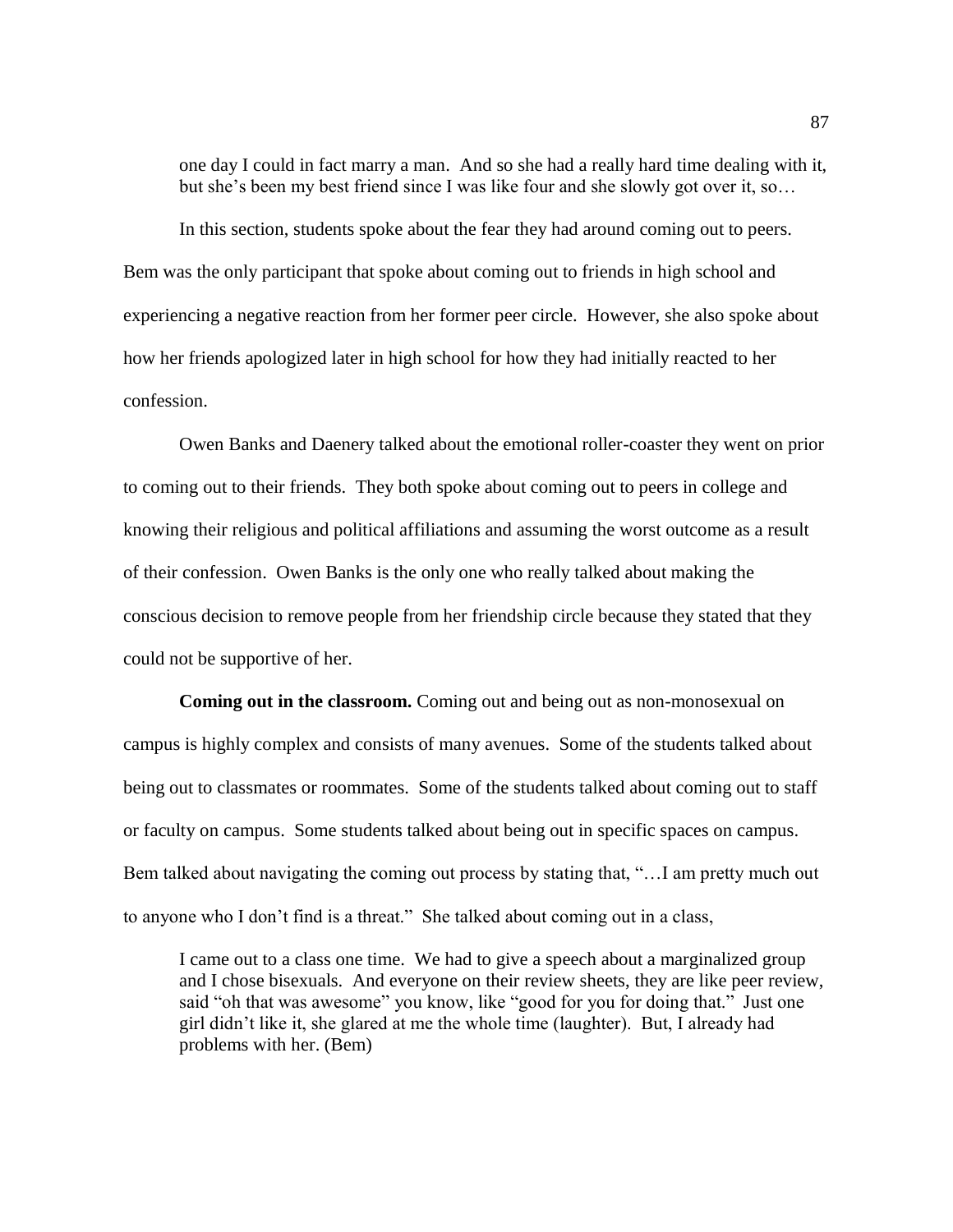Waters had the opportunity to take a Gay and Lesbian Literature class and had been surprised to find that a majority of the class was heterosexual identified. She contemplated if she should disclose her sexuality in this course, but she determined that it was important. She talked about that decision,

And, I was just like well, I mean we are going to be talking about this stuff and I would like to be like fully forthcoming with where my opinion is coming from because I know if I were to say some of the things that I say without self-identifying as bisexual or a person of the LGBT community, people would probably look at me really weird, like is there a reason you have that viewpoint and is there a reason that you are that passionate about it, or is there a reason that you are like sensitive to this certain topic. So I felt like for the purpose of the dialogue, for the purpose of the discussion, for the purpose of the things we would be talking about in the class, it would be beneficial to come out as bisexual, so I did. (Waters)

Daenery talks about the experience of inadvertently being outed to an entire seminar

class:

Actually my class yesterday, we were supposed to write down, it's a one hour seminar on lessons learned from Mays business faculty. So we had a professor come in and talk to us about trust. So we were supposed to do this assignment, but I didn't know we were sharing. So I didn't censor myself and I, you're supposed to write about someone that you trust and why, and give an example of why. And someone that you just distrust and why and end of story. And I actually listed you ([Interviewer] lets out a little sound of shock) for the trusting side, not for the distrusting (laughter). And, you know just how you take in people sensitive stories and keep them confidential and are super respectful and stuff like that. So I was just telling them about the GLBT Resource Center, and I actually got called on to speak so I tell my example. [Interviewer] Are you allowed to pass if you…[Daenery]…Probably, but I don't know. It was an experience, so I, it was a challenge, so I decided to go with it. So I did, and everyone got really quiet and but um, the facilitator, the person presenting seemed a little shocked at first, but took it really well. But she actually came back and referenced my story later, which was surprising. (Daenery)

Sometimes spontaneous conversations between classmates lead to self-disclosure

within the classroom. Owen Banks relayed an experience she had with this: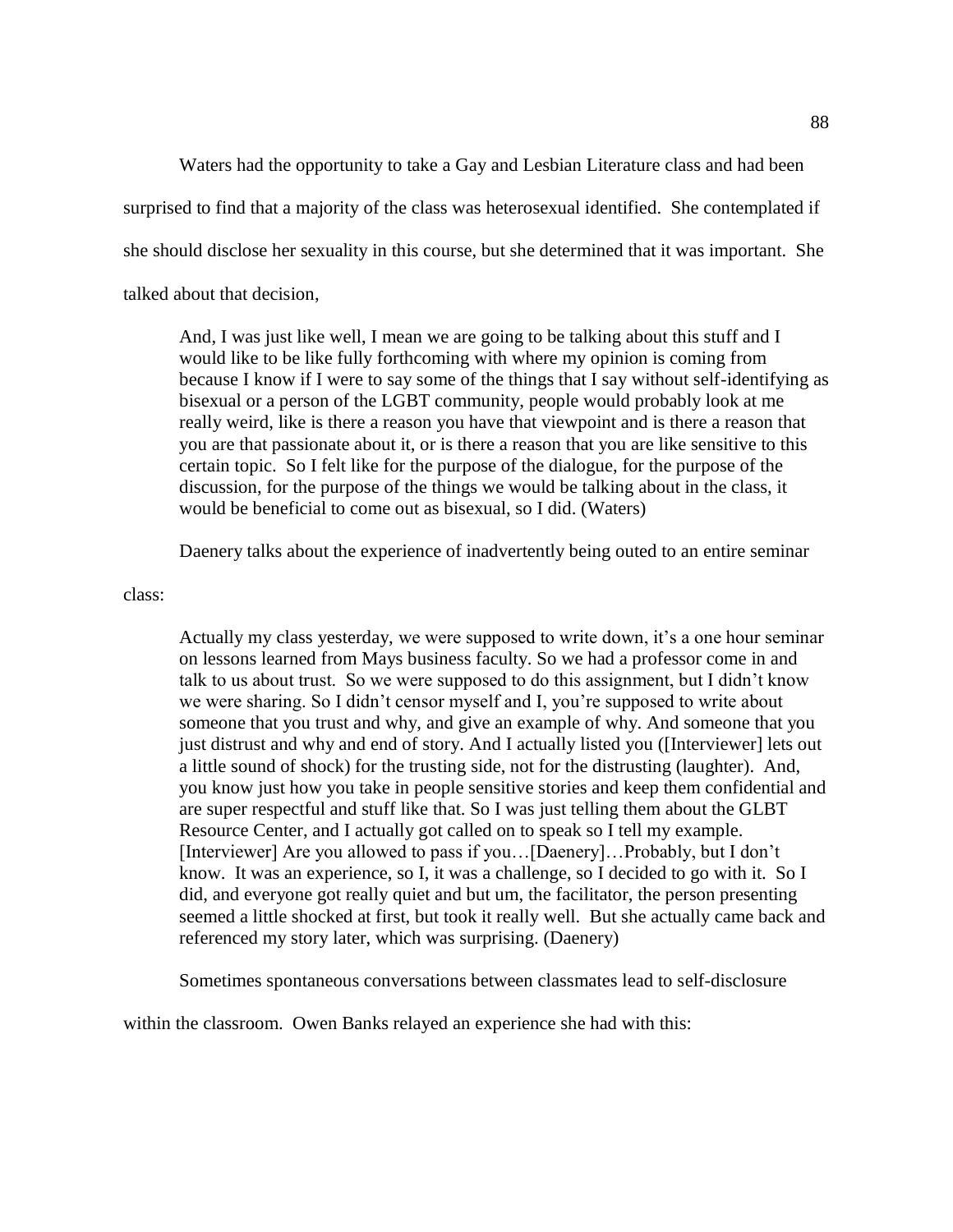And I remember one lab, everyone just started talking about their sexuality and sexual history and like what they were doing, I learned things about some of these kids that you would not need to know. So I like threw out there, "oh yeah my girlfriend or whatever and it went over pretty smoothly, they didn't seem phased at all. (Owen Banks)

Two of the students, Dianna and Henry, talked about their experiences as student

workers on campus and deciding if it would make sense to come out in their place of

employment, or to supervisors or co-workers.

All of my supervisors have known about my sexual orientation, my advisor has known about my sexual orientation. I've only had positive experiences. Mainly a lot of my mentors and people who, my mentors and my supervisors, they…that's really been an important kind of aspect of that trust I guess or that kind of professionalism, that it's also accepted. So a lot of the acceptance comes from that ability to identify as whatever I am. (Henry)

Clearly, for Henry, being out as a student worker on campus was a non-issue. He felt

supported and accepted in his place of work. For some students, this is not the case. Dianna

talked about her experiences working for the campus bookstore versus the campus library.

…I mean the, I used to work at the campus bookstore, and now I work for the library. And at the bookstore, it was just a little bit more, strict than it is at the library in general. But I know at the bookstore, I had this weird thing where co-workers would try to set me up with people. But at the same time you can't, you get the feeling that this is inappropriate to be talking about your sexuality. And like at the library, it's just kind of like nobody cares. I mean you need to get your work done, but I mean I know, like I work across from Michael and he has the [Ally Training] sticker, and my boss has the [Ally Training] sticker and it's just, I don't know, at the library, it's just a little bit more welcoming towards my sexuality in general and I know that [prospective supervisor] knows about my sexuality. But it's, I don't know, it's just kind of different. Not like, for me at the bookstore didn't necessarily, they didn't, they weren't kind of like, you know discriminatory towards me, it's much more of this is a work environment and you don't need to talk about it kind of thing. (Dianna)

Dianna had different experiences based upon where she worked on campus. For her,

the library felt like a safer environment for being out. She had talked about knowing there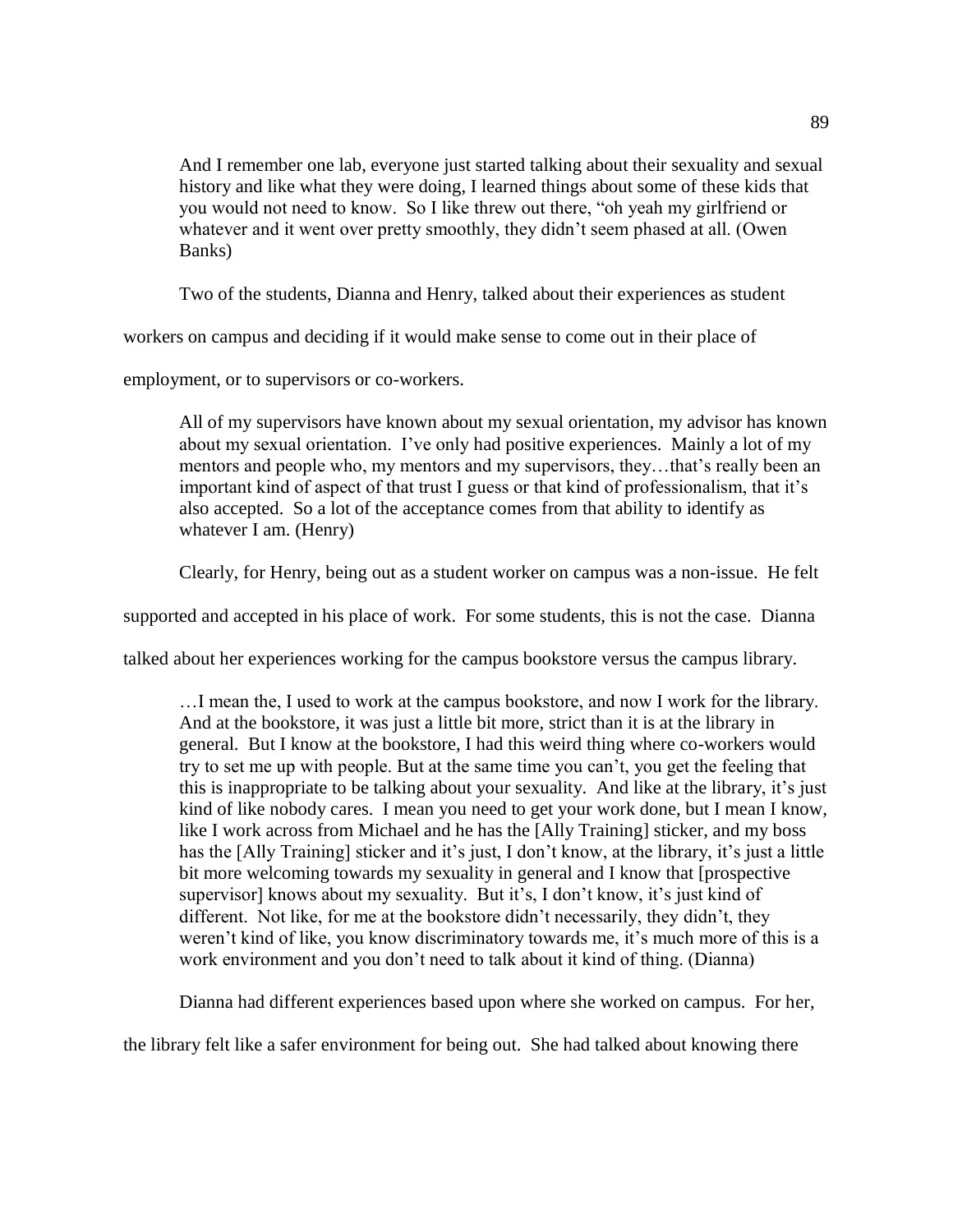was a LGBTQ archive in the library and that many people that worked there also had gone through the ally training workshop. However, what she danced around, but never spoke to directly is that the library was all professional staff and a few student workers and the bookstore was almost all student workers with a few professional staff members. She talked about how she did not feel safe coming out to co-workers at the bookstore, even though one of them was openly gay.

## **Coming Out in Heterosexual Community versus LGBTQ Community**

Two students discussed that they felt there was a difference when it came to coming out in a heterosexual community versus a LGBTQ community. Waters talked about how she determined if she would disclose her bisexuality to others:

But I look at how they gauge maybe the LGBT community as a whole or I look at well, do I know that their strictly religious or are they affirming in any way for the LGBT community, are they open-minded, or are they kind of just closed off close minded and not necessarily bigoted but are they more conservative in their values and not open to the LGBT community?…But I do, it becomes more important to me to identify as bisexual to someone who is heterosexual because it's harder, and it's a more exhausting process because not everybody accepts it. (Waters)

Similarly, Lorelai explained how she felt comfortable being out as LGBTQ to both

heterosexual community and LGBTQ community, but that she rarely identified her

bisexuality to strangers.

No, I'm actually pretty bad about it to be honest. Like when, in my sociology classes, I usually say I'm in the LGBT community. Like I let that out, like if we are talking about something. But, I usually just let people assume I'm gay, like lesbian completely because I feel like I'm going to, people are going to be like, "oh well you're bi, you're not really gay." And I'm like (sigh) No! I don't, I just usually let people assume what they want to assume and I just say I'm part of the LGBT community, and I leave it at that. (Lorelai)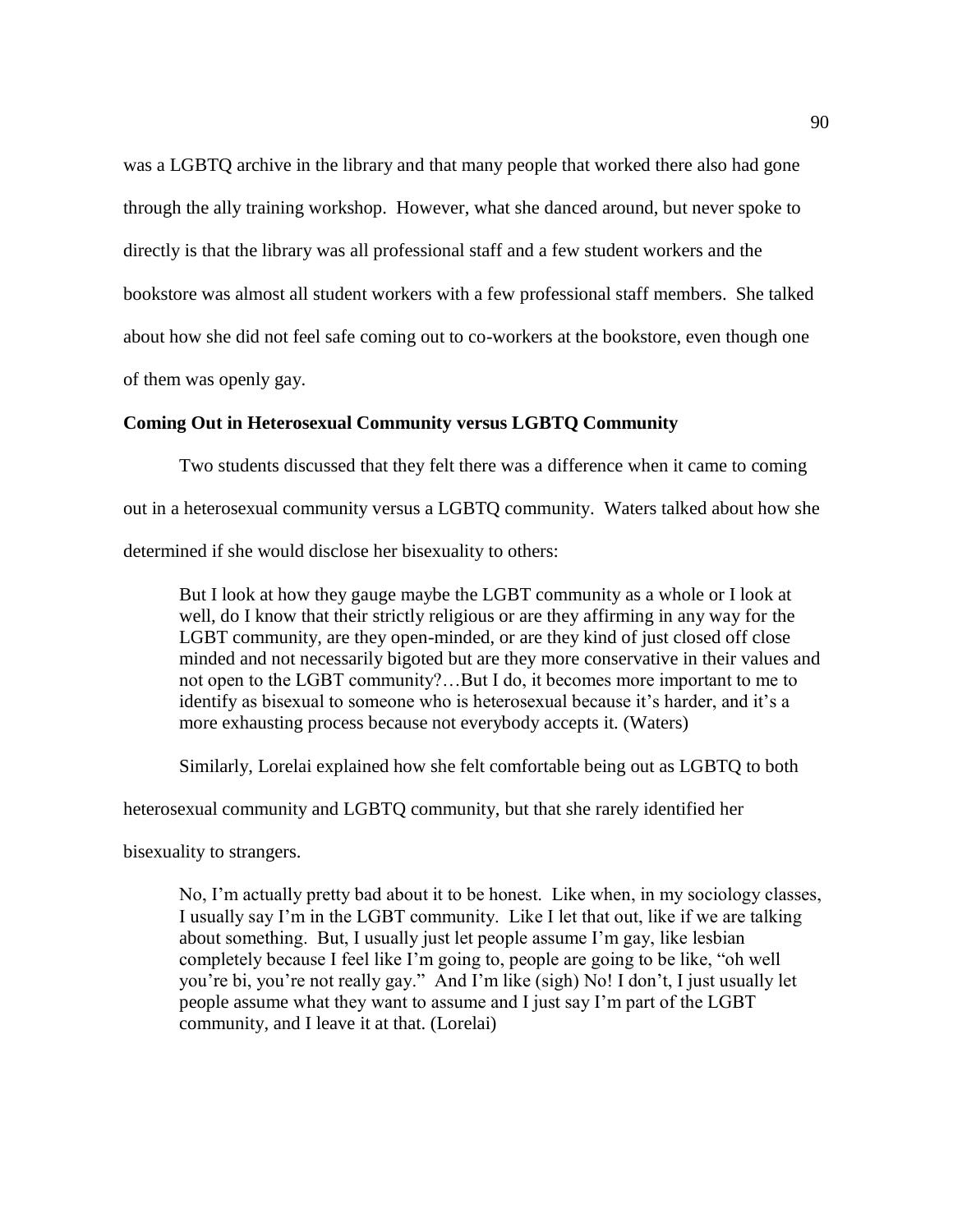For both students, being out as bisexual is something they were constantly negotiating. For Waters, being out in heterosexual community was harder because she perceived that there was less understanding of bisexual identities in heterosexual community versus LGBTQ communities. Lorelai spoke less about the difference of being out in heterosexual versus LGBTQ community and more to the difficulty of being out as non-monosexual in general. They both talked about how they felt there was a lack of understanding around nonmonosexuality and what that means. For Waters, she didn't want to have to explain herself all the time, but for Lorelai, she didn't want to be questioned about the validity of her identity.

## **Questioning Identity**

Three participants were actively questioning their identity as they were participating in this research: Klavi, Lorelai, and Elizabeth. They all talked about having solid nonmonosexual identities, but after having time for self-reflection and concentrated time to unpack their identities and attractions, they started to question the validity of their own nonmonosexual identities. After the first interview, Klavi found herself pulling an all-night study session and in the early morning hours she started to process her identity and began to question if she really was non-monosexual:

Last night, I stayed up really late, really late, like I think I went to bed at like six am cause I was working on something and I went to use the restroom and as I was washing my hands I was all sleep deprived and having these crazy thoughts and I was just like, what if I'm a lesbian? If I'm so scared to have sex like with a guy, what does that mean? And then I was like, "no, I'm being stupid, why would you even think that? That's dumb." And then that thought kind of just kept coming back to me, like well no. It kind of just kept this persistent worry, I was like I feel like no one else feels like this, no one else is scared. Then I was like, what if you know…and then I just kind of like, it was just this like, I kind of just thought, I think this is a sign that I need to go to bed. [Laughter] Yeah, but, yeah it's just really weird. It's very not pleasant having that kind of anxiety. It perpetuates itself into parts of your life where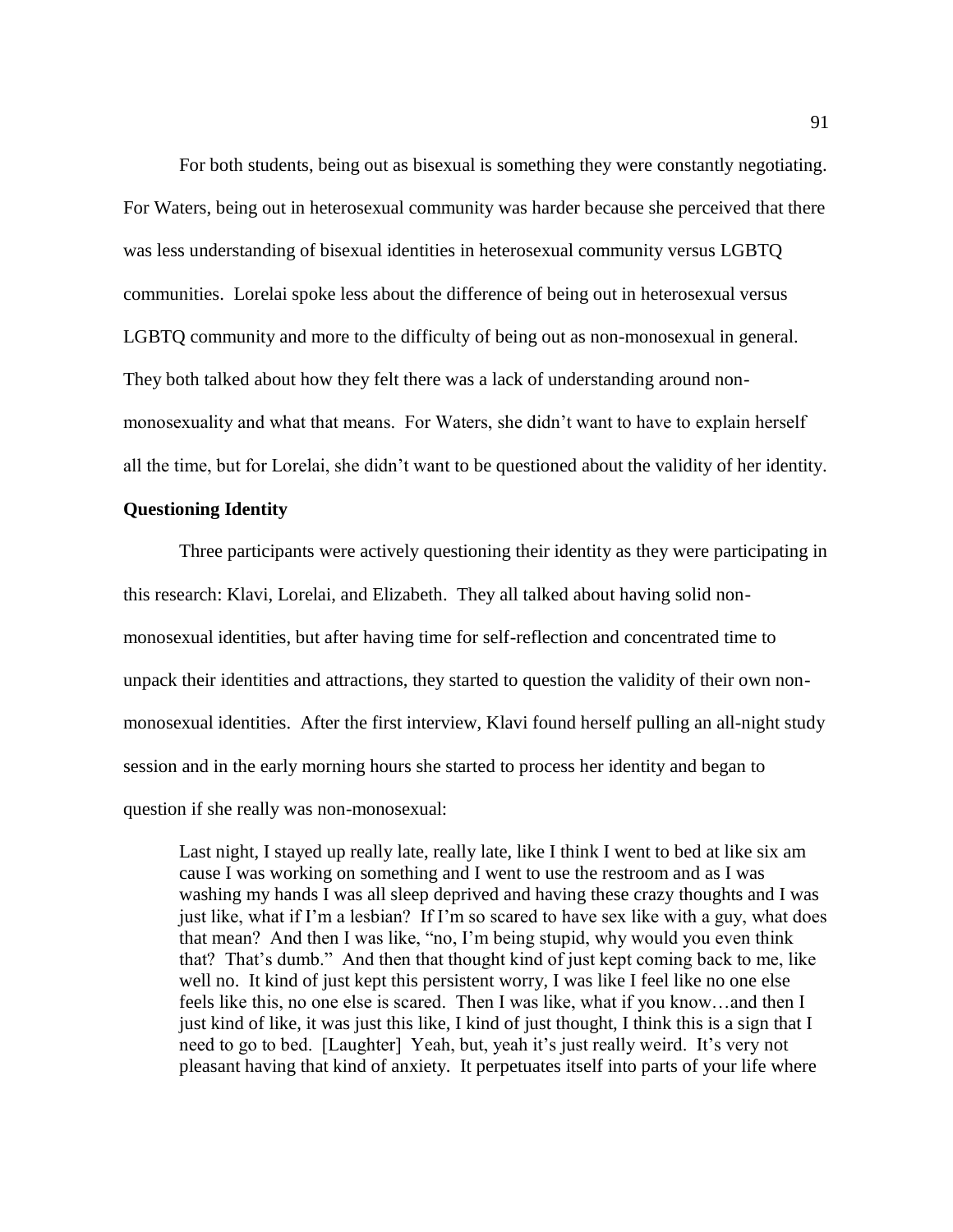you would like for it not to be. But you know it's something that I'm pretty much going to have to work though at some point or another. I've never really been a particularly physically intimate person, that's never really been my thing even though I still enjoyed it and in that moment I was just kind of thinking, what if that's a sign of something else? And then I just kind of thought like, you're over thinking things, you're looking too much into things, you need to stop. Don't go down this path please. But yeah, that's just kind of what my sleep deprived brain rattles to me yesterday and I never really had that thought before, and I thought what if it means something else, but that's not what it is… (Klavi)

She did state that she felt this questioning was brought on by her participation in this research

and her focus at that moment on her own identity and what that meant to her.

Semantics played a big part in Lorelai's questioning. She was worried that she could

not identify as truly pansexual if she was not attracted to all gender identities and expressions.

Since she was suddenly finding herself attracted to mostly feminine women for the first time,

she was worried that she had to be attracted to all gender identities and gender presentations

in order to truly be pansexual:

I was actually talking to someone because I got a little upset at one point, cause I realized when I talked to you about how a lot of my tendencies have been leaning towards more feminine characteristics, I was like, "what does this mean?" And so I actually sat down and I talked to one of my friends and I was like, like I understand that in the bisexual community you can have preferences, and like I do identify as pansexual and that's, that's where my questions lies, I was like, "can I have preferences if I identify as pansexual?" Like I'm willing to date everyone, but I still have a preference to a certain look, does that mean I'm pansexual? So we had a very long conversation about that. (Lorelai)

After her first interview, Elizabeth also started to question her identity. She was still

choosing to not label her identity, but she was starting to question if she was non-monosexual

at all. She states,

Like I still don't really like a label, but I think I am leaning more towards a more same sex persuasion. Just cause I had been interested in this guy, just recently. But like it didn't feel right. So I guess I just realized that I don't have a female in my past to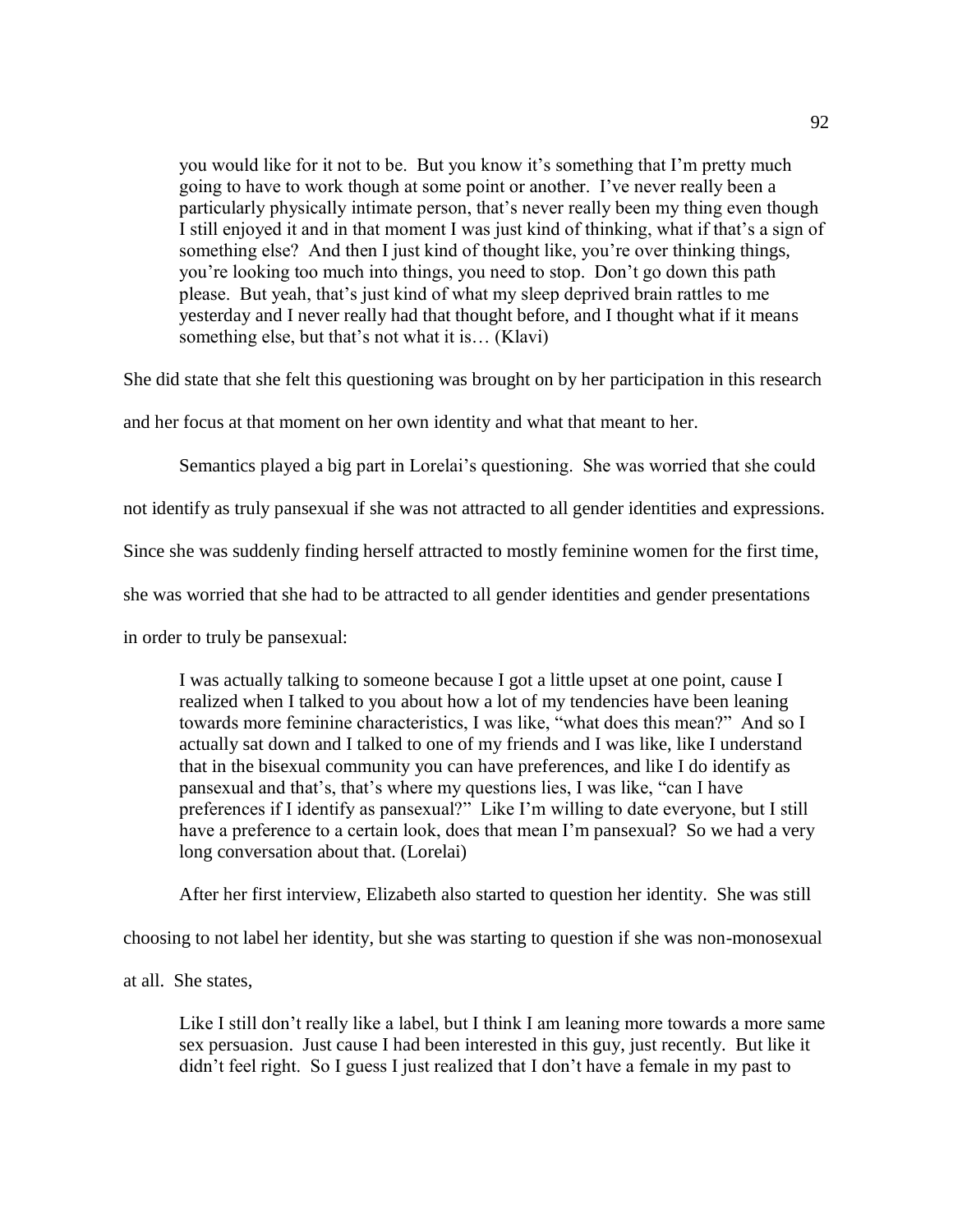compare it to, like I haven't dated any women, but just, cause I connect with guys more better than girls in a friendly way. Like in the emotional connection way, that friends need. But, like I don't think I'm capable of getting romantic feeling with guys. I mean, not that I know that I do with women, but just thinking about a future with a women and a future with a man seems to make more sense to me to do that. But it still doesn't feel right saying that I'm homosexual just because I can look at a guy and think "yeah, he's really cute!" But then, not, I guess, now I'm just more aware that it hasn't really ever worked in the past with guys. So I guess that's where I am at with that. (Elizabeth)

In this subsection, Lorelai was questioning her use of the term pansexual and if she could legitimately use that term if she was not attracted to all people since pan means all. For Lorelai, this questioning was a matter of semantics and a lack of common understanding around the pansexual identity label. Klavi was questioning herself due to a nervousness to be intimate with people, which she started was more about her anxiety than a lack of attraction or desire. Elizabeth was the only one of the three students in this subsection that seemed to be unsure of her attractions to multiple gender people and by the second interview had determined that she was more likely than not exclusively romantically attracted to women.

#### **Biphobia/Binegitivity/Bierasure**

The participants detailed many times when they experienced ignorance, misinformation, negativity, stigma, erasure, or blatant biphobia. The participants shared incidences that happened both within LGBTQ community as well as in heterosexual community. Two of the 10 participants detailed biphobia/binegitivity they experienced within the LGBTQ community. Waters talks about the pain of the moments when she realized that she had made a false assumption that others had understood her identity when they clearly did not.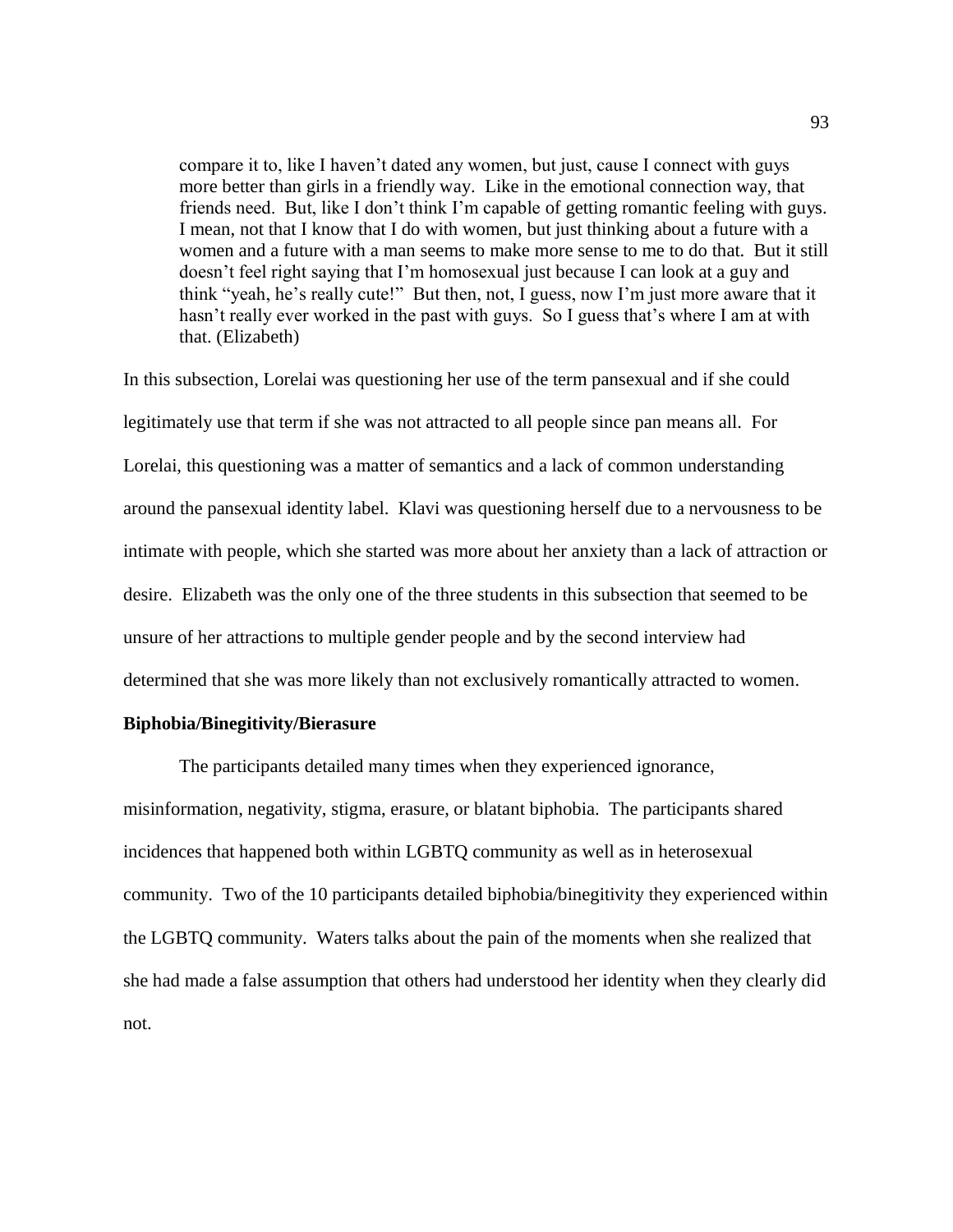But for people in the LGBT community who don't necessarily accept bisexual people, it becomes more complicated because I've experienced times where someone will tell me, "well bisexuality doesn't exist and you're just really straight or you're greedy or you're confused or you're curious, or you're not capable of being monogamous, or that you just don't know what you want…" and it's very heartbreaking. Especially if I am confiding in somebody and believing that they are going to be comfortable with it and then they're not. And then it's just very frustrating. (Waters)

Drew also started to talk about their own pain that they felt due to the biphobia they

experienced specifically within the LGBTQ community.

…There's a lot of biphobia in the LGBT queer community and it makes me really sad because we're just as queer as other LGBTQ identified people and… I'm sorry just talking about, I want to talk about but I also feel uncomfortable so could we get the question maybe? (Drew)

It becomes very clear when talking with Drew about this that this pain runs very deep and

they actually acknowledge that they do not feel comfortable talking about this topic.

Not all bipobia and binegitivity was blatant. Many times what students experienced

was more insidious. Lorelai talked about the personal impact of having her identity

questioned all the time and having to explain and validate her identity. She stated,

Like, it can be difficult, like, explaining to people, "No, I'm bisexual, I really am in the LGBT community" and that gets annoying. But also, like, it's hard to deal with, like cause you get asked so much, are you really gay or are you really straight, like you start to question yourself. Especially when you are in a relationship with one person or another, well maybe I'm wrong. And like I always come out with, no, this is what I am and this is what I believe in, but like you always start to question, especially when people start asking you a lot. So it's hard to re-affirm your own identity to yourself. I guess that's what I wanted to explain. (Lorelai)

Lorelai stresses the difficulty of having to constantly validate her identity to others and

how that lead her to constantly question it for herself. As in the previous subsection, she even

talked about how she knew that her identity was correct for her, but that having her identity

challenged all the time lead her to constantly question her own identity.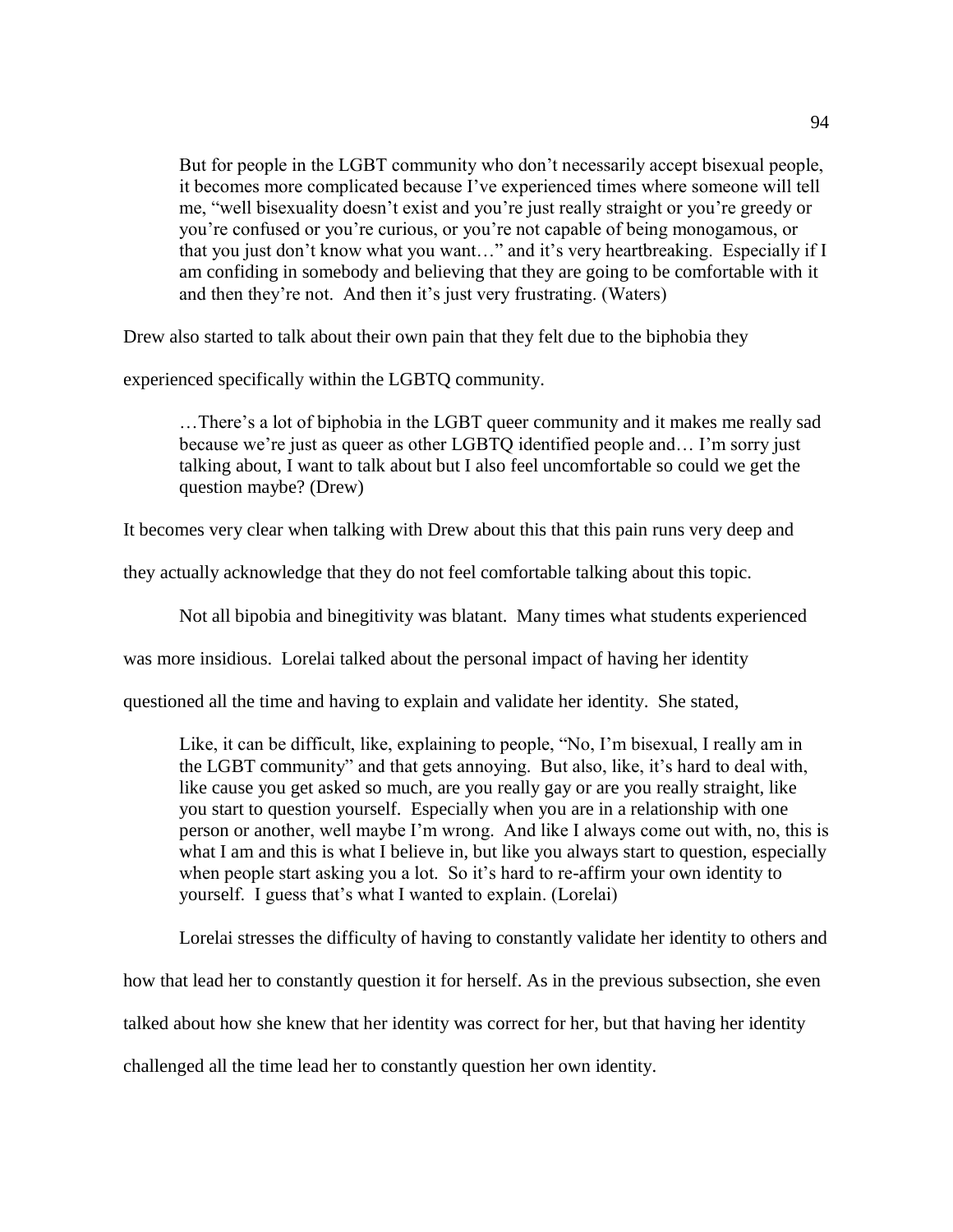Henry talked about an incident that took place the LGBTQ center on campus. Some students were talking about pansexuality and making jokes about being attracted to frying pans and other kitchenware. He said,

Yes, I've had people kind of not really understand it, or want to understand it. And just labeled it as something within, labeled as something different from…different but still in the realm of gay...They thought they were being clever and funny but, it's obviously a very dismissing comment. Mostly what I felt at that time was dismissed, but I mean personally it was a dismissal by something completely outrageous. So it didn't really carry much weight, but I imagine that after a while, hearing stuff like that multiple times, it can add up. (Henry)

While many of the students did not always see their experiences clearly, Henry did an

excellent job of illustrating the mircoaggressions that he experienced within the LGBTQ

community on campus. He even acknowledged that his experience was a small one, but he

knows that having those experiences over and over again can really take a toll on people.

One of the microaggressions that came up for many of the students involved having

their identity erased by others. Bem talked about coming out to her sister and close friends

and how they told her that they did not believe her.

A long time ago when it came out in eighth grade, I came out to my sister, two of my best friends and…well, not just two, but they'd say like, "you know I don't really think you are," and their like "you know I think maybe you just kind of have a crush on this girl," like it's a phase, you know, and I don't think it's really real and they've retracted that and said "I'm sorry I said that but I understand that now" and I said "oh that's okay, it happens." (Bem)

Similarly, Owen Banks had friends tell her directly that they did not believe in her identity:

And the three friends, they accepted me. They told me they hadn't really known anyone before that was like that, and they didn't really believe in it or you know think that it was okay, but you know, it was my life and they loved me anyway, and you know okay we will still be friends. Eventually I kind of decided that I didn't want, even the fact that they didn't believe in it, or they didn't support it was a negativity in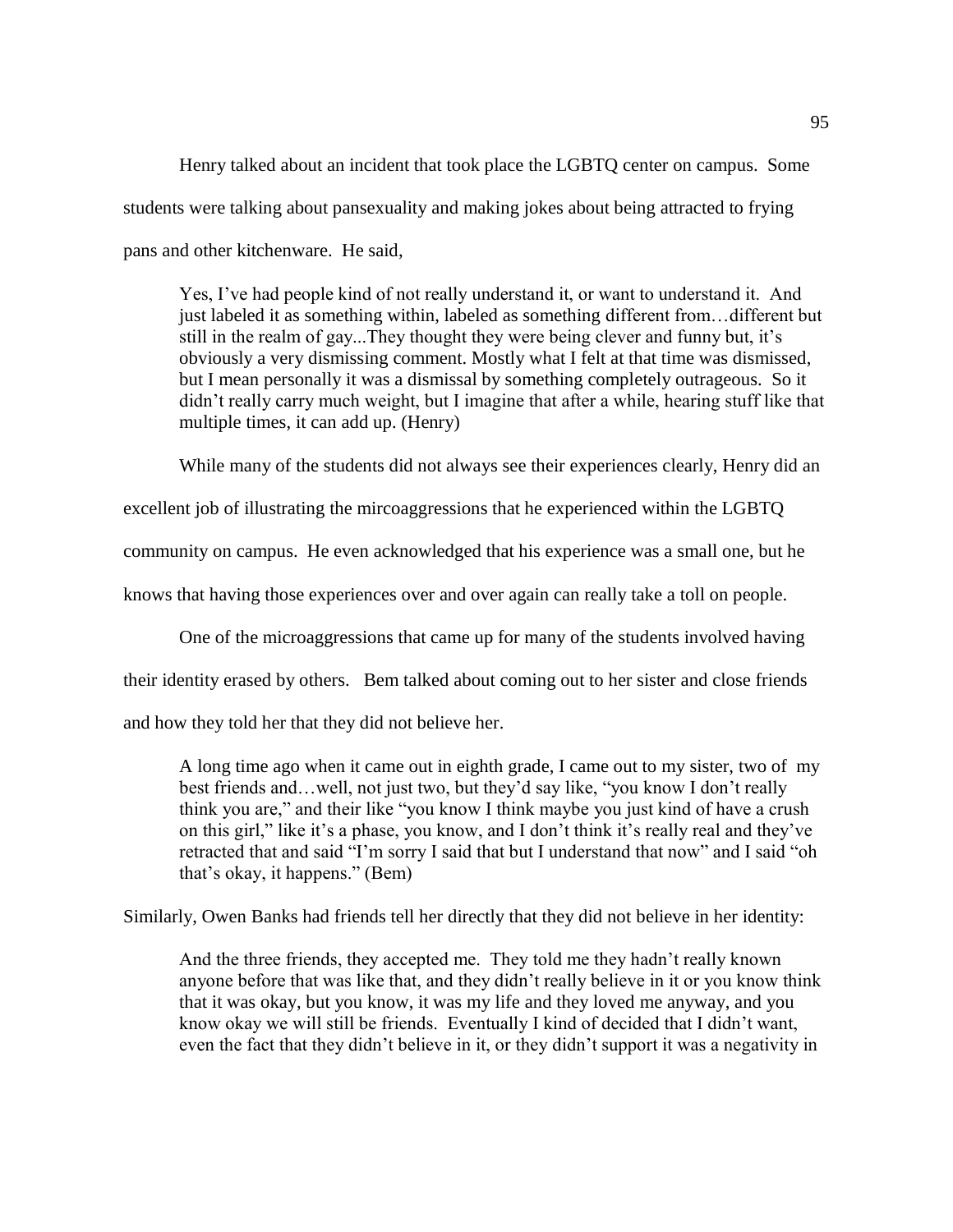my life that I didn't want, and I'm not friends with any of the three of them anymore, so. I mean that's that. (Owen Banks)

Daenery talks about her fears about people trying to erase her identity, and how she saw to see

it actually happen when she transferred institutions:

But with bisexuality, people are like "well, you probably, you know, are just curious, or stuff like that." So I already had like those concerns, and when I came here and I started getting involved in like [LGBTQ Student Organization] and like having nonhetrosexual friends, I kind of see that. (Daenery)

Daenery talked about seeing how the LGBTQ community erases non-monosexual

identities and other students discussed witnessing this as well. Drew talked about how they

felt that only gay and lesbian identities and issues were talked about on campus:

Well I noticed that like bisexual identity is often erased so on campus people usually refer to straight or gay identified persons and not really include bisexual identities or pansexual identities so, umm, (long pause). (Drew)

Henry talked more about biphobia within the LGBTQ community and how painful

that can be for non-monosexual people:

In regards to biphobia, I usually see it more within the community and those are, that's the ones that hurt the most. While the biphobia I experience outside the community is more so a lack of bi or fluid identities existing. But, the type of phobia I experience within the community is more of a, people see it as just a phase and stuff, rather than an identity most of the time. (Henry)

Lorelai talked about how non-monosexual identities are rarely discussed or

acknowledged unless there are non-monosexual people in the room who specifically bring it

up:

I feel like unless me or someone else who identify in those spaces or bring it up, like, "no we're here." And I'm pretty loud about it because I am not afraid to be like "well, like, this is like, how I experiences this in a bisexual way." Cause I think some people are, they are afraid of people like tearing down what their orientation is, and saying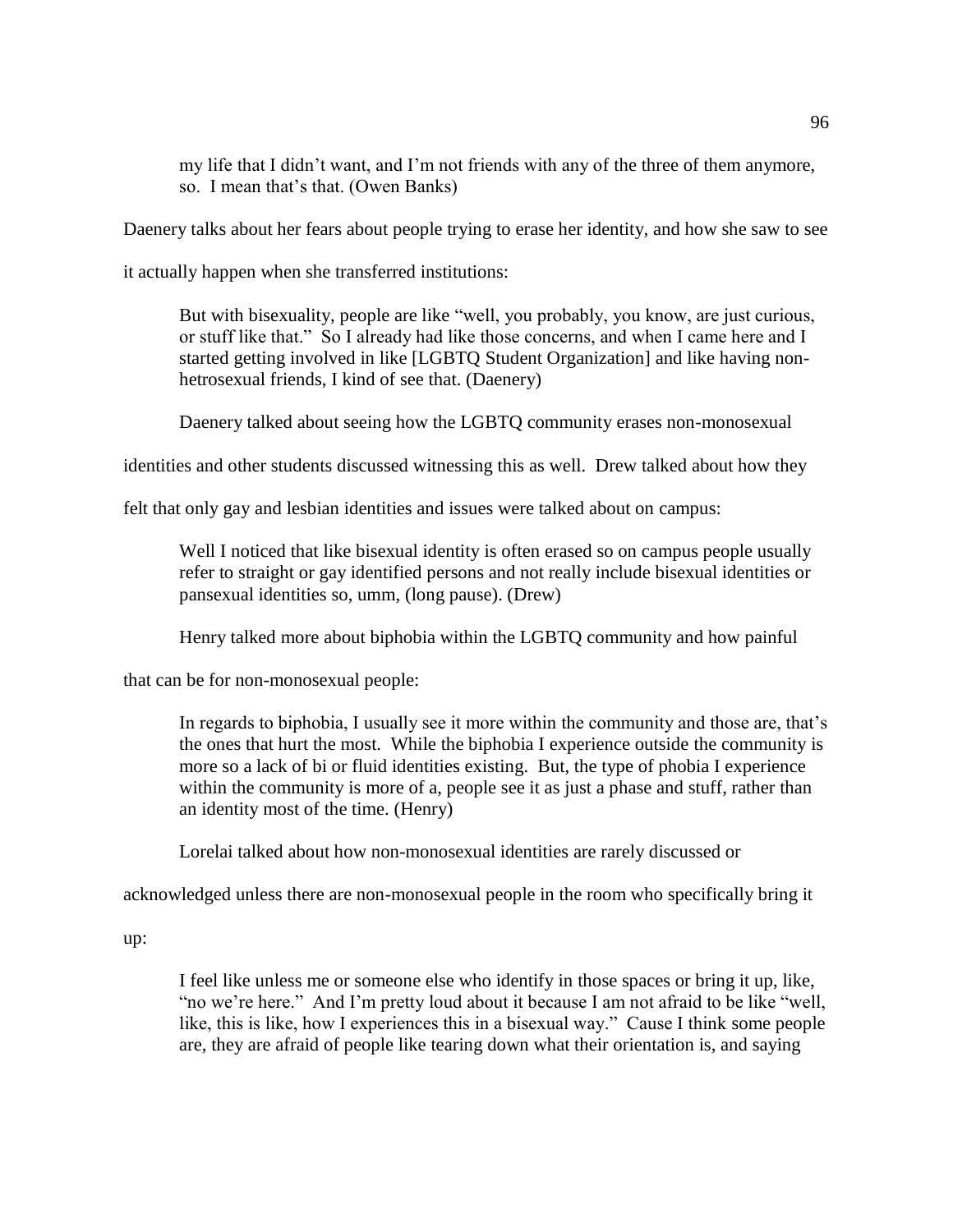like, "why are you even here," which like sucks. I don't know, I just feel like we are really under-represented and under-talked about (is that a thing?). (Lorelai)

She went on to talk about how she felt like it was only brought up as a way to make people feel like that is a safe space for them and not necessarily an inclusive space:

I don't feel like they want to talk about it, but I feel like they want to make me feel safe. Which is good that they want to make me feel safe, it's great, but it's like, you should want to talk about it too, because it's very much a part of our community, like you can't just knock it out, as much I think people want to. (Lorelai)

The student's experiences in this section range from mircoaggressions all the way to bierasure and binegitivity. Henry shared an experience that he had in the GLBT Resource Center on campus that was the perfect example of the micro-aggessions that non-monosexuals experience. He heard his identity being used as a joke or punchline and while it was clear to him that people were less making fun of pansexuality and more making fun of the name itself, it was still creating an environment for him where he felt that his identity was not taken seriously. Other students talked about how they experienced people questioning the validity of their identity as non-monosexual.

Some of the students talked about the most painful experiences they had were instances where other LGBTQ people had either erased their identity or made nonmonosexual identities invisible. Drew talked about how non-monosexual identities are never talked about in LGBTQ spaces and Lorelai pointed out how non-monosexual identities are not just left out of the conversations, they are left out completely by others in LGBTQ community who constantly refer to "gay and lesbian" instead of LGBTQ. For these students, the impact of these experiences have real and lasting negative effects on them as non-monosexual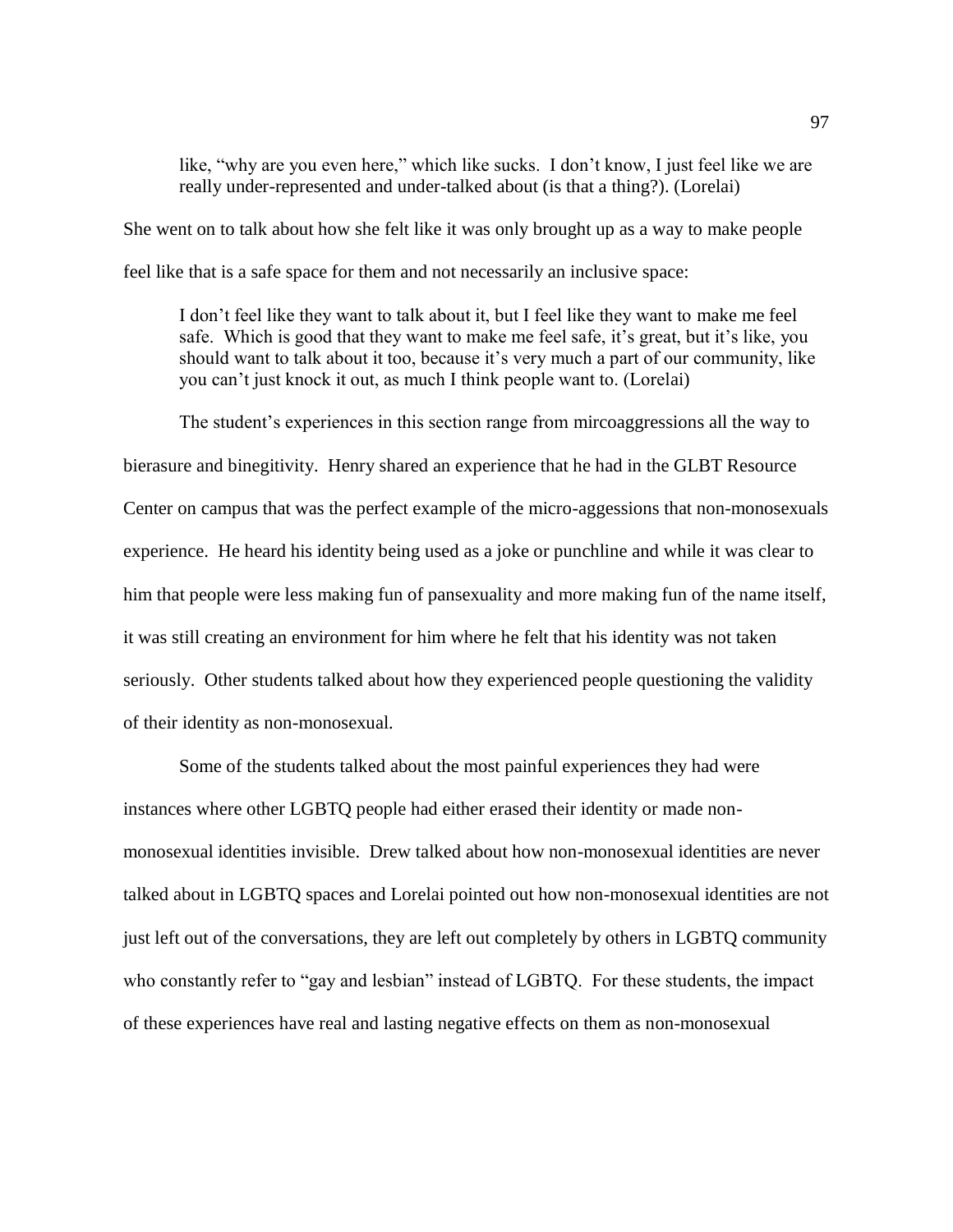identified people such as making them less likely to self-identify as non-monosexual to others.

## **Lack of Education/Understanding**

The other thing that came up consistently with students is the lack of understanding and misinformation that people have when it comes to non-monosexual identities. Many students talked about the stereotypes that people believed were true about non-monosexual identified people. As Lorelai pointed out, "Sometimes people generalize a bit with the bisexual community, and it's kind of degrading." Bem gave an example of how she was automatically assumed to be polyamorous after coming out to someone:

The only instance that I can think of is when I told someone that I was bisexual and I also told them that I had a boyfriend and they were like, "oh so you have a girlfriend to?" And it wasn't really like hateful. It was just ignorant. (Bem)

Bem acknowledged that she knew this came from a lack of understanding around non-

monosexual identities. Waters talked some more about the experience of encountering

misguided people with questions about non-monosexual identities:

Most people have a lot of questions that I find ridiculous and stupid and ignorant, but I answer them because I'd rather you asked the questions and know the real answer then think really stupid ignorant and bigoted things. (Waters)

As she stated here, Waters felt like she needs to educate people about non-monosexual

identities and she welcomed questions from others about her identity. She gave the following

example:

I think coming out to people, they may have more blunt, or more inappropriate questions about bisexuality which could be taken as biphobia, which I recognize as just not having the knowledge to ask the questions that they want to ask in a respectful way, or in an appropriate way. But I think that people just feel, for whatever reason, that bisexual people are just more open to talk about things that are private or that are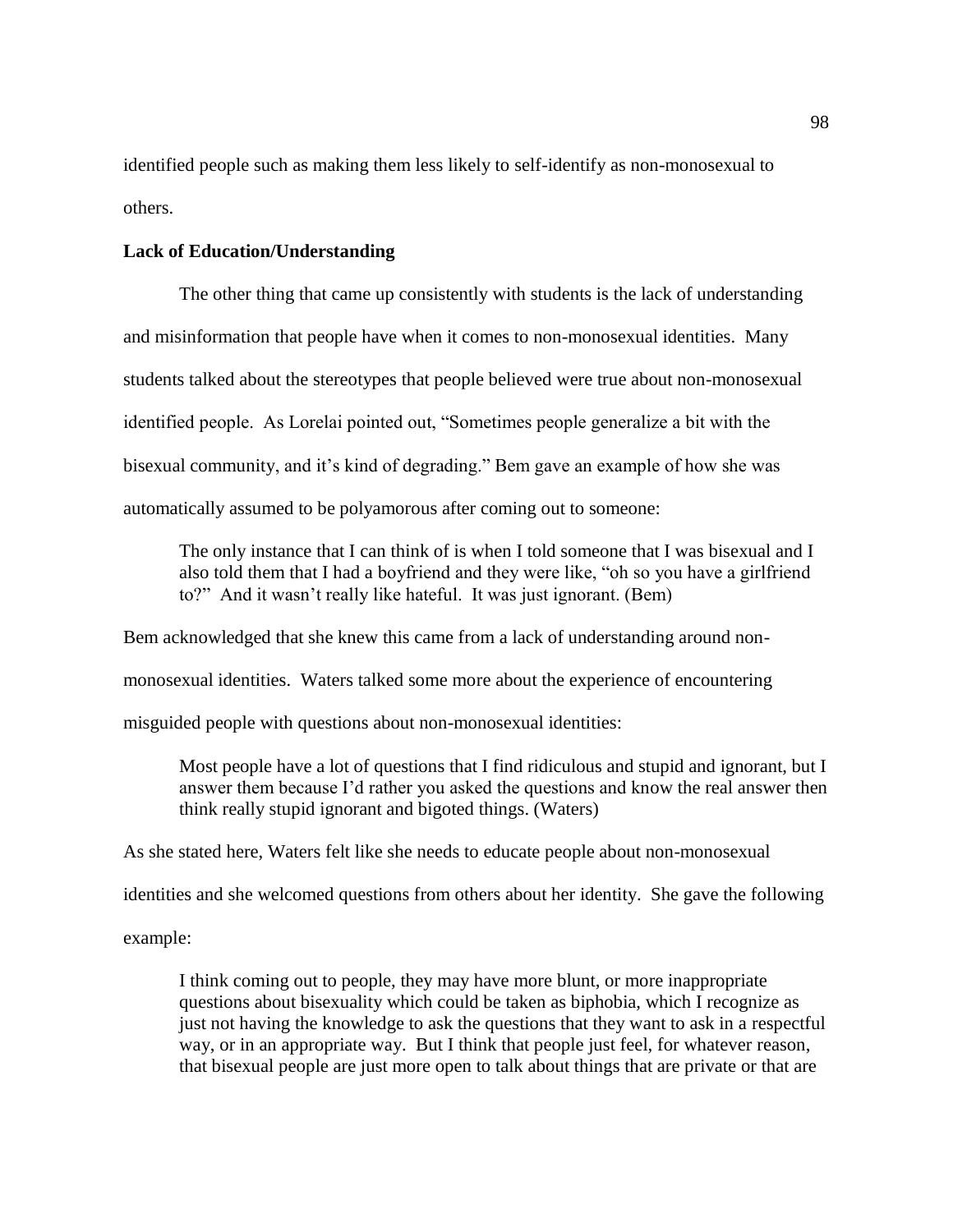personal and so they kind of just ask things upon me coming out, or upon referencing bisexual people that aren't okay. But I don't think, blatant biphobia, I don't think I have experienced that quite yet. I hope I don't, but not yet. (Waters)

Waters talked more about where she encountered the most questions about non-

monosexual identities. When asked if she experienced it more from heterosexual community

or LGBTQ community she stated,

Both! I've experienced it from LGBT people who I think on a day to day basis, their more comfortable or used to interacting with monosexual people. And also I'm entering into a community that's already close knit and comfortable with each other, so the questions that they are asking are, their only point of reference is asking somebody who they are incredibly comfortable with already, so they just kind of like, Well, I mean you are here, so I'm just going to be really comfortable with you too and just ask you something that maybe not everyone would ask somebody that they are just meeting. And then from the hetrosexual community as well, since they have not perhaps met somebody who's openly bisexual, or who's openly LGBT, or they think that they haven't. (Waters)

She went on to talk about how people seemed to think that bisexual people are

hypersexual and open to talking about their identity and sexual experiences to anyone:

For whatever reason bisexuality translates to open, which translates to I'm going to talk to everybody about my private life because stereotypically, apparently, bisexual people are overtly sexual and overtly sexualized. And romantic feeling never really enter the equation and if they do it's always asked in a really vulgar manner that relates to being polyamorous, which is not the same thing. (Waters)

Dianna talked about how she felt like any LGBTQ identity on campus had a difficult

time, but that non-monsexuals had a harder time due to not being understood by the general

population:

I think people who identify as gay or lesbian kind of have it, I don't know to me they kind of have it a little bit easier cause most people know what that means. But any of the other ones, people don't know what it means so you have to explain it. And if you have to explain it, people are less likely to listen to it, or like, you know, it's just kind of that people don't like what they don't know about kind of stigma. (Dianna)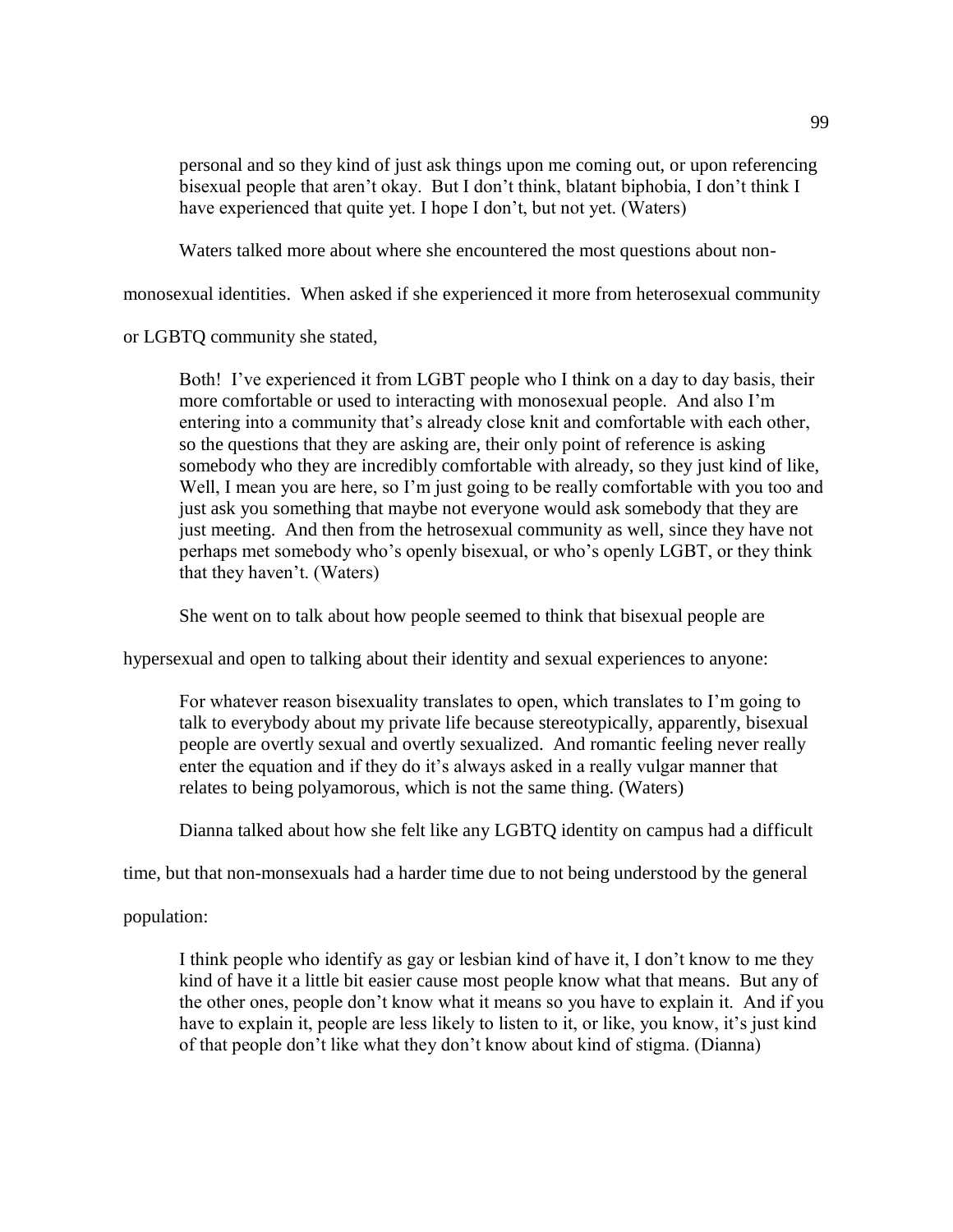Daenery talked about how stereotypes impacted the perception of non-monsexuals and particularly how she encountered people who believed that non-monseuxals were hypersexual and non-monogomous. She told the story of a conversation with guy she was dating who identified as Christian conservative and not okay with LGBT identities. After he made the remarks to her about not being okay with LGBT people, she decided to test him with a question about threesomes knowing she was not interested in actually having one. She asked him the following:

So, would you be okay with having a threesome with me and another girl?" and he was like "yeah, that's fine!" and I was like, that didn't really make sense. (Daenery)

She talked more about navigating dating men and coming out as non-monsexual:

In my experience, they have seen me more as promiscuous, because of that. Like, I'll get questions right after that like, "oh are you looking for a friend with benefits, or stuff like that?" I'm like, no, not really. Or I'll get the threesome question or something like that. (Daenery)

The participants in this section highlighted how much misinformation and lack of understanding there was about non-monosexual identities. Waters really sumed this up when she talked about how it is not biphobia that she experienced from people, it is just a lack of education mixed with a feeling of freedom to ask non-monosexual people very personal things about their behaviors and relationships. Daenery pointed out how she also experienced this phenomena when she was navigating the dating world and particularly with hetrosexual, cisgendered men. There is an automatic assumption made that a bisexual woman is going to be hypersexual and interested in multiple partners. Her example was particularly poignant because the person she was dating at the time had stated that he was not okay with LGBTQ identities, yet he would be okay with having a threesome with her and another female. This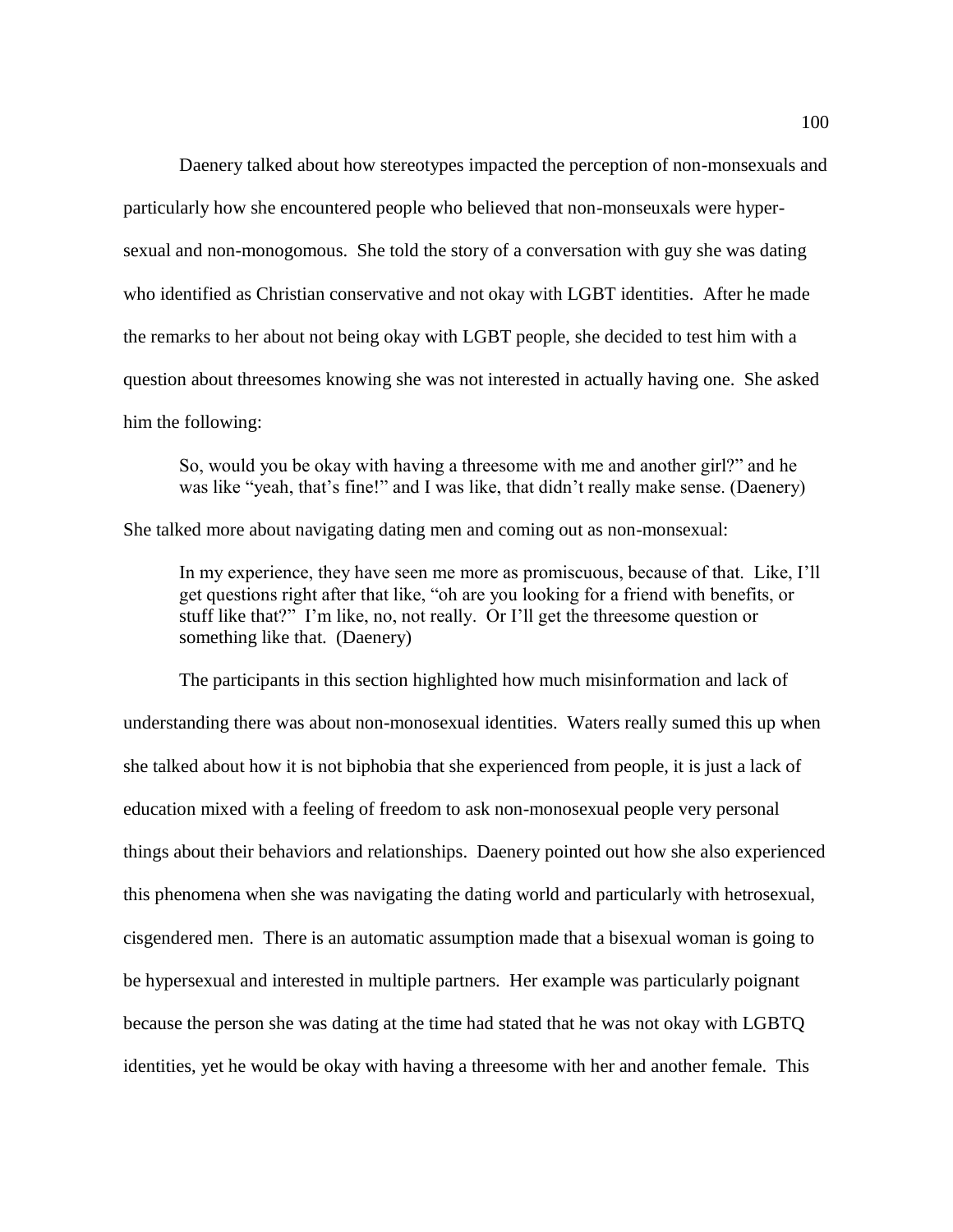highlights just how complicated it is for non-monosexual students to navigate all

relationships, and in particular dating with potential romantic partners.

# **Assumed Heterosexual**

Some of the student participants spoke to the invisible nature of non-nonsexual

identities. They talked about how they are assumed to be heterosexual by both the

heterosexual community and the LGBTQ community and what that felt like for them. One

student, Bem, talked about being a student leader in the largest LGBTQ organization and not

being seen as a member of the LGBTQ community:

I wonder about that sometimes because people have assumed that I'm straight and I don't really go out partying with everyone else when they do because I don't really like going to [local LGBTQ nightclub] so I feel I would just stay at home and hang out with my boyfriend and I feel like people just think that like I don't know that I wasn't as gay as they were because of the way that dress or the way that I look or who I'm hanging out with or who I'm dating so it's kind of weird sometimes. But I try to be out and proud about who I am and supporting the organization you know. (Bem)

Henry talked about how people had essentially erased his identity:

Yes, I've had people kind of not really understand it, or want to understand it. And just labeled it as something within, labeled as something different from…different but still in the realm of gay. (Henry)

Bem talked about what it was like to be bisexual identified and in a relationship with a

cisgender, straight male. She talked about having heterosexual privilege, but at the same time

she highlighted the struggle of not being seen as non-monosexual:

...that I feel like being in a heterosexual relationship while having a bisexual identity is sort of like a blessing and a curse at the same time, because you know, I can skate by with straight privilege and but it's also very upsetting to always be assumed to be straight just cause I am with a man. But I try to use it to my advantage if I can. (Bem)

I can't think of one specifically when I've come out to people, but I know I think at least two people have said oh that's [Bem] she straight (laughs). But like, oh you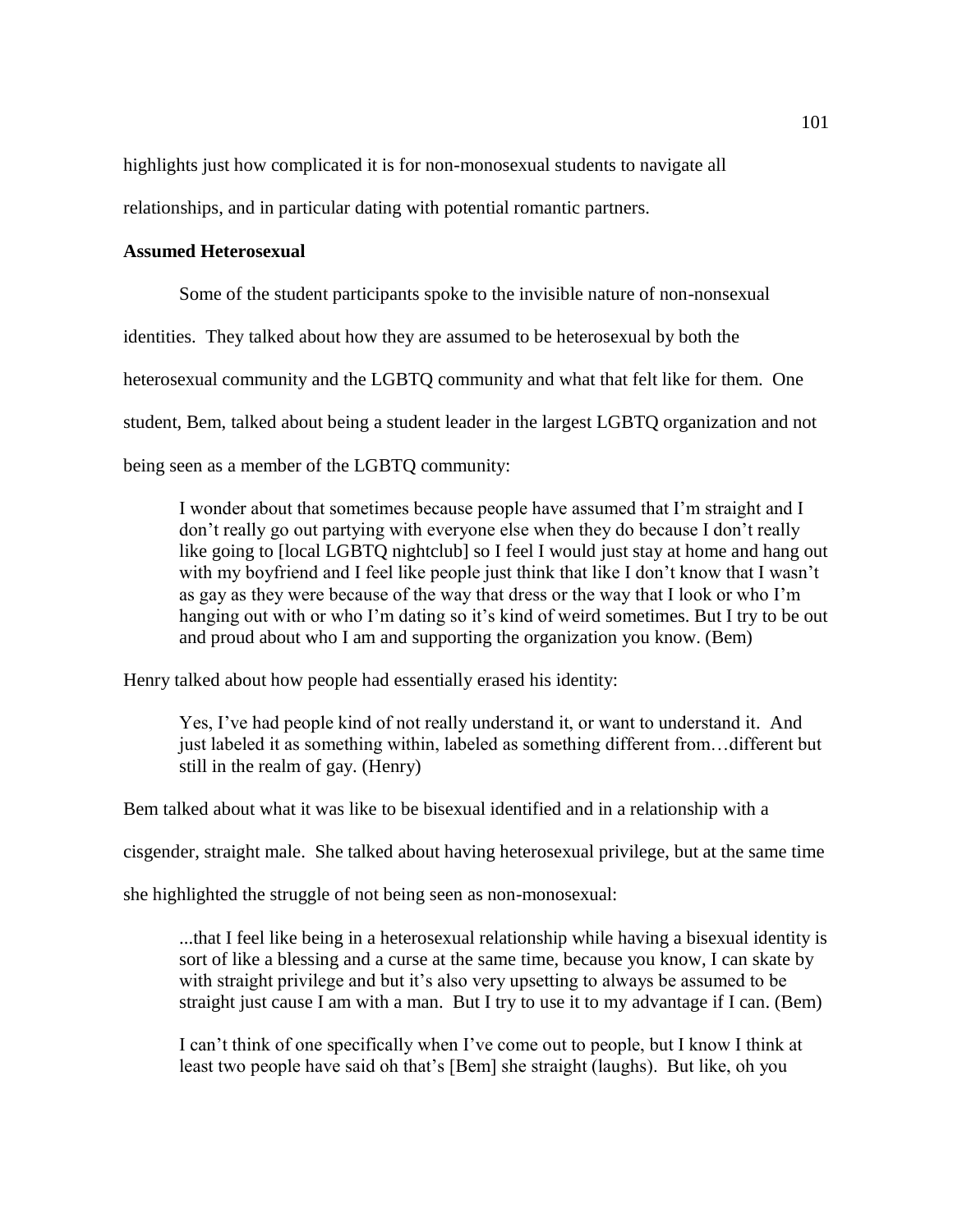know she's got a… I just, like she's got a boyfriend she must be straight, and I asked one of my friends in the community here one time what he thought like when he first met me because I don't feel like I look like your stereotypical lesbian, you know, and I've got a boyfriend so what did you think? [Friend's response] "I thought you're just one of those white girl allies who's like, "yeah I love the gay community". (Bem)

Lorelai talked about the struggle to identify as non-monosexual when she felt like she

was constantly questioned by others:

…Sometimes it's really hard to identify as bisexual because there are so many parts of the community that want you to identify with a monosexual, because they just, there are so many questions, "well, like are you really gay?" So many times you want to say, "yes, I am!" and then it's automatically assumed you're a lesbian and it's like I'm not, but you just have to start wondering well if I'm more attracted to feminine characteristics, does that mean I'm a lesbian? What does this even mean? And then you get in your head and then you start thinking, well maybe I am a lesbian, but then you start thinking, well this isn't my identity, this is how I feel, but everybody else tells me to feel a different way. I think it's interesting to be in this community because as much as it's a great place to be, the LGBT community can be very harmful to some identities. They don't always accept everything as much as they should, or I would like them too. (Lorelai)

Lorelai discussed how as a non-monosexual identified person she struggled to maintain her

identity in the face of intense and consistent questioning and messaging from others about her

sexual orientation.

## **Experiences in LGBTQ Student Organizations**

I asked the students to talk more directly about their experiences in in the LGBTQ student organizations on campus. There were two LGBTQ undergraduate organizations on campus. [LGBTQ Student Organization] was the oldest and largest organization and [LGBTQ QPOC Student Organization] was the smaller, newer organization. [LGBTQ Student Organization] was a more general social organization and [LGBTQ QPOC Student Organization] was a discussion based organization that focused on racial and social justice.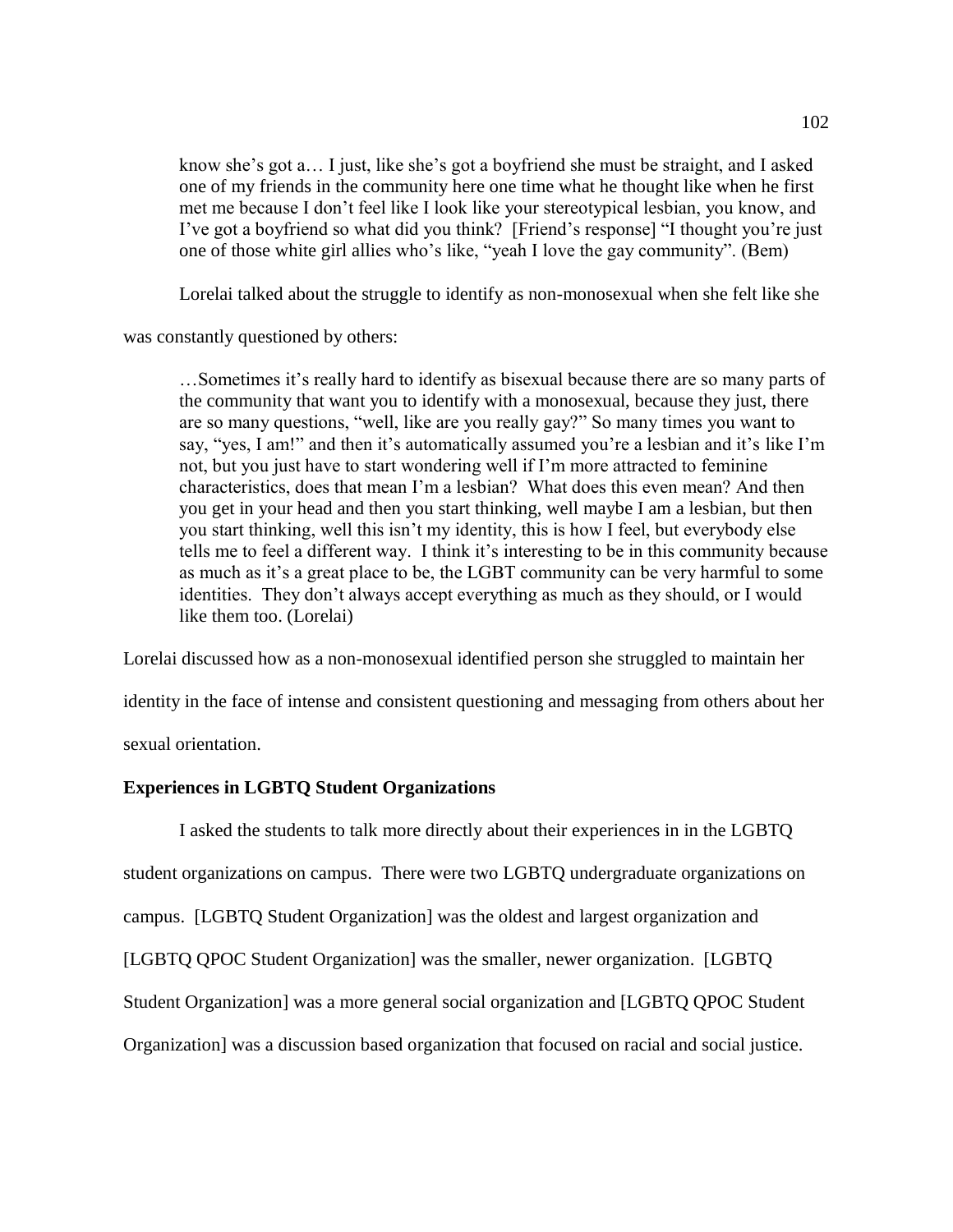While there was some overlap in the attendance and participation by students in both

organizations, many other students choose to attend one organizational meeting or the other.

Of the participants in this study, 6 of the 10 students had some experience with one of the

LGBTQ student organizations on campus. I asked students to talk about their experiences

participating in these student organizations and if they were able to find community and/or

support as non-monosexual within these organizations.

There were a couple of students that found an immediate community within [LGBTQ

Student Organization] and felt that they were understood as non-monosexual. Henry stated,

I was in [LGBTQ Student Organization] for the first good portion of my underclassmen years here. And as I made friends within the community here, I just kind of found my way and continued having those friendships and stuff. (Henry)

Klavi talked about [LGBTQ Student Organization] being very open for her as non-

monosexual:

[LGBTQ Student Organization] as far as I'm concerned is very, very open with all of that kind of…like they're not, you know, they're not biased against non-monosexual stuff from what I have seen so far. I don't feel like that's a problem and I'm really happy about that because I've read lots of stories and you know, yay! I don't have to go through that. As far as…I don't think I've experienced any actively bi-phobic community or anything, I've just read about it a lot. So all the spaces I've been in so far have been really good. (Klavi)

Not all students felt that both organizations had the same level of support and

understanding of non-monosexual identities. Drew spoke to this in their experiences in both

organizations and why they ultimately chose to participate exclusively in [LGBTQ QPOC

Student Organization]:

I'm involved, I used to be involved with [LGBTQ Student Organization], but then I gravitated towards [LGBTQ QPOC Student Organization] which one of my good friends founded a few years ago. I feel like I can be openly bi and accepted amongst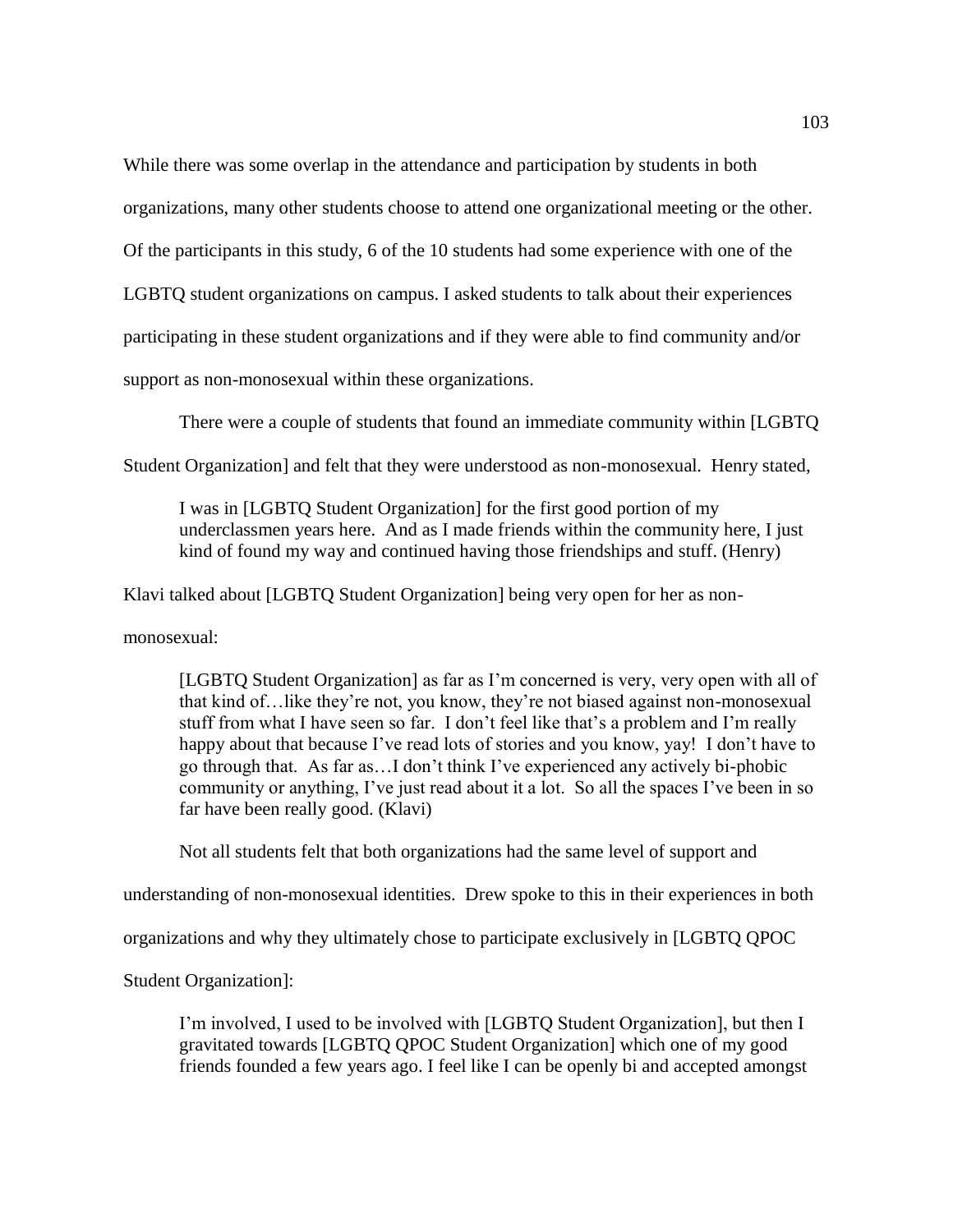those people versus my previous experiences with the [LGBTQ Student Organization]. I used to identify as pansexual, so when I would express my experiences as a pansexual person I feel like it wasn't really being considered because it wasn't the gay or lesbian identified experience. So, that's one of the reasons why I'm kind of more involved with [LGBTQ QPOC Student Organization] versus [LGBTQ Student Organization]. (Drew)

Drew went into more depth about the reasons why [LGBTQ QPOC Student Organization]

seemed to be a better fit for them:

I feel more free to talk about my experiences as a bi person of color and talk about how these intersecting identities matter, why they should, why we shouldn't ignore race or we shouldn't ignore sexual orientation. I feel like [LGBTQ QPOC Student Organization] is the space where we can embrace all our identities versus just focusing on sexual orientation or gender identity. (Drew)

Waters also self-identified as a bisexual person of color, but she did not find the same

sense of community and understanding from [LGBTQ QPOC Student Organization] that

Drew talked about. Waters also talked about how she had to step away from [LGBTQ QPOC

Student Organization] because she felt like it was just too much for her to handle that the

moment. She talked about being active in the LGBT Resource Center, [LGBTQ Student

Organization], Speakers Bureau programs and [LGBTQ QPOC Student Organization]. She

chose to distance herself from [LGBTQ QPOC Student Organization] as a form of self-care.

She said,

… I just had an overload of queer. I was, I am in the GLBT Resource Center all the time and then I'm in, all my friends are a part of the LGBTQ community so those issues come up quite a lot. And then I wanted to be a part of a social organization, so I stayed with [LGBTQ Student Organization]. And then [LGBTQ QPOC Student Organization] was kind of like the straw that broke the camel's back. Like it was just too much, it was an overload of information and an overload of community and I needed to be able to step back and say, no, I don't really want to be a part of this particular organization. Just because it intersects with everything and it wasn't in my opinion, a necessary thing in my life cause it was just kind of like, whoa, I can't deal with this. This is just like too much. It's an overload of queer. (Waters)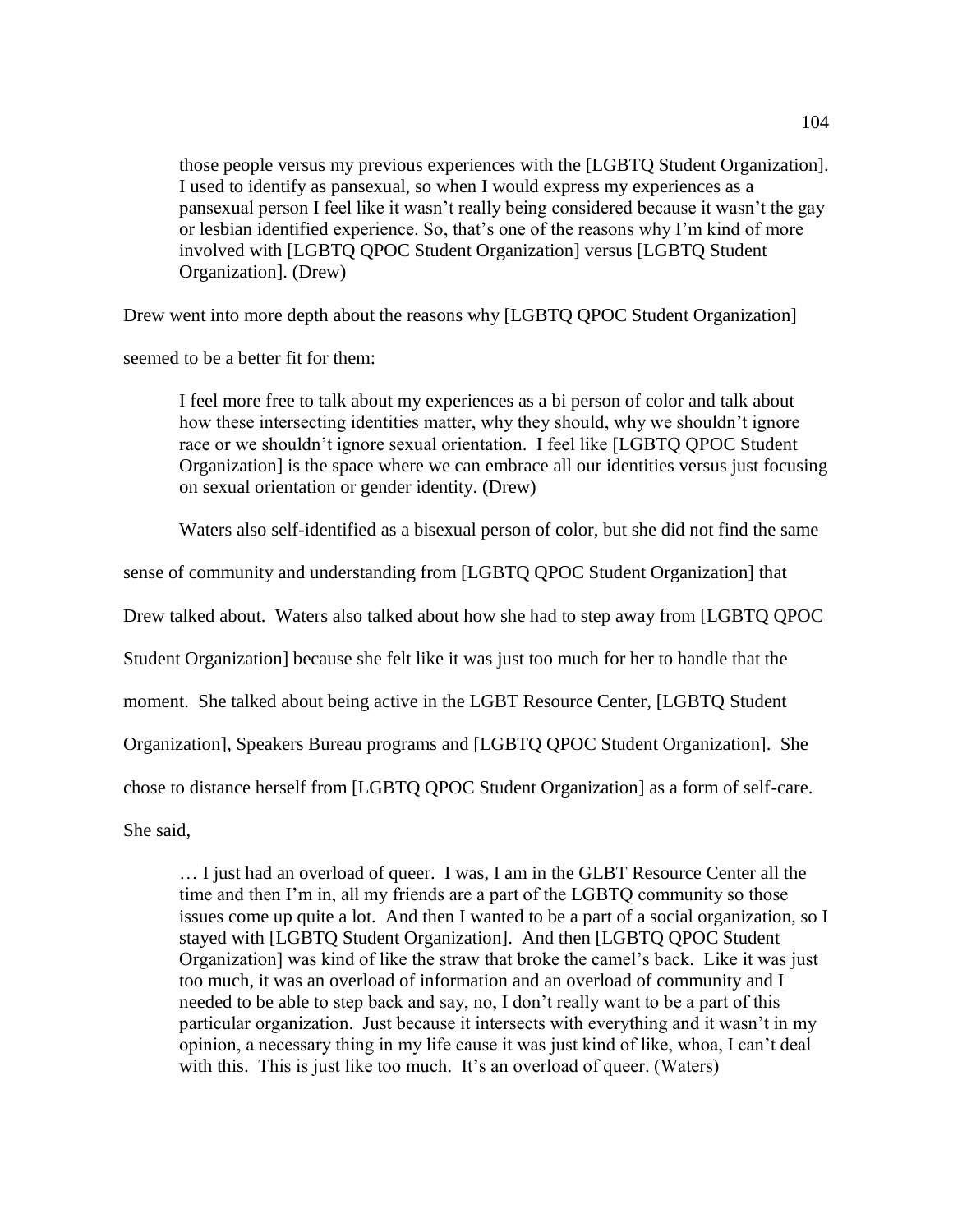Some students talked about the struggle to attend student organization meetings given their academic commitments, student life commitments and/or work commitments. Lorelei talked about how she could not make it to most meetings and that she really was upset when she had to miss the one meeting that focused on non-monosexual identities.

I was really sad, I actually missed, there was one meeting, like fall (questioning timeframe outloud to self)…last spring, about bisexual, I think it was like bisexual awareness? I don't know if it's in the spring, but whenever bisexual awareness month is, but it was during that time and there was some bisexual meeting which was great and I wasn't in there for that, which was really sad. But, there was one meeting, but out of having a meeting every week and there being one meeting focused on it. I don't know? I feel like, in my relation, it's kind of like Native American history month, where like from Native American's it's like, "well, every month is white people month." Except for like the few, but then it's like, "well we get one month, well why do you get one month?" We never have a white month, that's because you always have white month. It's kind of like that with the LGBT community, you'll always have a meeting, why do we only have one month? (Lorelai)

The participants had a wide variety of experiences while participating in the LGBTQ student organizations on campus. While some of the students felt their identities as nonmonosexual were non-issues for them in these spaces, others seemed to feel that they were not understood or seen for their full spectrum of identities beyond just sexual orientation. Other participants talked about how they did not feel that the organizations where biphobic, but that they did feel concerned that non-monosexual identities were only talked about within the organizations if someone brought it up and advocated for their own identity or if it was near Celebrate Bisexuality Day.

Drew spoke about how she felt that she was not always understood as a nonmonosexual person of color in [LGBTQ student organization], but she did feel that within [LGBTQ POC student organization]. However, Waters felt that [LGBTQ POC student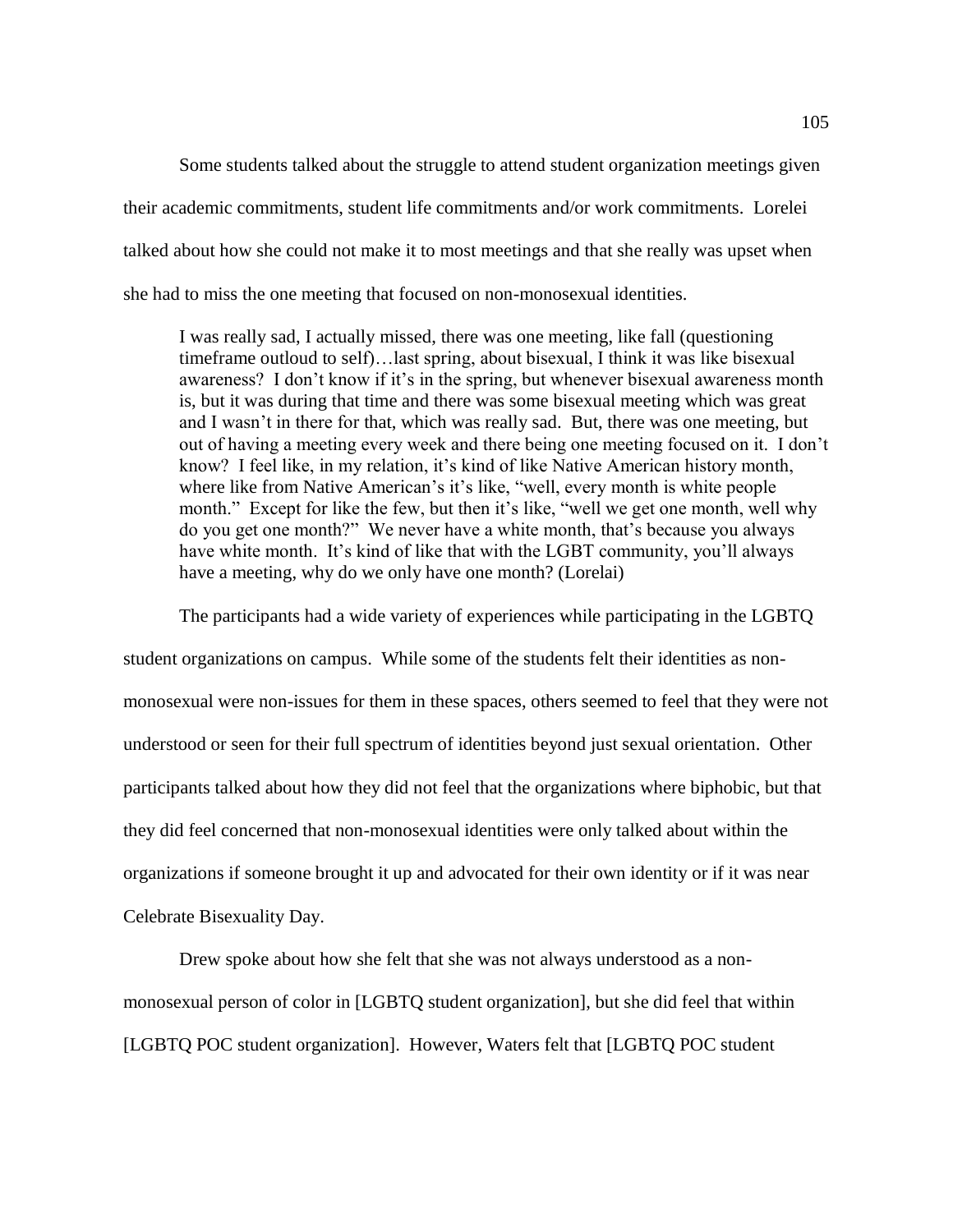organization] was not a space that she felt comfortable as a non-monosexual person of color.

The difference in the student experience varied based upon the identity that was most salient

for the student at the time. Drew was exploring her identity as a multiracial person and

Waters was excited to be somewhere that was supportive of her identity as non-monosexual.

# **Dating**

Several students mentioned how difficult it was to date as a non-monosexual identified person. Many of the students had stories about how they had been treated differently and negatively after coming out as non-monosexual to people. Waters talked about how she felt lesbian identified women reacted to her coming out to them as bisexual:

I may like somebody who is a lesbian or who doesn't identify as bisexual but identifies as strictly monosexual related to females. And that becomes difficult, because their view of bisexual people might be that you are incapable of being in a relationship with them, of or that by somehow liking you they're connected with men and they don't want that. And it becomes really disheartening and you don't know up until that point. Cause they are fine being friends with you, or being friends with me, but it's when I want to date them that it becomes a problem. Because they're like, "well, I would never date a bisexual person because XYZ and even if XYZ are totally false. It becomes a problem because then I don't want to necessarily become friends with them because it feels like they don't really accept me. (Waters)

Waters focused on her struggles as a bisexual cisgendered woman coming out to

lesbians. Henry talked more about what it is like for him as a pansexual man when attempting

to date both men and women. He said,

But the only difficulties that I have mainly is when it comes to attraction and finding a partner within the queer community. That's when a whole different realm of stereotypes, logic, and just various other qualities come out and things of that sort. For example, I've had men who have not wanted to pursue a further relationship with me strictly because I was also attracted to females. And the other side of that, I've had females who just, who expressed confusion and not really homophobia, they're hesitant to enter into a relationship with me because of my fluid identity. (Henry)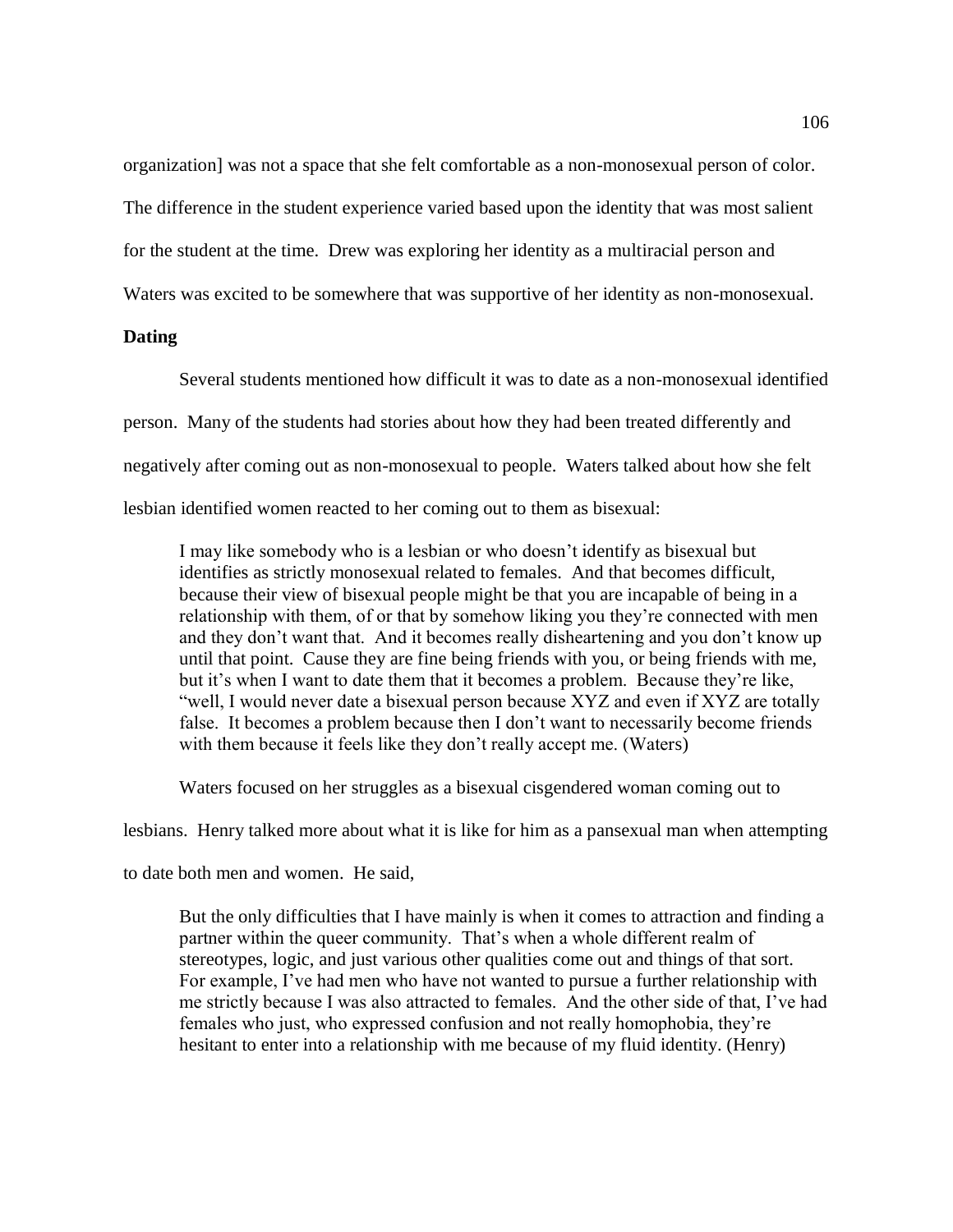Lorelai talked more about not being seen as potential dating material by others within the LGBTQ community due to her identity. She also pointed out how stereotypes that exist about non-monosexual identities are persistent and the main deterrents of LGBTQ people from pursuing any type of relationship with non-monosexual identified people.

…When I started looking into dating someone that's when I usually experience the problems of like, like it will go great and then we are like "let's go on a date," and then they will be like, "Oh so you are?" And I'll be like, I'm bisexual and they will be like, "Oh, J.K.[just kidding]" I don't understand, this was going so well, although it may just be me. But it usually is like, it will be going great until I mention I'm bisexual and then the conversation will end, it will just be completely different and I'm like, you know it's not like I'm polyamorous, and I understand that would be a different story, because many people don't want multiple people in a relationship. I don't, but I respect if you do. And I think, even within the LGBT community that tries to be inclusive, it can still be very exclusive when they hear bisexual. It's very, like, oh you could leave me for a man. I think they've dealt with that so much, of like having that problem that they're like, "well, let me just steer away, cause I'd rather just save a problem." So, it's a little bit annoying within this campus to try to date people, but just outright people will tell me my identity isn't true. Not within the LGBT community, I haven't been caught in a lot of that. It's just been when I'm trying to date people. (Lorelai)

Henry talked about being confronted with people's lack of understanding of non-

monosexual identities and their belief in the persistent stereotypes of non-monosexual people.

I've had a, cause as soon as the topic of my fluid identity comes up it just kind of puts a switch of, oh that's not really what I'm looking for in somebody. And then I've had direct comments of them feeling it would be too hard for them to keep my interest because of my fluid identity. When personally it's just like "well, I'm attracted to you at this point, so what does my fluid identity really have to do with it? (Henry)

Henry highlighted the frustration of having to convince people that he is not going to

cheat on them. Similarly, Lorelai gives some direct examples of how this persistent

stereotype of non-monosexual people being incapable of monogamy has come up over and

over in her attempts to date lesbian women.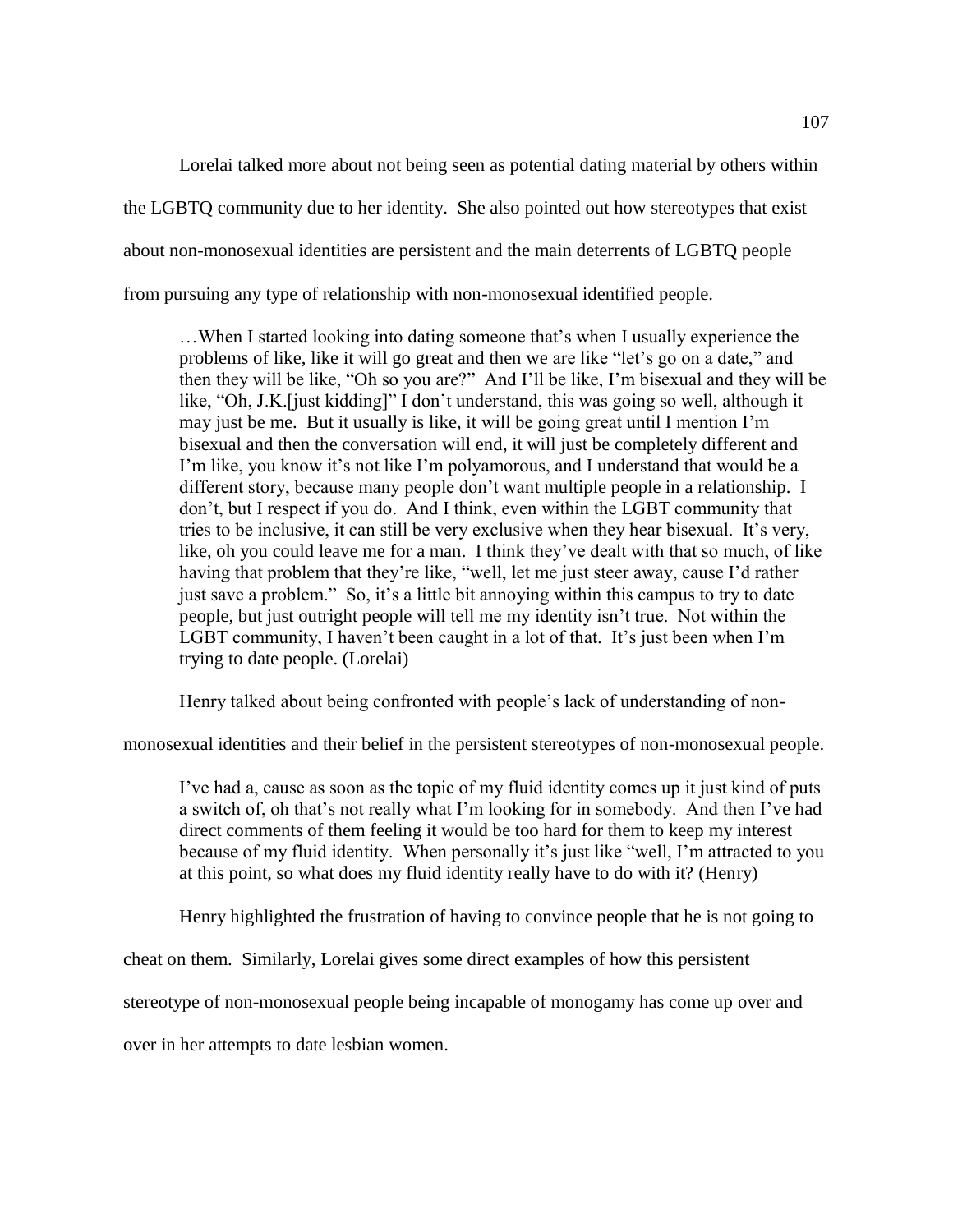I've gotten mad and been like, cause like it will be going great and then I'll say it and they will be like, "Oh well I can't really make it." By like the third time that's happened, I was like, "can you not really make it or are you not allowing my identity to have like a real purpose?' And they've been like, "whoa!" and I'm like, okay, be honest, is that why you're not pursuing this? And I've had one person say, "yeah, that just makes me nervous. I respect you, but that makes me too nervous and I would be very jealous and uncomfortable dating and I don't find that healthy in a relationship." And I understand that to a point, but like I'm very much a person that if I want to date you then I want to date you and that's the story. And so I don't think, and I think that can be true in lesbian relationships and gay relationship and it's very easy to understand. But when you add a bisexual component to it, then it's like "no, not true." (Lorelai)

Many of the participants in this research discussed how difficult it was to date and be out as non-monosexual. There was a persistent message from others that being nonmonosexual was a deal breaker in the dating world. The students talked about how once they were out to potential dates, the story changed from I want to pursue this to excuses as to why it would not work out. Lorelai spoke about how she even started to confront people about it and only one person actually confessed that they had been interested until they found out that she was non-monosexual. There was a persistent message that non-monosexual people cannot be monogamous and would most likely cheat on you with someone of the opposite gender. Even when participants countered with the fact that they were not interested in a polyamorous relationship, potential partners still felt uneasy with pursuing that relationship. Of the participants who were actually actively dating, all of them talked about how difficult it was navigating dating while non-monosexual.

#### **Supportive Spaces for Non-monosexuals**

One of the questions I wanted to know from the students who participated in this research was where they were finding support and a sense of community as non-monosexual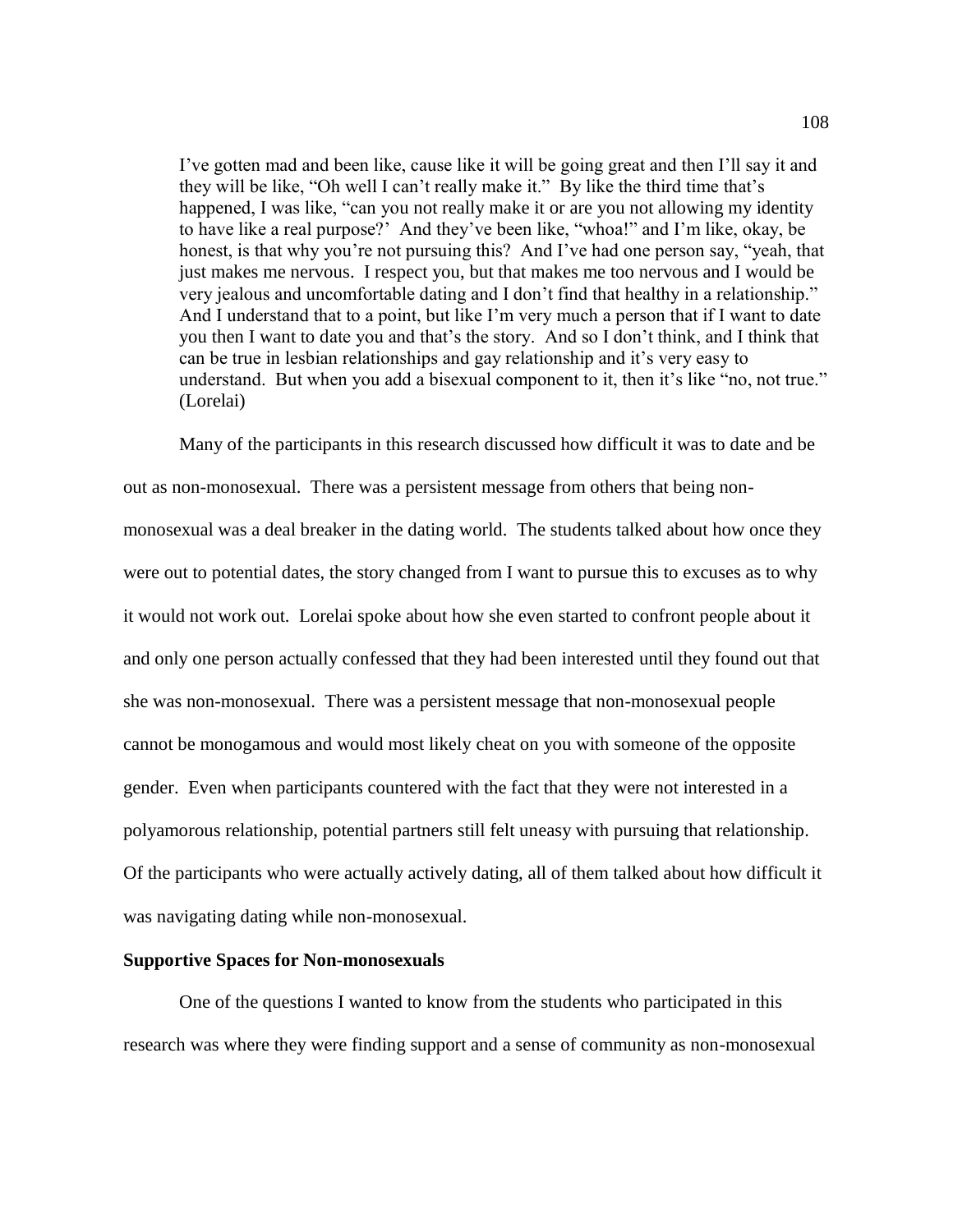students. Were there places on campus or resources that they were accessing that seem to be inclusive and supportive of their identities? Were there resources or organizations that they had found that catered to non-monosexual identified students or their needs?

Waters talked about why she felt like she needed to seek out spaces and community that were welcoming to her and to her identity as non-monosexual. She said,

So, I, as a bisexual person, I wanted to be around people who had a better understanding of bisexuality. So I accessed the GLBT Resource Center for the purpose of finding a community among LGBT people, but also among bisexual identified people as well. And then I also went to, I am a part of [LGBTQ STUDENT ORGANIZATION]. And for a short while I was a part of [LGBTQ QPOC Student Organization] and I pretty much for all the same reasons: I wanted friends and I wanted a community where I would be able to talk about situations and concerns among the community without having to provide a dictionary definition for every single thing we were talking about. (Waters)

For Waters, it was important that she not only found a community of LGBTQ people, but she

specifically wanted to find a community where she did not have to explain or educate others

about her identity.

Drew addressed these questions by mostly talking about the LGBTQ organizations on

campus, but they were also the only student who mentioned the support they felt from their

academic department.

I guess in the student organizations, and the GLBT Resource Center, the political science department; because I study political science, you know it's nice to do my work and talk with colleagues about things not related to research every once in a while and the majority of them are pretty accepting of non-monosexual identities and that's super awesome. (Drew)

Bem also specifically called out the organizations and the resource center on campus,

but she also felt like she was able to get support through her experience in the residence halls

and her experience in the extended orientation program.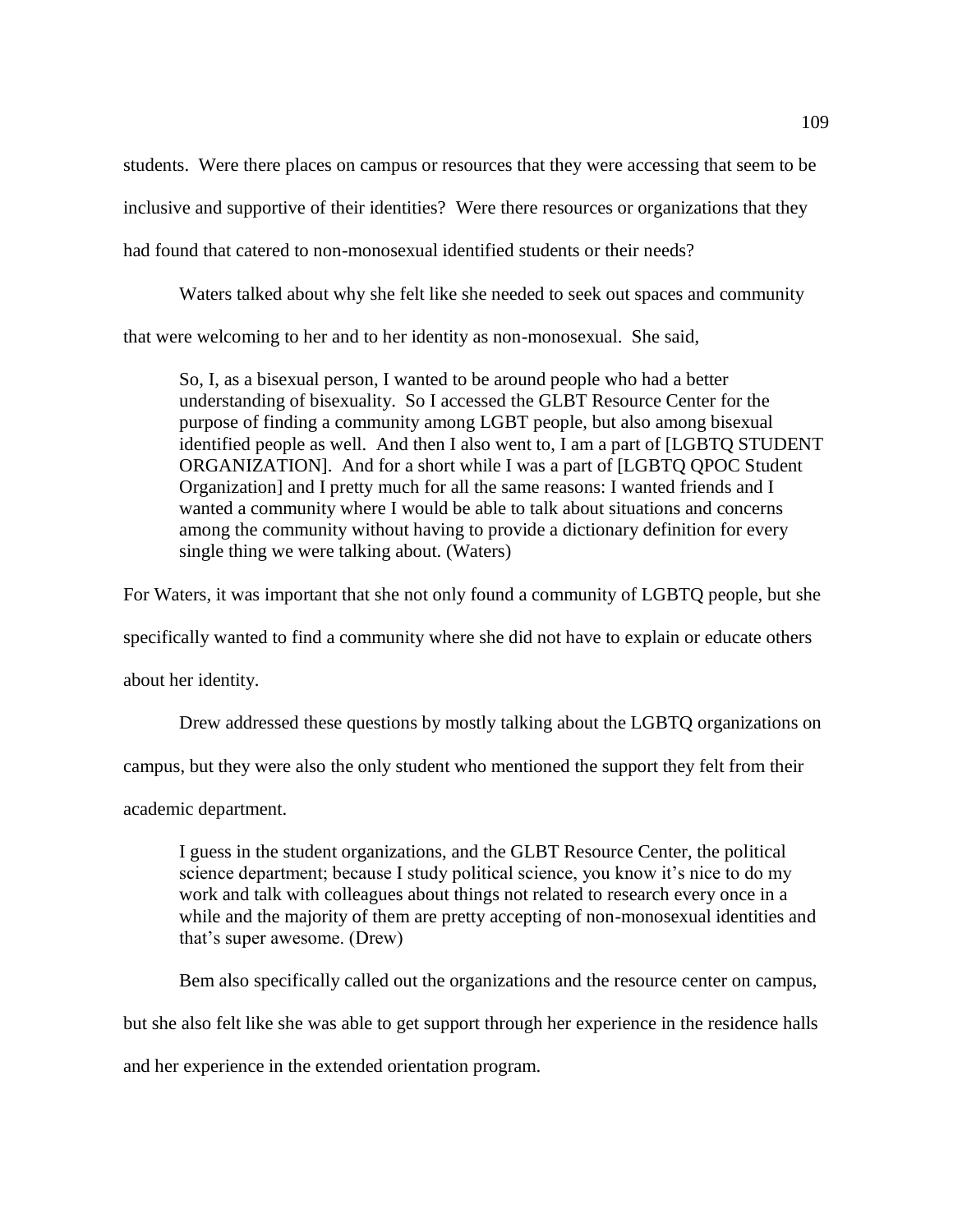And I feel like my first year living in the dorms, that was very supportive. I feel like a lot of the RA's are [ally trained] and try to be accepting and I saw that at [Extended Orientation Program] too when people would say, "I'm an [school mascot] and I'm …whatever" It's like we're all different, but we are all [school mascot] and I feel like that is the kind of [school mascot] spirit that they were trying to convey. (Bem)

Some of the participants did not participate in the student organizations for various reasons and therefore had to find community in other places. Daenery's schedule did not allow for her to attend student organization meetings, so she talked about finding support in other places. "Really, the only place I can think of to really find resources, that would be here at the GLBT Resource Center and then just through individuals like [Advisor] and people who just kind of work at [institution] in like this area." (Daenery)

There were four students that had come out while utilizing non-LGBTQ related services on campus. Henry talked about his experiences with coming out outside of LGBTQ identified spaces on campus. Henry and Lorelai are the only students to mention coming out while accessing wellness services, such as counseling and health services.

I've come out at student counseling services, health services I think with my physician, res life, my RA knew and stuff like that. Mainly as it comes up, services pertaining to my life, the only one coincidently that I didn't, I never felt comfortable talking to, or coming out was actually my psychiatrist and that was actually an odd story. (Henry)

Henry did not choose to elaborate on the reasons he did not feel comfortable coming out to his psychiatrist, but he was out to his therapist on campus. He had also discussed how he was always out as queer or not heterosexual, but he did not always feel comfortable trying to explain his identity as pansexual.

…Unless I know that they've been ally trained or have some sort of indication that they're okay with the community, I have to first cross the barrier of identifying within the GLBT community and then I feel like adding on a whole other layer of my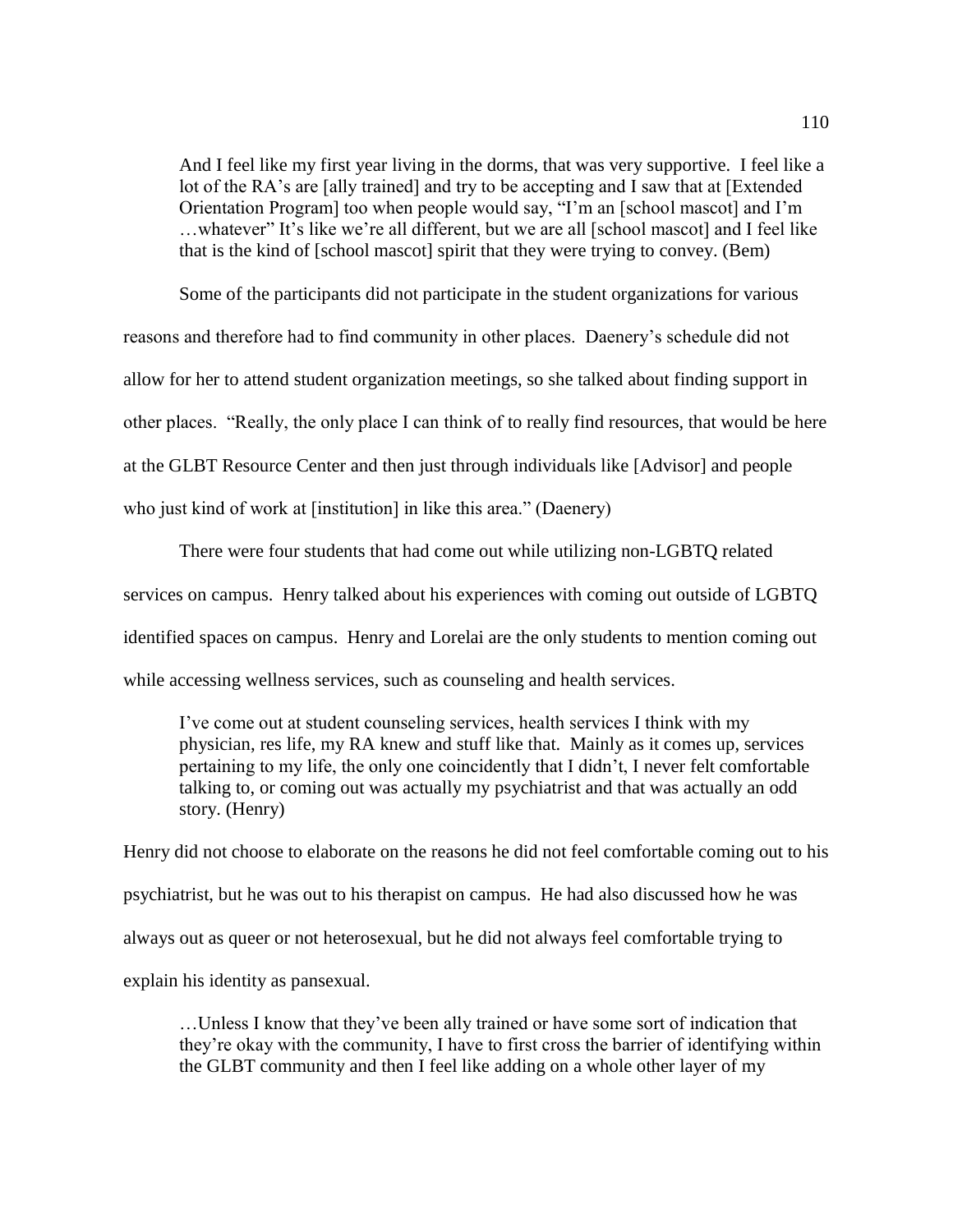fluidity, that makes it much more challenging. Including my student counseling services, sometimes a lot of my counseling has been particularly break ups with my male partners, because those are the ones I have the most trouble talking to others about and I find a lot of help in student counseling services with an open environment and open counseling session. But whenever I have to add in some information about my female attractions, at first I'm met with some internal hesitation. (Henry)

I asked Henry to elaborate on that hesitation he has about being out specifically as non-

monosexual when accessing services. He described it this way,

It's a, I feel like most of the hesitation comes from just already having to deal with something and then having to deal with something and then having to go the process of education somebody about myself, to then get help about myself and that's usually a challenge and it's something that I've had to particularly when receiving resources, try to read between the lines of getting resources that are readily available and then tailoring them to my personal identity. (Henry)

Drew also talked about accessing counseling services while on campus. They already

had some hesitation accessing counseling services and then to add both gender and sexuality

made them very nervous about what kind of experience they were going to have. Drew said,

When I considered counseling, I was really hesitant about the whole concept of counseling and I wanted to make sure that I had a therapist who wasn't…who is going to understand a few aspects of me and resonate with a few identities, so I'm really happy that I have like a trans therapist who, whenever I explain the frustrations from biphobia and transphobia, he really understands where I'm coming from in a way because it's similar to what he may experience and so I feel like the student counseling services does the great job in pairing people with really awesome counselors who can help them with certain issues. (Drew)

Lorelai also talked about being out while accessing health services. She told a story

that pointed out that being out as non-monosexual while accessing services does not always

mean just having to educate practitioners on identity terminology, it can also mean receiving

extra and unnecessary services due to a lack of awareness of non-monosexual identities and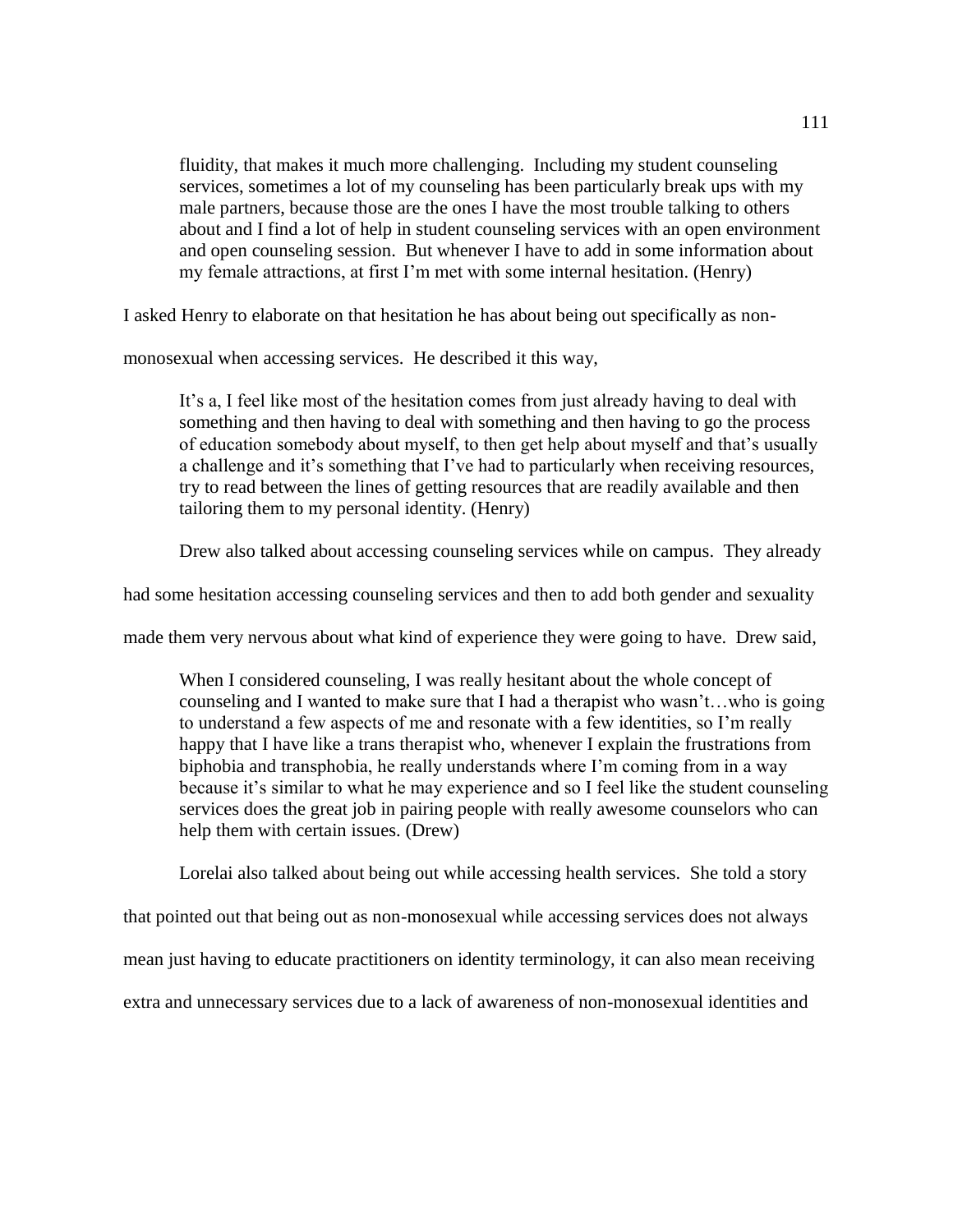the subsequent reliance on stereotypes such as non-monsexuals being hyper sexual and non-

monogamous. Lorelai stated,

"I've had to be out on doctor's appointments before, cause they've asked me if I'm in a relationship and I said yes, I'm in a relationship with a female and then automatically started talking about STD's and I was there because my foot hurt, I was like, I don't think this is what causes foot pain. (Laughter) Pretty sure that's not what causes foot pain." (Lorelai)

One student, Klavi, self-identified as having a disability and she discussed her

experiences utilizing disability services on campus.

I have a disability and when I was doing my paperwork with disability services at the beginning of the year is was like, list organizations that you've been to and since like I know my disability counselor and I saw the ally placard outside of her door and I was like sweet and I put [LGBTQ Student Organization] and then she was like, like when she was reading it over and she was like, "that was brave of you to write that down." And I was like, "thanks" you know, it was really nice. I think that was like the only time. You know she was like, if you ever feel like you need to talk about anything you can, and I was just like, yay, counselors. (Klavi)

Klavi's example shows how having a signifier that a person or a particular place, such as an

office, is open and affirming to LGBTQ students can make a direct difference for them. Klavi

was able to find someone who could understand the importance of both her identities and she

could talk about them in tandem instead of having to compartmentalize them depending on

the services she was accessing.

Dianna talked specifically about how having a visible statement that someone was an

ally and had gone through training on how to work with the community was a very powerful

statement to her. She said,

I mean to me, if I see that someone's an [trained] ally, it makes me a little more willing to talk to them, cause it's like, oh you may not be, like by the definition of ally, like they may not be gay or bisexual or anything, they may be heterosexual, but at least they, you know I assume they feel the same way about me that, it's okay to feel,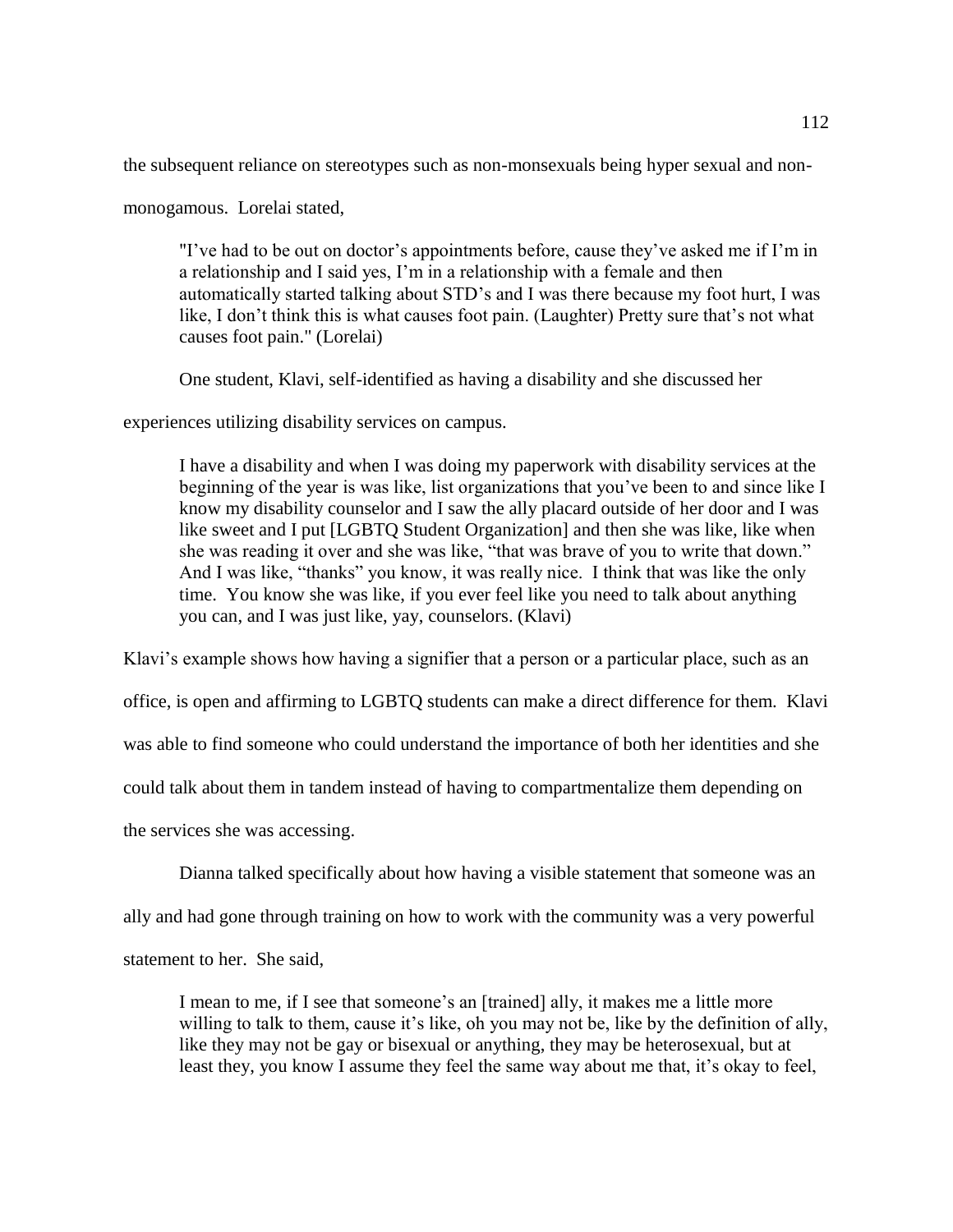it's okay to be a different sexual orientation and it still makes you a human being and that sort of thing. (Dianna)

For many of the students, finding supportive resources and spaces was a leap of faith on their part. They did not always know that they were going to be met with support or kindness, but they chose to be out in these spaces anyway. Most were met with support and encouragement, but some were met with confusion and a lack of support. Some of the participants in this section talked about the support they received when accessing departments and services on campus. For some of the participants, they were not out in these spaces, but they talked about how there were clear signs that they would be welcome as LGBTQ in that space.

Lorelai touched on the idea that LGBTQ identities are seen as unclean, even by health care providers. She talked about being given unnecessary STI testing due to mentioning her current relationship status. Henry talked about how he felt comfortable being out as LGBTQ when accessing counseling services, but he was not comfortable coming out as nonmonosexual. For him, he did not want to have to educate people at the same time he was seeking support services from them.

Other participants spoke to the power of visible markers that someone was LGBTQ friendly. Klavi's decided to be out while accessing disability services solely because she saw the ally placecard and she felt that it was okay to be out in that space. Dianna also talked about how much of a difference it made for her in seeking student employment to see the ally placecard and know that if she was to be out in that space, it would be okay.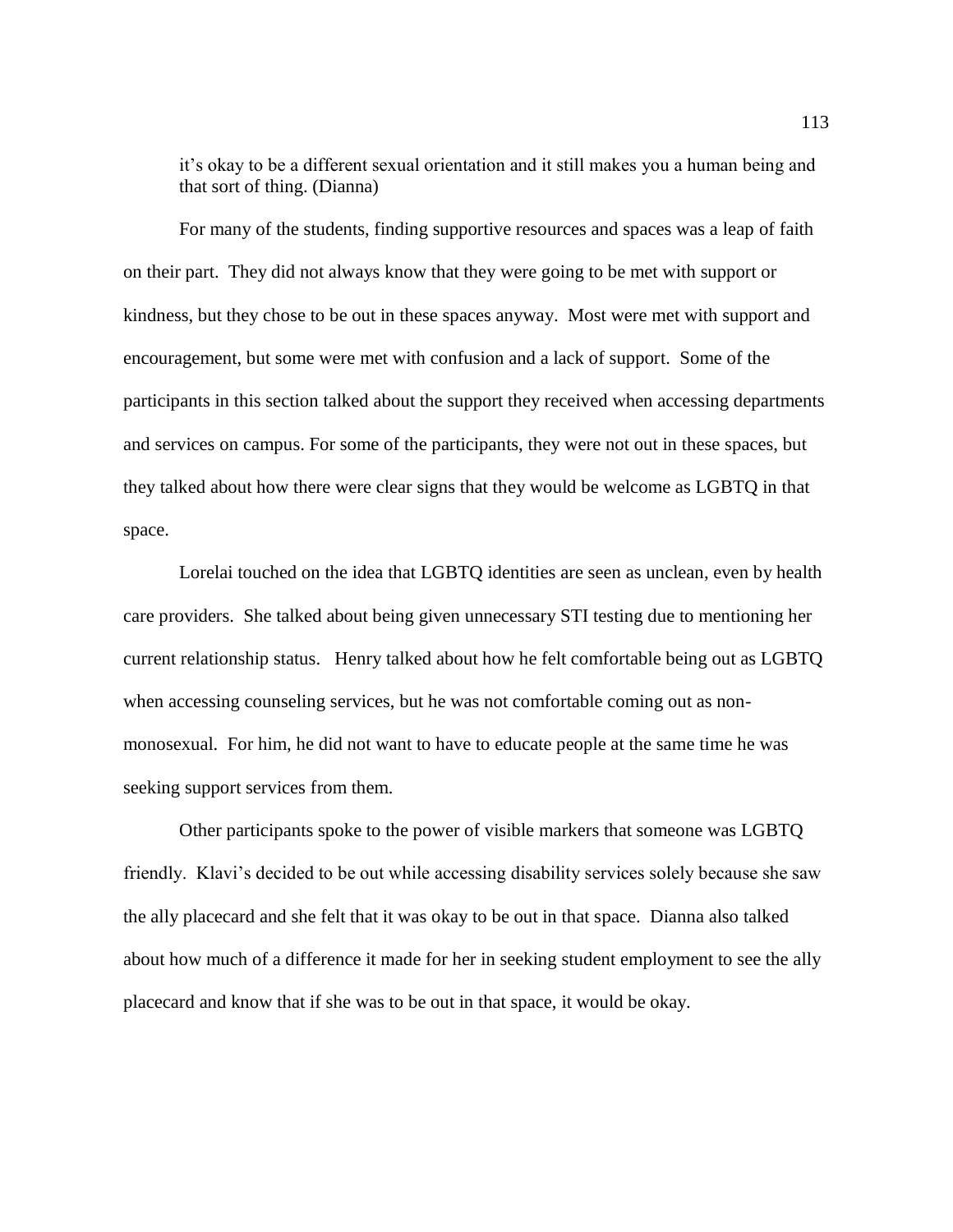## **Finding Support Online**

As discussed earlier, many of the students talked about finding support and community online. For some students, this was just about finding information about their identities, but for other students, this was really about finding a sense of community as nonmonosexual. Three of the students talked about using the internet to find more information about their identities. Lorelai told a story of researching bisexuality online, "I was just like, what does this mean and google responded with a bunch of Christian websites and then an awesome website, I think it was PFLAG and it was like, "what to do if your child is bisexual." I was like, "what TO do?"

Owen Banks talked more about finding information about non-monosexual identities through doing research online. She said,

Tumblr (laughter), honestly, has been a god-send and I've learned so much from that website which is ridiculous given some of the content that on it, but at the same time there's such a variety. And also, like just having heard the words pansexual and stuff, I've just googled and tried to find resources...Especially like you said, not a lot of people understand components that go into sexuality, so I feel like I haven't seen, I've gotten most of that information off the internet. I haven't seen a lot of pamphlets or whatever. (Owen Banks)

Klavi also talked about researching non-monosexual identities online. I asked her where she goes to find more information about identities. She said, "Mostly through Tumblr and mostly through a BiNet USA, through (long pause), that's pretty much it. Yeah…Oh through reddit too." She also talked about finding a community of bisexual identified people online that she had been able to connect with around identity.

I have a lot of internet friends who identify as bisexual and have had some conversations with them about it, but not very many, cause it's not really something that we talk about a lot. For me it's mostly the posts that are directed at like everyone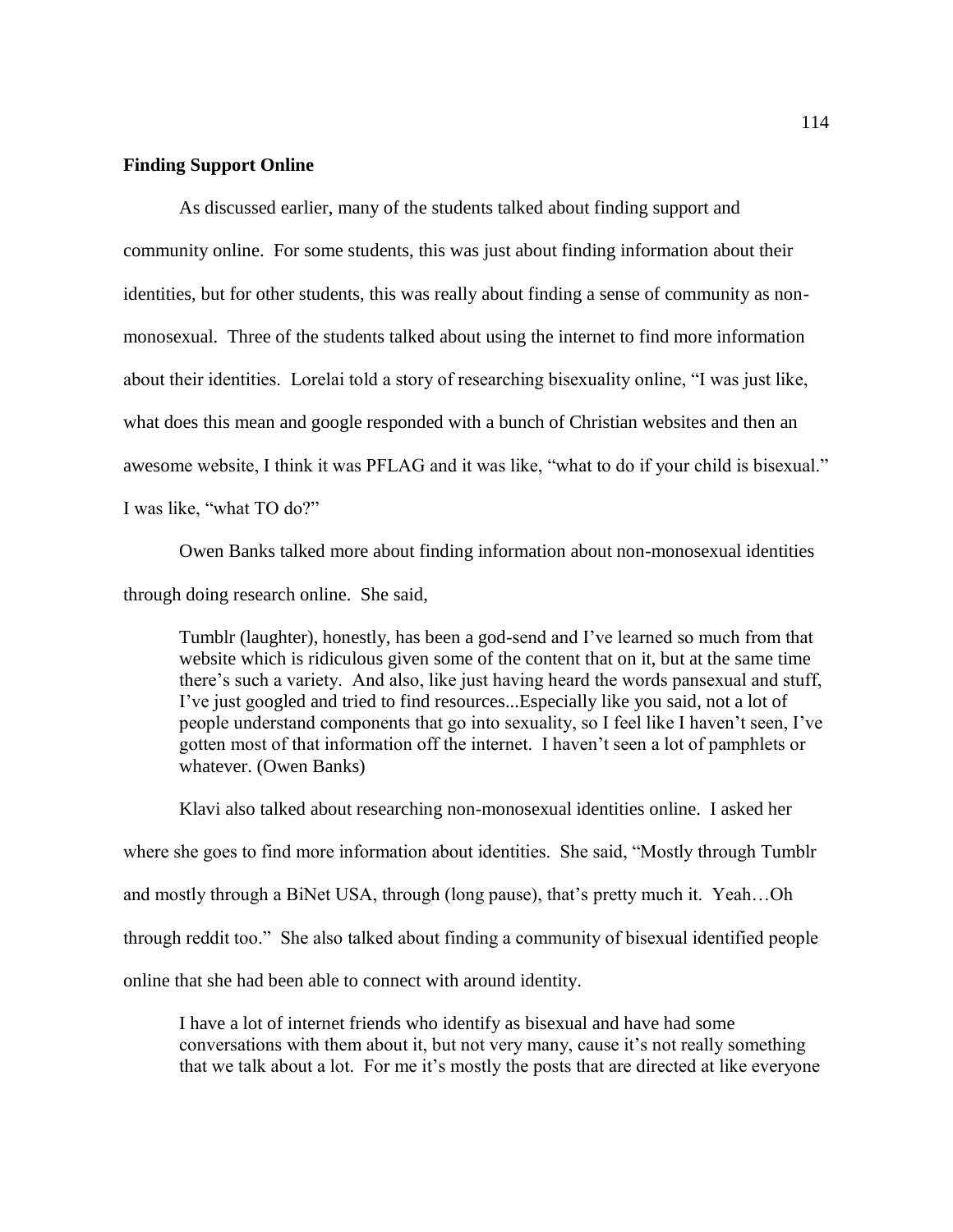and they get like hundreds of thousands of posts or whatever. What I do see it a lot of objections towards biphobia and invisibility and I understand that, and it's very heavily focused on that cause Tumblr's general culture is dissatisfaction with, like social activism. You know when you have activism you are always dissatisfied with something. That's what it is. It's mostly through the posts, mostly. (Klavi)

Across the board, the students in this study were utilizing the internet in order to access both information about non-monosexual community and as well as others who identified similarly to themselves. Lorelai talked about accessing google in order to read more about non-monosexual identities, but both Klavi and Owen Banks discussed their use of Tumblr as a way to find out more information about the community and access others who identified as non-monosexual.

## **What Do Non-monosexual Students Need**

While the students discussed their experiences as non-monosexual and their experiences on campus as non-monosexual, many of them also touched on areas where they felt as if they needed support, understanding and resources. I wanted to find out if the students had specific needs as non-monosexual on a college campus. I asked them very direct questions about what programs, services, and resources they felt they needed as nonmonosexual. Many students struggled to come up with answers to these questions. The ones that did had responses that fell into four categories: non-monosexual exclusive spaces, nonmonosexual inclusive spaces, educational programs, and mentorship.

**Non-monosexual exclusive spaces.** Three of the 10 students talked about having spaces that were primarily for non-monosexual identified people. Waters talked about having an organization or group that was an exclusive space for non-monosexual people: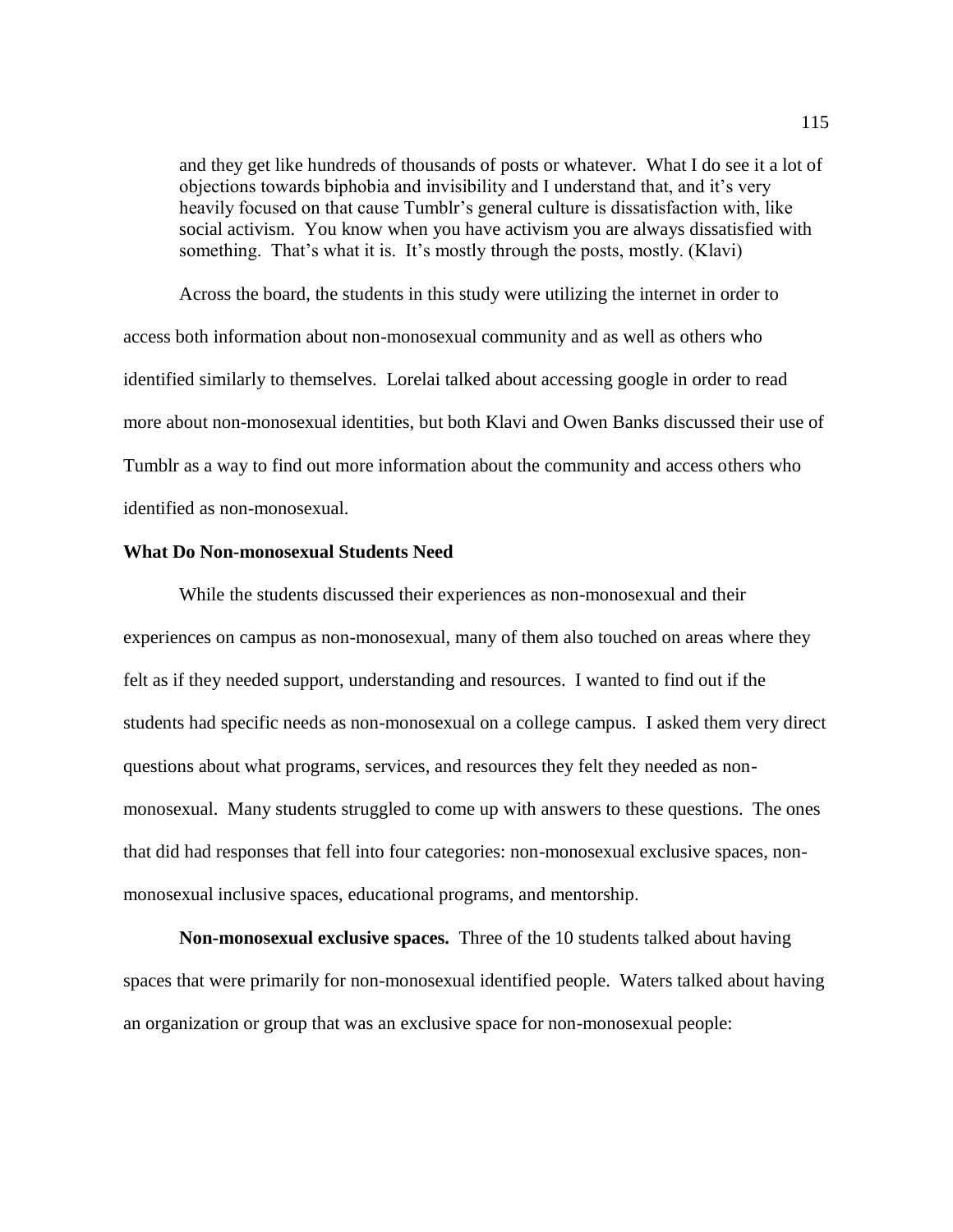...maybe a bisexual group, or a non-monosexual group, or some kind of service oriented club or group. Not that I think you should have a bisexual group, or a nonmonosexual group, cause really that just sounds like you're bashing everybody else, but something that's inclusive without being prejudice would be my whole point. (Waters)

On three separate occasions, Waters talked about the importance of having non-monosexual

spaces. At the same time she talked about how she felt that having non-monosexual spaces

were something that would look bad to others in the community and she would not want to

make others feel excluded. She was clearly expressing a need and desire for non-monosexual

community, but she also had a deep sense of trepidation that continually came up in her

discussions about exclusive spaces. She wanted the space, but she did not want to do

something that she felt might distance her from her LGBTQ peers.

Daenery also talked about having a separate space for non-monosexuals in the form of

a support group. She said,

…It's different from being gay or being lesbian because we have our own set of hardships that aren't necessarily related or relevant to monosexual identified individuals. So, it would be cool to have like, what's the word, like a group that gets together and talks about stuff like that. I think that would be really interesting...But, a support group, that's the word! I think it would be really cool to have a support group for bisexual or pansexual or fluid-sexual, if that's a thing. (Daenery)

Klavi talked about the idea of a support group or community meeting online. She

talked about the importance of connecting with others who shared her particular identity. She

said,

A while ago, I don't remember what website it was, hosted a google + conference call and it was about six-7 students who identified as non-monosexual and they were all in college and they were talking about what it's like to be bisexual on campus. And a lot of them were, they were talking about, I don't really remember what they were talking about because I was kind of sleepy when I watched it, but it's just like that connecting with other people who you know are like you. That's kind of like the most important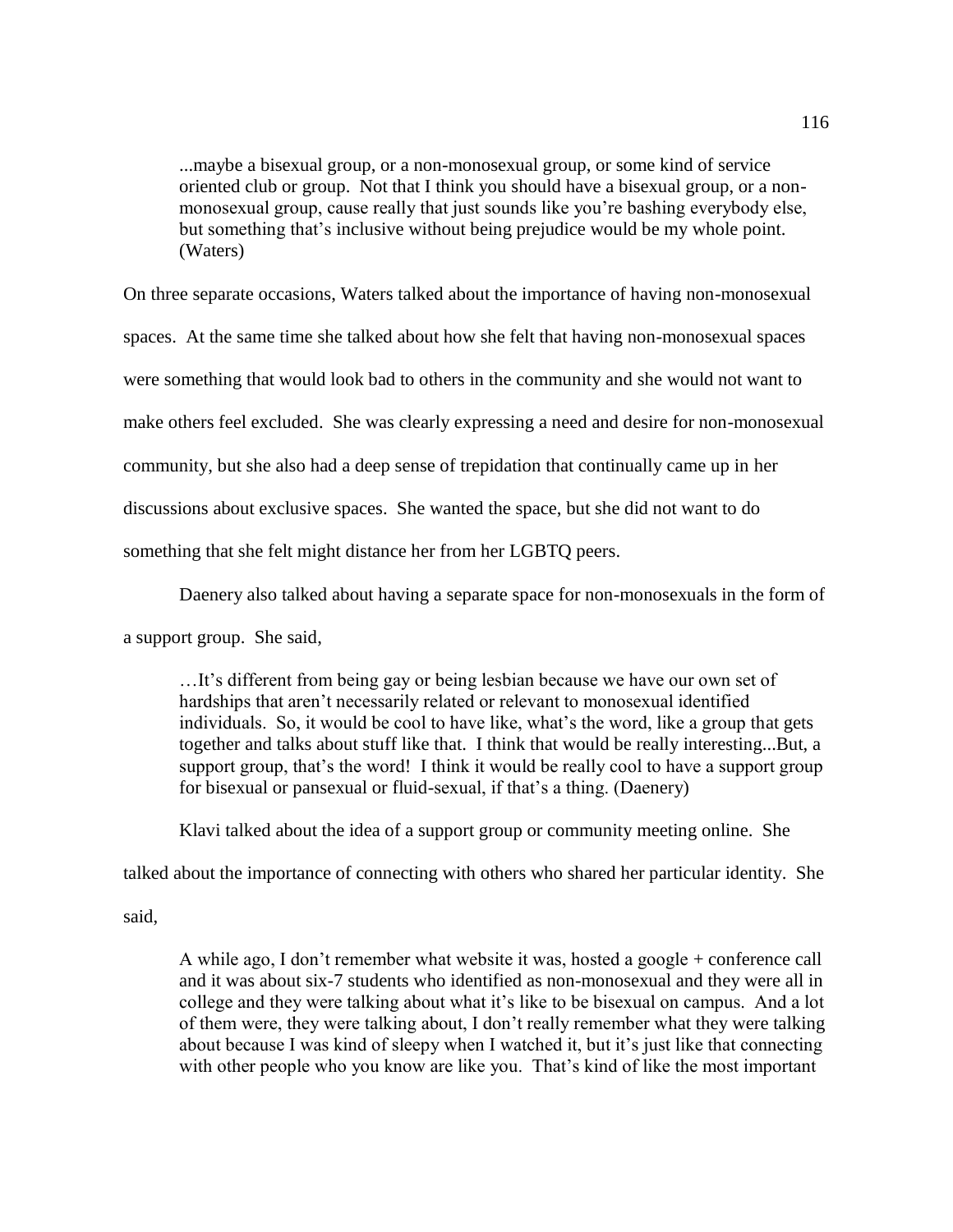aspect of it all. I don't really know if it's the specifics of the community as much as it is the visibility of the community and just feeling comfortable around others who are like you. That generates the largest sense of, yes I'm part of this acronym, but these are people who are very much like me, and that's kind of what it is. You know it's like if you have a website for people who are lesbian; it's kind of like the same thing. Like you know, you know you have your subcategories and you just make places dedicated to those subcategories and then you're all fine. Even if you do the same stuff as everyone else, your audience is still different. (Klavi)

Both Waters and Klavi talked about the importance of having non-monosexual spaces. However, while Waters had mentioned several times that she felt that non-monosexual spaces are needed, she also talked about how non-monosexual spaces could be seen as exclusionary to others. She spent a lot of time talking in circles about the need for non-monosexual specific places and services and then talking about how it would be seen as exclusionary and probably not a good idea. She did not elaborate on where this was coming from during the interview. She did talk at other points about choosing not to participate in [LGBTQ QPOC Student Organization], even though she self identifies as an LGBTQ person of color. It seems that she was struggling with feeling safe accessing resources and services that speak more directly to her multiple and specific identities versus just larger umbrella organizations where she may or may not feel validated or seen for her multiple identity labels.

#### **Non-monosexual Inclusive Spaces**

Non-monosexual inclusion seemed to be the topic that the students wanted to talk the most about. Eight of the 10 students discussed how making sure programs, services, and resources are inclusive of non-monosexual identities is primary and necessary. Students focused on the importance of the language that is used in LGBTQ spaces. Bem talks about how discussions that have not been inclusive of non-monosexual identities have had an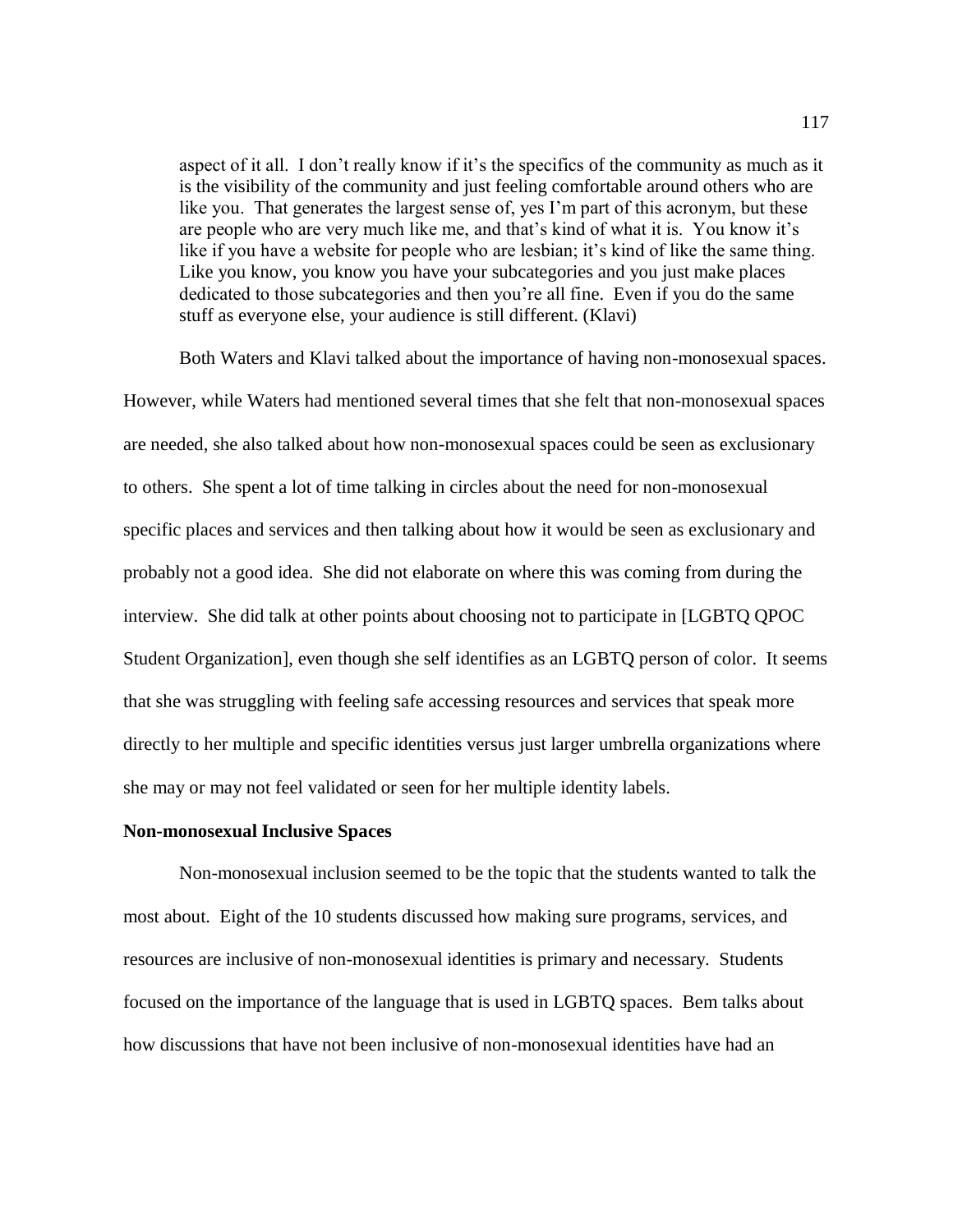impact on her. She used the example of people using the term "gold star," meaning that

someone has not had sexual activity with a member of the opposite gender. She said,

I wrote to be careful of the language that we use. One of the examples that I was thinking of is when people identify as a gold star gay or gold star lesbian and it's like, okay, what that says is that maybe you have never explored your identity in that area, or you don't have to be…you're not a better lesbian for never being with a guy, your just being more smug about it and I think that is kind of upsetting to hear. (Bem)

She also talked more generally about monitoring the language that people use within the

LGBTQ community. She stated, "I would say just start monitoring language and try to stop

them from saying "oh she has a girlfriend, she must be a lesbian." Maybe she's not." (Bem)

Waters also talked about the importance of organizations being more inclusive of non-

monosexual identities. She said,

I think non-monosexual comradery is needed and to say that we can have open discussion about not being monosexual and that there is a support of non-monosexual people. But I think that support should come from everybody and not just from nonmonosexual people because non-monosexual people cannot be the only ones to affirm that non-monosexual people exist. (Waters)

Waters also went on to say, "...You're only truly affirmed when another group that isn't you affirms that you exist." Waters seemed to be concerned more than most about how the rest of the LGBTQ community not only sees the non-monosexual community, but also how they feel about the community.

A few students talked specifically about feeling left out of LGBTQ groups, programs,

and resources through specific language that is used to talk about community. Klavi talked

more in depth about how important it is to her for people to use inclusive language. She said,

There have been a couple of times where I've read things, things written about LGBTQ students here and they say like gay and lesbian students. People do that, like people do that all the time. (Klavi)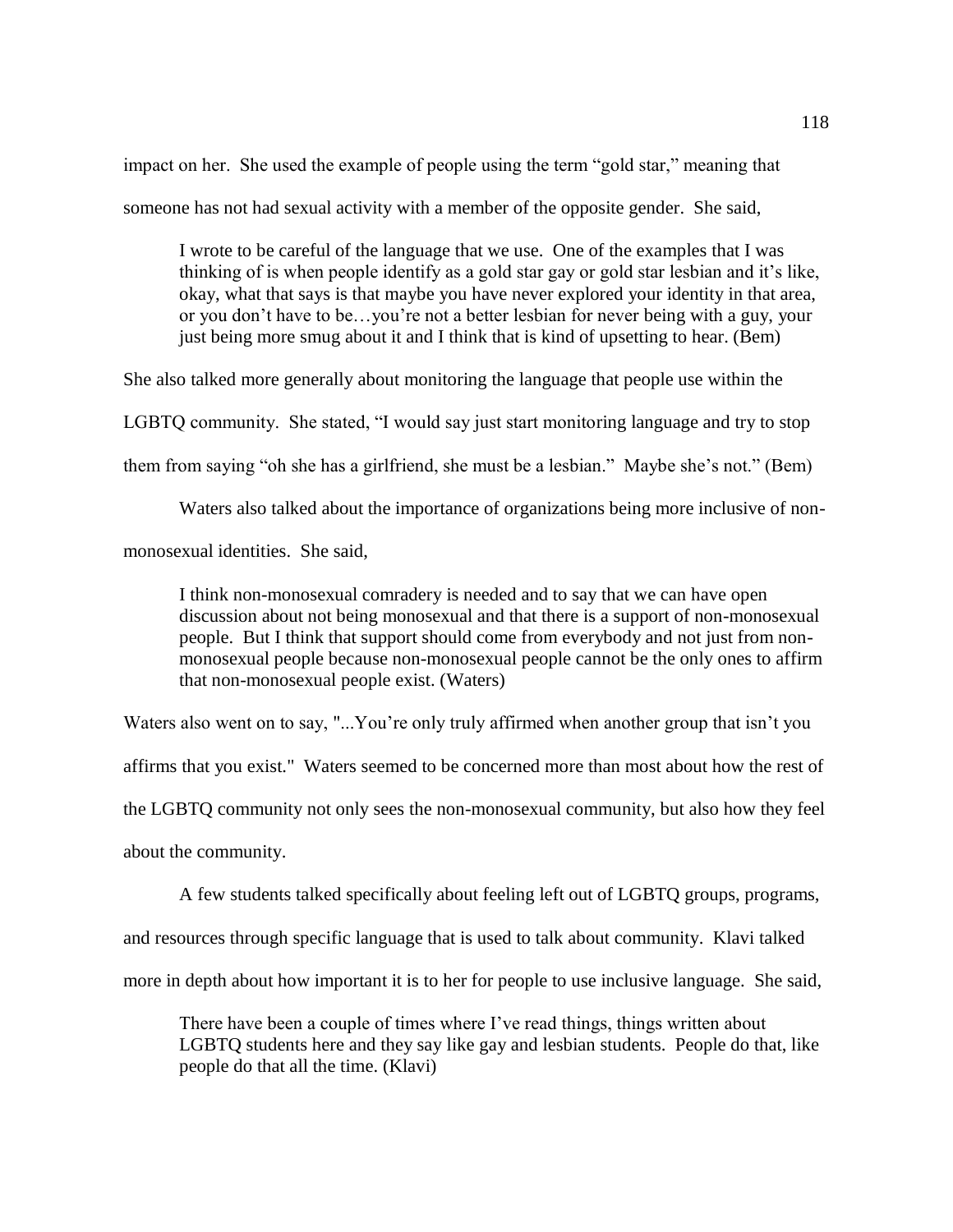I went on to ask her more about her feelings around being excluded through language:

I mean it used to not bother me at all, but over time I've just developed a slight, ahh. You know, like a twinge of disappointment whenever I see that. Cause I mean if you think about it, typing gay and lesbian versus typing LGBTQ+, that's like shorter, you know, type the acronym. It's like shorter. And I think enough people know now what the letters mean so they won't be like, "what's that?" And, it's just a little disappointment. I think most of the stuff I've seen where it's like gay and lesbian, like on the internet in general, like the gay and lesbian thing, like that's a little older. You know, I think that ever since we crept into the 2010's more people are being more inclusive, but in terms of campus services, it's helpful that the GLBT center itself changed it's name to include the acronym, because now people outside the center are calling it by that name too. But yeah, I guess it's just like a little twinge of disappointment whenever I see gay or lesbian. It's just like, but I'm not either.

[S] Yeah, do you feel like, when you see that, do you feel like that program is someplace you are going to feel included?

[K] Maybe? But it's not a definite yes. It will probably be inclusive enough, since you know, but it's not a definite yes. (Klavi)

Klavi's answers highlighted the importance of inclusion within the LGBTQ community and

why language is so important for non-monosexual students.

Students in this section were talking about creating inclusive spaces and the topic that seemed to come up the most was around using inclusive language. Bem spoke specifically about making sure to not make assumptions through language, such as assuming someone is lesbian identified because they are in a relationship with another female identified person. However, most of the students in this section spoke about how being in spaces where nonmonosexual identities are never talked about was the most disheartening for them. Some of the students talked about how painful it is for them to hear the community referred to as "gay and lesbians" and not using terminology that is more inclusive of the entire community.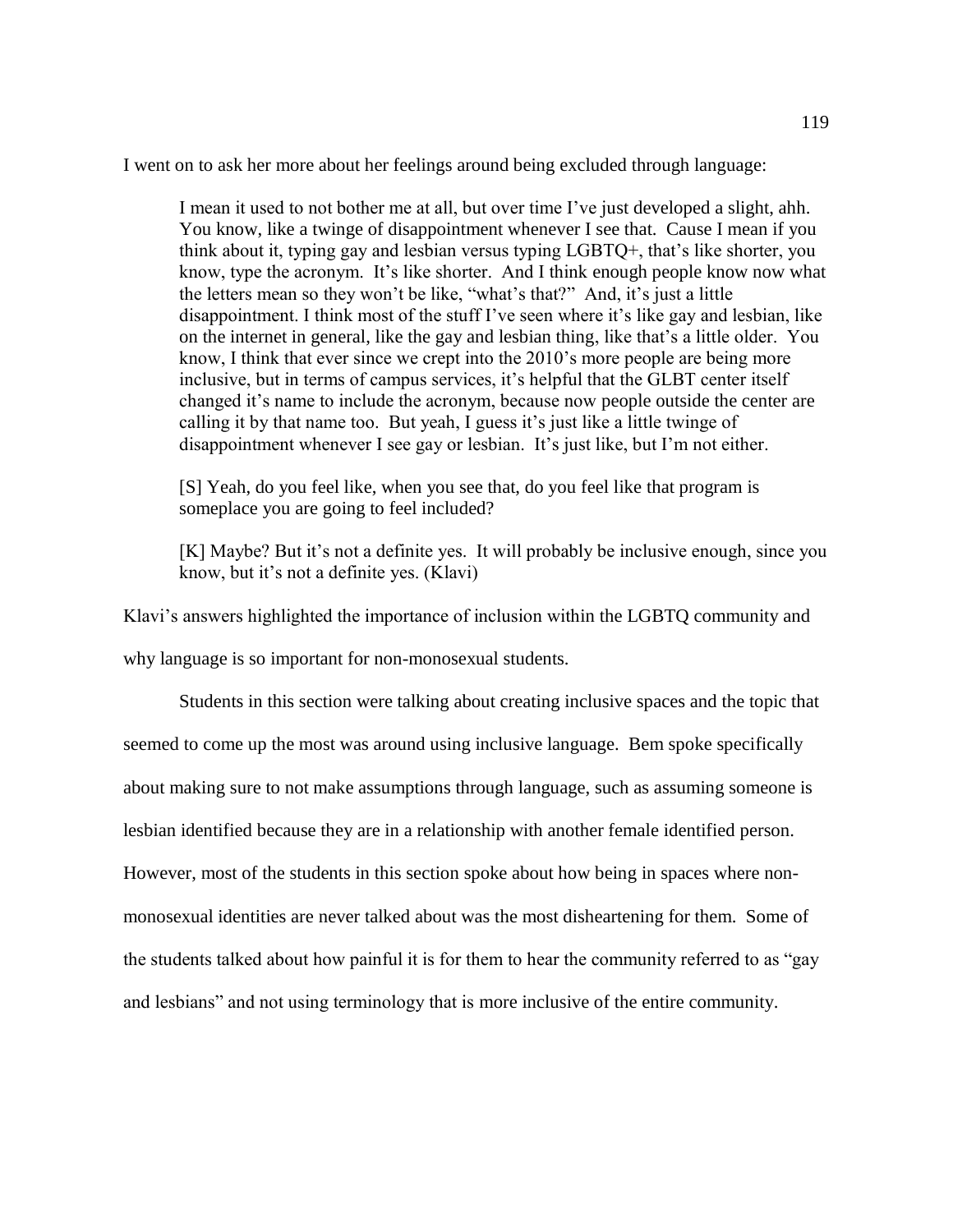## **Educational Programs**

Six of the 10 students discussed the importance of programs that are inclusive of, or

aimed at, non-monosexual students. Drew talked about how having programs that are only

aimed at gay and lesbians takes an emotional toll on them,

Umm, (big sigh), because it's stressful to encounter diversity only aimed at gay and lesbian identified students. It's sort of erases the population of non-monosexual's, so LGBTQ professionals and centers can create more awareness programs and resources towards non-monosexual's and non-monosexual issues: biphobia, panphobia…just doing more work around non-monosexual identity versus just having programs for, you know, gay speakers because it would be more well-rounded for these centers and professionals to include non-monosexual identities and their work. (Drew)

Bem wanted to see more dedicated conversations about non-monosexual identities,

outside of the Celebrate Bisexuality Day in September. She said,

And, I would say just like when we talk about bisexuality specifically, it's normally like this is celebrate bisexuality day or it like one day or one or two days out of the year for like bi pride and then we just sort of forget about it. I think we need to be more inclusive to celebrate bisexuals all the time.

Drew also discussed the importance of talking about identities outside of the dedicated days.

Just anything really that includes bisexual awareness, or pansexual awareness, because it is really minimal. And I would like to see more awareness about those communities. More of the highlighted element of non-monosexualality so that other LGBTQ students could realize that we have needs too and that we are just as queer too.

Lorelai talked about the need for continued conversation around non-monosexual

identities and that it is not enough to just acknowledge that non-monosexuals exist. Lorelai

said,

I think it needs to be more than just, "bisexuals exist." It's also cool if we start talking about what I was talking about with my friend, "um, can you have preferences?" The deep meaning of the bisexual community, so it's not like a random, "oh wait…" You actually get to find out more and it makes a real depth, like you don't just question,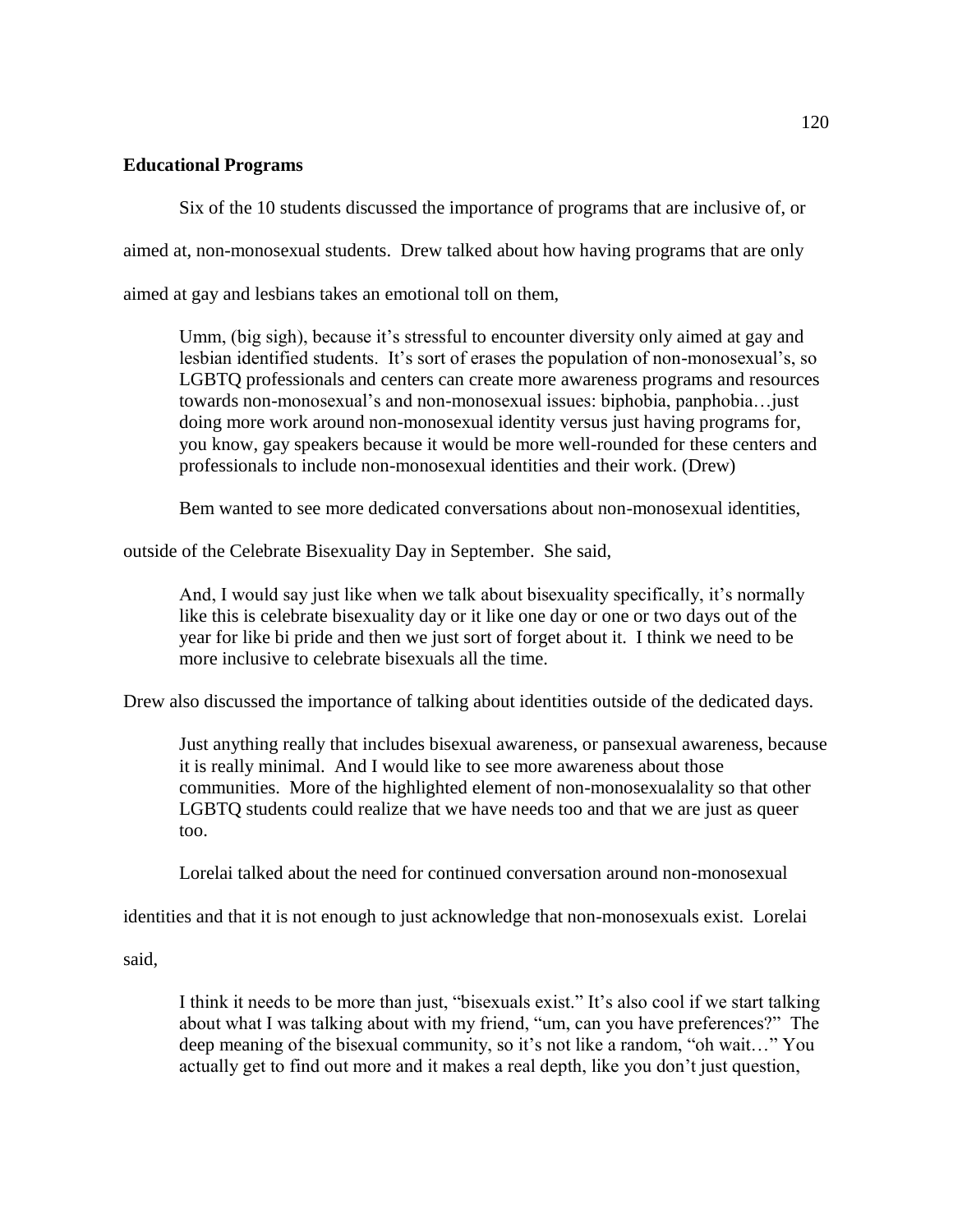"oh, is this an identity?" You know something about it and you feel comfortable talking about it. I think that's what everyone needs to do. (Lorelai)

Klavi also talked about the importance of building inclusive programs that target non-

monosexual identities. She was also the only student who referenced the higher rate of health

issues and abuse. She said,

Like for example during some pride parades that there are unique programs targeted specifically towards bisexuals and non-monosexuals, but those are mostly directed towards, what I see from those is that there is the recognition that bisexuals inherently higher percentage of not good things happen to them. Like they have a higher medical problems, higher instance of abuse, whatever, whatever. It's directed towards that kind of emotional support and directed towards that sense of community within. (Klavi)

One area that students struggled with is a general lack of information and education

about non-monosexuality. Students made reference to not finding specific information on

non-monosexuality other than online. Henry talked about this as an area that could have a big

impact for him, both finding more information about non-monosexual identities and being

able to share more about his identity in order to help educate others:

I think an access to more knowledge and information about those topics. I feel like it's very difficult to find most information. It's usually more so in literature and not something that's readily presentable and something that's easily able to talk about. Most of the opportunities I've had to share my sexuality have been more so in a scholarly environment and I feel like if it was more so a casual environment it'd be a lot easier to talk about. It'd be a lot easier to have people have an already kind of mental projection of what exactly bisexuality within the GLBT spectrum encompasses. I feel like that in general is just the difficulties I've had was just not, was just with a global lack of information about what the B in GLBT encompasses.

Some students talked specifically about being able to educate others on their non-

monosexual identities. Two students, Waters and Henry, talked about how important the

speaker's bureau program is to educating others about non-monosexual identities. The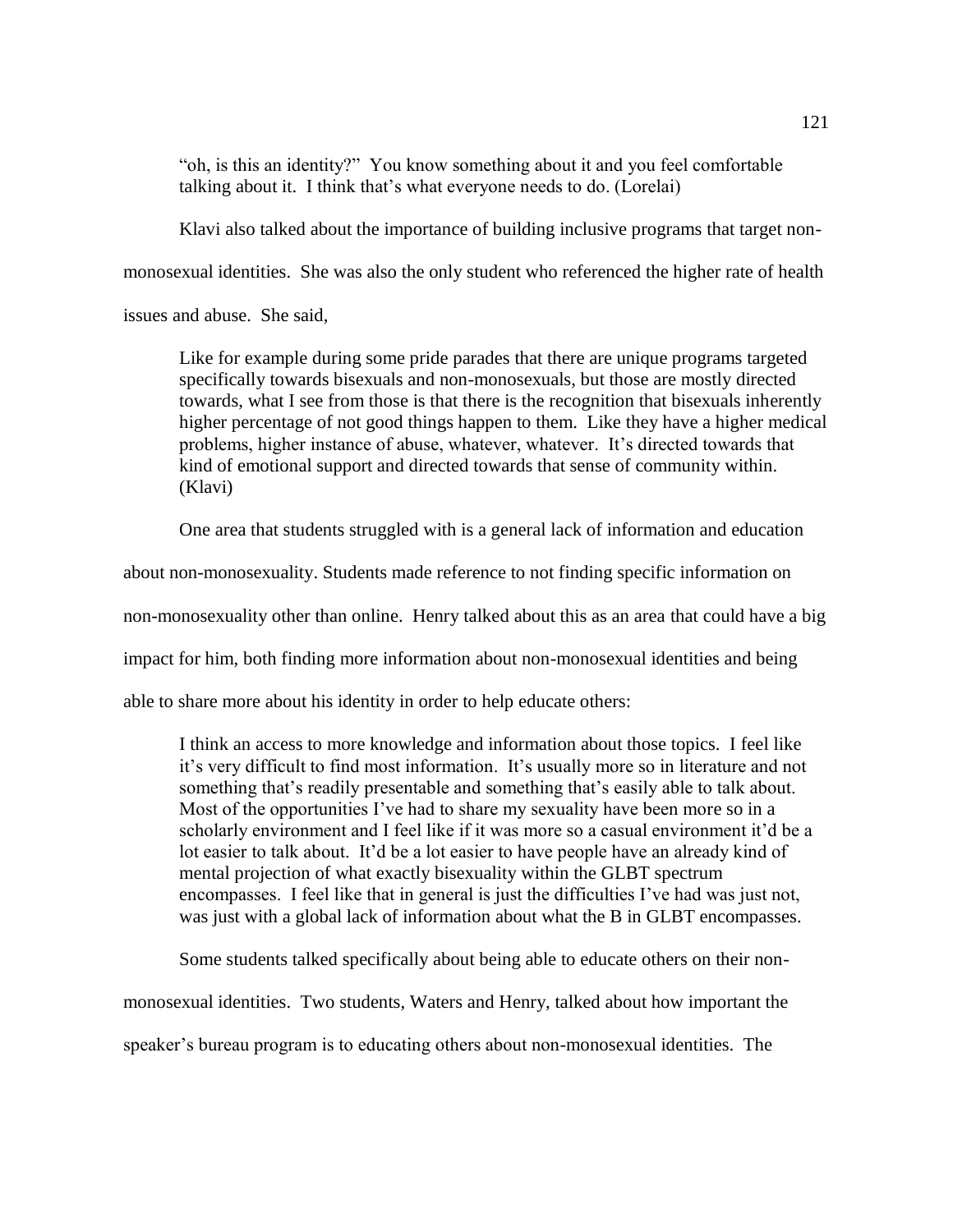speaker's bureau program trains students to go into classrooms, student organizations, departments, units and others areas on campus to talk about their identities and answer any questions people may have about their lives or experiences as LGBTQ identified people. Waters had this to say about the program and her involvement in the panels:

LGBT panels have been the most resourceful because I think that, and I've said this before, education is helpful in presenting that maybe aren't widely presented or presenting personal opinions that people otherwise wouldn't have access to. So standing in front of people, or sitting in front of people and stating like here is where I stand, and here is what I believe, and here is who I am as a bisexual person. I think it's helpful because they gain a perspective of hey, well bisexual isn't just something I've heard about now, and it's not just something I may or may not personally identify with myself. It's something I'm actually watching and I can learn from that, or not learn from that, depending on what they choose to do. But, so yeah, that's been pretty beneficial for me personally. (Waters)

Henry also talked about being involved in the speaker's bureau program and how he

felt that made a big difference in terms of educating others on stereotypes in the LGBTQ

community.

I personally really liked the "Guess Who's Gay" Panel. That was a panel where there was panel members who were unidentified and you had to ask questions to try to reveal their identity. Although I identified within the bisexual GLBT during these panels, it also allowed an open forum to kind of share my identity as time permitted. It was also really interesting to see how complete strangers would identify me with whatever questions they liked asking and seeing whether they thought I was, what area of the GLBT they thought I was, whether they thought I was gay, or they thought I was bisexual or whether I was straight. (Henry)

Some students talked about how frustrating it is to have others only focus on gay and

lesbian programming. Bem talked about how she felt frustrated that non-monosexual

identities are only talked about around Celebrate Bisexuality Day in September and Drew

talked about how they feel like we should have spaces to talk about non-monosexual identities

beyond just bisexual. Klavi was the only one who talked about the health disparities that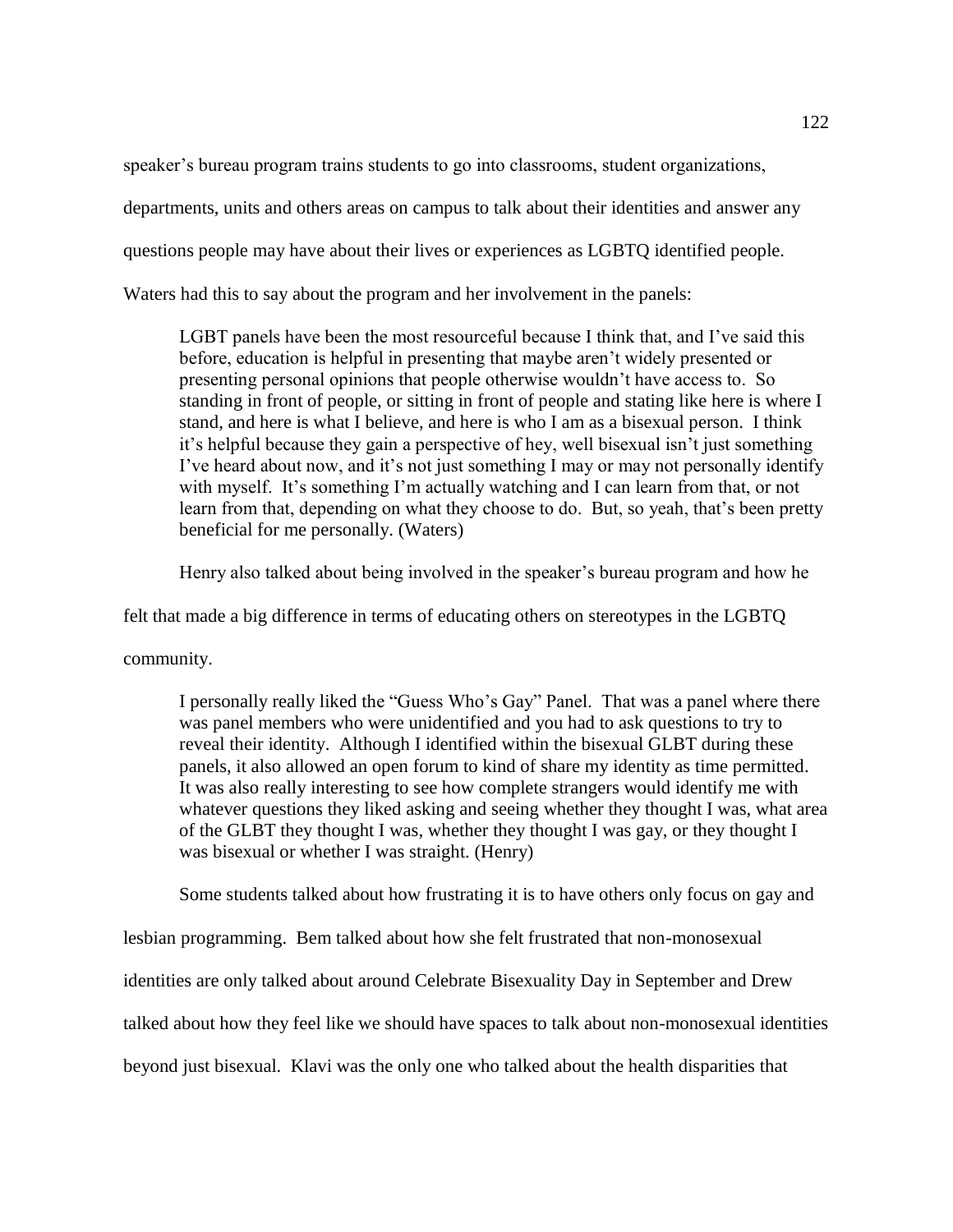disproportionately impact non-monosexual people and how that makes having a visible nonmonosexual community even more important.

There had been one non-monosexual speaker, Robyn Ochs, who came to campus. Six of the 10 students referenced going to hear Robyn Ochs speak. All of the students who saw her said it was the first time that they had heard a non-monosexual speaker in person and all of them had talked about what a difference that made for them. One student, Dianna, talked about how she discovered her own identity after hearing Robyn Ochs speak. Here is what the students had to say about hearing a non-monosexual speaker like Robyn Ochs:

Yeah anything that includes like a program or service towards non-monosexual identities would be great because the only program that I've experienced was the Robyn Ochs workshop a couple of months ago. And it was really great but as a nonmonosexual I already knew those things, but it was still really awesome to watch people learn about bisexuality and the Kinsey scale. (Drew)

Drew focused on how it was important to have a speaker like Robyn on Campus, she

felt like it was aimed at educating others instead of helping her learn more as a non-

monosexual person. Bem echoed those sentiments,

For the most support and understanding, I would say when Robyn Ochs came to speak. It was really nice to have her on campus for a 2nd time and I think she explains bisexuality really well, in a broad term that everyone can relate too. (Bem)

For Bem, it was less about broadening her understanding of her own identities, and

more about creating an inclusive and understanding environment for non-monosexual people.

Owen Banks focused more on how powerful it was for her to see a visual representation of the

number of non-monosexual people there were in the room:

It definitely helped with me realizing that there's more people out there than I previously thought cause she had everyone mix papers, trade papers or whatever and like stand out in a row, like a live Kinsey scale, you know? And the fact that it wasn't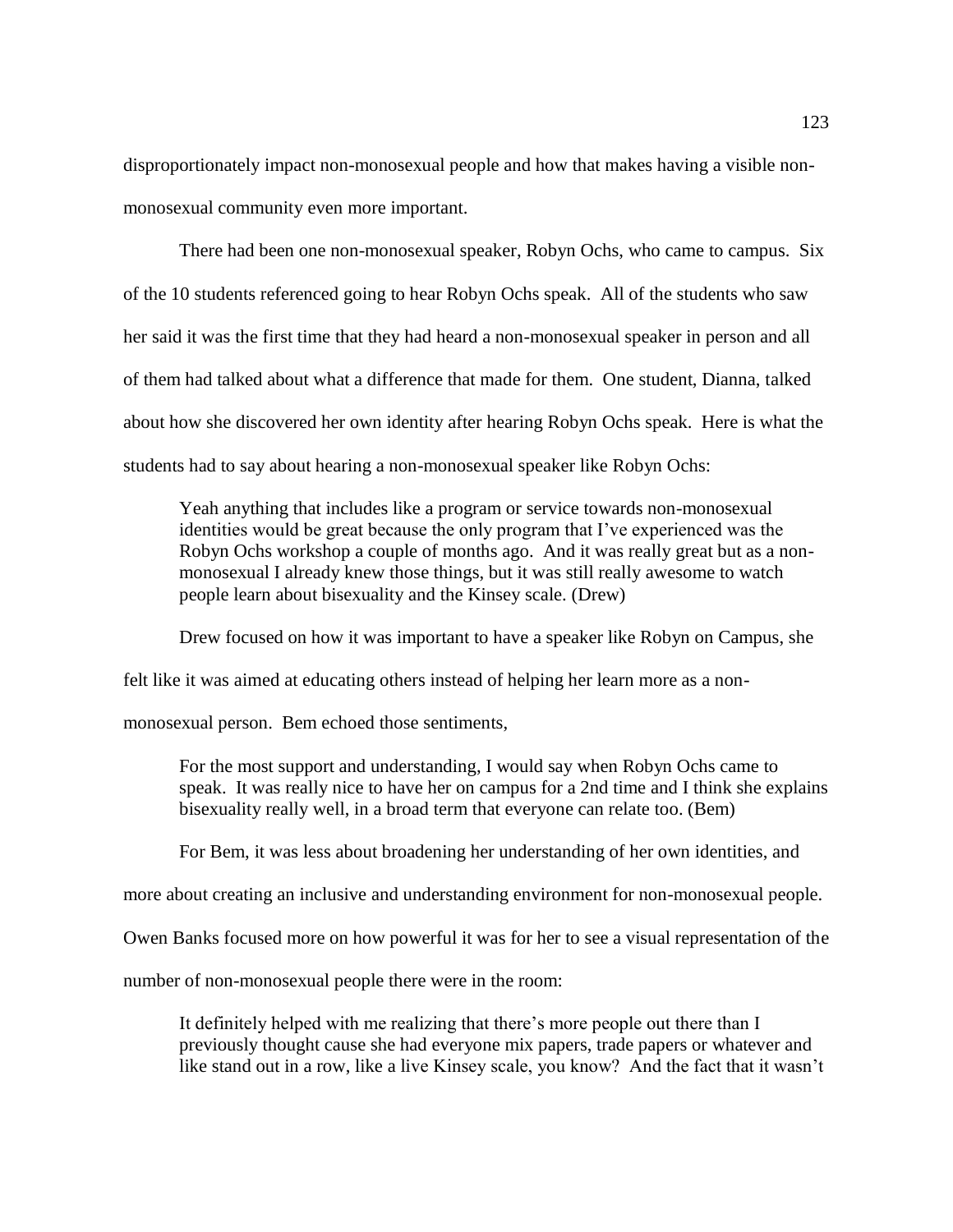like one side or the other, I was like, "oh, that's really great!" I was able to see that there was a lot more people around then I thought, which was…I really enjoyed her coming and she herself identifies as bisexual and I was able to like relate to her story a lot, which was awesome. So yeah that was a really good thing that happened and I'm really glad I went. (Owen Banks)

For Owen Banks, the educational moment was about creating a sense of community

and seeing that she had more non-monosexual people around her than she previously thought.

For Henry, the program itself was an educational tool that helped him to understand more

about his own identities.

Yeah. She was an amazing resource. I really enjoyed her whole; I don't want to say performance, her whole lecture about fluid identities and what that means. Just having someone like that share their experiences, being a spokesperson who really helped personally. That was one of the few experiences that really strengthened my understanding of my identity. (Henry)

Lorelai felt that it was both an educational tool for others to learn more about non-

monosexual community and for non-monosexuals to come together as community.

I think everyone should be forced to listen to Robyn Ochs. (Laughter) Is that appropriate? No, I just think there should be more people like Robyn Ochs coming to speak, I guess. And not just the GLBT Resource hosting it, but like, make sure the LGBT [LGBTQ Student Organization] and [LGBTQ QPOC Student Organization] host it too. Making sure not just on bisexual awareness, but on other times, like hey there are bisexuals in the community, let's support that and just have a kind of meeting talking about Robyn Ochs or other specific bisexual people in the community and making sure people are very aware that this is a real identity, a real way you can feel and question. (Lorelai)

Many spoke about the educational aspect of Robyn's program, but a couple talked about how

it personally impacted them. Bem and Henry specifically talked about how it helped them to

understand more about how they identify as non-monosexual. Dianna is the only student who

talked about how they came out to themselves during Robyn's program: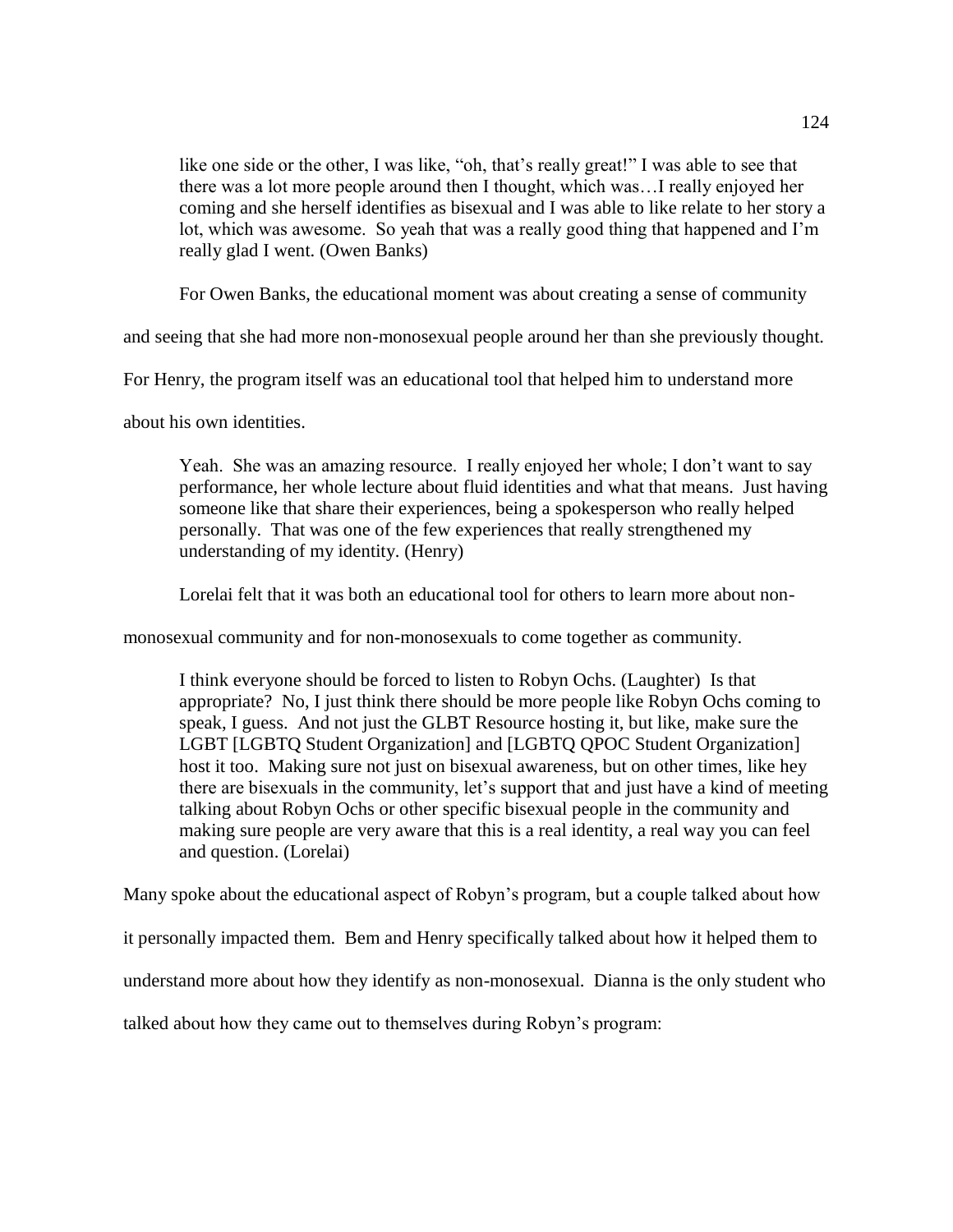Yeah, the lecture by Robyn, I think, I mean they were helpful with me, you know, realizing my sexuality, but like, I don't know, I think more like lectures and stuff like that, I guess maybe more just like activities focusing on it, it kind of leads to more that's out there, the more inclusive it is, the more welcoming it is for people. (Dianna)

Dianna had mentioned earlier in her interview that she came out while attending Robyn Ochs program. For her, she was given a space to really think about her behaviors and attractions and actually plot them out on a scale and she realized at that point that she could no longer solely identify herself as 100% heterosexual. It is important to note that students found this program powerful, not just because Robyn Ochs is a powerful speaker, but because students identified and connected with her. It was also powerful for them because it is one of the only times they had validation of their identities and a space that allowed them to see that there were others out there and they were not alone.

## **Mentorship**

Two of the 10 students talked about the importance of mentorship for non-monosexual students. One of the two, Daenery mentioned that she was participating in the LGBTQ mentorship program that was housed in the LGBTQ Resource Center on campus. During the first interview with Daenery, she talked about being excited to meet her mentor for the first time. At our second interview, she had met with her mentor and was talking about that experience. When asked if she found the mentorship program beneficial to her, she said,

It kind of validates what I am going through because I feel, I have never, ever, ever, even in high school or middle school, never sought out LGBT [LGBTQ Student Organization] community and so I feel like you get thoughts in your head, like "well you're not really bisexual because you would have pursued this…", or something like that. So it just kind of validates, like, that I'm not making this up (laughter). So, yeah, that's, out of anything that I've gotten out of our mentorship, it that validation. (Daenery)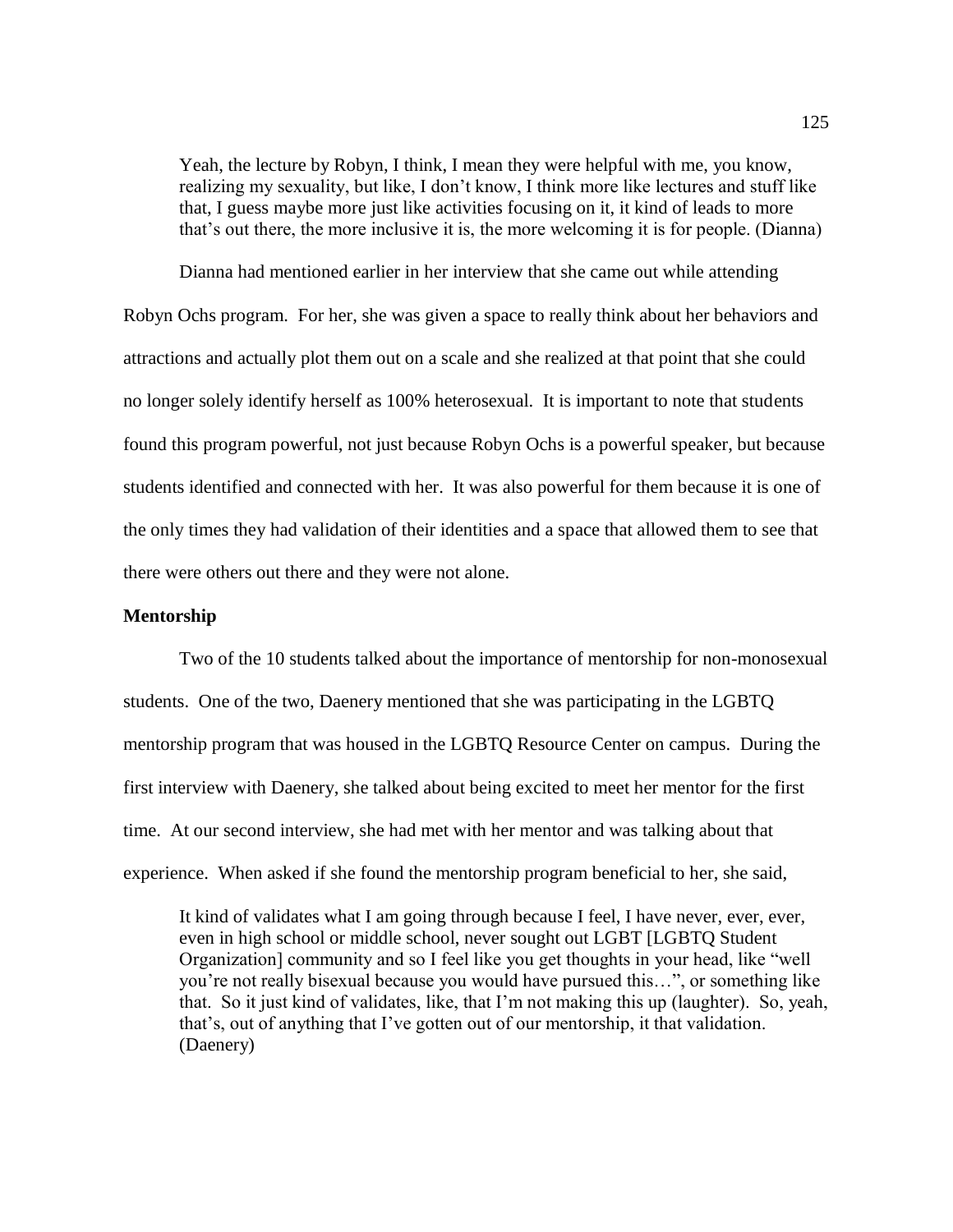She also talked about how she saw a peer mentorship program as being beneficial for LGBTQ

and specifically non-monosexual students. She said,

I think it would really cool to have a program that gets juniors and seniors in the LGBTQ+ community to like have a, orchestrate a program where like you reach out to the freshman. Cause we had a…example, good example, k so I was a part of GUIDE, which is a freshman mentorship organization. So you have upperclassmen who are paired with freshman and for a while year and you kind of just like mentor them. And, I experienced that both as a freshman and as a mentor and I think a program like that would be really cool to have because it just fosters that community and you can have discussion groups of different things and also you get to show them like why [institution] is awesome. (Daenery)

Waters also talked about how she would like to see a non-monosexual mentorship

program. She expressed concern about not having professional role models that she could

look to in order to learn about what is and is not acceptable as an LGBTQ person in the

professional world. She said,

A queer identified, a self-identified queer professor, but I think that, or professional, but I feel like they should be more open and more forthcoming with their journeys and their opinions and the experiences that they have gone through. Because specifically for me, I want to enter the professional community and I have yet to meet someone within my professional community who actually identifies as queer. So, it's difficult for me to navigate like my future, without having spoken to somebody who's had at least a common thread of my journey…I think that would be helpful because I would like help, and I would like somebody to tell me that it's okay to come out, or at what level of professionalism is it okay to come out and what level is it okay to be out at your office, or out to your clients, or out to people you come in contact with on a professional basis, because, I don't know. I don't know at what point is it okay or not okay, or unprofessional or professional to do so, so and every field is different. (Waters)

Daenery and Waters were both active in the mentorship program that was run through

the LGBTQ Resource Center on campus. However, they both were fairly new to the program

and instead of focusing on what they felt was currently valuable for them in their mentoring

relationship, they talked more about what they felt would be valuable in terms of non-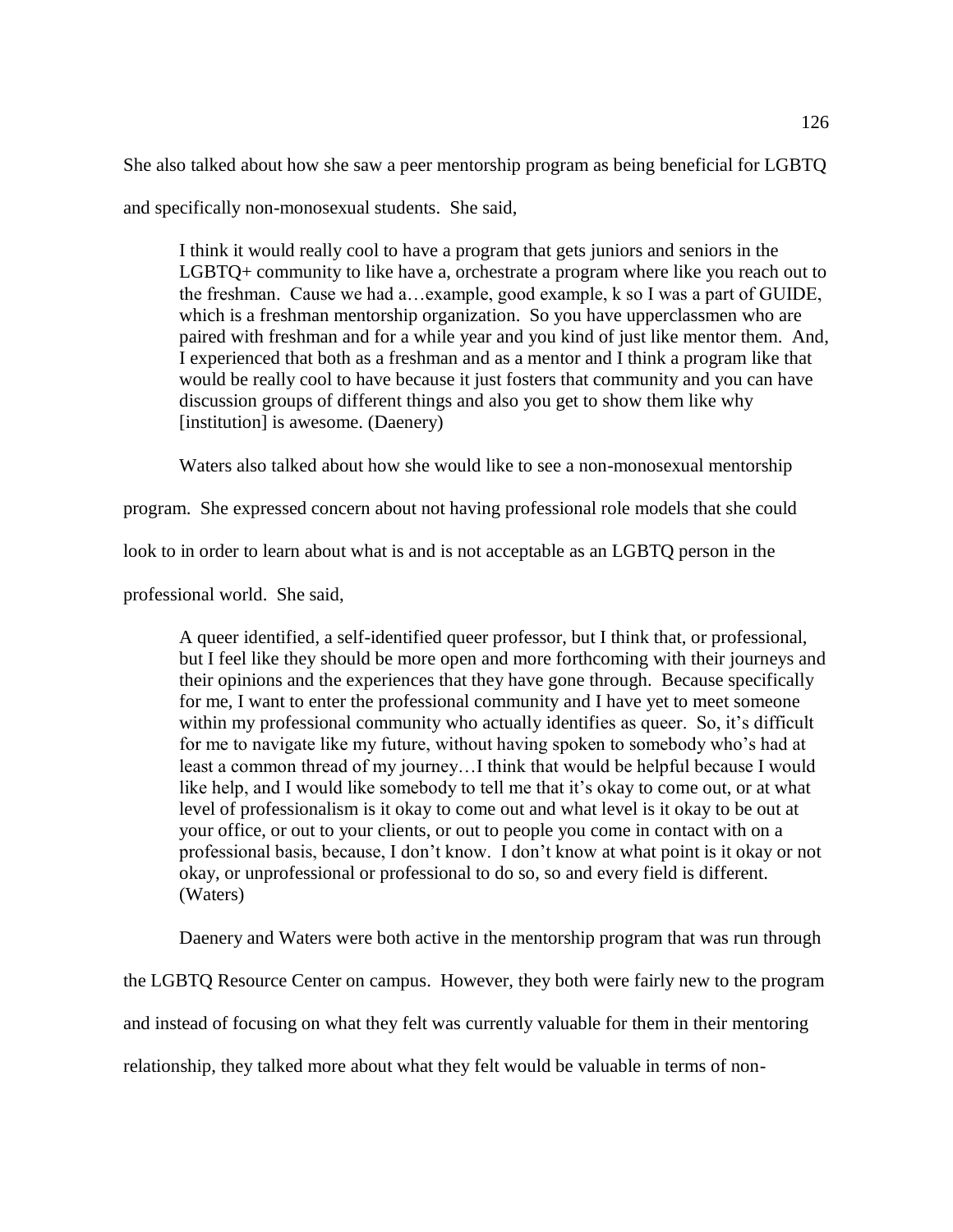monosexual specific mentorship. Daenery focused more on a peer mentoring model and how mentorship was appealing to her as non-monosexual because it offered her a sense of validation for her identity as non-monosexual. She also felt that it offered her community and a sense that she was not alone as someone who identifies as non-monosexual. Waters focused more on professional mentorship and how she really wanted to hear from someone who was older and in the professional world in order to know what it is like for LGBTQ people and how she could or should navigate the professional world as someone who is LGBTQ identified.

The difference in focus between the two mentorship models made sense given what Daenery talked the most about versus Waters. Daenery was searching for validation and had a need to have her identity understood and accepted by others. She also had a great experience with peer mentorship as a freshman and sophomore and she wanted to find a way to apply that to others in a way that was accepting of LGBTQ identities. Waters had previously had older mentors in other capacities and she had made strong connections with older mentors so she sought out those types of relationships and was looking for that as a new freshman who had just transitioned to college for her first semester.

## **Summary**

The purpose of this study was to find out about the specific needs and experiences of non-monosexual students on campus. One of the first research questions that I wanted to address was about the effects of not having direct access to a non-monosexual community on the identity development of non-monosexual students. I wanted to understand how students came to know themselves as non-monosexual. But, I also wanted to know how they were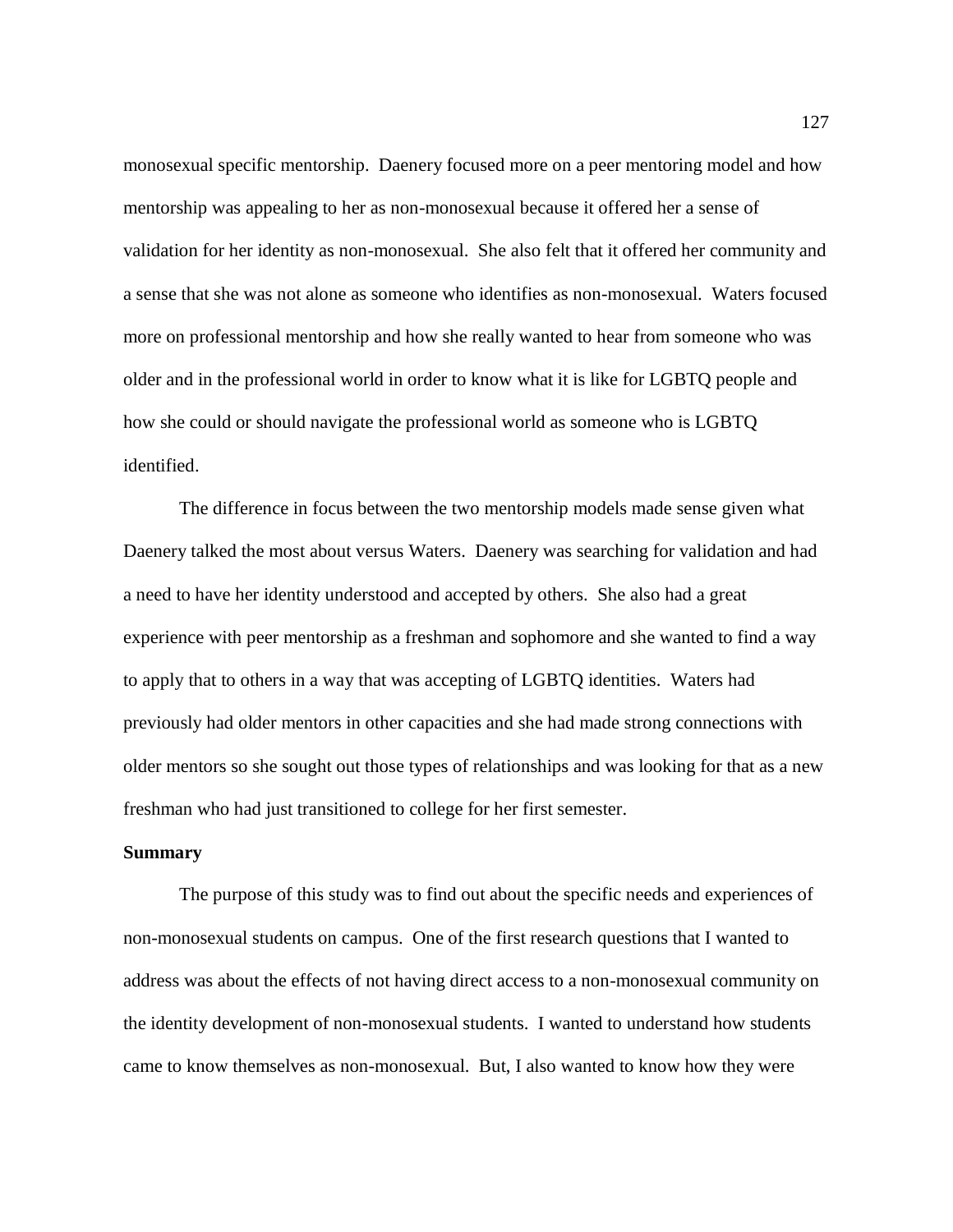able to develop as non-monosexual people particularly without having access to a physical and exclusively non-monosexual community.

In order to gain a better understanding about student's development as nonmonosexual, I wanted to find out more about their experiences with finding support and community. I also wanted to find out about their experiences coming out and coming into their identities as non-monosexual, I asked some direct questions about how they found information about non-monosexual identities and what identity labels they used in coming out to others. I also asked about their experiences with coming out as non-monosexual. A majority of the students in his study spoke at great length about their coming out stories and this provided some opportunity to find out more about their comfort with using nonmonosexual labels with others, their support systems, and others level of education and understanding around non-monosexual identities.

Through this study, I found that coming out as non-monosexual was very difficult for the students due to a general lack of knowledge by others about non-monosexual identities. Students talked about a fear of coming out to others, not only around divulging that they were not heterosexual, but also a fear of not being understood or believed as non-monosexual. Some of the students talked about encountering a true lack of understanding about nonmonosexual identities from most people they told. Most of the stories they talked about detailed a general lack of education and understanding from others around non-monosexual identities, which caused them to rely on stereotypes that persist about non-monosexual people. I also saw that many of the students were struggling with how to identify their sexual orientation or label themselves as non-monosexual.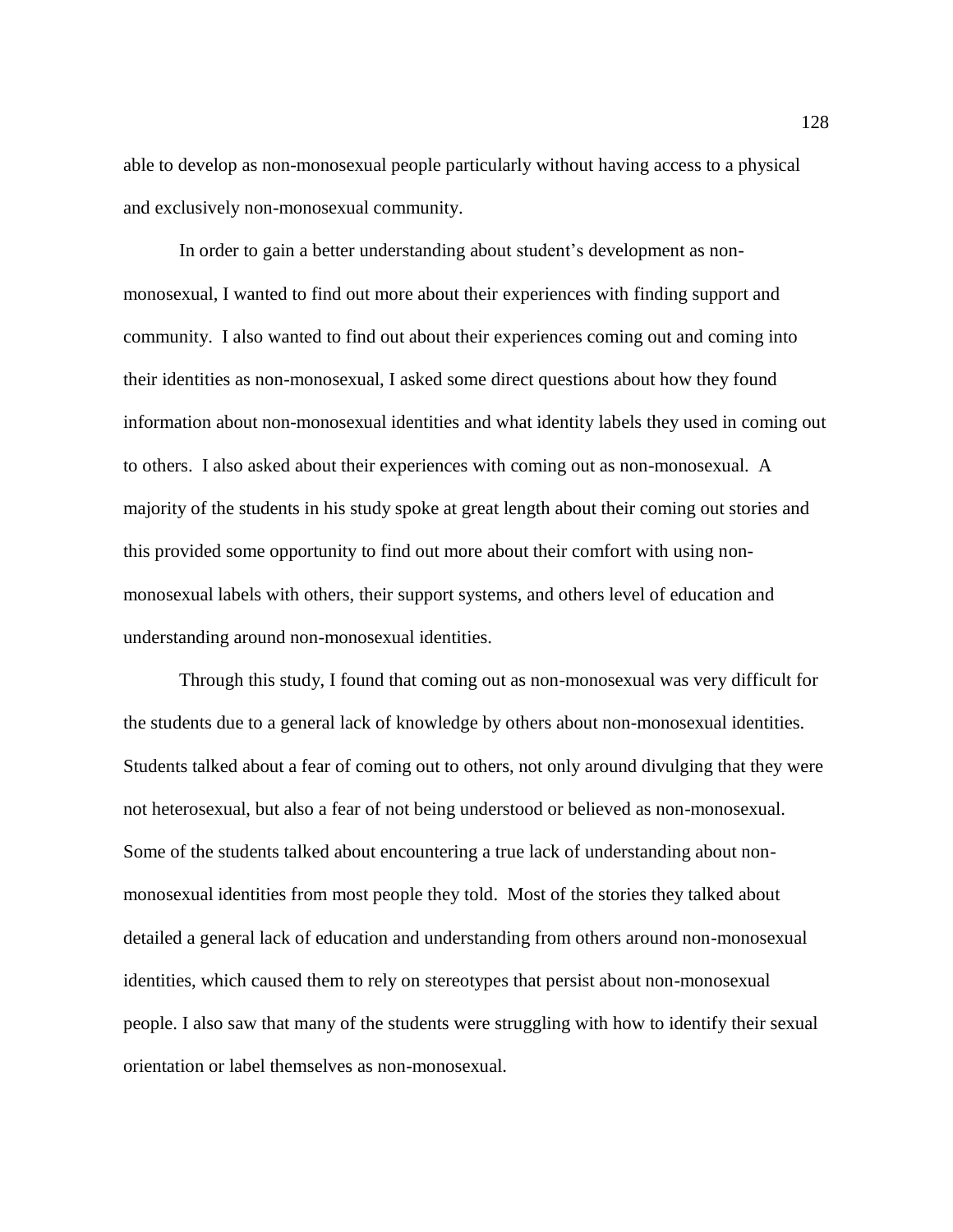Many of the participants spoke of their non-monosexuality having been seen by others as either a phase or something that was not real at all, which leads to the second part of this research question: How are students feeling supported and understood as non-monosexual when they experience constant messages from others about how their identities are not valid? When it comes to support and information access, I found that most non-monosexual students were relying on the internet and social media specifically to access community and to be understood and heard as non-monosexual people. For these students, coming out and finding their identities as non-monosexual was not an easy process since there was little information or understanding about their identities. Most of the students referenced that they did not have a community of non-monosexual people that they could connect with in order to find support, information, or resources. Many of these students got most of their information through online research or blogs like Tumblr.

Mircoaggressions came up consistently in the students' stories and seemed to have a significant impact on many of the students through erasure of their identities and constant questioning of the validity of their identities. Students talked about the toll that these mircoaggressions took on them, from a feeling of frustration around not having their identity seen or believed, all the way to causing students to question their own feelings and identities after being bombarded with constant erasure and questioning from others. From the students' perspectives, it was the biphobia, bierasure, and mircoaggressions that they experienced from within the LGBTQ community that had the biggest impact on them. This last point seemed to be the one that resonated the most for all 10 of the students who participated in the interviews. Even the students who had not had significant exposure to LGBTQ community had stories of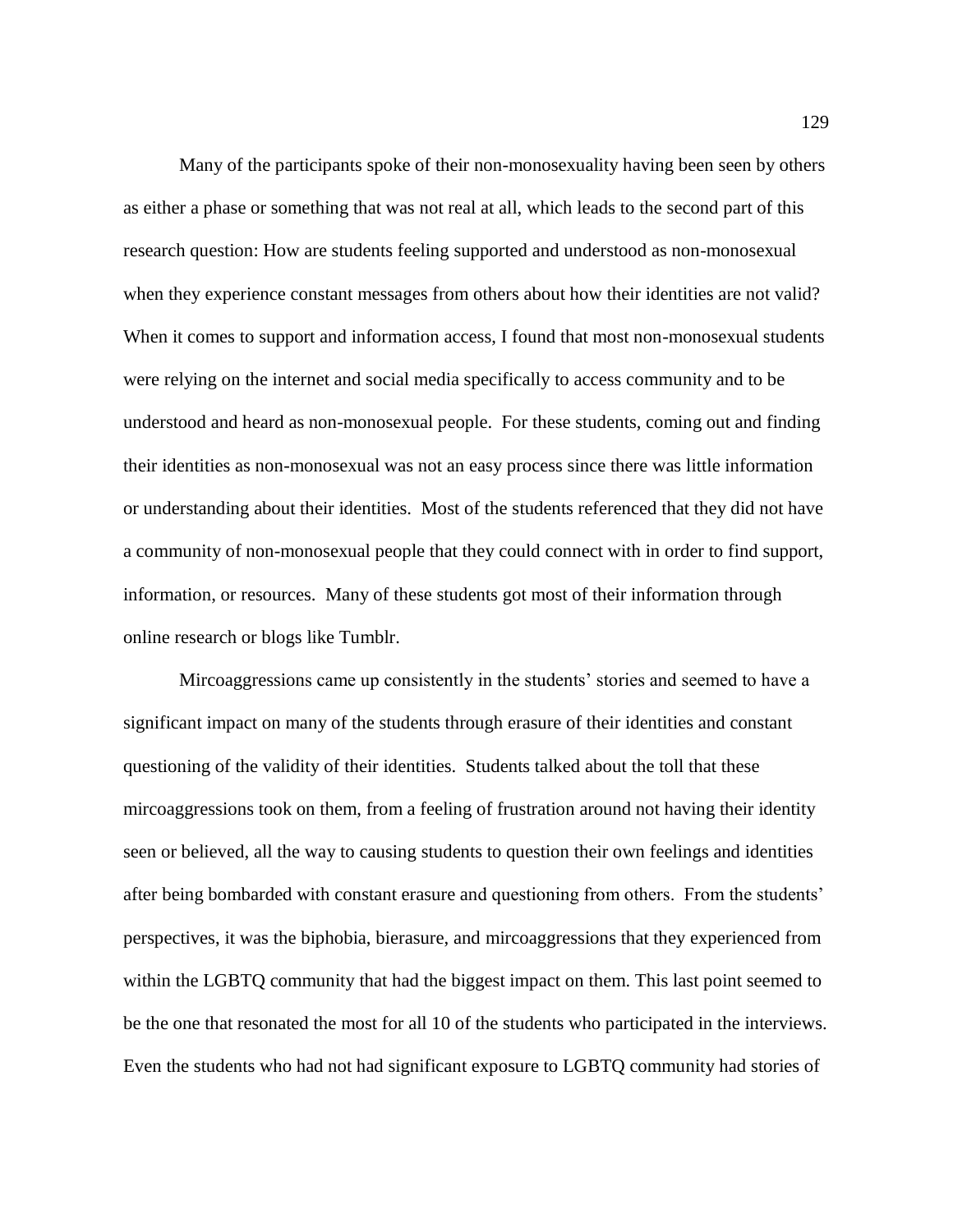negativity they had experienced from LGBTQ community or had heard of stories of negative experiences other non-monosexual students experienced and that made them wary of interacting with LGBTQ community.

The students in this study spoke about not always feeling included in LGBTQ spaces when it comes to their non-monosexual identities. Two of the main research questions were focused on what programs and services the students felt they needed in order to feel supported and included as non-monosexual students. The student's individual responses spoke to the need for inclusive spaces and language, exclusive spaces for non-monosexual students, educational programming and outreach, and mentorship for non-monosexual students.

Many of the students detailed stories of feeling that their identities as non-monosexual were left out of the conversations. Students spoke about how when people in LGBTQ spaces would refer to the entire community, they often left out non-monosexual identities. The students talked about a real sense of sadness at the continual exclusion of their identities through language in LGBTQ spaces. Students also talked about the need for creating spaces that were exclusive to non-monosexual identified people. The students that spoke to this need, talked about creating support or discussion groups for non-monosexual identified people.

Another area of need that came up throughout the study was the need for educational programming on non-monosexual identities. Some of the participants talked about the importance of programs that are inclusive of and/or directed towards the non-monosexual community. They talked about the importance of acknowledging non-monosexual identities beyond just a dedicated day in September. They also referenced the need for conversations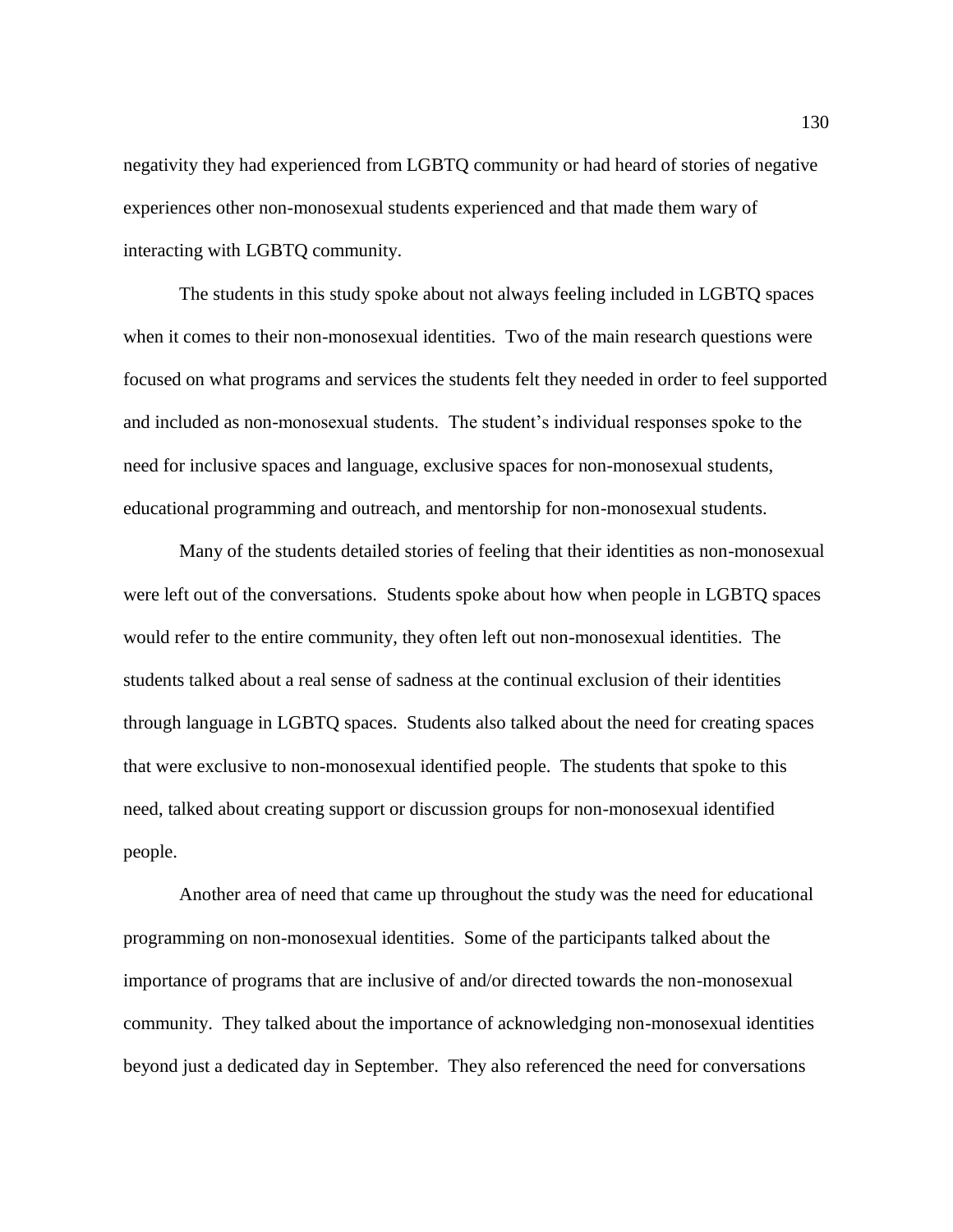outside of non-monosexual spaces that help to educate others on non-monosexual identities. A couple of the students spoke about the power of non-monosexuals talking about their identities and telling their own stories. They referenced being a part of the speaker's bureau on their campus and how much of an impact they felt they were making in those spaces just by sharing their stories.

Two students in this study also referenced the impact of having non-monosexual identified mentors. The students talked about how there are not as many older LGBTQ people that they know to be non-monosexual identified and how that would be a very powerful experience for them to be able to interact with older non-monosexal identified professionals. Another student spoke about a peer mentorship program for non-monosexual students that would pair incoming freshmen with sophomore and above students.

Lastly, eight of the 10 students had referenced attending Robyn Ochs program, "Beyond the Binaries." Even though a few of the participants had not been involved with the LGBTQ Center or campus or the LGBTQ student organizations, they had all discussed attending Robyn's program that specifically focuses on non-monosexual identities. All of the students who attended Robyn's presentation spoke about how impactful it was for them. Even those students, like Drew, who had done extensive reading and research on nonmonosexual identities talked about the power of attending a program that focused specifically on non-monosexual identities. The students who attended Robyn's program talked about both the power of speaking about non-monosexual identities and the feeling of being in a space that they knew was filled with other non-monosexual identified people. These students finally felt that there was a non-monosexual community around them that they had no idea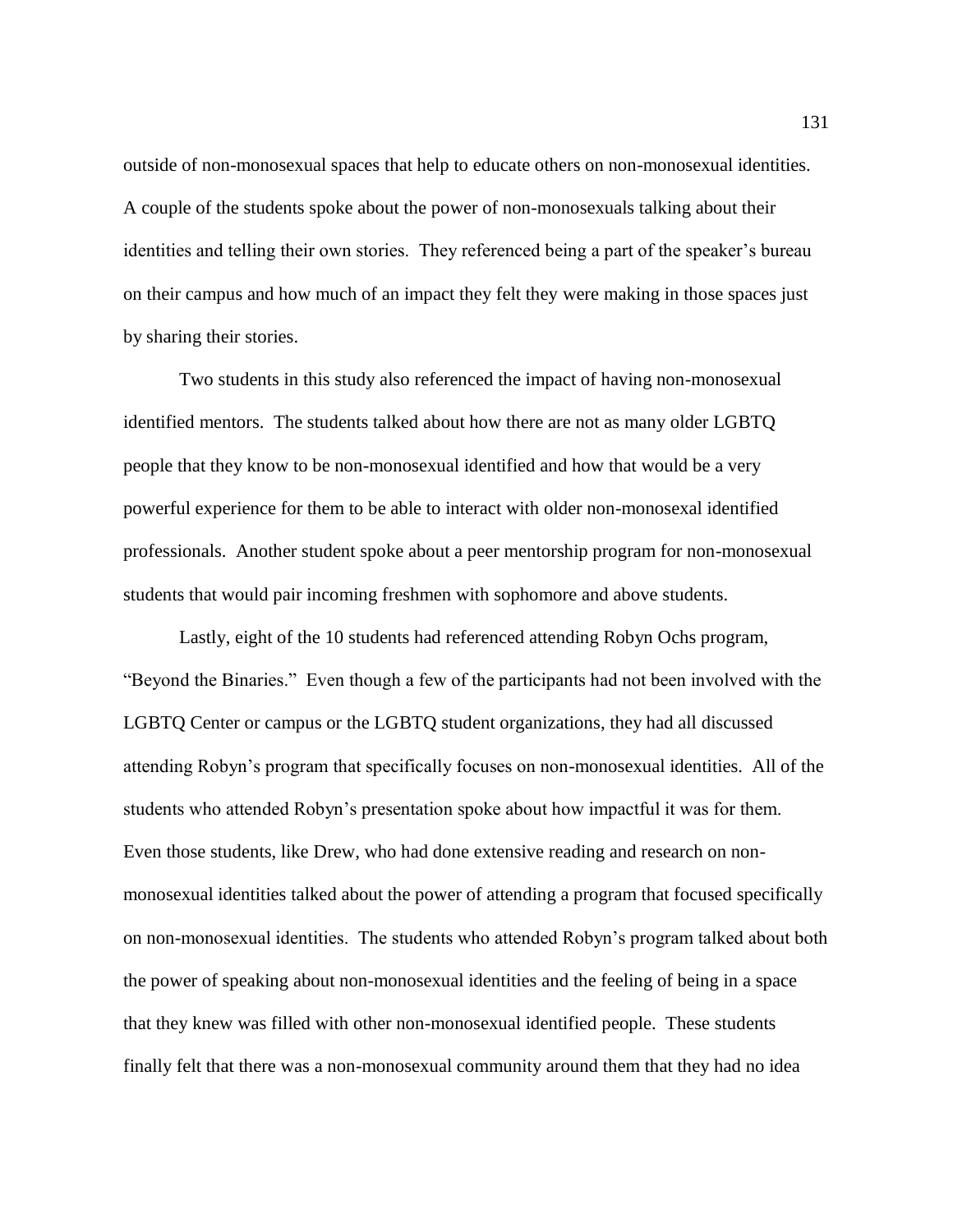existed. This was a powerful moment for many of the students, and they suggested having more events like Robyn Ochs in order to continue the educational outreach as well as the community building.

Through this study, I wanted to find out more about the experiences and needs of nonmonosexual students. The participants in this study had a wide variety of perspectives and experiences as non-monosexual students. As a result of this reseach, I was able to see that non-monosexual students are finding community beyond the traditional walls of academic institutions. They are also coming out as non-monosexual to friends and family, but they are struggling somewhat with determining the best way to label and identify their nonmonosexual identities. The participants experienced microaggressions based upon their identities, but they were most impactful when they came from within the LGBTQ community. Lastly, the participants expressed a desire for inclusive community and spaces where their identities are discussed and called out in the public sphere.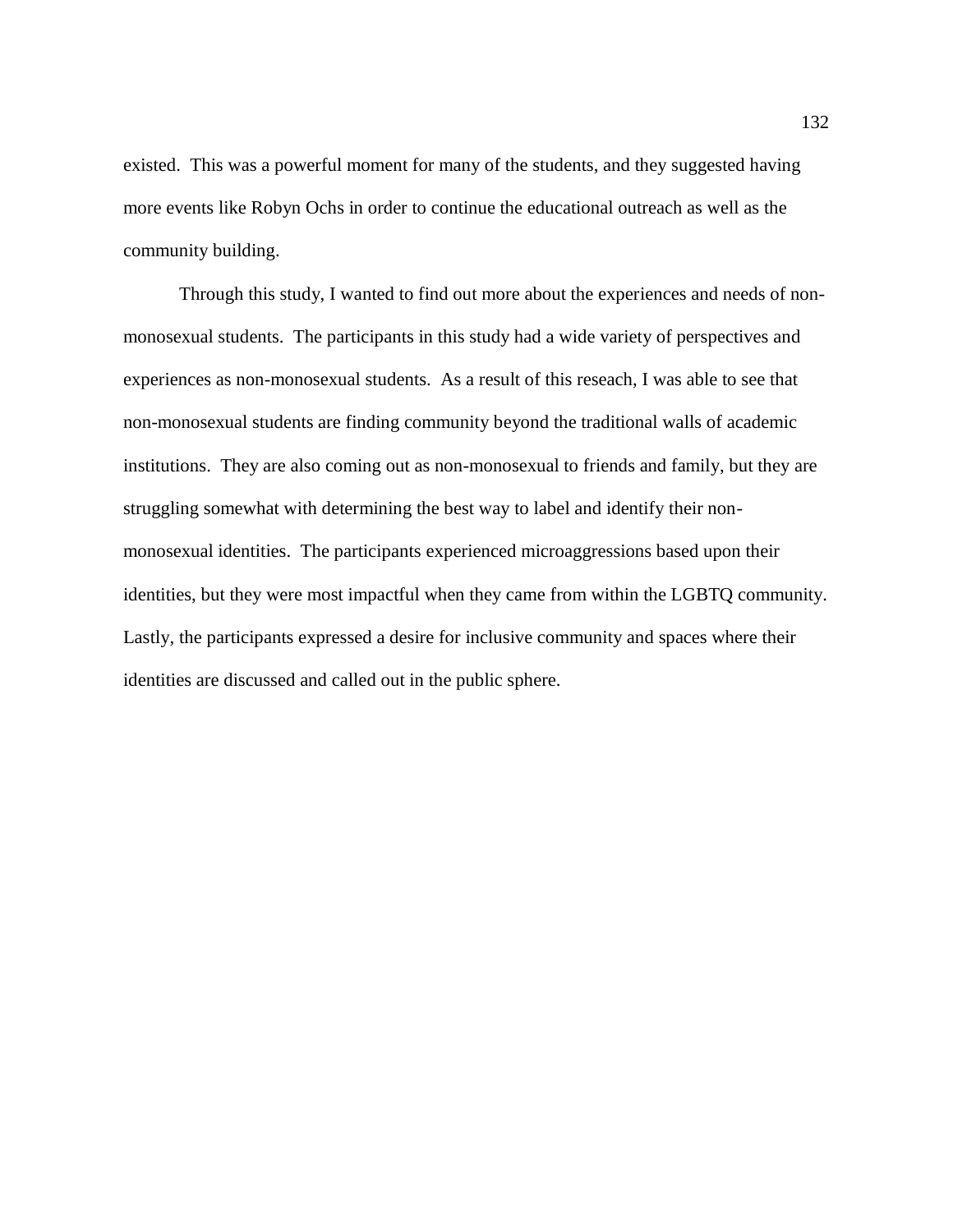#### **Chapter V: Discussion**

# **Introduction**

The interviews were conducted with non-monosexual identified students at a large state, tier 1 research institution located in the southwest. The institution is over 100 years old and has a rich history that is heavily infused and defined by traditions. The campus is considered to be one of the most conservative in the nation with most students strongly identifying as Christian. The campus has two LGBTQ student organizations that serve undergraduate students as well as a resource center that serves LGBTQ students. There is also an active safe zone training program that helps to educate members of the campus community about how to better support LGBTQ people. Due to the nature of the environment for LGBTQ students, there is an active LGBTQ community on campus and may students participate in the student organizations and utilize the services of the LGBTQ center on campus.

The purpose of this study was to gain a better understanding of non-monosexual students and to see if there are discrepancies between providing services to gay and lesbian student versus providing services for non-monosexual identified students. I wanted to know if the unique needs of bisexual, pansexual, and students with more fluid sexual identities in our higher education systems are being addressed through current service and program models that we have in place at our institutions. The review of current research of nonmonosexual identities reveals that when non-monosexual identities show up in the research, they are typically collapsed back into either gay or lesbian categories instead of examined as a separate community with different experiences and needs. I was also able to show through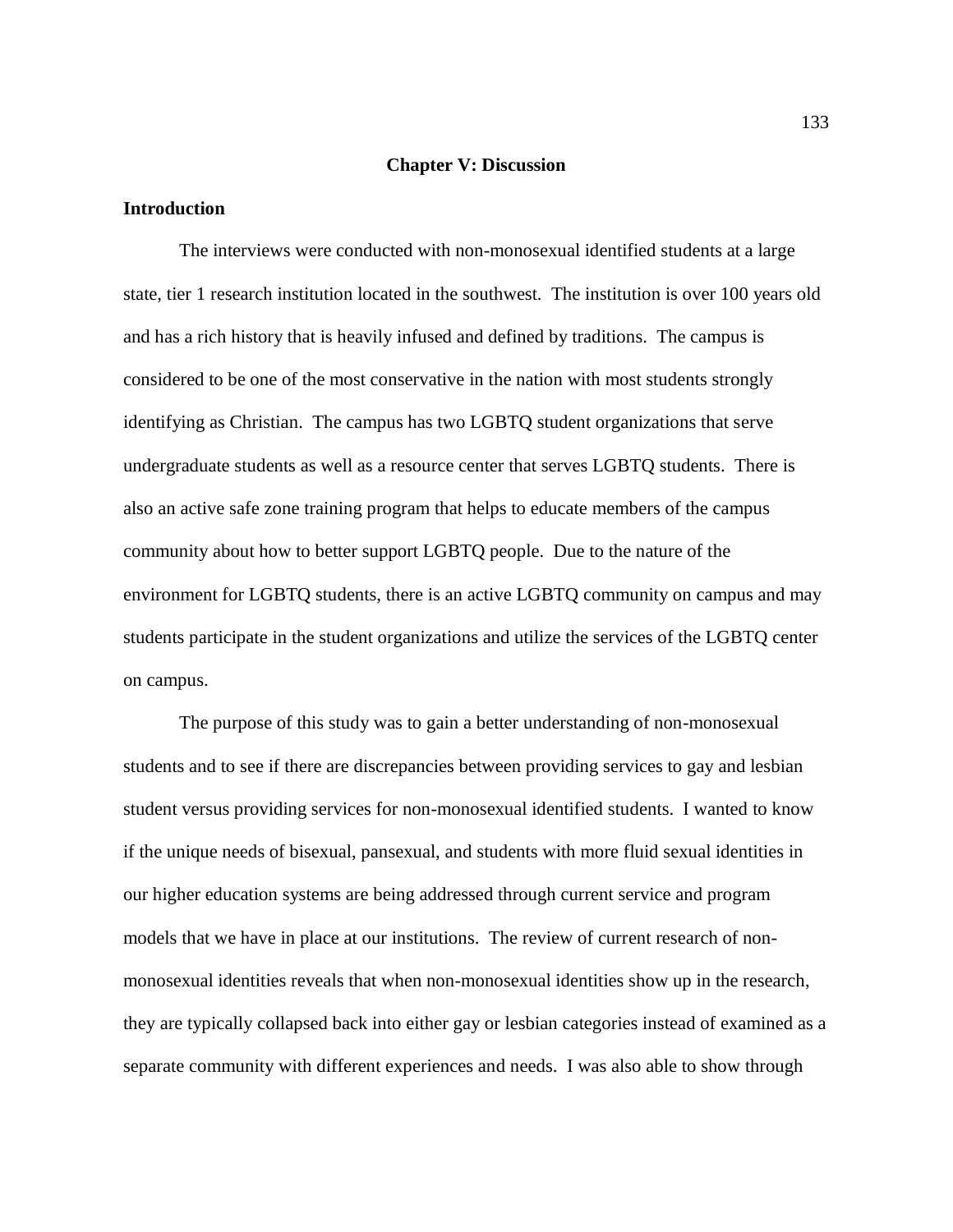the research that most campus programs and resources for LGBTQ students assume the needs of non-monosexual students are being met by their programming targeted at gay and lesbian students. The interviews that I conducted with non-monosexual identified student's shows that they have a unique set of needs that are not always addressed through our current models.

The student's voices serve to help us gain a better understanding of the experiences and the needs of non-monosexual students on a large research extensive institution that currently provides LGBTQ services to its students. The students who were interviewed here spoke to how they see LGBTQ resources and services on campus currently supporting nonmonosexual students and suggested ways in which those services and resources are falling short? The students' voices illuminate the needs of non-monosexual students and serve as guideposts for developing more open and affirming LGBTQ programs, services, and centers for non-monosexual students.

As evidenced through the interviews in chapter four, I was able to understand the needs and experiences of non-monosexual students on campus. I was able to get a better sense of the current campus climate for non-monosexual identified students. While students acknowledged that they did not have an active non-monosexual community on campus, they were actively seeking non-monosexual people out online. Many students referenced that they felt it would be beneficial to have more active non-monosexual community or support networks on campus as well and it did seem to have a negative impact on their development as non-monosexual identified people. They also articulated that they feel supported as LGBTQ by current resources and programs, but that they do not always feel acknowledged, validated, or understood as non-monosexual students in those spaces.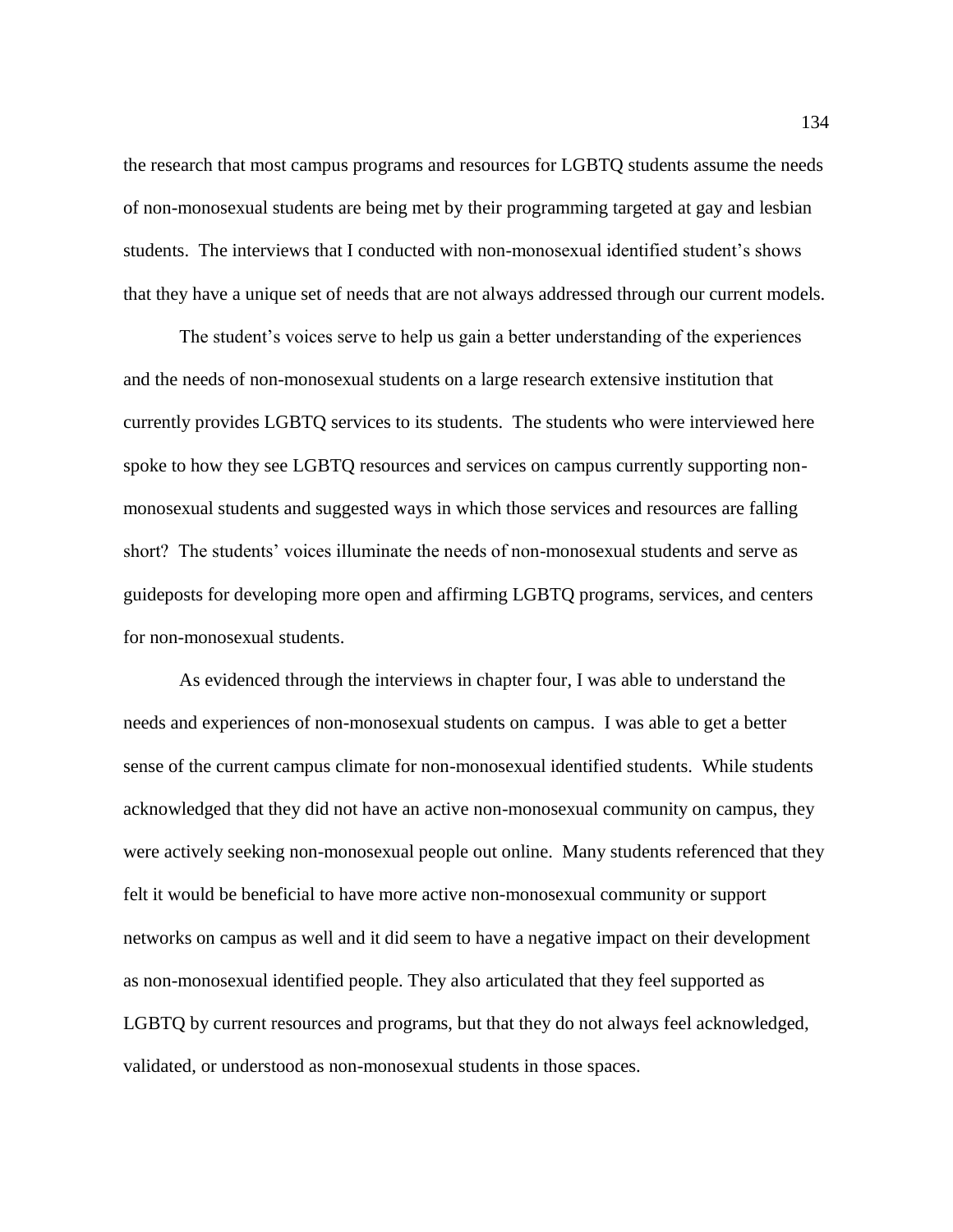In this chapter, I will discuss the results of my research, including my findings and how those relate to what others have found when working with this population. I will address the limits of my current research, and suggest ideas for future research based upon my findings. I will also address how this research has supported and run counter to both queer theory and student development theory. Finally, I will make some recommendations based on my finds to help practitioners in the field when working with non-monosexual populations in higher education.

# **Discussion**

**Identity development and the politics of naming.** The identities labels that the student participants used was a source of constant challenge both internally and externally. Six of the 10 participants labeled themselves as bisexual, yet all of them referenced that they did not find this label ideal when it came to describing their attractions. Several of the students talked about using bisexual as a label because pansexuality is not understood by others and they did not want to have to explain their identity and what it means every time they come out. Some of the students talked about how coming out as bisexual was more of a political statement since they perceived there to be more of a community around bisexuality. One student, Drew, also talked about how it was important to them to come out as bisexual because of the biphobia that exists in society and they wanted to help to combat that.

One of the issues that became clear to me through this research is that nonmonosexual students do not always feel they are seen by others as having the autonomy to make a determination for themselves what identity and label makes sense for them. Almost every student in this research referenced how they chose a label based upon the values,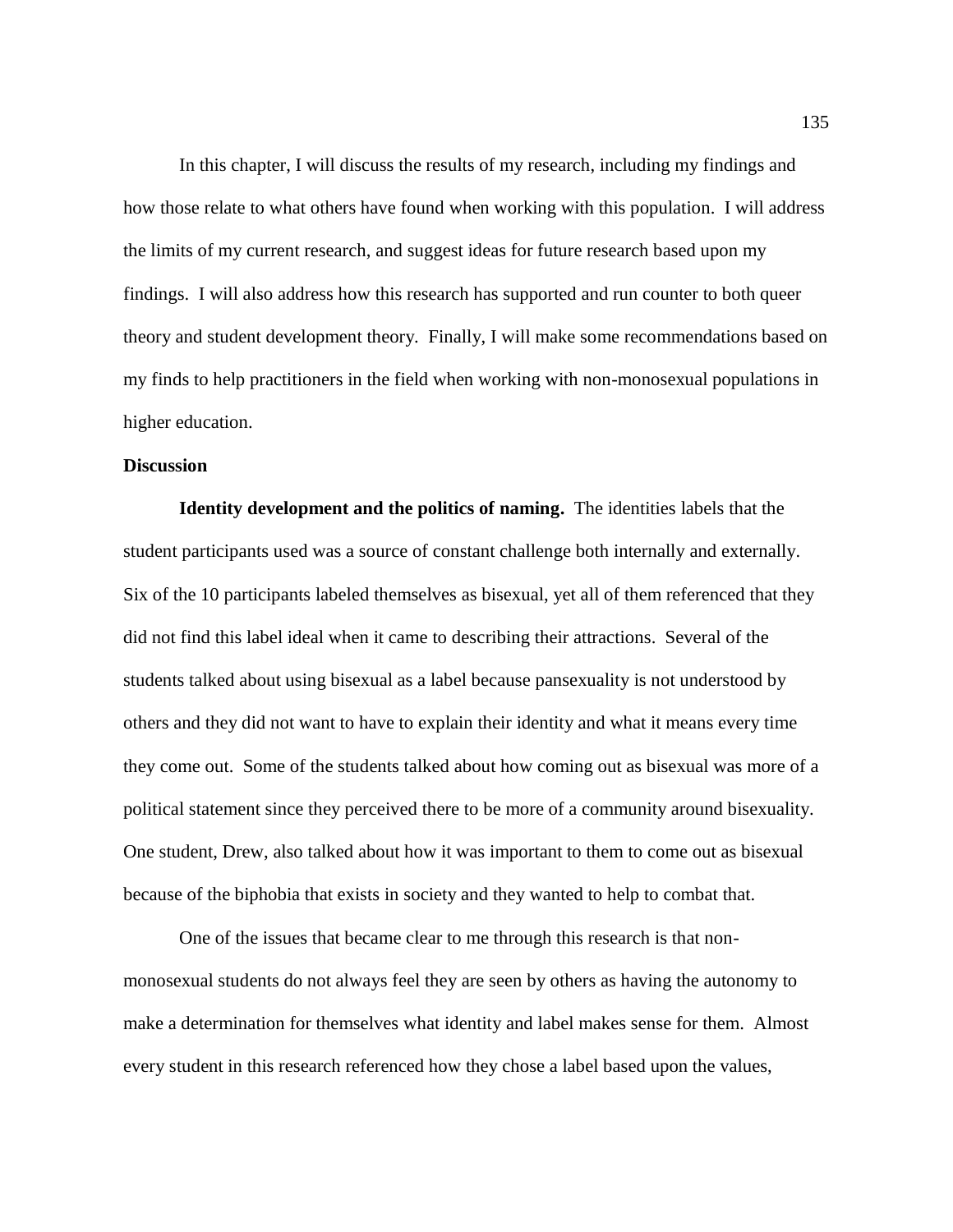feelings, and opinions of others. Some to the students displayed this behavior by labeling themselves as bisexual instead of pansexual because they did not like having to explain themselves continually to others While students felt that they had to educate people constantly about bisexual identities, they felt that for the most part people understood bisexual as an identity label, unlike pansexual.

Other students chose their identity label in order to access what they perceived as a more organized community. For these students, they saw pansexual as more inclusive of the spectrum of gender identities and expressions. However, these student choose to use the bisexual label over what they saw as the more inclusive pansexual label, because the felt that bisexuality had more people that understood it as a label and identified as part of the bisexual community. This disconnect between how students feel about their own sexuality and how they choose to identify their sexual orientation is something that other researchers have seen in their research on bisexual identity development. Unlike other Gay and Lesbian identity models, bisexual identity models allow for a space of constant questioning of one's identity that is known as either questioning identity or identity maintenance. (Bradford 2004; Brown, 2002; Knous 2005).

Students continually referenced finding information about their non-monosexual identities through online research. Some of the students talked about using search engines, such as Google in order to find out more information about their sexuality. Many of the students also referenced finding out about their identities through online blogging sites such as Tumblr. The continual reference by most of the participants involved in this research to Tumblr was an unforeseen finding in this research. Not having direct experience with and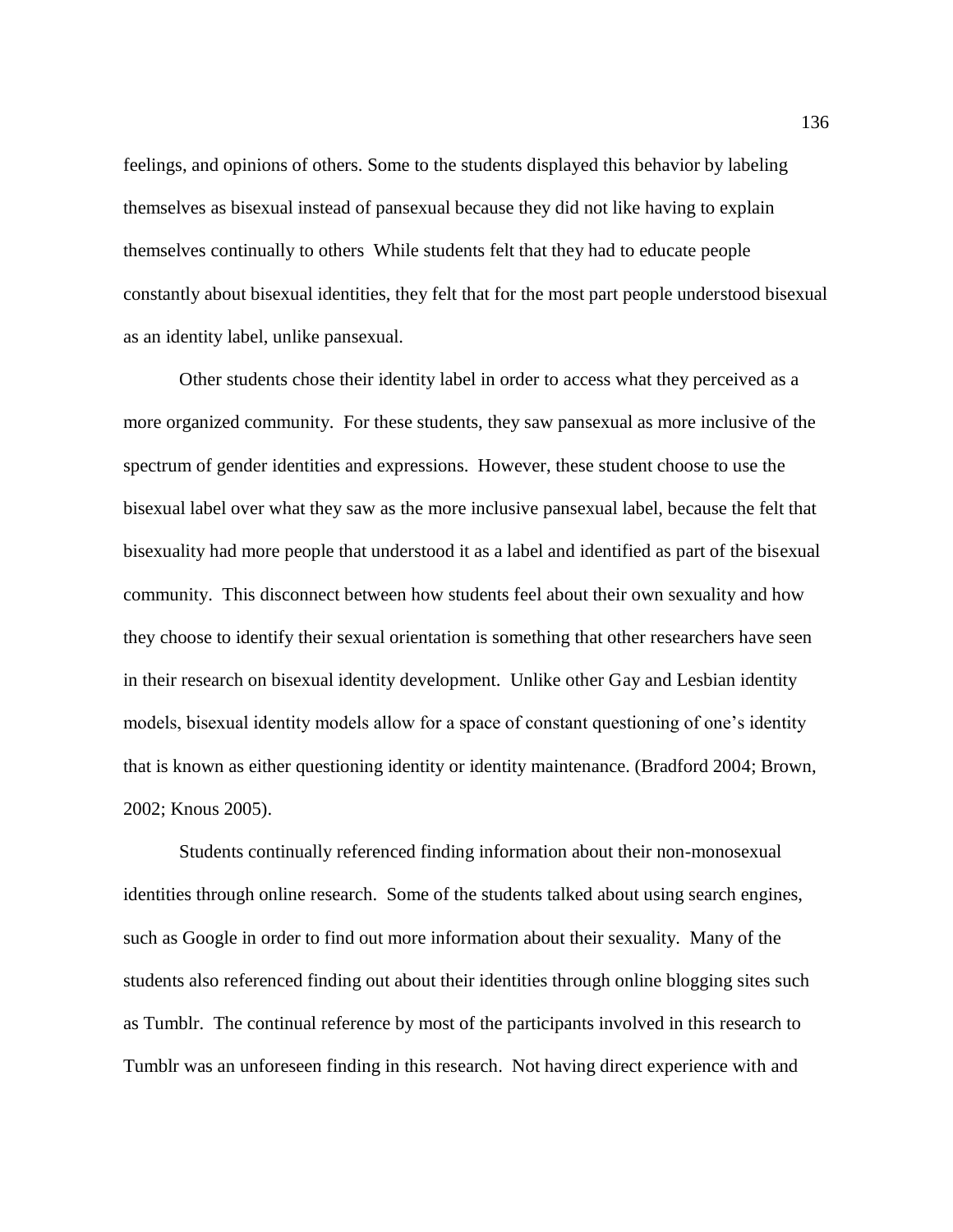understanding of Tumblr, I had not factored in how much students had relied on Tumblr as a method of research for finding out more about their identities online. It was not surprising that students would rely on blogs for community, but it was an unexpected finding that students were primarily using Tumblr in order to find information about their identities. Tumblr is a blogging application and blogs are typically self-published personal feelings, thoughts, or musings about the world. Blogs are rarely based upon research and rely on personal narrative and opinions about the world. Most of the students referenced Tumblr in particular as the only place where they are able to directly connect with other non-monosexual people and access non-monosexual community.

One significant finding involving identity development relates to students continual questioning of their identity. Three of the students discussed actively questioning their identities as non-monosexual. All three students talked about how they have thought about their identities many times, but once they became involved in this research they began to think more critically about their identities and what that means. One student, Elizabeth determined after the first interview that she felt like she was not non-monosexual and that she was quite possibly solely attracted to women. She stated that while she could find men attractive, she determined that she was not physically attracted to men. While others talked about questioning their identities, she was the only one that determined that she may not be non-monosexual like she first thought.

Klavi talked about how an all-night study session and lack of sleep brought on some anxiety about her identity. She was also dating a male identified person and she was nervous about the possibility of having a sexual relationship with him. She started to wonder if this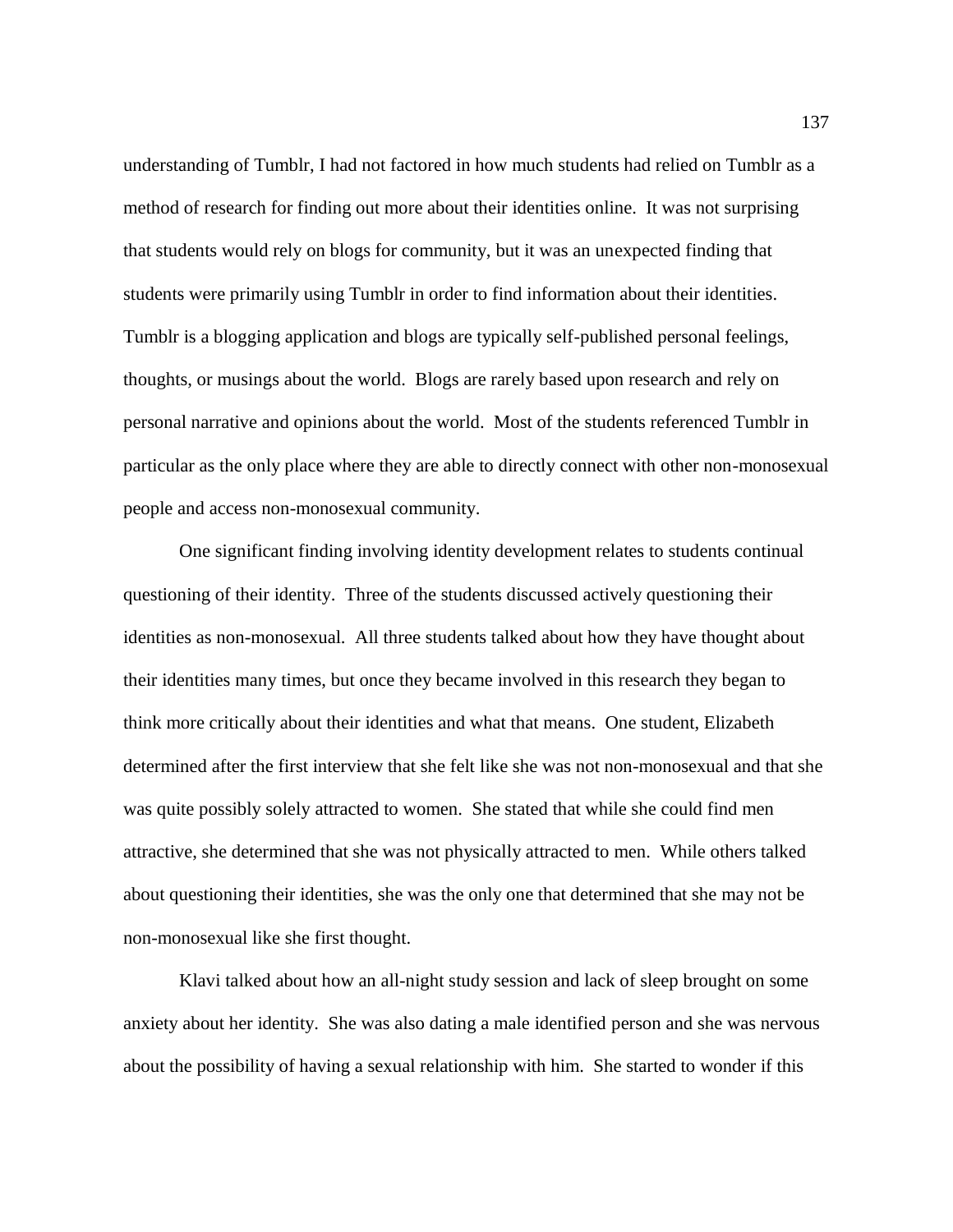was due to anxiety about having a physical relationship with him specifically, or if that meant she was really just supposed to be with women. She did state something very profound while describing her thought process, "…It's very not pleasant having that kind of anxiety. It perpetuates itself into parts of your life where you would like for it not to be." When asked if she felt this was brought on partly due to being involved in this research and she said that she did. What was the most interesting about this finding in particular is that non-monosexual students discussed facing so many challenges to their identities from others and many discussed how they also started to challenge and question their own identities which we see reflected in this research.

Lorelai also spoke to this idea of questioning her identity. However, for Lorelai, this questioning was more about semantics than about challenging her identity based on attraction. She also stated that this questioning was brought about by participating in this research and having a good friend also participating in the research as well. She was thinking more about her choice to identify as pansexual. She felt that since pansexual is typically defined as being attracted to all gender identities that maybe she could not identify as pansexual given that she had specific types of gender identities and expressions that she was attracted to. She ultimately determined with help from her friend that she has the ability to be attracted to all gender identities, but she has a preference for a specific gender expression and that is still considered pansexual.

**Biphobia, bi-negativity, bierasure and microaggressions.** Most of the negative experiences that students discussed related to their identities were described by the students themselves as a general lack of education and understanding about non-monosexual identities.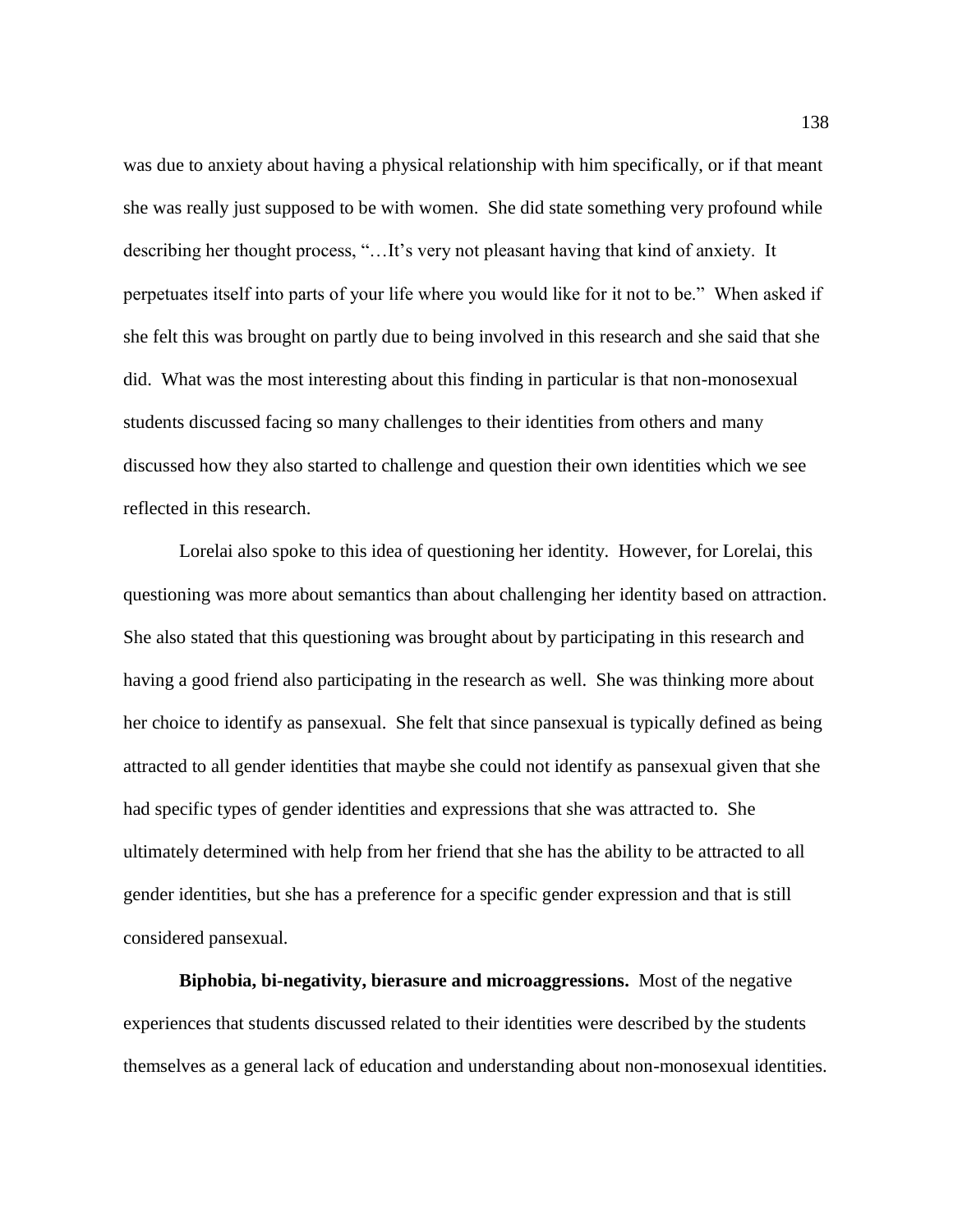However, they certainly encountered out and out biphobia, bi-negativity, and bierasure as well. Students talked in great detail about how stereotypes and misinformation about nonmonosexual identities caused students to feel as if they would not be understood or accepted and often times led students to not want to talk about their identities at all. The students referenced feeling that their identities were not valid and that they were often assumed to be hypersexual and incapable of maintaining monogamous relationships. Waters talked about the pain of having many of the bisexual stereotypes brought up and used against her by others. She had people tell her that her identity was not valid, that she was not capable of being monogamous as a bisexual person, and that she was confused. Drew also talked about how they had experienced this type of biphobia directly from the LGBTQ community. When I asked them to elaborate on this, they hesitated and said that they did not feel comfortable talking about it and wanted to change the subject. They not only seemed to struggle with the pain that they felt due to this biphobia they experience, but it also seemed that they did not feel safe calling out their peers publically for the biphobia and bi-negitivity that they felt in LGBTQ spaces.

Bierasure was a continual theme that emerged throughout the research. Daenery, Bem, Drew, Owen Banks, Lorelai and Klavi talked about the bierasure that they experienced from people who told them that they do not believe that bisexuality exists. Henry also experienced this with his aunt, who told him that she thought he was just gay and not ready to fully admit it.

One source of pain related to bierasure that participants talked about was having LGBTQ community continually leave out any mention of non-monosexual identities.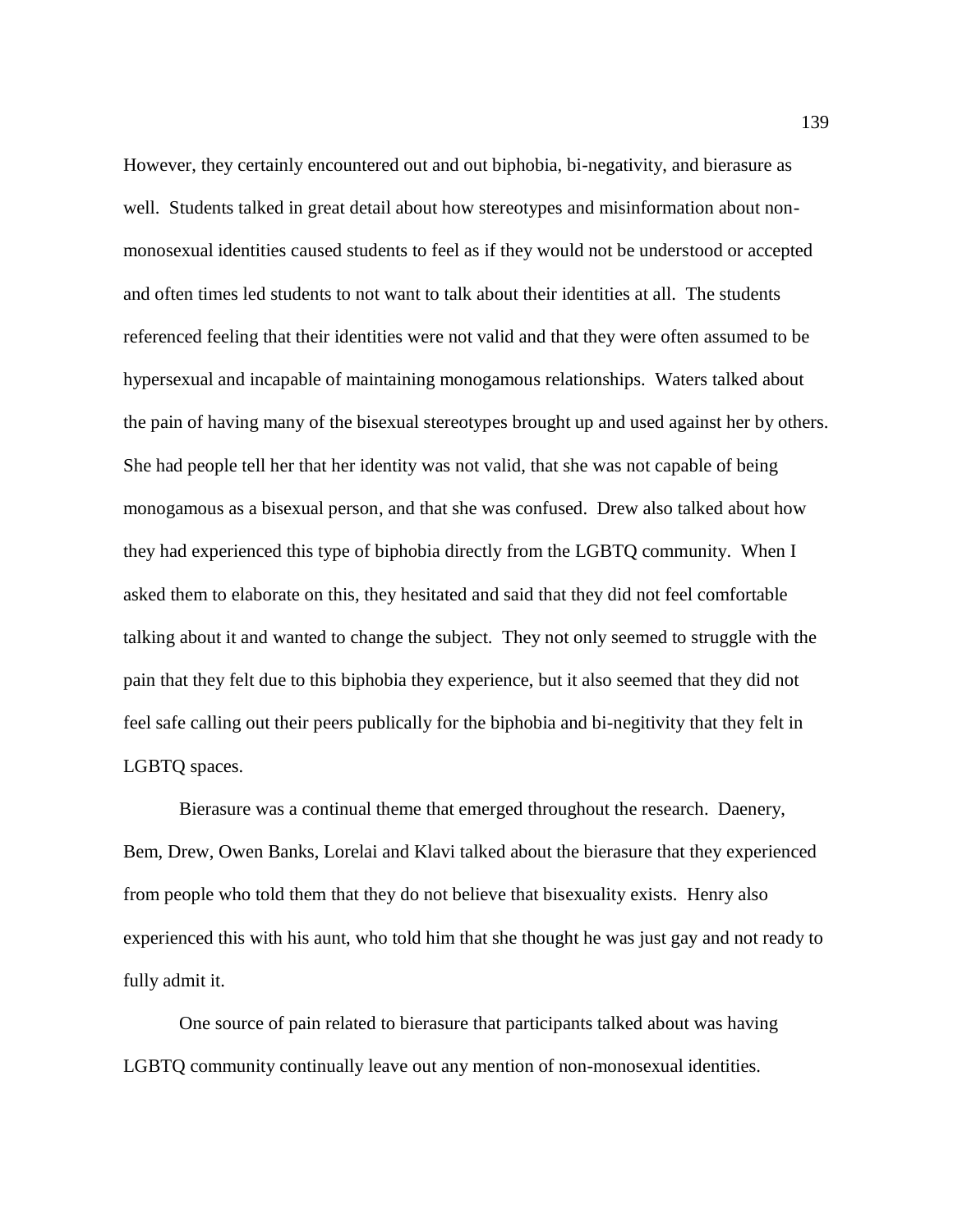Daenery, Drew, and Lorelai all gave direct examples of how non-monosexual identities were not discussed or sometimes not even mentioned when people refer to services, programs and such as "gay and lesbian." Many of the students talked about how this contributes to a feeling that they are not welcome in that space and that their identities are not believed to be valid or worth talking about.

Henry spoke specifically to microaggressions when he was addressing the incident that occurred in the LGBT Center, where other students were making jokes about the term pansexual. He said, "So it didn't really carry much weight, but I imagine that after a while, hearing stuff like that multiple times, it can add up." While acknowledging that he could brush off this particular incident, he knows that over time these incidents have a direct impact on non-monosexual people. Lorelai talked more in depth about the impact of experiencing bierasure and mircoaggressions on a frequent basis. She said something I found particularly poignant, "But also, like, it's hard to deal with, like cause you get asked so much, are you really straight, like you start to question yourself." This was also referenced earlier by Klavi when she was having a late night internal dialogue about her identity. It seems the constant questioning of identity from the outside ends up getting internalized by students and leads them to question their identities on a consistent basis.

One of the most significant findings is the need for education and understanding when it comes to non-monosexual identities. All of the students had a story about someone in their lives not understanding non-monsexual identities. This general lack of education led many to rely on their stereotypes about non-monosexual identities and to assume them to be true for all non-monosexuals. Students talked about being assumed to be unable to admit that they are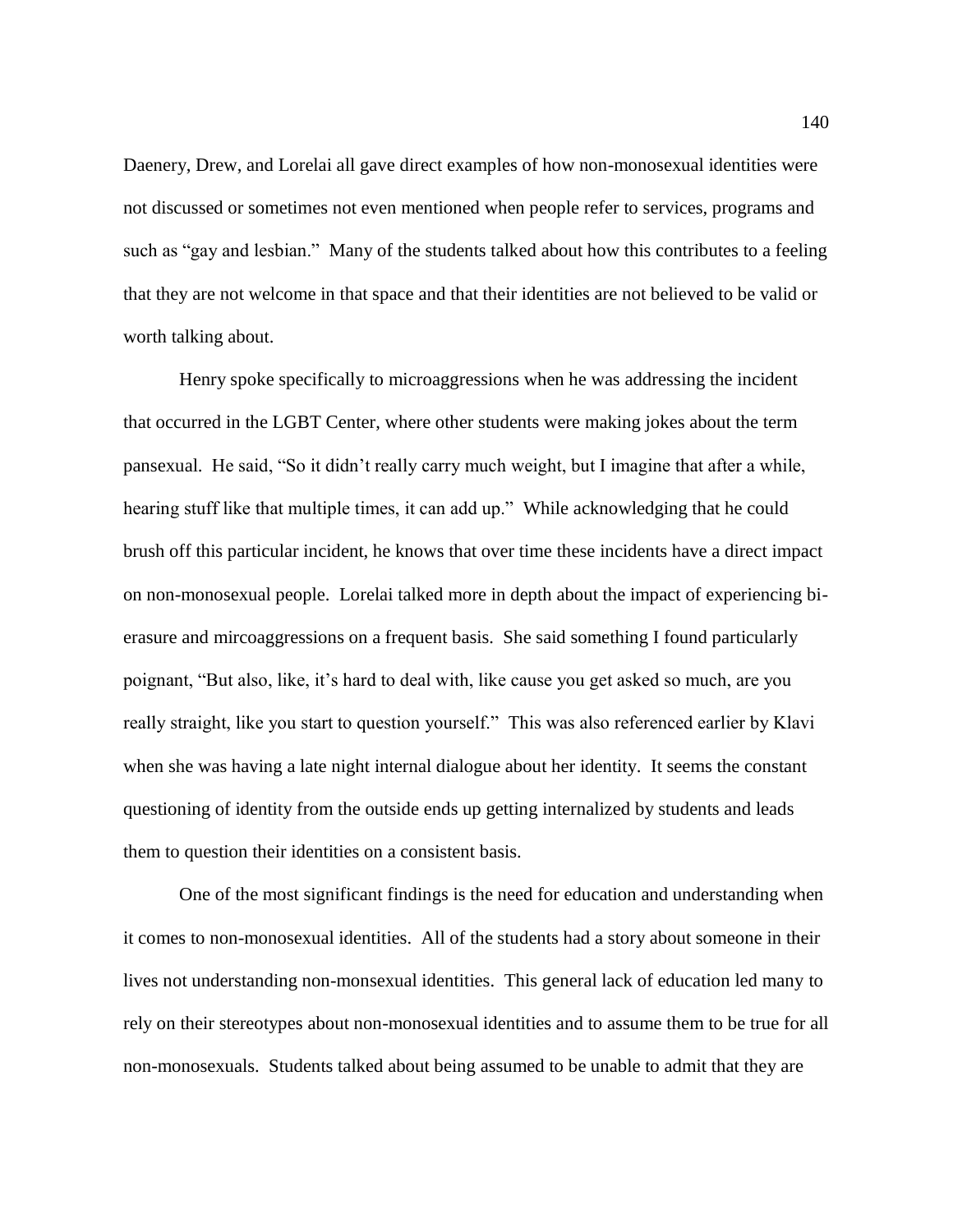gay and lesbian, incapable of being monogamous, and hypersexual. Through the students stories we are able to see the impact of having to witness to this misinformation and lack of education about non-monosexual identities. Many of the students talked about deciding if they are going to educate others or not when they encounter people who are uneducated about non-monosexual identities. Most of the students acknowledged that what they experience from others is sometimes a lack of education and not blatant biphobia.

Another significant finding is that while the students talk about their experiences with biphobia and bi-negativity from heterosexual community, it is the biphobia and bi-negativity that they experience from within the LGBTQ community that caused them the most pain. The students talked about LGBTQ organizations and resources on campus being places where they felt welcome and accepted. At the same time, they referenced the pain they felt in LGBTQ spaces and organizations due to bierasure and a general lack of knowledge and lack of desire to learn about non-monosexual populations. Students discussed the impact of having LGBTQ people and organizations use the term "gay and lesbian" to refer to LGBTQ identities. They said that this made them feel like they no longer belonged in those spaces. They also talked about how non-monosexual identities where rarely discussed unless a nonmonosexual student brought them up or it was a program related to "Celebrate Bisexuality Day," which happened at the end of September.

The students also discussed their hardships with trying to date in the LGBTQ community. Waters, Henry, and Lorelai discussed this phenomenon while trying to date gay and lesbian identified students. All three students talked about gay and lesbian students having shown clear signs of being attracted to them up until the point in which they came out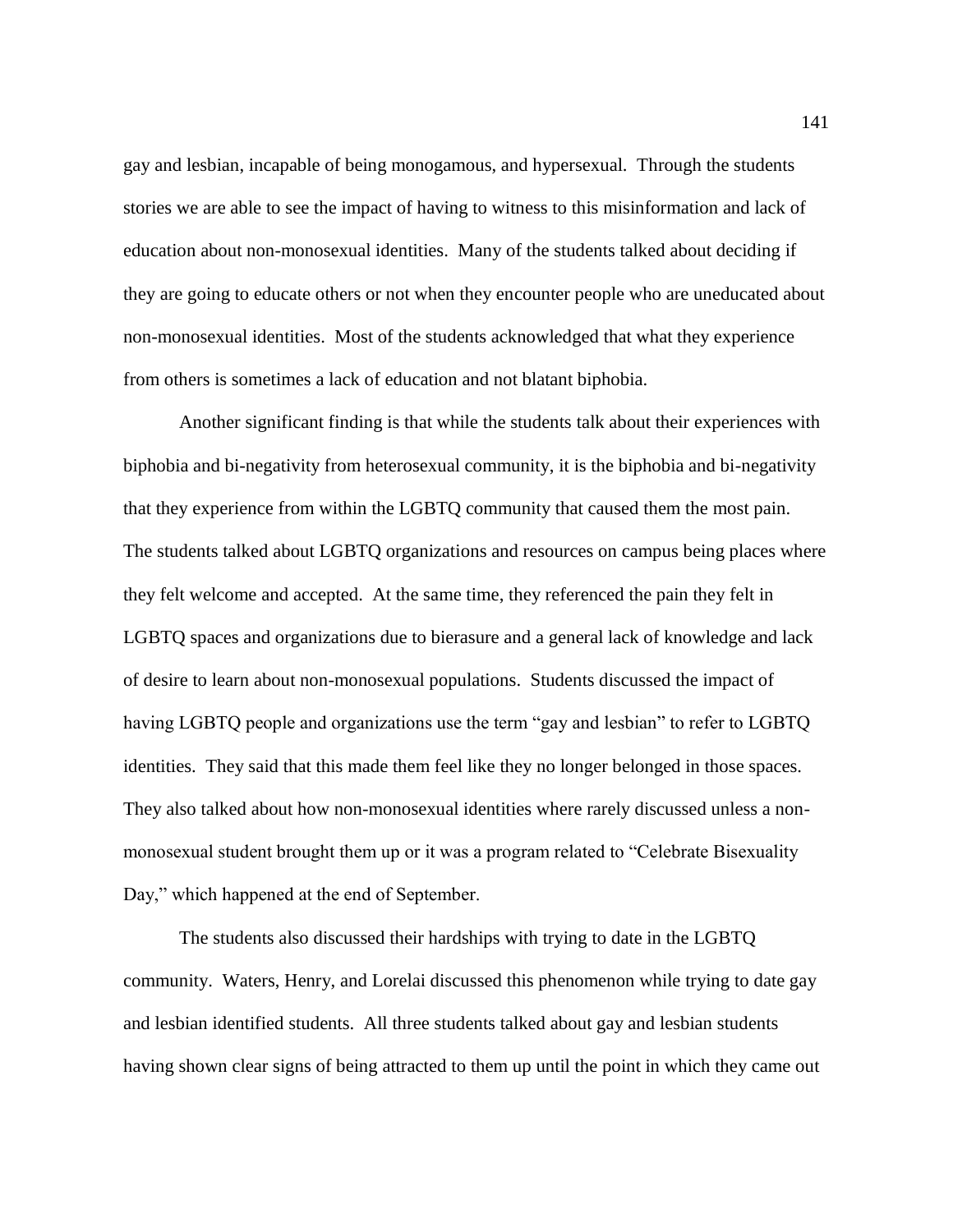as non-monosexual. The gay and lesbian students seemed to believe stereotypes about nonmonosexual students, such as non-monosexual people are incapable of being monogamous and they will inevitably leave you for someone of the opposite gender. Lorelai was the only student who referenced confronting someone who was expressing interest up until the point in which she came out as pansexual. The student told her that she would be too jealous if they were to date, implying that Lorelai would not be capable of remaining in a monogamous relationship with her. This seemed to be a point of deep pain for students who continually deal with these stereotypes both within the LGBTQ community and in the heterosexual community. However, the students stated across the board that they found the biphobia, binegativity, and bierasure that they received in the LGBTQ community the hardest to deal with and by far the most painful.

## **Limitations**

As a LGBTQ professional in the field of student affairs who identifies as nonmonosexual and specifically bisexual and queer, this gave me a great advantage when it came to developing trust with participants. However, I did feel that it inhibited students desire to honestly open up about services or resources that are currently lacking due to their desire to not intentionally hurt my feelings. I also tried to get as diverse a pool of participants as possible. Four students self-identified as students of color, and one student self-identified as transgender and specifically, non-binary femme. The biggest limitation to my research ended up being that only one male identified participated. I attempted to recruit male participants in multiple areas and through a variety of methods. I had LGBTQ student leaders who told me they spoke to non-monosexual identified male students directly about participating in my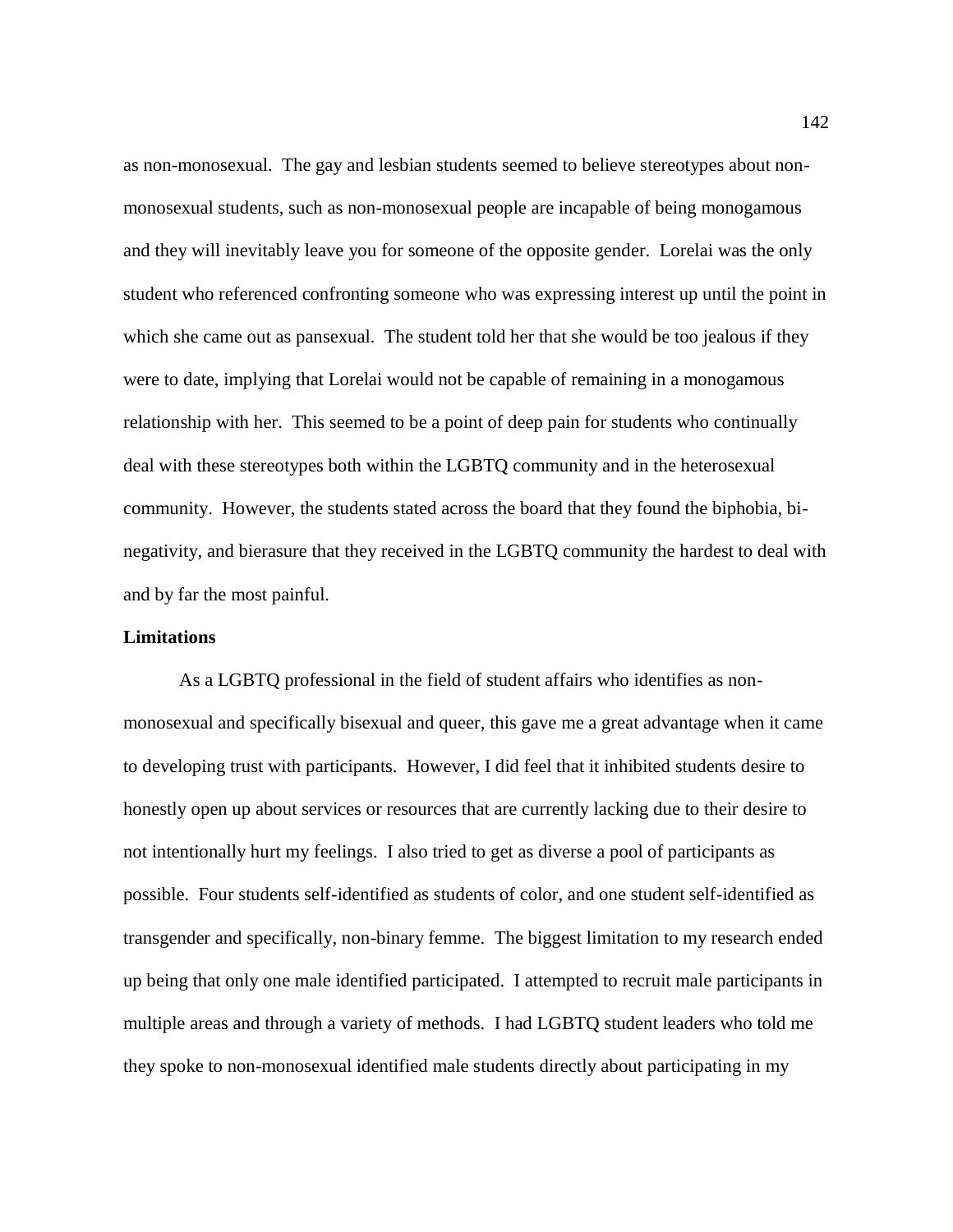research study and the students were not interested. Many of the male students seemed to fear being out as non-monosexual, even in an anonymous study.

#### **Implications for Research**

As stated above, future research on non-monosexual student populations should look at the experiences and needs of male identified non-monosexual students specifically. Nonmonosexual male voices are missing from this research and we know from the research that non-monosexual males encounter high rates of biphobia, bi-negativity, and bierasure within the LGBTQ community. It is important that the needs of this population be examined and addressed specifically.

Another area that needs further research would be the effects of the disconnection that exists within non-monosexual communities in relationship to identity politics. Specifically how some of the participants in the study (Drew, Waters, Bem, Owen Banks, and Daenery) referenced that they continually hear from non-bisexual people that the term bisexual automatically implies an exclusive attraction to men and women and does not allow for attraction along the spectrum of gender identities. Some people state that the bisexual label is transphobic due to the idea that bi infers an attraction to two genders: male and female. Like many bisexual people, all the bisexual identified students in this research did not see their attractions as binary and only towards two genders. However, they did say that this was a consistent message that they have heard about bisexuality, which lead to many bisexual participants to qualify their identity. For example, many participants would say that they identify as bisexual, but they felt like pansexual was probably a better identity label for them.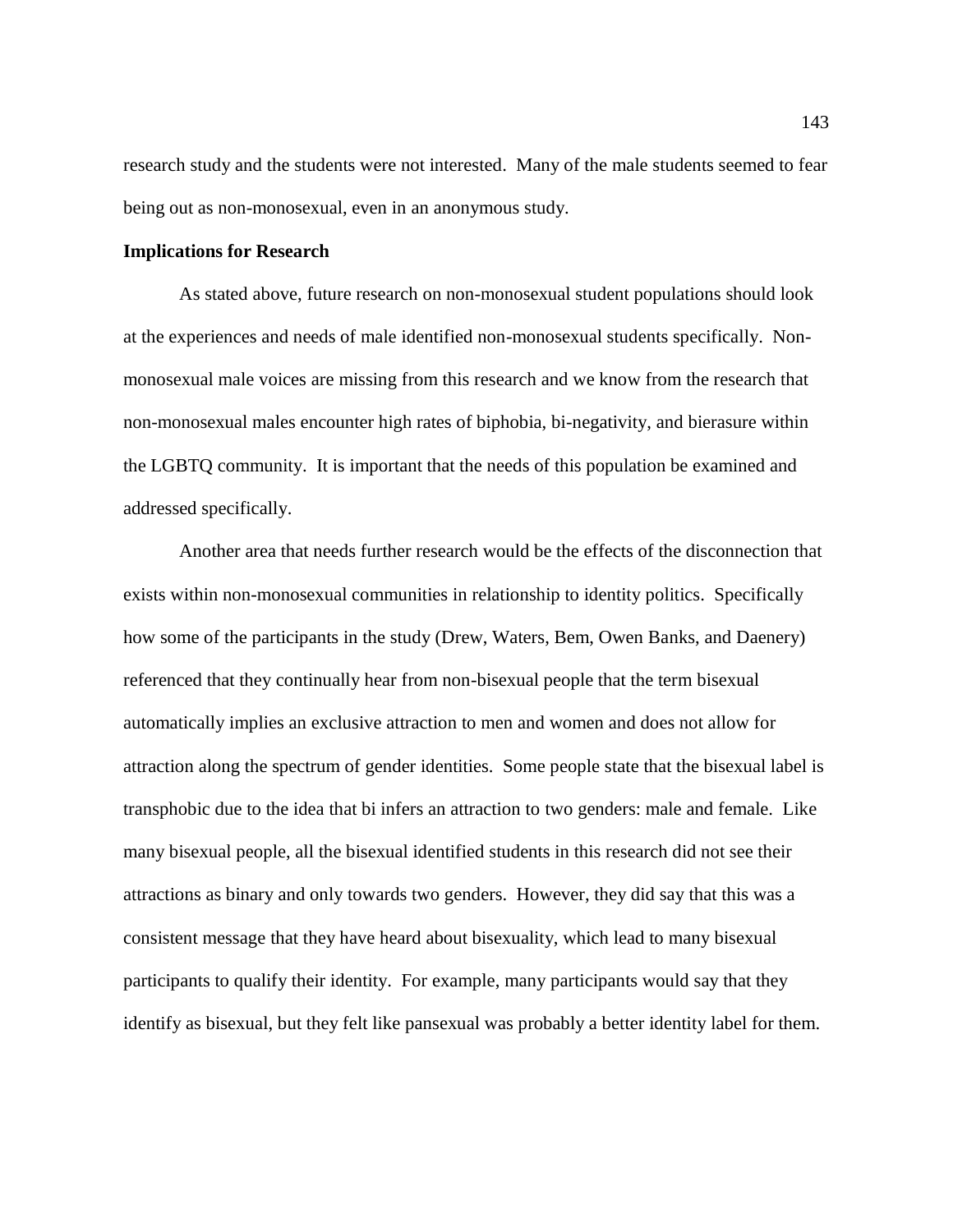The students in this research did not say that they felt that the use of the term bisexuality was transphobic. A few students did mention that they felt that the term bisexual did imply a binary gender system of just male and female. While these students acknowledged that they felt bisexuality reinforced the binary, they still chose to identify as bisexual due to bisexual being a more common and understood term. I also would suggest due to students discussion about pansexual versus bisexual identity labels, that they have been subjected to the infighting of bisexual and pansexual populations related to identity politics and the politics of naming. Non-monosexual students are already expressing that they are a disenfranchised group within an already marginalized population. The infighting within the non-monosexual communities seems to add to the difficulty of non-monosexual students to proudly claim an identity and community that makes the most sense to them based upon their attractions, behaviors, and desires.

Lastly, students talked about how they constantly encountered people who expressed a general lack of education and knowledge of non-monosexual populations. This constant barrage of misinformation did take its toll on the students, but it was hardest to take when it came from within the LGBTQ community. Future research needs to be done on the bias that exists in LGBTQ community when it comes to non-monosexual individuals. Conversely, there needs to be more research done on the impact of biphobia, bi-negativity, and bierasure directly from the LGBTQ community.

# **Implications for Theory**

**Bisexual identity development.** Through a thorough review of the literature and the results of the research through this study, the bisexual identity models; Brown (2002),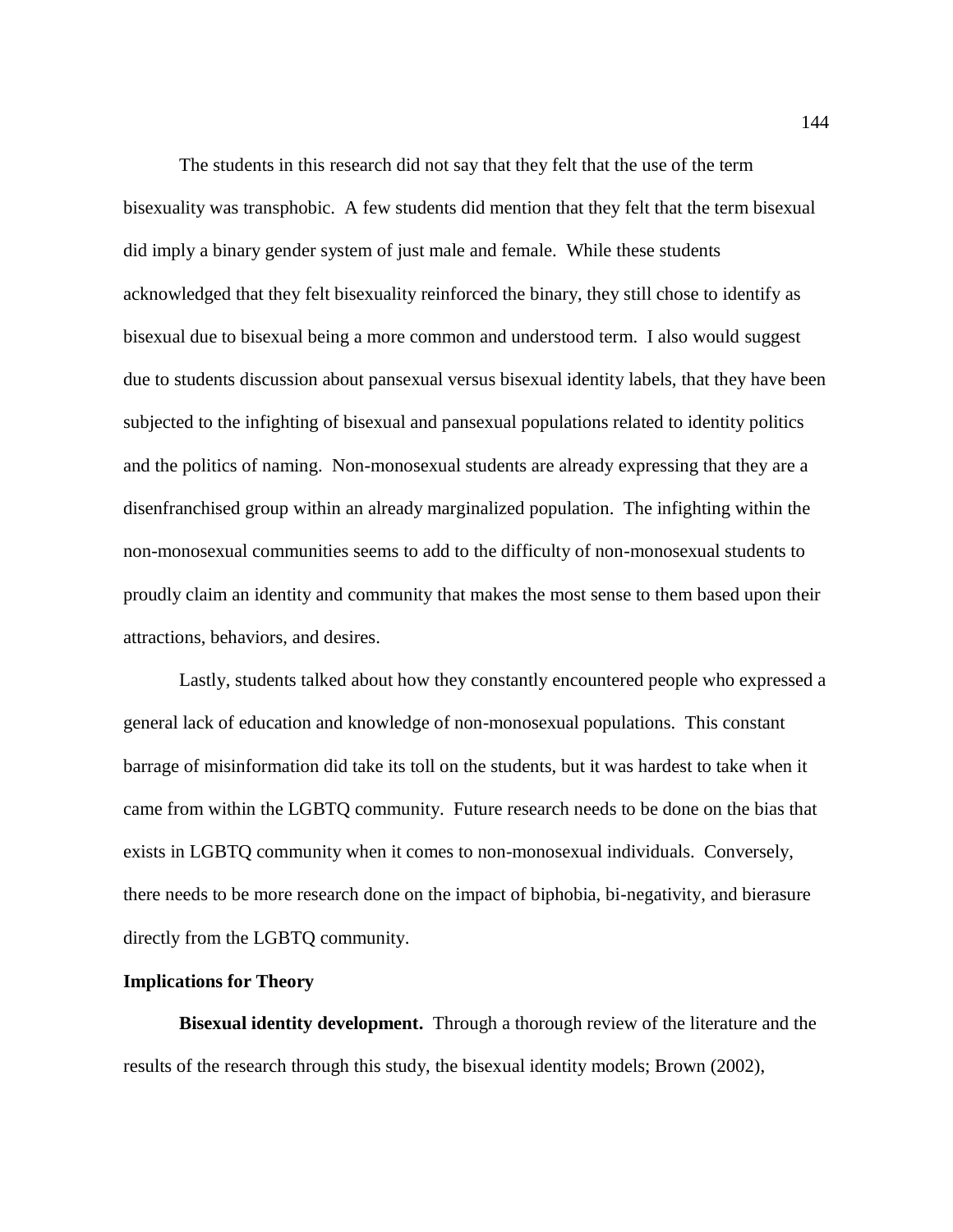Bradford (2004), and Knous (2005) that suggest an identity maintenance stage are somewhat accurate in their assumptions. The students that participated in this research continually question, resist, push up against, and embrace their non-monosexuality. They all showed times of questioning or challenging their identities and the boxes they have placed themselves into. However, there needs to be more research done on why these students are continually examining their identity. The implication based on previous theory related to bisexual identity development is that bisexual identified people are constantly encountering messages that bisexuality is not a valid identity. The constant challenge to the validity of nonmonosexul identities serves to keep non-monosexual people in a constant state of questioning their identities.

Bradford (2004) suggests that bisexual identity development is a process of maintaining one's identity while having to navigate biphobia, bi-negativity, and bierasure as well as a lack of community and feelings of invisibility. Bradford added a fourth stage to her model: "transforming adversity." Bradford felt that there was a stage that bisexual identified people reach where they are able to tune out all the negativity about bisexual identities and proudly claim their identities through activism related to their identities; such as becoming leaders in the bisexual community (Bradford, 2004).

The current research suggests that it is very difficult for students to rise above the messages they are receiving about their non-monosexual identities. In terms of this research, I had three LGBTQ student leaders who participated in this study. All three talked about their struggles with maintaining their identities, not only in the face of the negative messages they hear about non-monosexual identities, but also due to the identity politics that exist around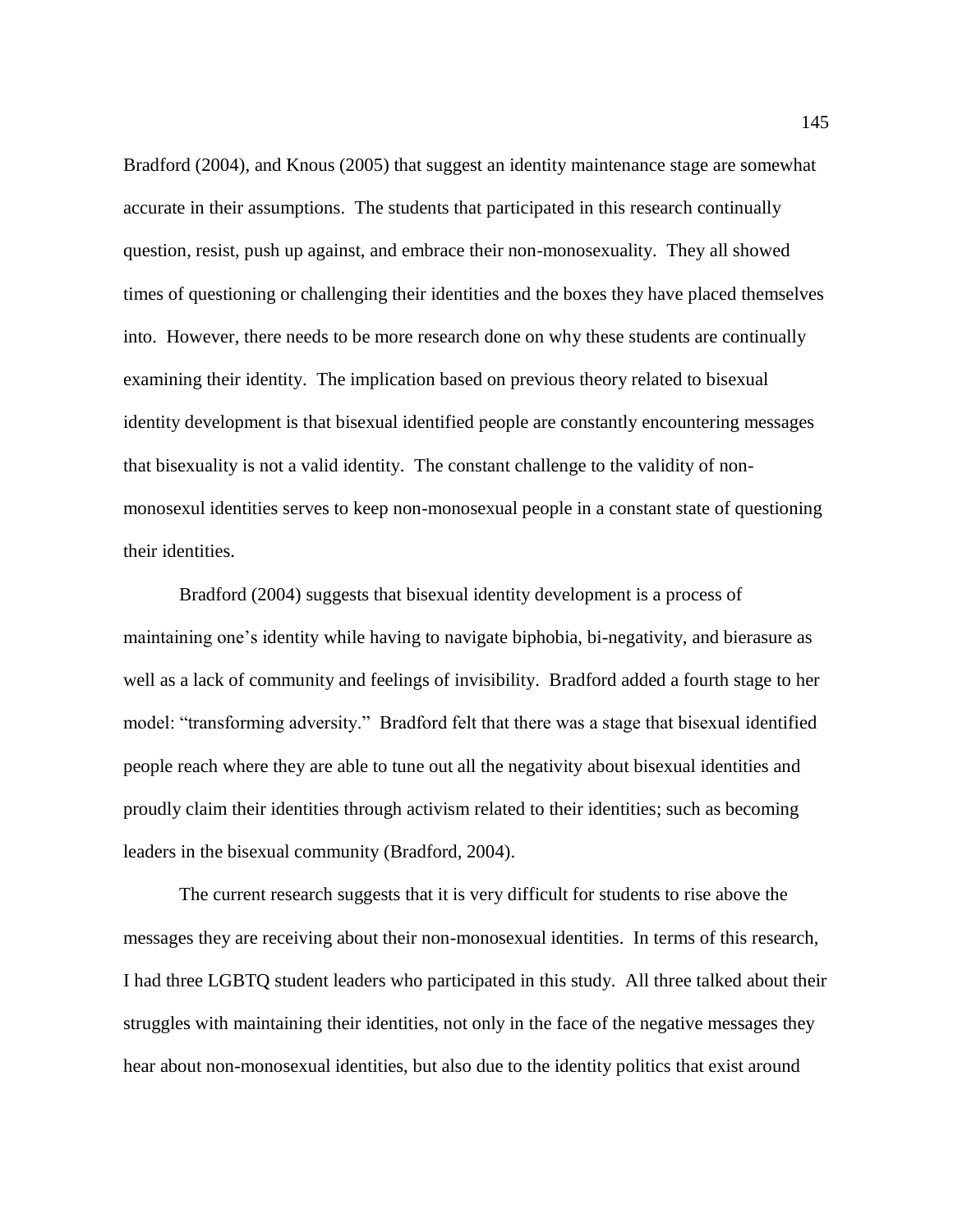bisexual and pansexual identities. Again, all students talked about their struggles with labeling their identity, but all but one student solidly identified as non-monosexual. Due to this, it became clear that the students were not questioning their identity based on nonmonosexism they were experiencing from outside the community, but possibly due to the biphobia and bi-negativity they were experiencing from other non-monosexuals who tried to say that bisexuality can only be defined along the binary notions of male and female attraction exclusively.

This is where I believe research should look for more information about nonmonosexual identify development. Students seem to be experiencing the splintering effects of these identity politics and without clear community to support them in the face of challenges from within the non-monosexual community about their identity labels, coupled with the always present biphobia, bierasure, and bi-negativity they feel more generally from the outside.

**Queer Theory.** Gunn and McAllister (2013) talk about using a queer theory as research methodology in research focused on higher education. The idea behind queer theory as a method in research is to examine systems and structures in terms of heteronormativity and power that may have a disproportionate impact on LGBTQ students. Gunn and McAllister (2013) focus on utilizing queer theory in order to gauge the impact of their environment and the experiences of LGBTQ students on their learning. While the current study did not look at if or how non-monosexual students are impacted academically, it did try to engage them around their experiences as non-monosexual within the classroom.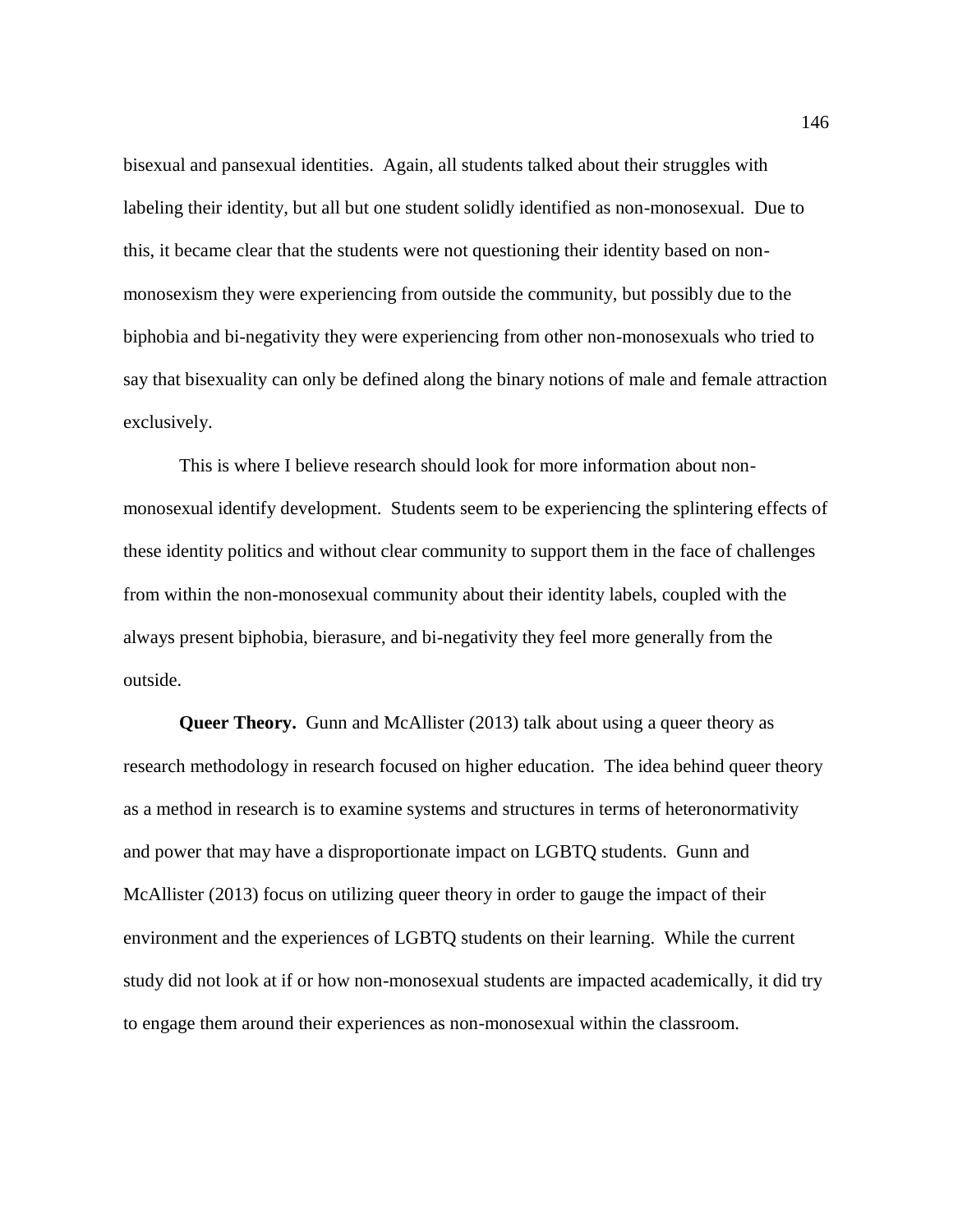Instead of looking at the academic impact in terms of grades or persistence within the classroom, I chose to look at the impact on the students experience overall on campus utilizing the methodology of Gunn and McAllister (2013). I chose to look at the same question that they posit when looking at higher education research through the lens of queer theory: "How does the development of one's sexuality and sexual identity interplay with the experiences in the classroom and corridors of the university to facilitate or constrain learning, especially when that sexual identity is considered as 'non-normative' by others and self?" (Gunn & McAllister, 2013, p. 163).

While this study did not look at academic learning in the traditional classroom sense, it did look at the expanded learning that happens in, around and beyond the classroom. What this research has said about queer theory is that there is a direct impact on student learning and development for non-monosexual identified student. However, under the lens of queer theory, all LGBTQ identities are understood to be socially constructed, unstable categories that are at the core more fluid and flexible. While this may seem to be beneficial to nonmonosexual identifies, this actually serves to erase the needs and experiences of nonmonosexual identified people, once again collapsing non-monosexual identities into other, more prominent identities, such as Gay and Lesbian. This continual erasing of nonmonosexual identities further marginalizes non-monosexual people and prevents the formation of community for non-monosexual people. Also, it does not allow for a space within LGBTQ community to examine the impact of biphobia, bi-negativity, and bierasure by LGBTQ people. I would recommend a two pronged methodological approach similar to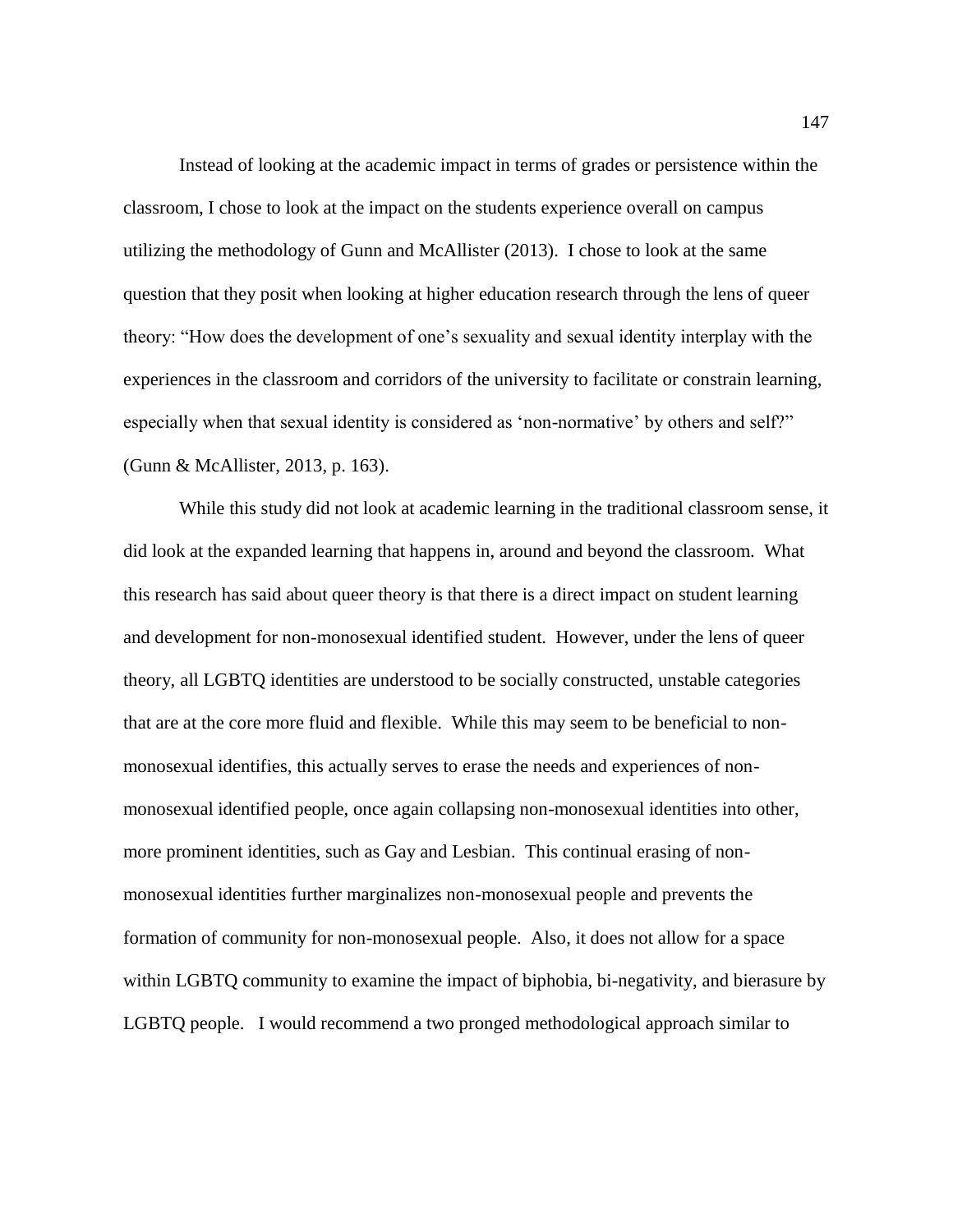Abes (2008) where non-monosexual identities are looked at in opposition to heteronormativity as well as how they both affirm and challenge lesbian and gay identities.

#### **Implications for Practice**

Before beginning the interview process, I knew that students might struggle with being able to speak directly to their needs as non-monosexual students. Some of them may just be coming into their identities and may not know what they need as this point in their identity process. What I had not anticipated is how the students across the board had a hard time being able to address their needs as non-monosexual students. It is not that they did not have needs, since they could clearly articulate experiences and impacts they have had based upon their identities as non-monosexual. That being said, a few students were able to discuss their needs as non-monosexual students.

**Non-monosexual support groups.** Three of the 10 students talked about the importance of supportive spaces for non-monosexual students on campus. Each student had a slightly different idea of what a non-monosexual supportive space would look like, but they all seemed to agree that there needs to be some type of support group for non-monosexual students. While other students did not mention this specifically, they talked about experiences that they had on campus as non-monosexual students and the lack of a non-monosexual community. It seems that non-monosexual students would benefit from having a space where non-monosexual identities are affirmed and understood. Particularly given the negative experiences that many students had while accessing LGBTQ organizations on campus.

**Inclusive language.** The students talked about how the language that was used or sometimes not used to refer to LGBTQ community had a direct impact on them. Three of the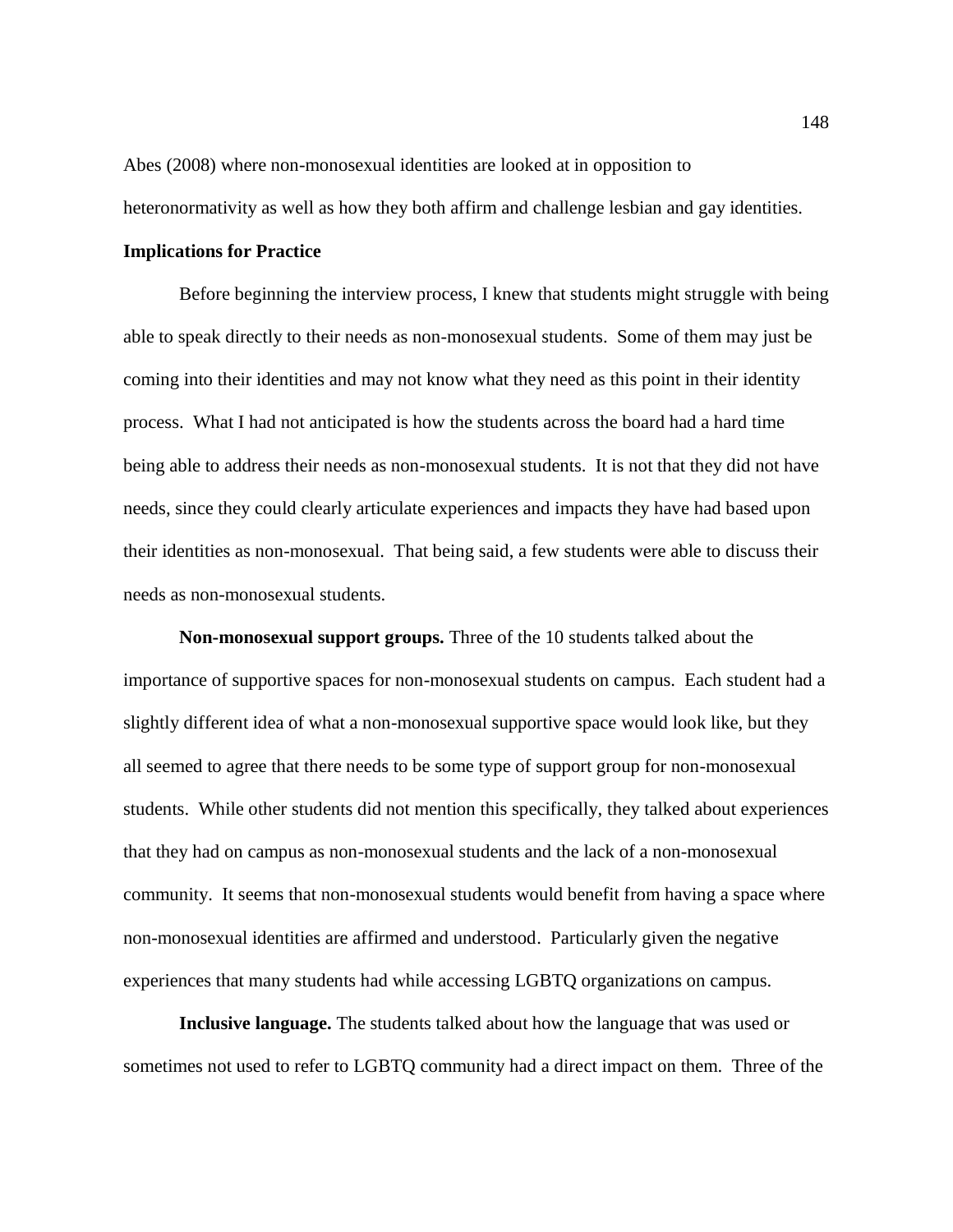students spoke at length about language and the impact of excluding non-monosexual identities. Students discussed how they had heard others use the phrase "gay and lesbian" to refer to the entire LGBTQ community and how that had made them feel unwelcome in those spaces.

They also talked about how language was used to glorify and raise up one identity over the other. For instance, Bem discussed the term "gold star" was being used to hold up certain lesbian identified women as being ideal queer women due to the fact that they had never had any physical encounters with males. She talked about how people should not only be aware of the language they use, but the assumptions that we make combined with the language that we use. For instance, assuming that someone is a lesbian because they are currently dating a women.

**Educational programming for and about non-monosexuals.** Six of the 10 students talked about programming that was inclusive of or aimed at non-monosexual populations. Many of the students referenced the importance of having programs that discussed nonmonosexual identities and helped to educate others about non-monosexual identities. There is an important distinction that needs to be made here, and that is that there needs to be both programs that are designed to educate others about non-monosexual identities and programs that are aimed at non-monosexuals specifically.

This was brought home to me during the interview process in a powerful way. Almost every student that participated in the interview process referenced having attended the program on bisexuality that was sponsored by the GLBT resource center and lead by the national bisexual speaker and educator, Robyn Ochs (see Appendix B for more information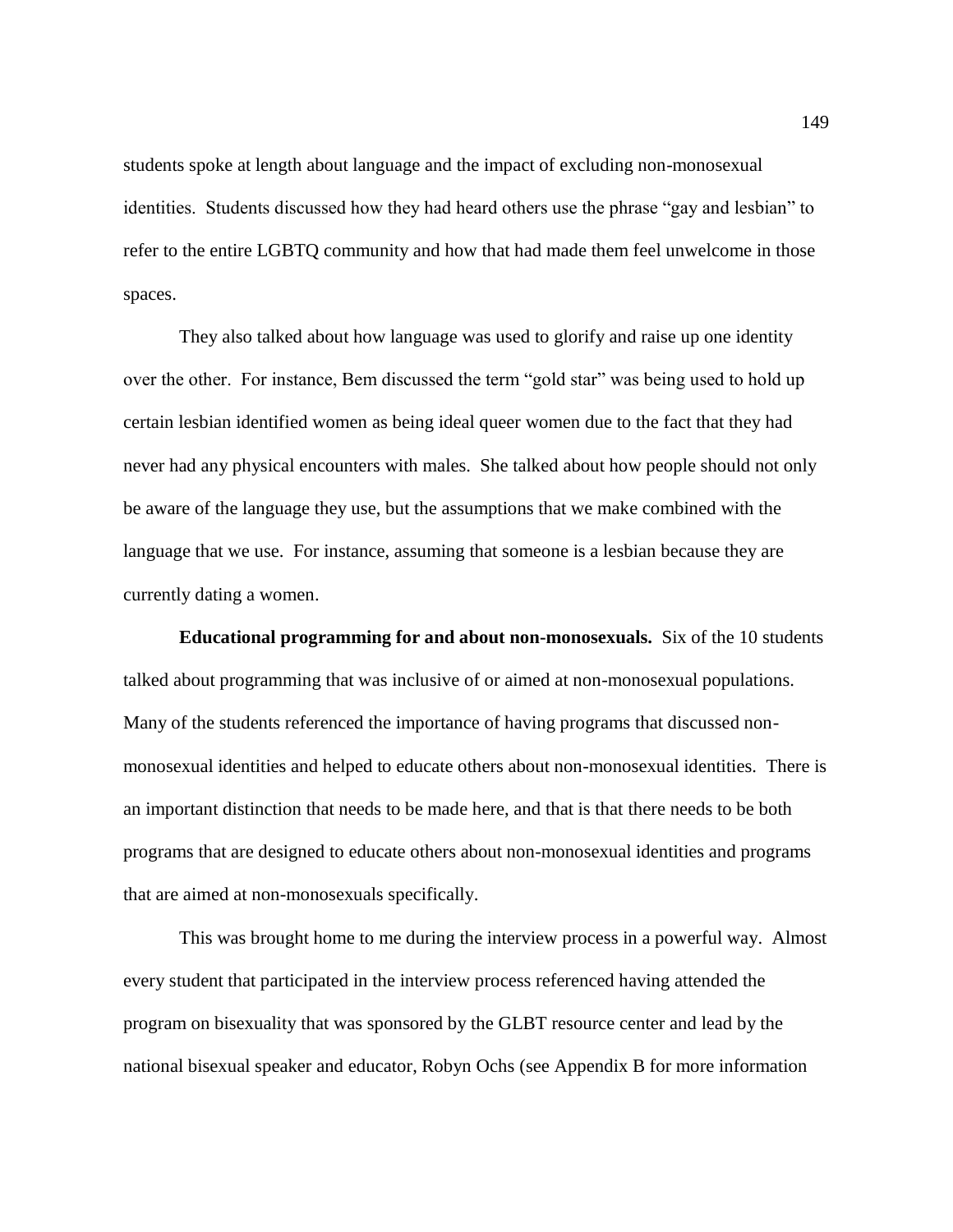on Robyn Ochs). There were several students who participated in the study who had not been involved at all in the GLBT resource center or the LGBTQ student organizations, so the fact that they attended a program put on by the center on bisexuality is a powerful indicator of their desire to access non-monosexual information and community.

Several students discussed the importance of education on non-monosexual identities. They talked about having been involved in the speaker's bureau on campus and working to actively education the broader campus community on LGBTQ identities. They felt that this was a powerful education tool that allowed them the ability to educate others on their identities and non-monosexual identities in general.

**Mentorship by and for non-monosexual students.** Two of the students talked at length about the importance of non-monosexual mentors. This makes particular sense given the lack of a general non-monosexual community. One student approached it as a peer mentor program for incoming non-monosexual students and the other talked about a professional mentorship program involving adult mentors. In either case, a mentor for nonmonosexual students would help students by providing role models and someone to show that fluid identities exist in spite of the persistent messaging that non-monosexual identities do not exist or are transitory identities that serve as temporary place markers for those who are not ready to claim their gay and lesbian identities.

**Non-monosexual allies.** Another recommendation based on conversations with the students is specifically developing non-monosexual allies. Some of the students talked about their experiences on campus with interacting with people who have been through the allies training. Some of the students discussed seeing the ally placecard and feeling relief that they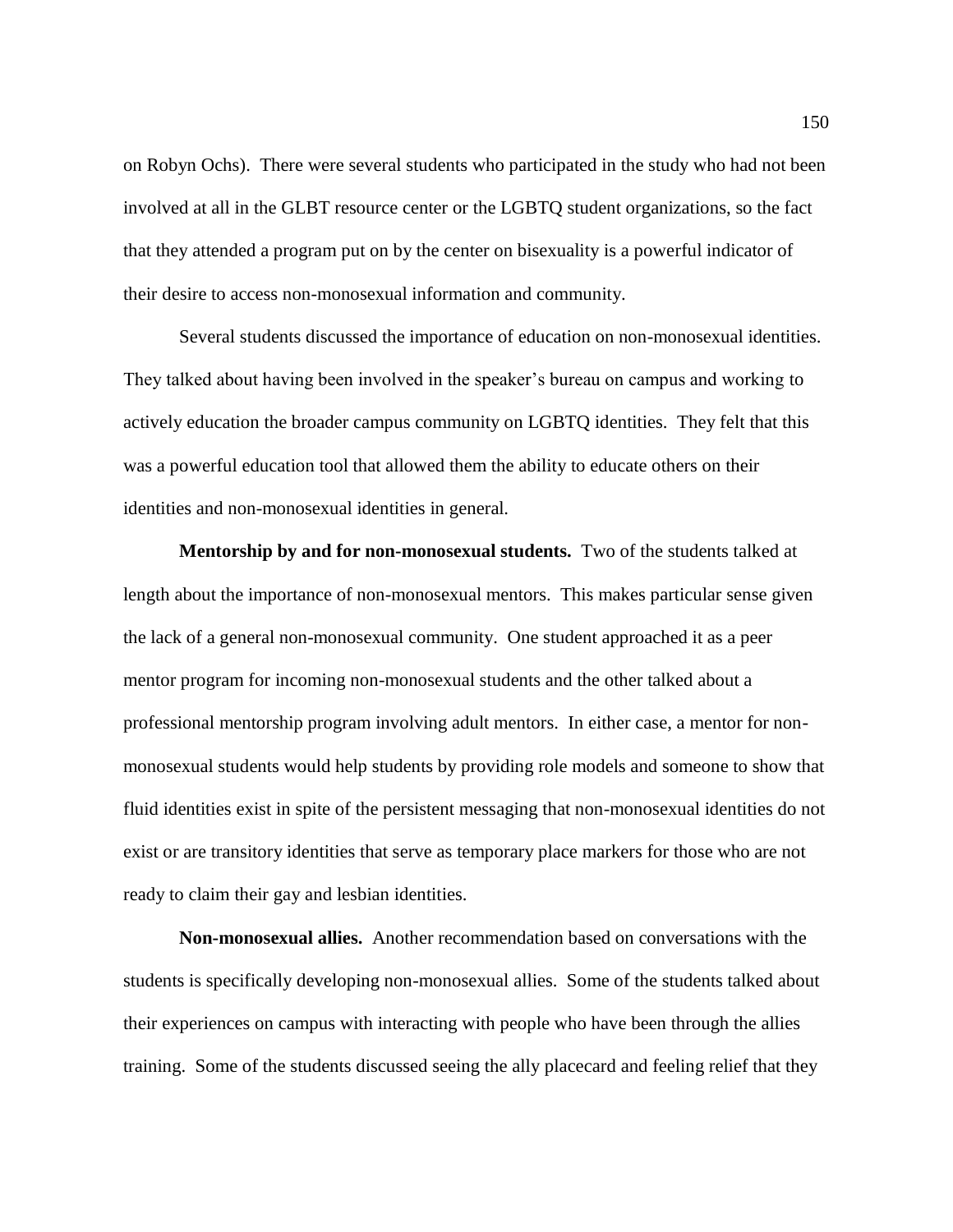could be themselves in that space and it would not be an issue. Because of this, some students recommend the development of a non-monosexual specific ally training, in order to help educate people about these identities and help insure that all allies understand nonmonosexual identities. Other students talked about the importance of education about nonmonosexual identities. It would be worthwhile to look at combining these into a comprehensive training for allies that would concentrate on understanding non-monosexual identities. This would also be beneficial for the student leaders of each organization to attend so that they are working to make their organizations more inclusive for non-monosexual identified students.

### **Conclusions**

Non-monosexual students' needs are not entirely being addressed through current programs, resources, and services on campus. While the students in this study were finding ways to make meaning about their identities and experiences, it was not always easy and sometimes it meant having to navigate through significant biphobia, bi-negativity and bierasure. This meant that while students were able to find spaces that were affirming to their identities as non-monosexual, they still had to learn to navigate all of the mirco-aggressions and biphobia that exists both within and outside of the LGBTQ community.

What this research shows is that LGBTQ centers need to be more attuned to the needs of non-monosexual populations. They need to have information online that is tailored to nonmonosexual populations. They need to have programs that are aimed at both educating others about non-monosexual populations and programs that are meant specifically for nonmonosexual populations. They also need to look at having some kind of social, discussion, or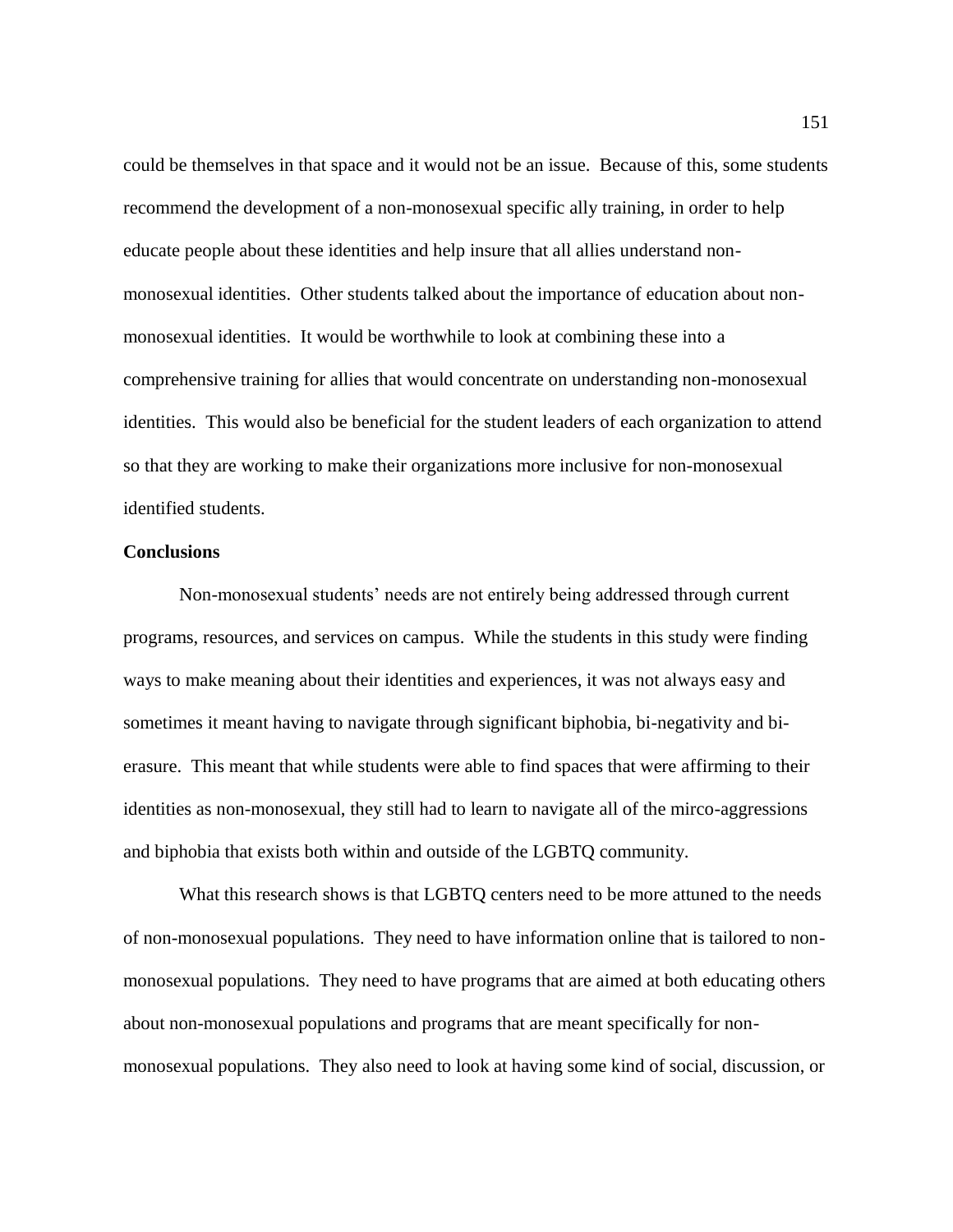support group that is designed specifically for non-monosexual populations. There also needs to be training for all student leaders and active allies that helps to educate not only on nonmonosexual identities but also on how to be a better ally to non-monosexual populations. Lastly, there needs to be some sensitivity to the language used and assumptions that are made when talking about students in general and particularly non-monosexual students.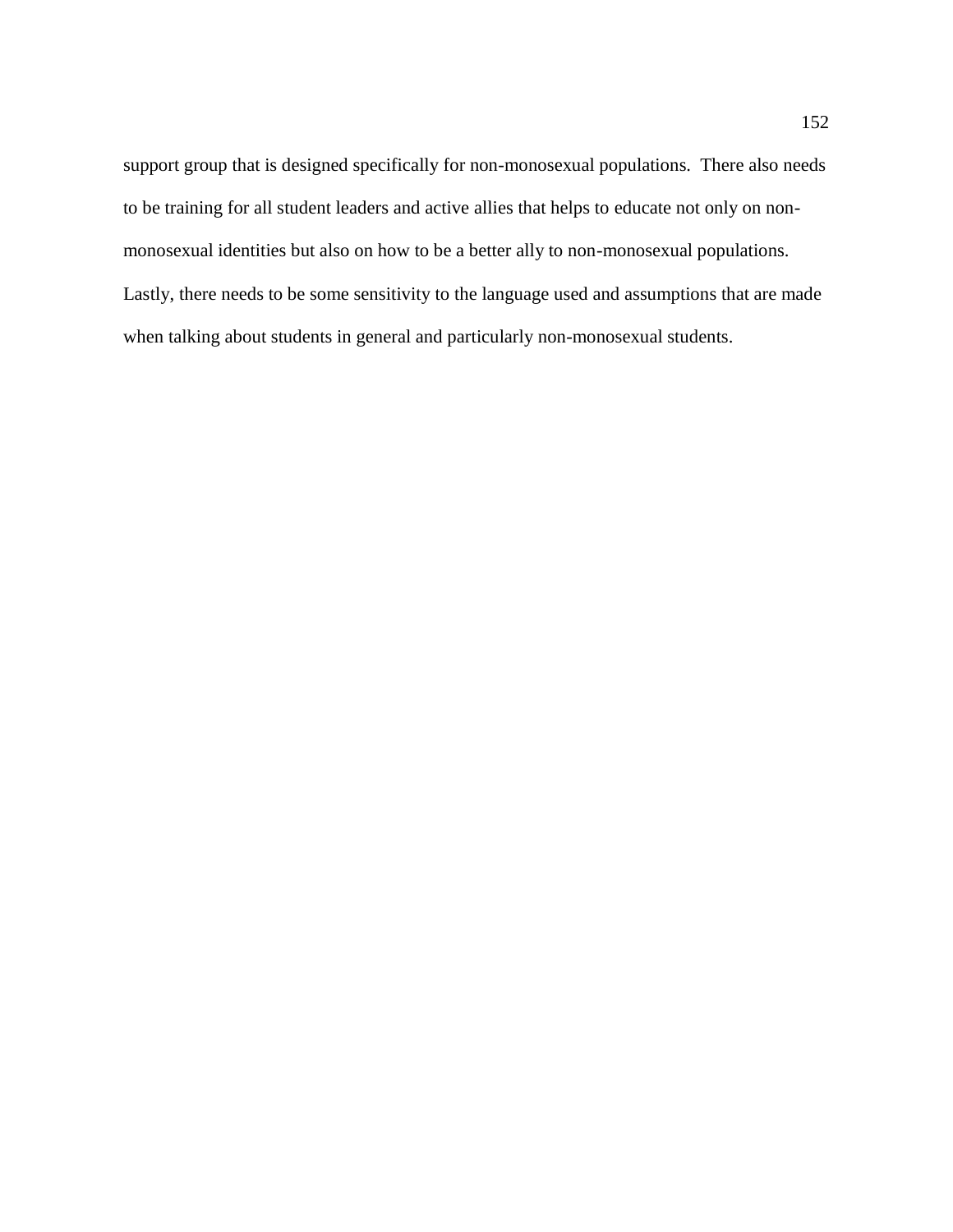#### **References**

- Abes, E. S. (2008). Applying queer theory in practice with college students: Transformation of a researcher's and participant's perspectives on identity, a case study. *Journal of LGBT Youth, 5*(1), 57-77. doi:10.1300/J524v05n01-06
- Abes, E. S., & Jones, S. R. (2004). Meaning-making capacity and the dynamics of lesbian college students' multiple dimensions of identity. *Journal of College Student Development, 45*(6), 612-632. Retrieved from http://muse.jhu.edu/journals/journal [of\\_college\\_student\\_development/v045/45.6abes.html.](http://muse.jhu.edu/journals/journal_%20of_college_student_development/v045/45.6abes.html)
- Abes, E. S., & Kasch, D. (2007). Using queer theory to explore lesbian college students' multiple dimensions of identity. *Journal of College Student Development, 48*(6), 619- 636. Retrieved from [http://muse.jhu.edu/journals/journal\\_of\\_college\\_student\\_](http://muse.jhu.edu/journals/journal_of_college_student_%20development/v048/48.6abes.html)  [development/v048/48.6abes.html.](http://muse.jhu.edu/journals/journal_of_college_student_%20development/v048/48.6abes.html)

Angelides, S. (2001). *A history of bisexuality.* Chicago: University of Chicago Press.

- Balsam, K. F., & Mohr, J. J. (2007). Adaptation to sexual orientation stigma: A comparison of bisexual and Lesbian/Gay adults. *Journal of Counseling Psychology, 54*(3), 306-319. doi:10.1037/0022-0167.54.3.306
- Barker, M., Yockney, J., Richards, C., Jones, R., Bowes-Catton, H., & Plowman, T. (2012). Guidelines for researching and writing about bisexuality. *Journal of Bisexuality, 12*(3), 376-392. doi:10.1080/15299716.2012.702618
- Bieschke, K. J., Eberz, A., & Wilson, D. (2000). Empirical investigations of lesbian, gay, and bisexual college students. In V. A. Wall & N. J. Evans (Eds.), *Toward acceptance:*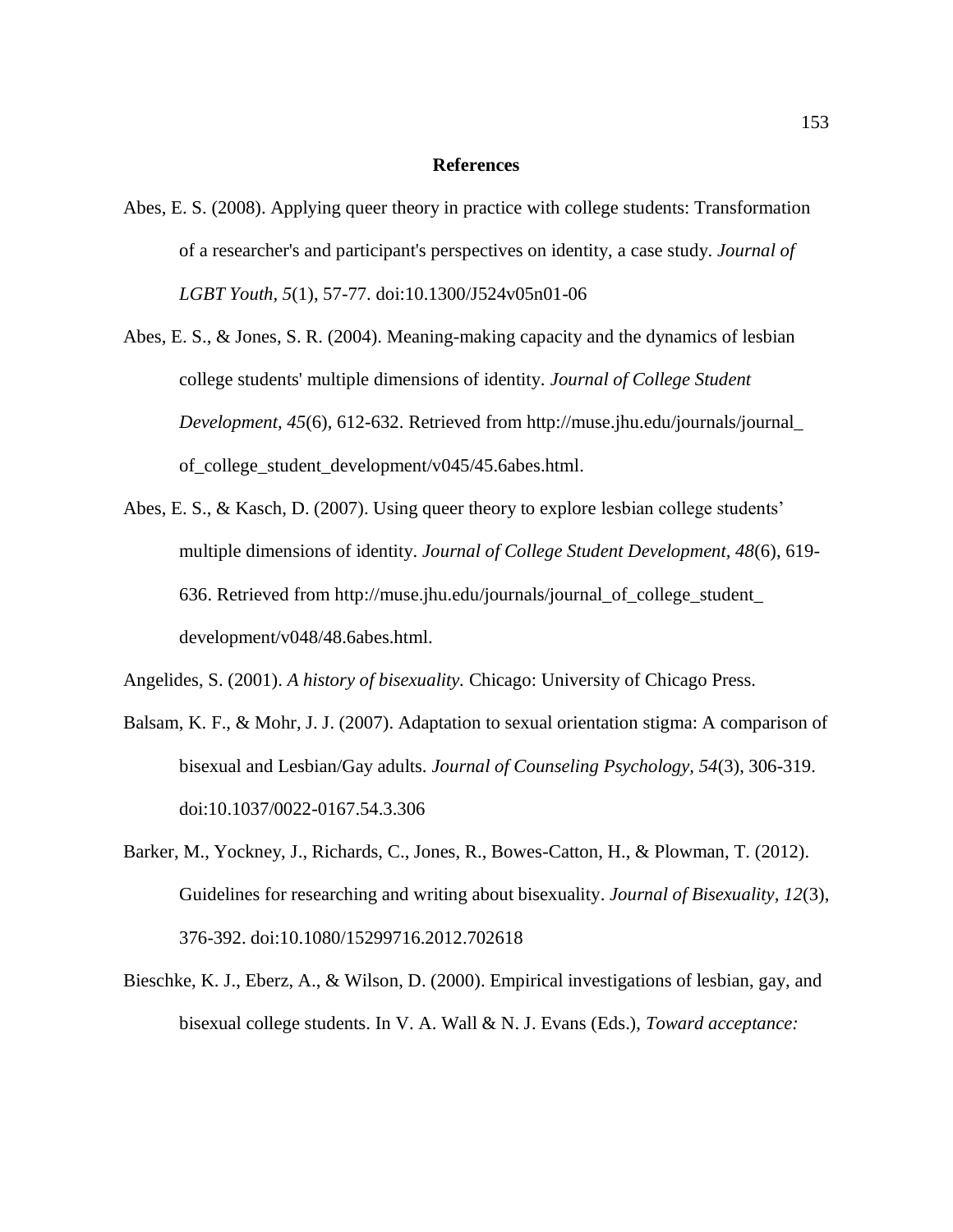*sexual orientation issues on campus* (pp. 29-58). Lanham, MD: University Press of America.

- Bilodeau, B. L., & Renn, K. A. (2005). Analysis of LGBT identity development models and implications for practice. *New Directions for Student Services,* (111), 25-39. Retrieved from [http://ezproxy.metrostate.edu/login?url=http://search.ebscohost.com/login.](http://ezproxy.metrostate.edu/login?url=http://search.ebscohost.com/login.%20aspx?direct=true&db=aph&AN=18225795&site=ehost-live)  [aspx?direct=true&db=aph&AN=18225795&site=ehost-live.](http://ezproxy.metrostate.edu/login?url=http://search.ebscohost.com/login.%20aspx?direct=true&db=aph&AN=18225795&site=ehost-live)
- Bostwick, W. B., McCabe, S. E., Horn, S., Hughes, T., Johnson, T., & Valles, J. R. (2007). Drinking patterns, problems, and motivations among collegiate bisexual women. *Journal of American College Health, 56*(3), 285-292. Retrieved from http://ezproxy. metrostate.edu/login?url=http://search.ebscohost.com/login.aspx?direct=true&db=aph &AN=27957587&site=ehost-live.
- Bradford, M. (2004). The bisexual experience: Living in a dichotomous culture. *Journal of Bisexuality, 4*(1-2), 7-23.
- Brown, R. D., Clarke, B., Gortmaker, V., & Robinson-Keilig, R. (2004). Assessing the campus climate for gay, lesbian, bisexual, and transgender (GLBT) students using a multiple perspectives approach. *Journal of College Student Development, 45*(1), 8-26. Retrieved from [http://muse.jhu.edu/journals/journal\\_of\\_college\\_student\\_development/](http://muse.jhu.edu/journals/journal_of_college_student_development/%20v045/45.1brown.html)  [v045/45.1brown.html.](http://muse.jhu.edu/journals/journal_of_college_student_development/%20v045/45.1brown.html)
- Brown, T. (2002). A proposed model of bisexual identity development that elaborates on experiential differences of women and men. *Journal of Bisexuality, 2*(4), 67. Retrieved from [http://ezproxy.metrostate.edu/login?url=http://search.ebscohost.com/login.](http://ezproxy.metrostate.edu/login?url=http://search.ebscohost.com/login.%20aspx?direct=true&db=qth&AN=10077594&site=ehost-live)  [aspx?direct=true&db=qth&AN=10077594&site=ehost-live.](http://ezproxy.metrostate.edu/login?url=http://search.ebscohost.com/login.%20aspx?direct=true&db=qth&AN=10077594&site=ehost-live)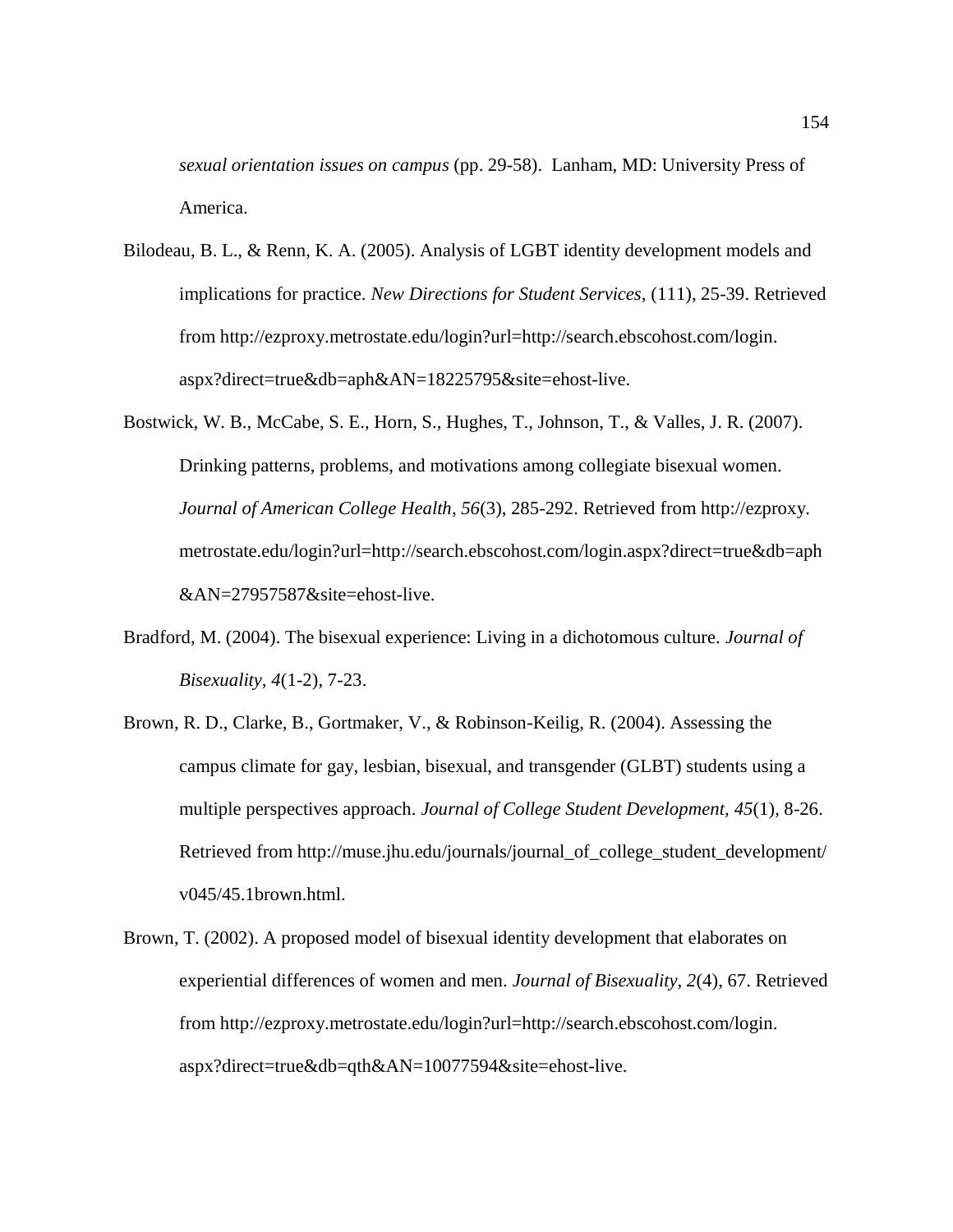- Butler, J. (1990). Gender trouble, feminist theory, and psychoanalytic discourse. In L. J. Nicholson (Ed.), *Thinking gender* (pp. 324-340). New York: Routledge.
- Callis, A. S. (2009). Playing with butler and foucault: Bisexuality and queer theory. *Journal of Bisexuality, 9*(3), 213-233. doi:10.1080/15299710903316513
- Cass, V. C. (1979). Homosexuality identity formation: A theoretical model. *Journal of Homosexuality, 4*(3), 219-235.
- Cass, V. C. (1984). Homosexuality identity formation: Testing a theoretical model. *Journal of Sex Research, 20*(2), 143-167. Retrieved from [http://ezproxy.metrostate.edu/](http://ezproxy.metrostate.edu/%20login?url=http://search.ebscohost.com/login.aspx?direct=true&db=qth&AN=5697900&site=ehost-live)  [login?url=http://search.ebscohost.com/login.aspx?direct=true&db=qth&AN=5697900](http://ezproxy.metrostate.edu/%20login?url=http://search.ebscohost.com/login.aspx?direct=true&db=qth&AN=5697900&site=ehost-live) [&site=ehost-live.](http://ezproxy.metrostate.edu/%20login?url=http://search.ebscohost.com/login.aspx?direct=true&db=qth&AN=5697900&site=ehost-live)
- Consortium of Higher Education LGBT Resource Professionals. (2015). Retrieved from www.lgbtcampus.org.
- D'Augelli, A. R. (1994). Identity development and sexual orientation: Toward a model of lesbian, gay, and bisexual development. In E. J. Trickett, R. J. Watts, & D. Birman (Eds.), *Human diversity: Perspectives on people in context* (1<sup>st</sup> ed.; pp. 312-333). San Francisco, CA, US: Jossey-Bass. Retrieved from [http://www.loc.gov/catdir/toc/](http://www.loc.gov/catdir/toc/%20onix07/94017753.html)  [onix07/94017753.html.](http://www.loc.gov/catdir/toc/%20onix07/94017753.html)
- Diamond, L. M. (2003). Was it a phase? Young women's relinquishment of lesbian/bisexual identities over a 5-year period. *Journal of Personality and Social Psychology, 84*(2), 352-364. doi:10.1037/0022-3514.84.2.352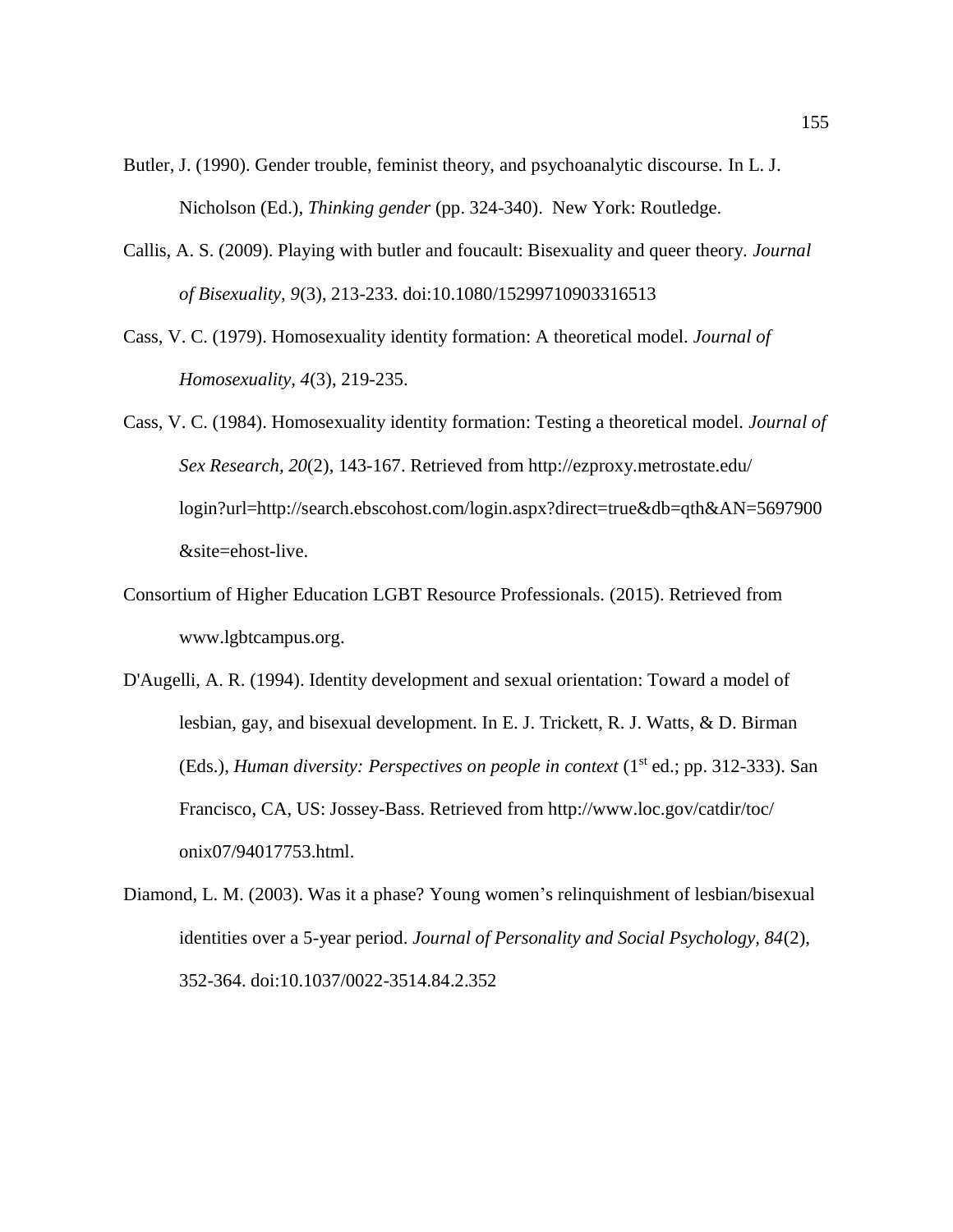- Diamond, L. M. (2008). Female bisexuality from adolescence to adulthood: Results from a 10-year longitudinal study. *Developmental Psychology, 44*(1), 5-14. doi:10.1037/0012-1649.44.1.5
- Diener, E., Emmons, R. A., Larsen, R. J., & Griffin, S. (1985). The satisfaction with life scale. *Journal of Personality Assessment, 49*(1), 71-75.
- Dilley, P. (1999). Queer theory: Under construction. *International Journal of Qualitative Studies in Education, 12*(5), 457-472.
- Dilley, P. (2004). LGBTQ research in higher education: A review of journal articles, 2000- 2003. *Journal of Gay & Lesbian Issues in Education, 2*(2), 105-115. Retrieved from [http://ezproxy.metrostate.edu/login?url=http://search.ebscohost.com/login.aspx?direct](http://ezproxy.metrostate.edu/login?url=http://search.ebscohost.com/login.aspx?direct=true&db=qth&AN=15446051&site=ehost-live) [=true&db=qth&AN=15446051&site=ehost-live.](http://ezproxy.metrostate.edu/login?url=http://search.ebscohost.com/login.aspx?direct=true&db=qth&AN=15446051&site=ehost-live)
- Dodge, B., Reece, M., & Gebhard, P. H. (2008). Kinsey and beyond: Past, present, and future considerations for research on male bisexuality. *Journal of Bisexuality, 8*(3), 175-189. Retrieved from [http://ezproxy.metrostate.edu/login?url=http://search.ebscohost.com/](http://ezproxy.metrostate.edu/login?url=http://search.ebscohost.com/%20login.aspx?direct=true&db=qth&AN=36374053&site=ehost-live)  [login.aspx?direct=true&db=qth&AN=36374053&site=ehost-live.](http://ezproxy.metrostate.edu/login?url=http://search.ebscohost.com/%20login.aspx?direct=true&db=qth&AN=36374053&site=ehost-live)
- Dugan, J. P., & Yurman, L. (2011). Commonalities and differences among lesbian, gay, and bisexual college students: Considerations for research and practice. *Journal of College Student Development, 52*(2), 201-216. Retrieved from [http://muse.jhu.edu/journals/](http://muse.jhu.edu/journals/%20journal_of_college_student_development/v052/52.2.dugan01.html)  [journal\\_of\\_college\\_student\\_development/v052/52.2.dugan01.html.](http://muse.jhu.edu/journals/%20journal_of_college_student_development/v052/52.2.dugan01.html)
- Dworkin, S. H. (2002). Biracial, bicultural, bisexual: Bisexuality and multiple identities. *Journal of Bisexuality, 2*(4), 93. Retrieved from [http://ezproxy.metrostate.edu/](http://ezproxy.metrostate.edu/%20login?url=http://search.ebscohost.com/login.aspx?direct=true&db=qth&AN=10077597&site=ehost-live)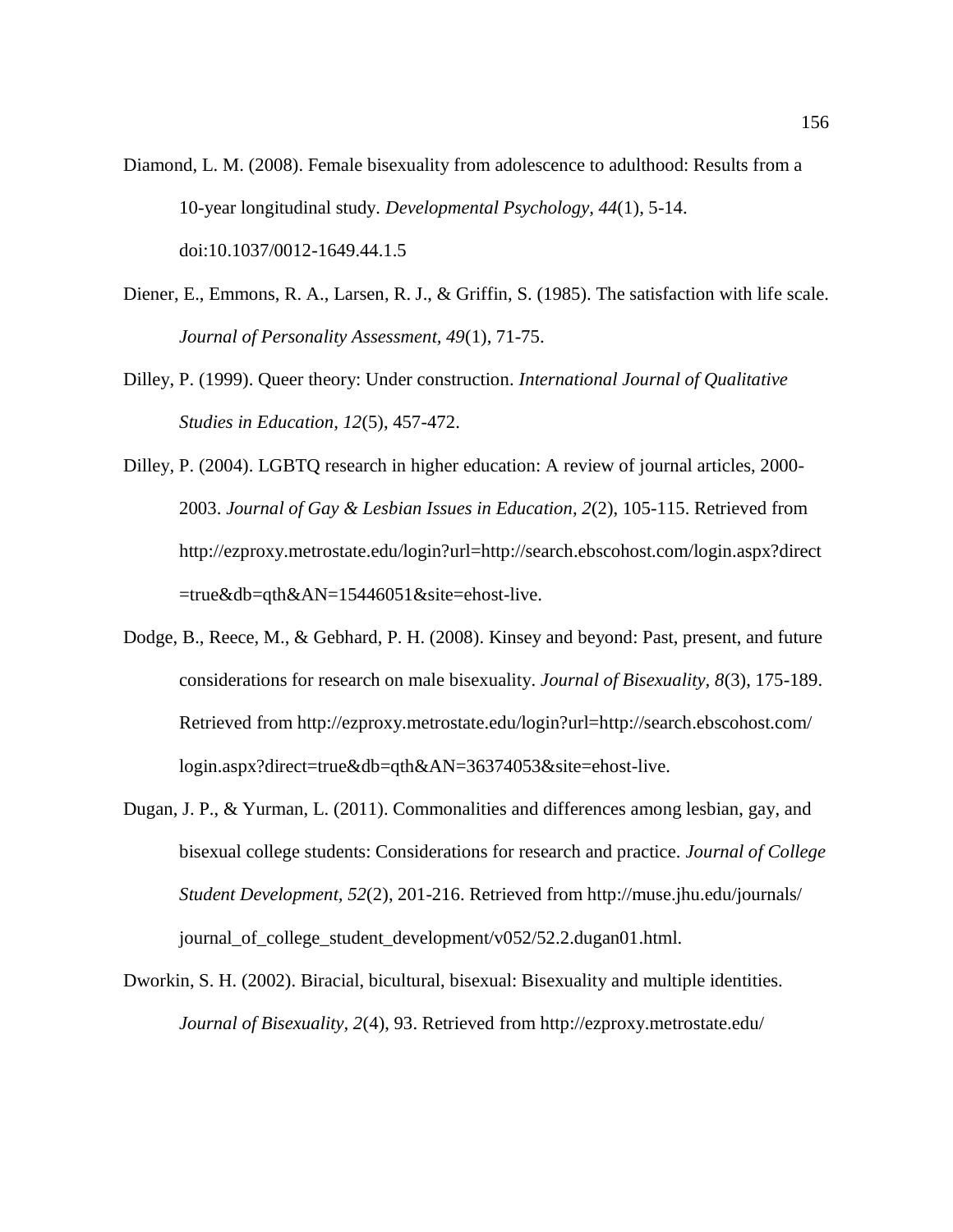[login?url=http://search.ebscohost.com/login.aspx?direct=true&db=qth&AN=1007759](http://ezproxy.metrostate.edu/%20login?url=http://search.ebscohost.com/login.aspx?direct=true&db=qth&AN=10077597&site=ehost-live) [7&site=ehost-live.](http://ezproxy.metrostate.edu/%20login?url=http://search.ebscohost.com/login.aspx?direct=true&db=qth&AN=10077597&site=ehost-live)

- Eliason, M. (2001). Bi-negativity: The stigma facing bisexual men. *Journal of Bisexuality, 1*(2), 137. Retrieved from [http://ezproxy.metrostate.edu/login?url=http://search.](http://ezproxy.metrostate.edu/login?url=http://search.%20ebscohost.com/login.aspx?direct=true&db=qth&AN=9618332&site=ehost-live)  [ebscohost.com/login.aspx?direct=true&db=qth&AN=9618332&site=ehost-live.](http://ezproxy.metrostate.edu/login?url=http://search.%20ebscohost.com/login.aspx?direct=true&db=qth&AN=9618332&site=ehost-live)
- Fassinger, R. E. (1998). Lesbian, gay, and bisexual identity and student development theory. In R. L. Salo (Ed.), *Working with lesbian, gay, bisexual, and transgender college students: a handbook for faculty and administrators* (pp. 13-22). Westport, CT: Greenwood Press.
- Foucault, M. (1978). *The history of sexuality, volume 1, an introduction*. R. Hurle (Translator). New York: Vantage/Random House.
- Fox, A. (1991). Development of a bisexual identity: Understanding the process. In L. Hutchins & L. Kaahumanu (Eds.), *Bi any other name: Bisexual people speak out* (pp. 29-36). Los Angeles, CA: Alyson Books.
- Fox, R. C. (1996). *Coming out bisexual: Identity, behavior, and sexual orientation selfdisclosure*. CA: UMI, University Microfilms International.
- Fox, R. C. (2003). Bisexual identities. In L. Gomets & D. Kimmell (Eds.), *Psychological perspectives on lesbian, gay, and bisexual experiences* (p. 86). Columbia University Press.
- Gammon, M. A., & Isgro, K. L. (2006). Troubling the canon: Bisexuality and queer theory. *Journal of Homosexuality, 52*(1), 159-184. Retrieved from http://ezproxy.metrostate.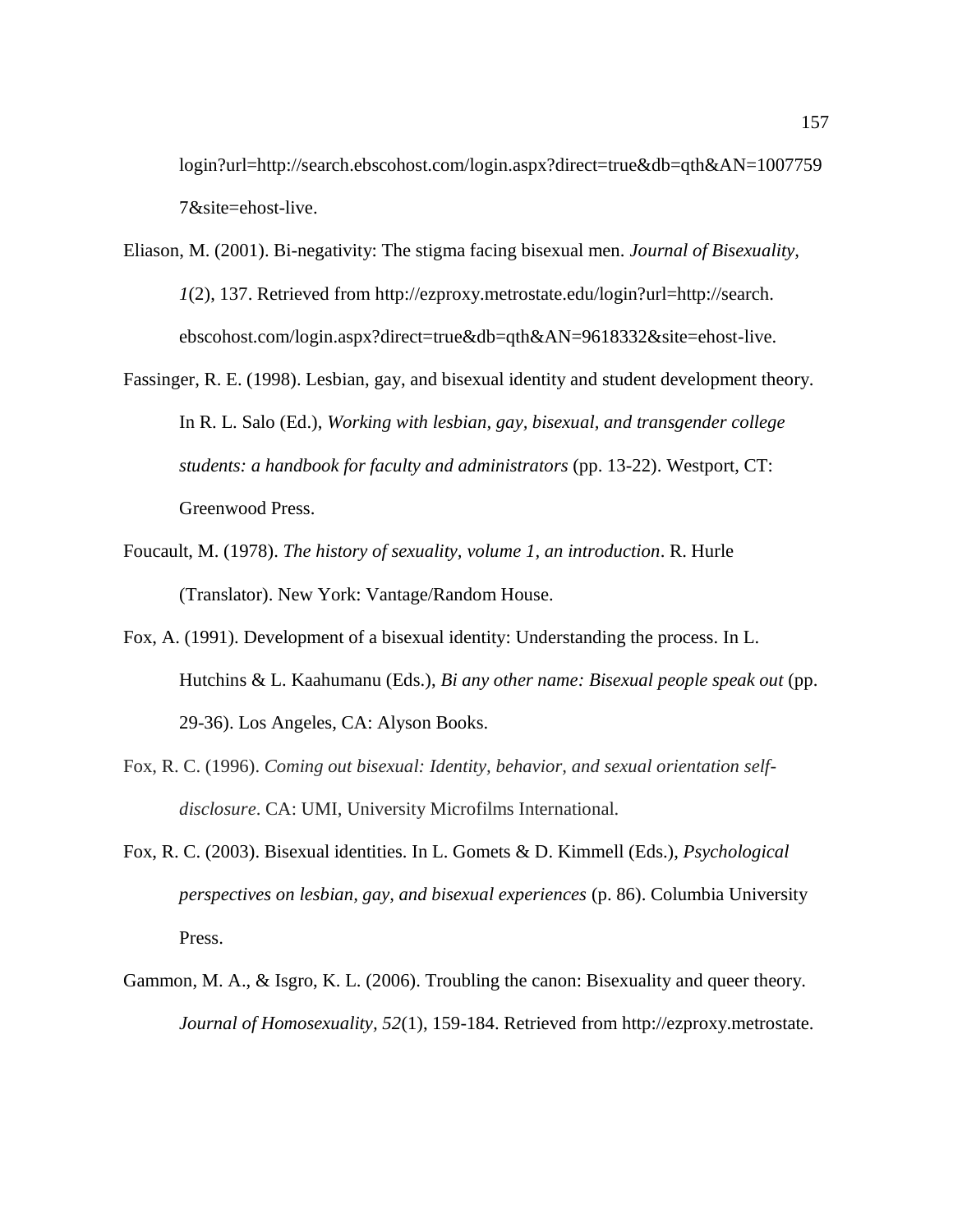edu/login?url=http%3a%2f%2fsearch.ebscohost.com%2flogin.aspx%3fdirect%3dtrue %26db%3dqth%26AN%3d24098523%26site%3dehost-live.

- Garber, M. B. (1995). *Vice versa: Bisexuality and the eroticism of everyday life.* Simon & Schuster.
- Gortmaker, V. J., & Brown, R. D. (2006). Out of the college closet: Differences in perceptions and experiences among out and closeted lesbian and gay students. *College Student Journal,40*(3), 606.
- Gunn, V., & McAllister, C. (2013). Methods on the margins? Queer theory as method in higher education research. *International Perspectives on Higher Education Research, 9*, 155-74.
- Horowitz, J. L., & Newcomb, M. D. (2001). A multidimensional approach to homosexual identity. *Journal of Homosexuality, 42*(2), 1.
- Israel, T., & Mohr, J. J. (2004). Attitudes toward bisexual women and men: Current research, future directions. *Journal of Bisexuality, 4*(1), 117-134. Retrieved from http://ezproxy. metrostate.edu/login?url=http://search.ebscohost.com/login.aspx?direct=true&db=qth &AN=14299980&site=ehost-live.
- King, A. R. (2011). Environmental influences on the development of female college students who identify as Multiracial/Biracial-Bisexual/Pansexual. *Journal of College Student Development, 52*(4), 440-455. Retrieved from [http://muse.jhu.edu/journals/journal\\_](http://muse.jhu.edu/journals/journal_%20of_college_student_development/v052/52.4.king.html)  [of\\_college\\_student\\_development/v052/52.4.king.html.](http://muse.jhu.edu/journals/journal_%20of_college_student_development/v052/52.4.king.html)
- Kinsey, A. C., Pomeroy, W. B., & Martin, C. E. (1948). *Sexual behavior in the human male* Philadelphia, W. B. Saunders Co., 1948.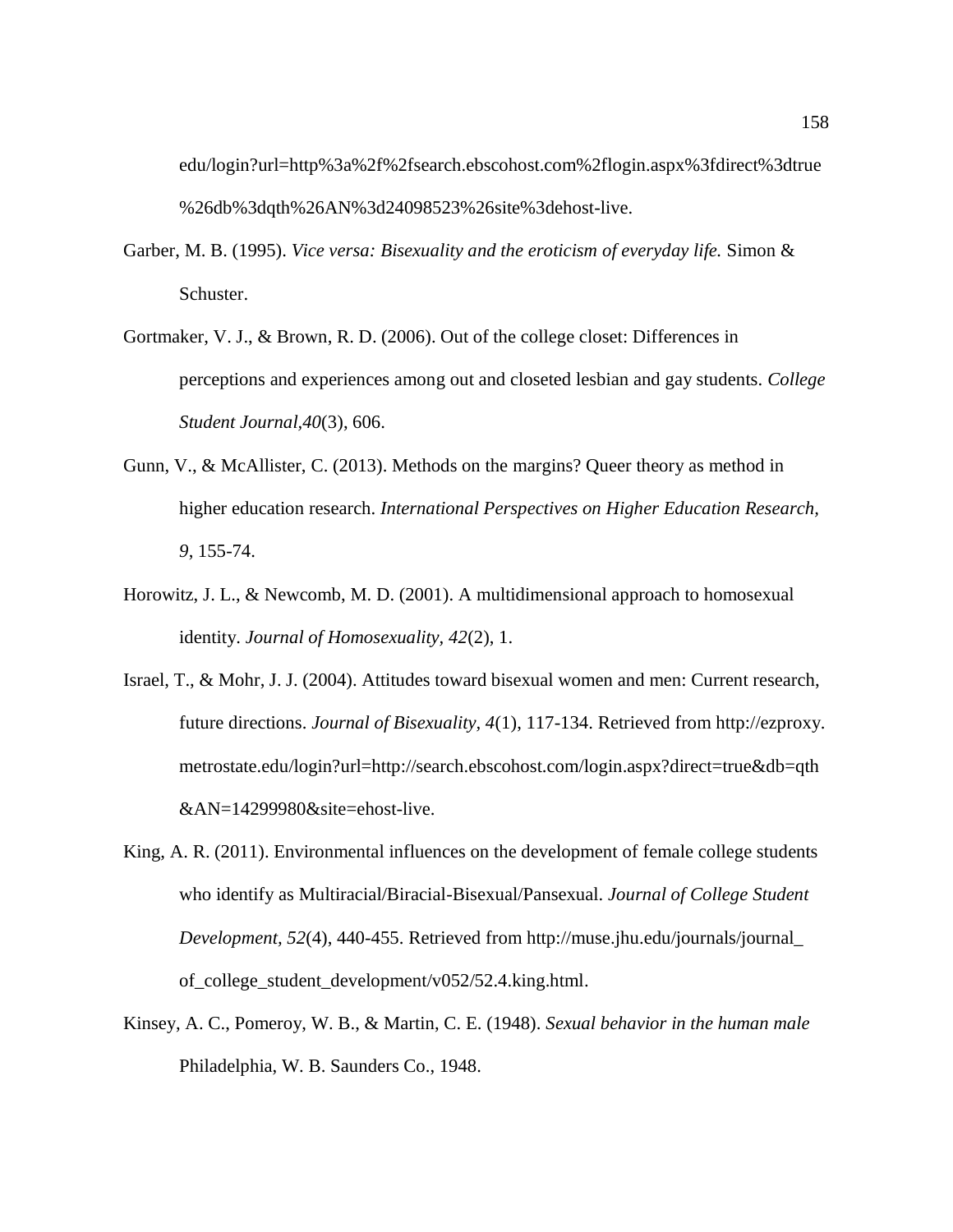- Klesse, C. (2011). Shady characters, untrustworthy partners, and promiscuous sluts: Creating bisexual intimacies in the face of heteronormativity and biphobia. *Journal of Bisexuality, 11*(2-3), 227-244. doi:10.1080/15299716.2011.571987
- Knous, H. M. (2005). The coming out experience for bisexuals: Identity formation and stigma management. *Journal of Bisexuality, 5*(4), 37-59. Retrieved from http://ezproxy. metrostate.edu/login?url=http://search.ebscohost.com/login.aspx?direct=true&db=qth &AN=19983924&site=ehost-live.
- Levine, H. (1997). A further exploration of the lesbian identity development process and its measurement. *Journal of Homosexuality, 34*(2), 67-76. doi:10.1300/J082v34n02\_03
- Longerbeam, S. D., Inkelas, K. K., Johnson, D. R., & Lee, Z. S. (2007). Lesbian, gay, and bisexual college student experiences: An exploratory study. *Journal of College Student Development, 48*(2), 215-230. Retrieved from [http://muse.jhu.edu/journals/](http://muse.jhu.edu/journals/%20journal_of_college_student_development/v048/48.2longerbeam.html)  [journal\\_of\\_college\\_student\\_development/v048/48.2longerbeam.html.](http://muse.jhu.edu/journals/%20journal_of_college_student_development/v048/48.2longerbeam.html)
- Meezan, W., & Martin, J. I. (2003). Exploring current themes in research on gay, lesbian, bisexual and transgender populations. *Journal of Gay & Lesbian Social Services, 15*(1-2), 1-14.
- Merriam, S. B. (2009). *Qualitative research: A guide to design and implementation.* John Wiley & Sons.
- Mohr, J. J., & Rochlen, A. B. (1999). Measuring attitudes regarding bisexuality in lesbian, gay male, and heterosexual populations. *Journal of Counseling Psychology, 46*(3), 353.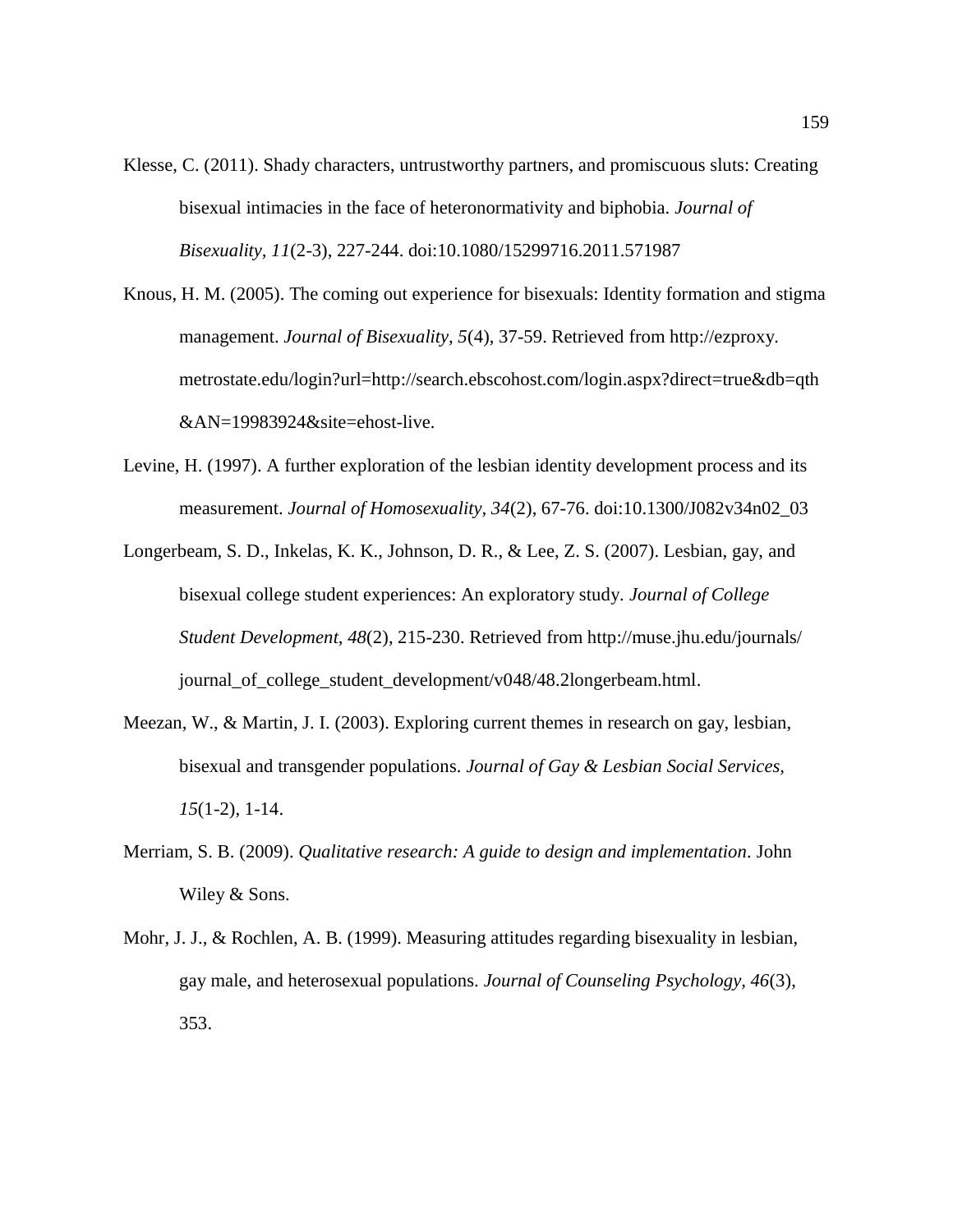- Noack, K. W. (2004). *An assessment of the campus climate for gay, lesbian, bisexual and transgender persons as perceived by the faculty, staff and administration at Texas A&M University.* Doctoral dissertation, Texas A&M University.
- Ochs, R. (1996). Biphobia: It goes more than two ways. In B. A. Firestein (Ed.), *The psychology and politics of an invisible minority* (pp. 217-239). Sage.
- Ochs, R., & Rowley, S. E. (2005). *Getting bi: Voices of bisexuals around the world.* MA: Bisexual Resource Center Boston.
- Oswalt, S. B. (2009). Don't forget the "B": Considering bisexual students and their specific health needs. *Journal of American College Health, 57*(5), 557-560. Retrieved from [http://ezproxy.metrostate.edu/login?url=http://search.ebscohost.com/login.aspx?direct](http://ezproxy.metrostate.edu/login?url=http://search.ebscohost.com/login.aspx?direct=true&db=aph&AN=36776114&site=ehost-live) [=true&db=aph&AN=36776114&site=ehost-live.](http://ezproxy.metrostate.edu/login?url=http://search.ebscohost.com/login.aspx?direct=true&db=aph&AN=36776114&site=ehost-live)
- Oswalt, S. B., & Wyatt, T. J. (2011). Sexual orientation and differences in mental health, stress, and academic performance in a national sample of U.S. college students. *Journal of Homosexuality, 58*(9), 1255-1280. doi:10.1080/00918369.2011.605738
- Pascarella, E. T., & Terenzini, P. T. (2005). *How college affects students: A third decade of research* (1<sup>st</sup> ed.). San Francisco: Jossey-Bass. Retrieved from http://www.loc.gov/ [catdir/toc/ecip051/2004021981.html.](http://www.loc.gov/%20catdir/toc/ecip051/2004021981.html)
- Peterson, T. L., & Gerrity, D. A. (2006). Internalized homophobia, lesbian identity development, and self-esteem in undergraduate women. *Journal of Homosexuality, 50*(4), 49-75. Retrieved from [http://ezproxy.metrostate.edu/login?url=http://search.](http://ezproxy.metrostate.edu/login?url=http://search.%20ebscohost.com/login.aspx?direct=true&db=qth&AN=22503568&site=ehost-live)  [ebscohost.com/login.aspx?direct=true&db=qth&AN=22503568&site=ehost-live.](http://ezproxy.metrostate.edu/login?url=http://search.%20ebscohost.com/login.aspx?direct=true&db=qth&AN=22503568&site=ehost-live)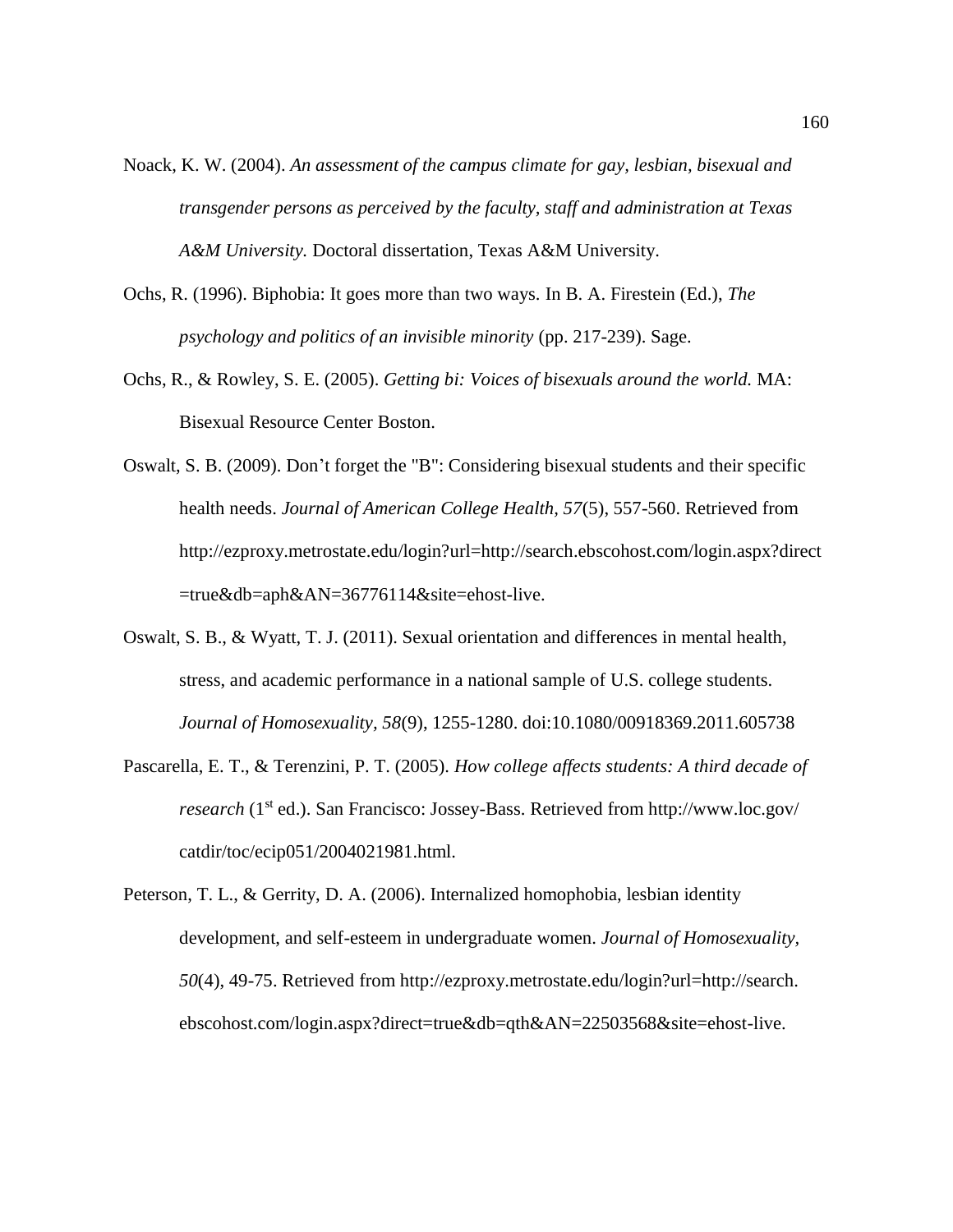- Rankin, S., Weber, G. N., Blumenfeld, W. J., Frazer, S., & Pride, C. (2010). *2010 state of higher education for lesbian, gay, bisexual & transgender people.* National Gay and Lesbian Task Force Policy Institute for Higher Education.
- Rankin, S. R. (2003). *Campus climate for gay, lesbian, bisexual and transgender people: A national perspective*. National Gay and Lesbian Task Force Policy Institute for Higher Education.
- Rankin, S. R. (2006). LGBTQA students on campus: Is higher education making the grade? *Journal of Gay & Lesbian Issues in Education, 3*(2), 111-117. Retrieved from [http://ezproxy.metrostate.edu/login?url=http://search.ebscohost.com/login.aspx?direct](http://ezproxy.metrostate.edu/login?url=http://search.ebscohost.com/login.aspx?direct=true&db=qth&AN=22154823&site=ehost-live) [=true&db=qth&AN=22154823&site=ehost-live.](http://ezproxy.metrostate.edu/login?url=http://search.ebscohost.com/login.aspx?direct=true&db=qth&AN=22154823&site=ehost-live)
- Renn, K. A. (2007). LGBT student leaders and queer activists: Identities of lesbian, gay, bisexual, transgender, and queer identified college student leaders and activists. *Journal of College Student Development, 48*(3), 311-330. Retrieved from http://muse. jhu.edu/journals/journal\_of\_college\_student\_development/v048/48.3renn.html.
- Renn, K. A. (2010). LGBT and queer research in higher education: The state and status of the field. *Educational Researcher, 39*(2), 132-141. Retrieved from http://ezproxy. metrostate.edu/login?url=http://search.ebscohost.com/login.aspx?direct=true&db=qth &AN=49477736&site=ehost-live.
- Robin, L., & Hamner, K. (2000). Bisexuality: Identities and community. In V. A. Wall & N. J. Evans (Ed.), *Toward acceptance: Sexual orientation issues on campus* (pp. 245- 259). Lanham, MD: University Press of America.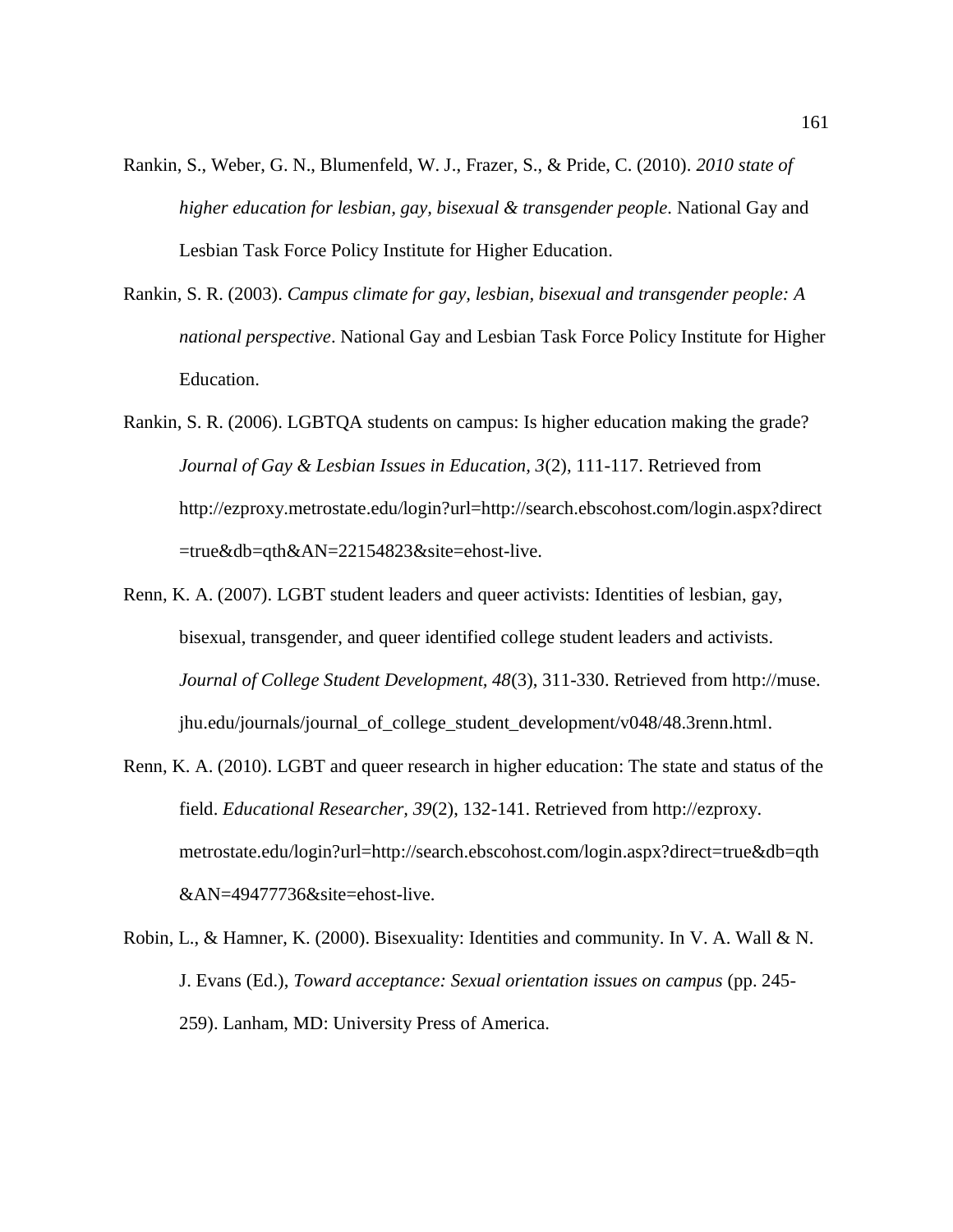- Rust, P. C. (1993). "Coming Out" in the Age of Social Constructionism": Sexual identity formation among lesbian and bisexual women. *Gender & Society, 7*(1), 50-77. doi:10.1177/089124393007001004
- Rust, P. C. (1995). Bisexuality and the challenge to lesbian politics: Sex, loyalty, and revolution. NYU Press.
- Rust, P. C. (1996). Sexual identity and bisexual identities: The struggle for self-description in a changing sexual landscape. In B. Beemyn & M. Ellison (Eds.), *Queer studies: A lesbian, gay, bisexual, and transgender anthology* (pp. 64-86). New York: New York University Press.
- Rust, P. C. R. (2002). Bisexuality: The state of the union. *Annual Review of Sex Research, 13*, 180-240. Retrieved from [http://ezproxy.metrostate.edu/login?url=](http://ezproxy.metrostate.edu/login?url=%20http%3a%2f%2fsearch.ebscohost.com%2flogin.aspx%3fdirect%3dtrue%26db%3dmnh%26AN%3d12836732%26site%3dehost-live)  [http%3a%2f%2fsearch.ebscohost.com%2flogin.aspx%3fdirect%3dtrue%26db%3dmn](http://ezproxy.metrostate.edu/login?url=%20http%3a%2f%2fsearch.ebscohost.com%2flogin.aspx%3fdirect%3dtrue%26db%3dmnh%26AN%3d12836732%26site%3dehost-live) [h%26AN%3d12836732%26site%3dehost-live.](http://ezproxy.metrostate.edu/login?url=%20http%3a%2f%2fsearch.ebscohost.com%2flogin.aspx%3fdirect%3dtrue%26db%3dmnh%26AN%3d12836732%26site%3dehost-live)
- Sanlo, R. L. (2006). *Our place on campus: Lesbian, gay, bisexual, transgender services and programs in higher education*. Library of Congress.
- Sanlo, R. (2004). Lesbian, gay, and bisexual college students: Risk, resiliency, and retention. *Journal of College Student Retention: Research, Theory and Practice, 6*(1), 97-110.
- Savin-Williams, R. C. (1998). The disclosure to families of same-sex attractions by lesbian, gay, and bisexual youths. *Journal of Research on Adolescence, 8*(1), 49-68.
- Seidman, S. (1997). *Difference troubles: Queering social theory and sexual politics.* Cambridge University Press.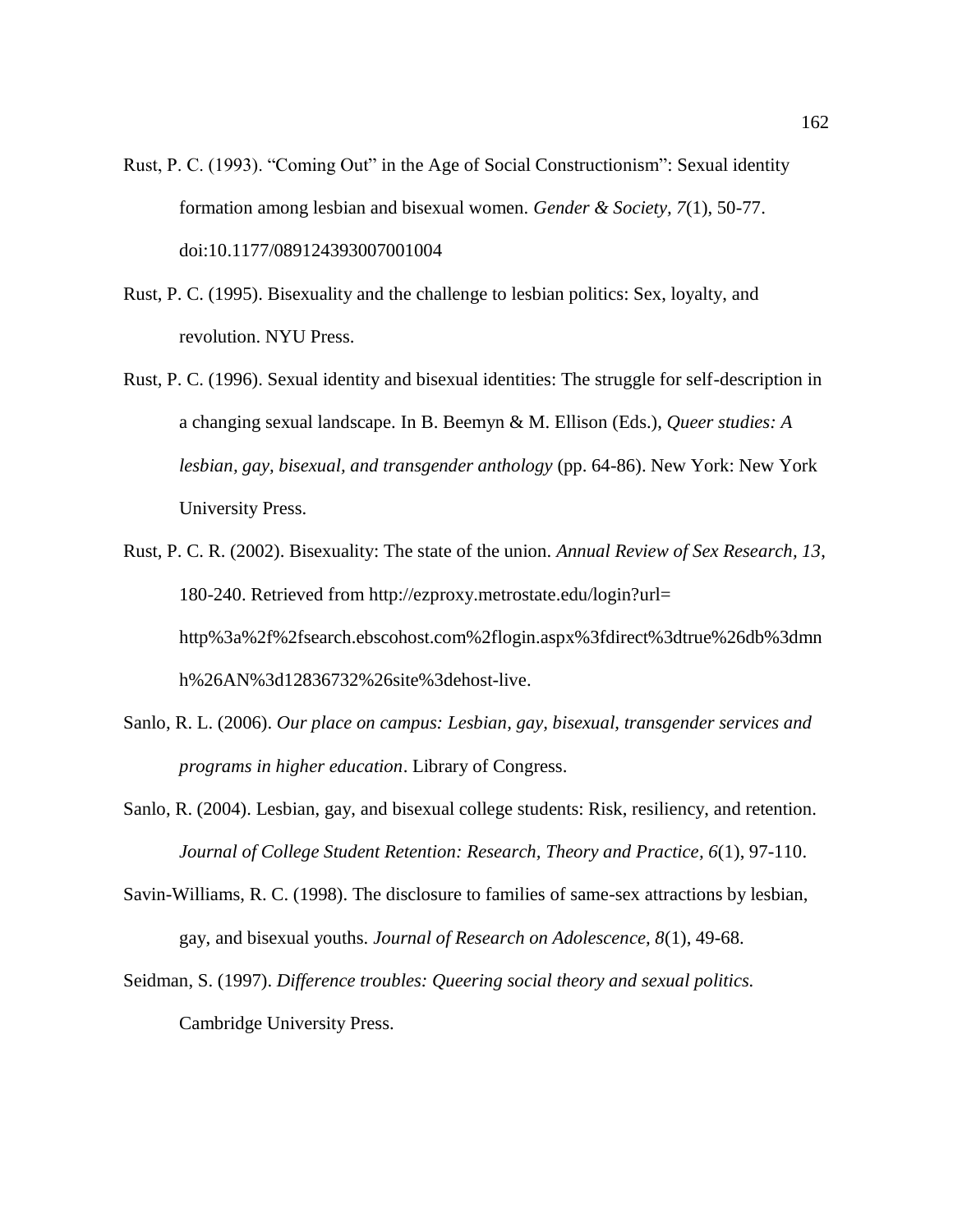- Sheets, R. L. J., & Mohr, J. J. (2009). Perceived social support from friends and family and psychosocial functioning in bisexual young adult college students. *Journal of Counseling Psychology, 56*(1), 152-163. doi:10.1037/0022-0167.56.1.152
- Tierney, W. G., Dilley, P., & Pinar, W. F. (1998). Queer theory in education. In W. F. Pinar (Ed.), *Queer theory in education* (pp. 40-60). Mahwah, NJ: Lawrence Erlbaum Assistants, Publishers.
- Troiden, D. R. R. (1989). The formation of homosexual identities. *Journal of Homosexuality, 17*(1-2), 43-74. doi:10.1300/J082v17n01\_02
- Udis-Kessler, A. (1990). 'Bisexuality' in an essentialist world: Toward an understanding of biphobia. In T. Geller (Ed.), *Bisexuality: A reader and sourcebook*. Novato, CA: Times Change Press.
- Vaccaro, A. (2012). Campus microclimates for LGBT faculty, staff, and students: An exploration of the intersections of social identity and campus roles. *Journal of Student Affairs Research and Practice, 49*(4), 429-446.
- Weinberg, M. S., Williams, C. J., & Pryor, D. W. (1994). *Dual attraction: Understanding bisexuality*. New York: Oxford University Press.
- Williams. (2014). Retrieved from https://www.campuspride.org/resources/an-introduction-tobisexual-and-non-monosexual-identities-and-resource-guide-2/.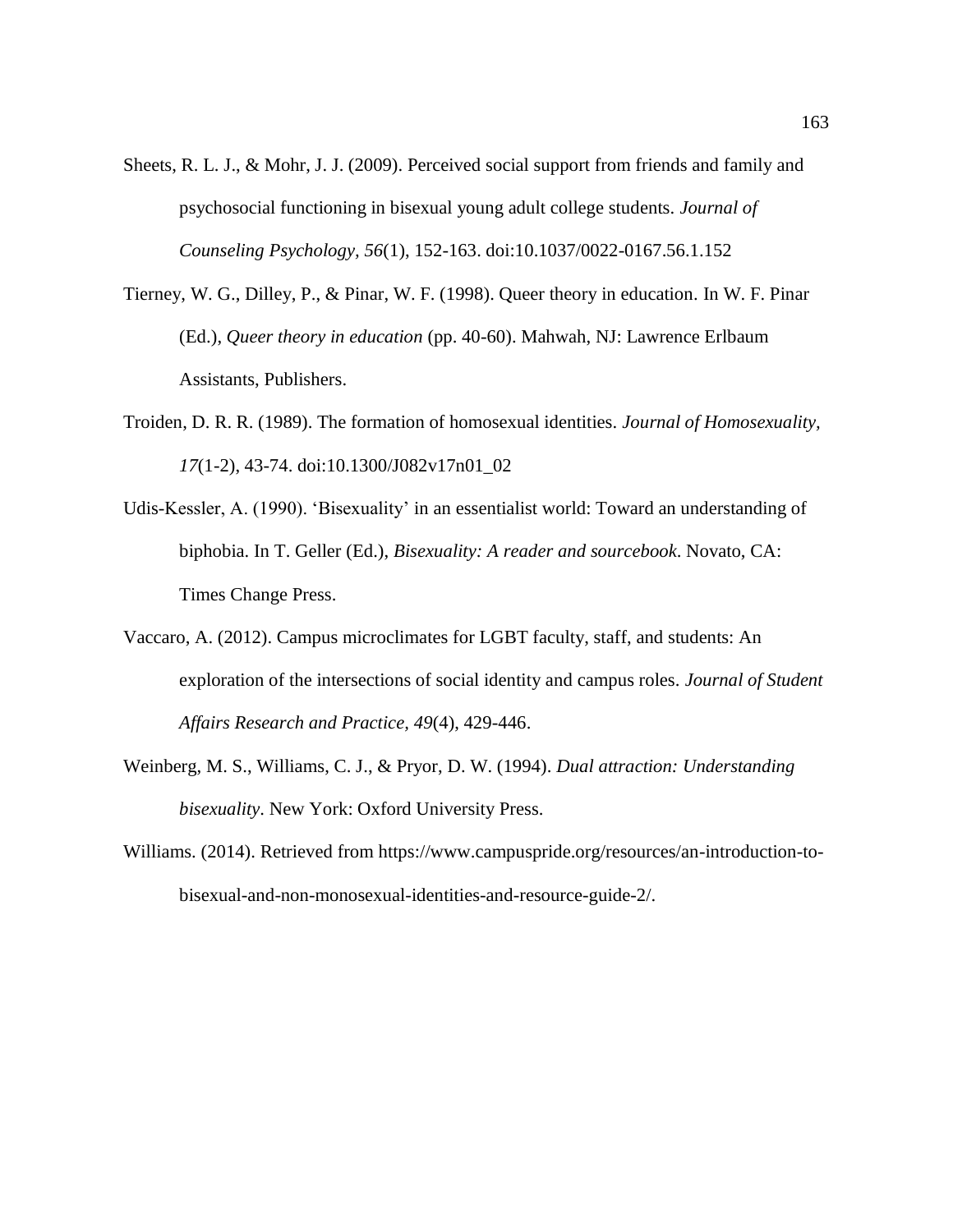## **Appendix A: Interview Guide**

**Project:** Assessing the Needs of Non-Monosexual Students Related to Campus **LGBT Services Date: Time: Location: Interviewer: Interviewee:**

## **Introduction and housekeeping**:

Thank you for your participation. It is important to note that your participation is voluntary. If you choose to participate, you may stop at any time or skip any questions you do not wish to answer.

### **Risk Statement:**

You will be answering questions related to your personal experiences and based on your identities; it is possible that answering questions may cause you to become uncomfortable. Again, you may ask to skip questions or stop the process at any time.

## **Confidentiality of responses is guaranteed:**

Information collected from research participants will only be viewed by Sidney Gardner and she will be the only one who can identify the responses of individual subjects. Interviews will be recorded and transcribed to ensure accuracy of information. Recorded files will be stored on a password protected computer and within a password protected folder that only the researcher, Sidney Gardner, will be able to access. Identifying demographic information such as names will be changed in order to maintain anonymity of participants. Participants sexual orientation, identity labels, race/ethnicity and gender identity/expression will be shared, but in ways that will not compromise participants anonymity.

### **Approximate length of interview:** One Hour

If you have questions about this research, you can contact me:

# **Sidney Gardner, Researcher**

St. Cloud State University Email: [smsi0701@stcloudstate.edu,](mailto:smsi0701@stcloudstate.edu) Phone: 612-860-1008 Or **Dr. Michael R. Mills (Faculty Advisor)** Associate Professor Higher Education Administration St. Cloud State University Office: 320.308.3730E-mail: [mrmills@stcloudstate.edu](mailto:mrmills@stcloudstate.edu)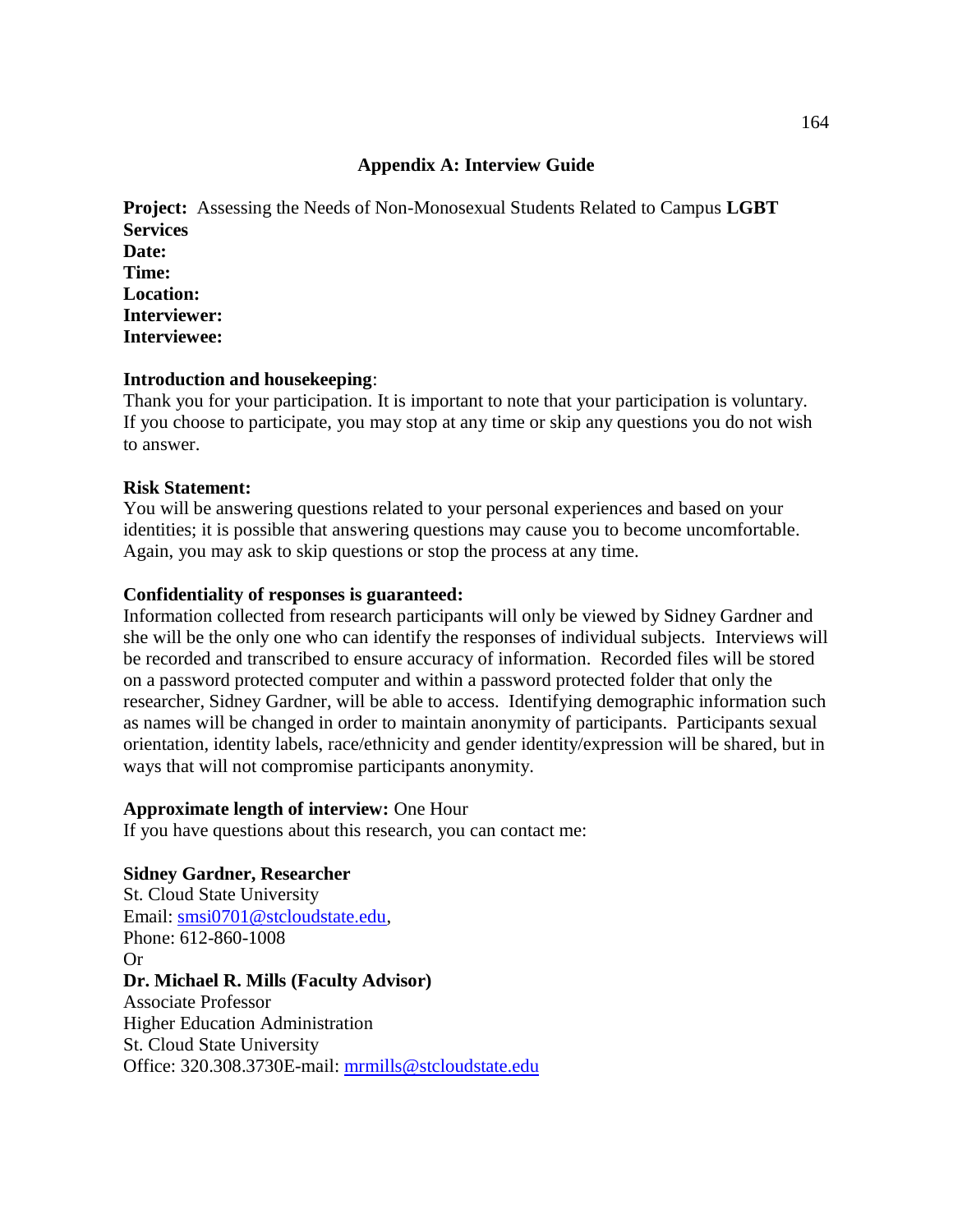# **Purpose of research:**

The purpose of this dissertation is to gain a better understanding of both the experiences and the needs of non-monosexual students and the services that are or should be provided to better serve non-monosexual students in institutions of higher education. More specifically, it is the unique needs of bisexual, pansexual, and students with more fluid sexual identities in our higher education systems.

# **Interview One:**

- 1. Describe your sexual orientation/gender identity and describe what that label or labels mean to you.
- 2. What is your current relationship status?
	- a. What is the gender identity/sexual orientation of your current partner?
- 3. What does it mean to you and what labels (if any) do you use to identity yourself to people within the LGBT community?
- 4. What labels (if any) do you use to identity yourself in the heterosexual community
- 5. How open are you about your sexual orientation?
- 6. Have you had any experiences coming out to others?
	- a. If so, can you tell me more about that process?

# **Interview Two:**

- 1. Since our last interview, have you thought more about identity?
	- a. Have you had any changes to the way that you identify or anything that you want to follow up on based on our previous conversations?
- 2. Can you tell me about times when you have experienced homophobia on campus? Can you tell me about times you have experienced biphobia on campus?
- 3. Are you active in the LGBT community on campus (LGBTQ Resource Center, LGBT student organizations, Ally organization)? If so, what has your experience been as a non-monosexual person in these organizations?
- 4. Are you out in other non-LGBT areas of campus? What have your experiences been within those spaces as non-monosexual?
- 5. Where do you find support and community on campus?
	- a. Where do you find support related to your sexual orientation?
- 6. What programs, resources, and services have been the most relevant to you in terms of your sexual orientation?
- 7. What programs, resources, and services have been the least inclusive of your sexual orientation?
- 8. In your opinion, what can LGBTQ professionals and centers do in order to better serve non-monosexual students and make these services and spaces more inclusive of nonmonosexual identities?